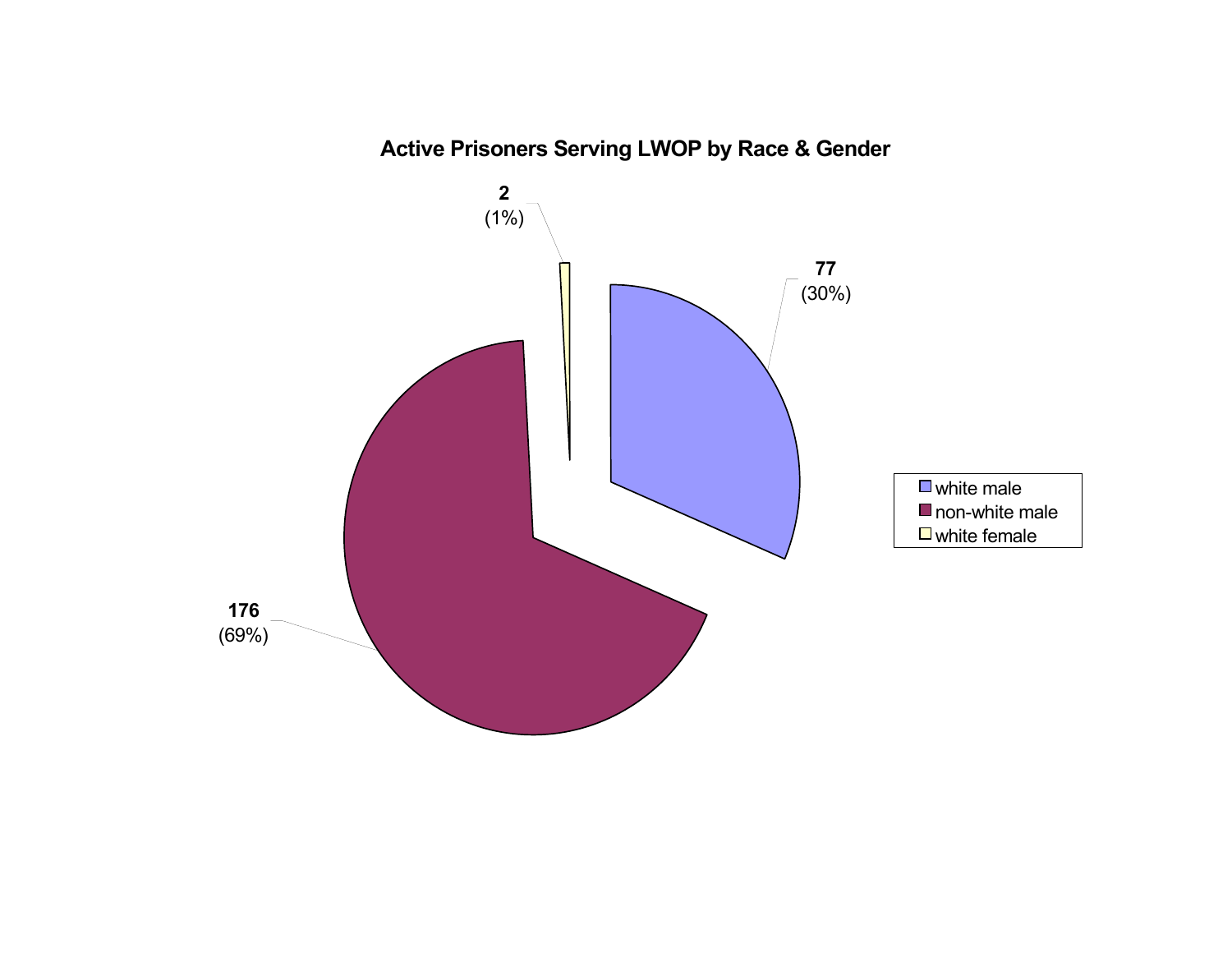

**Prior Incarcerations for Inmates Serving Life Without Parole**

**Priors**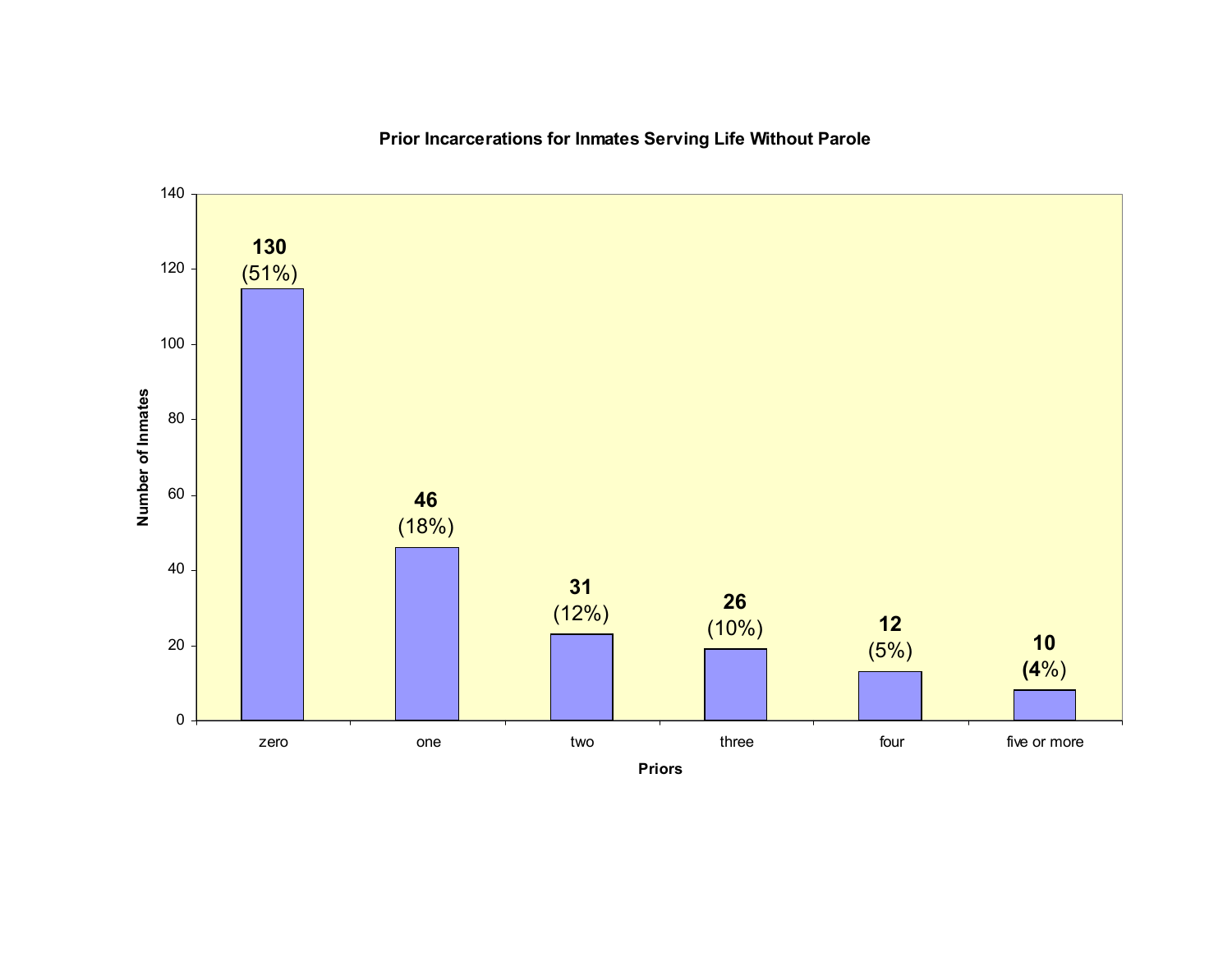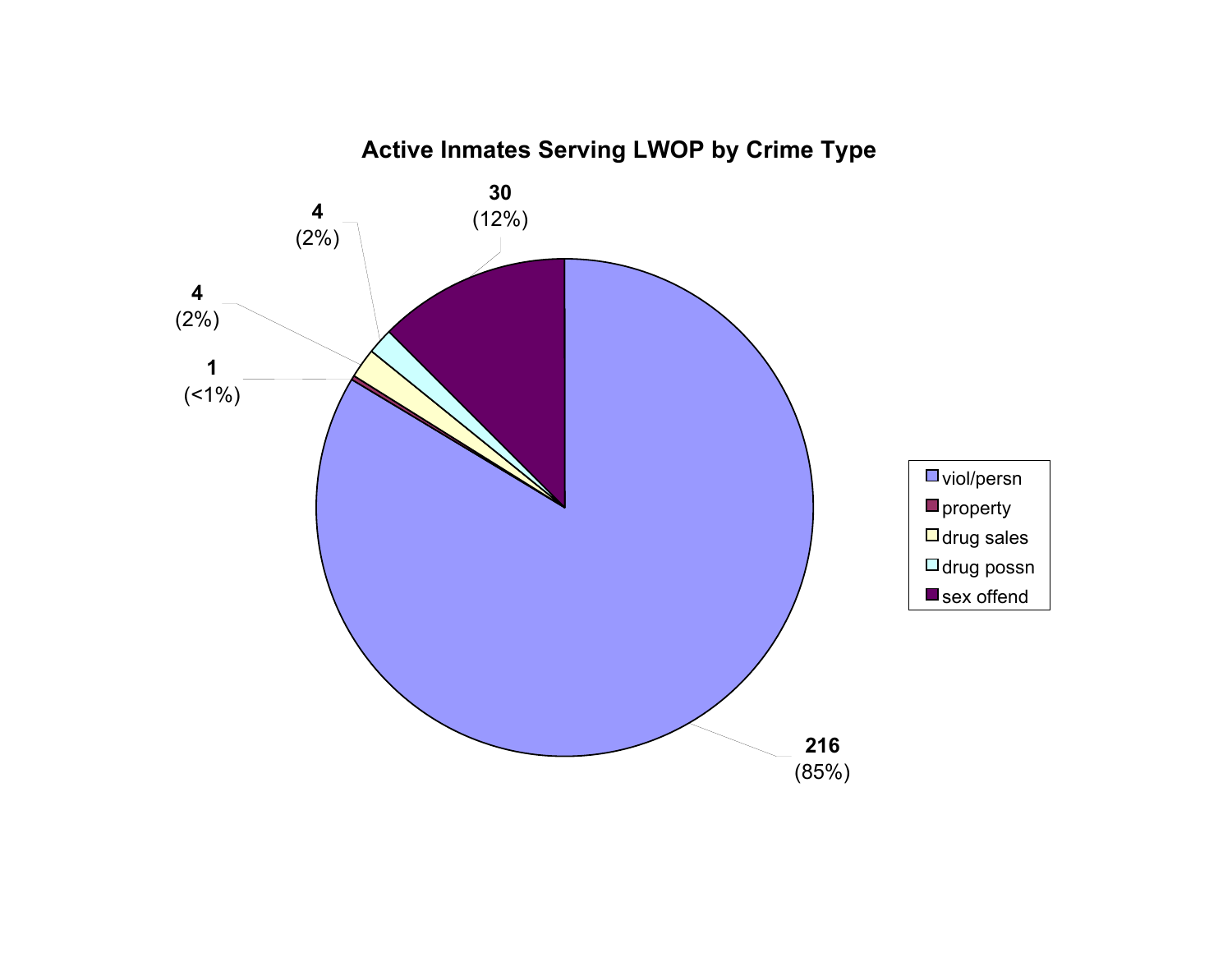Georgia Department of Corrections Page 1 Run 10/16/01 Office of Planning and Analysis

### Inmate statistical profile

TABLE OF CONTENTS FOR ACTIVE PRISONERS EXCLUDING JAIL

Title PAGE ----- ---- RACE AND SEX............................ 2 Culture Fair IQ Scores.................. 3 Self-Rpt Socioeconomic Class............ 4 Self-Rpt Environment To Age 16.......... 5 Self-Rpt Education Level................ 6 Functional Reading Level (WRAT Scores).. 7 Functional Math Level (WRAT Scores)..... 8 Functional Spelling Level (WRAT Scores). 9 Self-Rpt Guardian Status To Age 16......10 Self-Rpt Employment Status Before Prison11 Self-Rpt Marital Status At Admission....12 Self-Rpt Number Of Children At Admission13 Self-Rpt Religious Affiliation..........14 Self-Rpt Family Behavior Patterns \*.....15 Inmate Diagnostic Behavior Problem \*....16 Physical Profile (General Condition)....17 Security Status...........................18 Number Of Sentences.....................19 Number Of Disciplinaries................20 Number Of Escapes........................21 Number Of Prior Georgia Incarcerations \*22 Number Of Transfers.....................23 County Of Conviction....................24 Circ Of Conviction........................27 Home County.............................29 Prison Sentence In Years.................32 Probation To Follow Prison..............33 Admission Type............................34 Release Type..............................35 Inst By Group..............................36 Institution.............................37 Misdemeanors And Felonies...............38 Crimes By Group............................39 Most Serious Offense....................40 Most Serious Crime Type.................41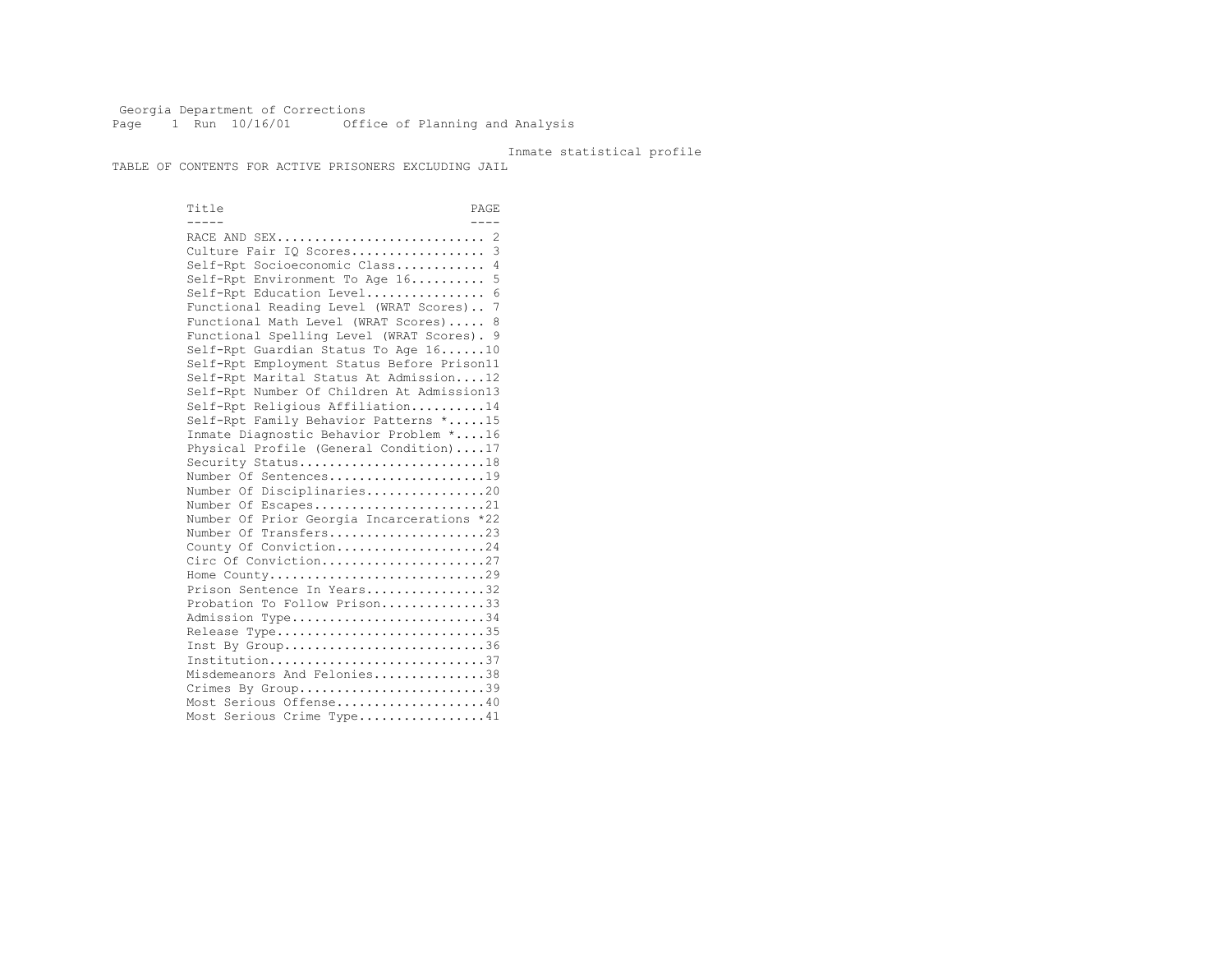Inmate statistical profile

Sample: ACTIVE PRISONERS EXCLUDING JAIL Requestor: Statistics Active inmates 10/16/2001

# RACE AND SEX by current age & sex

|                                  |                   |                          | M E N                                                        |                                                                                  |                        |                                  |                                     | <b>WOMEN</b>                                      |                                                     |                           |
|----------------------------------|-------------------|--------------------------|--------------------------------------------------------------|----------------------------------------------------------------------------------|------------------------|----------------------------------|-------------------------------------|---------------------------------------------------|-----------------------------------------------------|---------------------------|
| RACE AND SEX                     | Age<br>$100 - 21$ | Age<br>$8122 - 39$       | Age<br>$8140 - 54$                                           | Age<br>$8155 - 99$                                                               | Men<br>% Total         | Age<br>$8   00 - 21$             | Age<br>$8122 - 39$                  | Age<br>$8140 - 54$<br>$8155 - 99$                 | Women<br>Age<br>% Total                             | Grand<br>%   Total<br>- 옹 |
| WHITE MALE<br>NON WHITE MALE     | 0<br>5 100        | 281<br>41<br>104         | 29<br>331<br>721<br>59<br>671                                | 471<br>531<br>8                                                                  | -77<br>30<br>176<br>70 | 01<br>0 <sub>1</sub>             | 0 I<br>01                           | 0<br>01<br>01<br>0                                | 01<br>0 <sub>1</sub><br>()                          | 30<br>176<br>69           |
| WHITE FEMALE<br>NON WHITE FEMALE | 0<br>0            | 0<br>0 <sub>1</sub><br>0 | 0 <sub>1</sub><br><sup>o</sup><br>0 <sup>1</sup><br>$\Omega$ | 0 <sub>1</sub><br>0 <sup>1</sup><br>0 <sub>1</sub><br>0 <sup>1</sup><br>$\Omega$ | 0<br>0<br>$\bigcap$    | 0 <sub>1</sub><br>0 <sub>1</sub> | 2 100<br>0 <sup>1</sup><br>$\Omega$ | 0 <sub>1</sub><br>$\Omega$<br>$\circ$<br>$\Omega$ | 2 100<br>0 <sub>1</sub><br>0<br>0 <sup>1</sup><br>0 | 2<br>$\Omega$<br>- 0      |
| Total reported                   | 5 100             | 145 100                  | 88 100                                                       | 15 100                                                                           | 253 100                | 0 <sup>1</sup>                   | 2 100                               | $\bigcap$<br>01                                   | 2 100<br>0 <sub>1</sub>                             | 255 100                   |
| Percent reported                 | 100.0             | 100.0                    | 100.0                                                        | 100.0                                                                            | 100.0                  | .0 <sub>1</sub>                  | 100.01                              | .01                                               | $100.0$  <br>.01                                    | 100.0                     |
| NOT REPORTED                     | 0                 |                          | $\Omega$                                                     | $\Omega$                                                                         |                        |                                  |                                     |                                                   | $\Omega$                                            |                           |
| Total                            | 5                 | 145                      | 88                                                           | 15                                                                               | 253                    |                                  |                                     |                                                   | 2                                                   | 255                       |
| AVERAGE AGE                      | 19.60             | 30.70                    | 45.93                                                        | 61.60                                                                            | 37.61                  | .00                              | 31.00                               | $.00 \ \,$                                        | 31.00<br>.00.                                       | 37.56                     |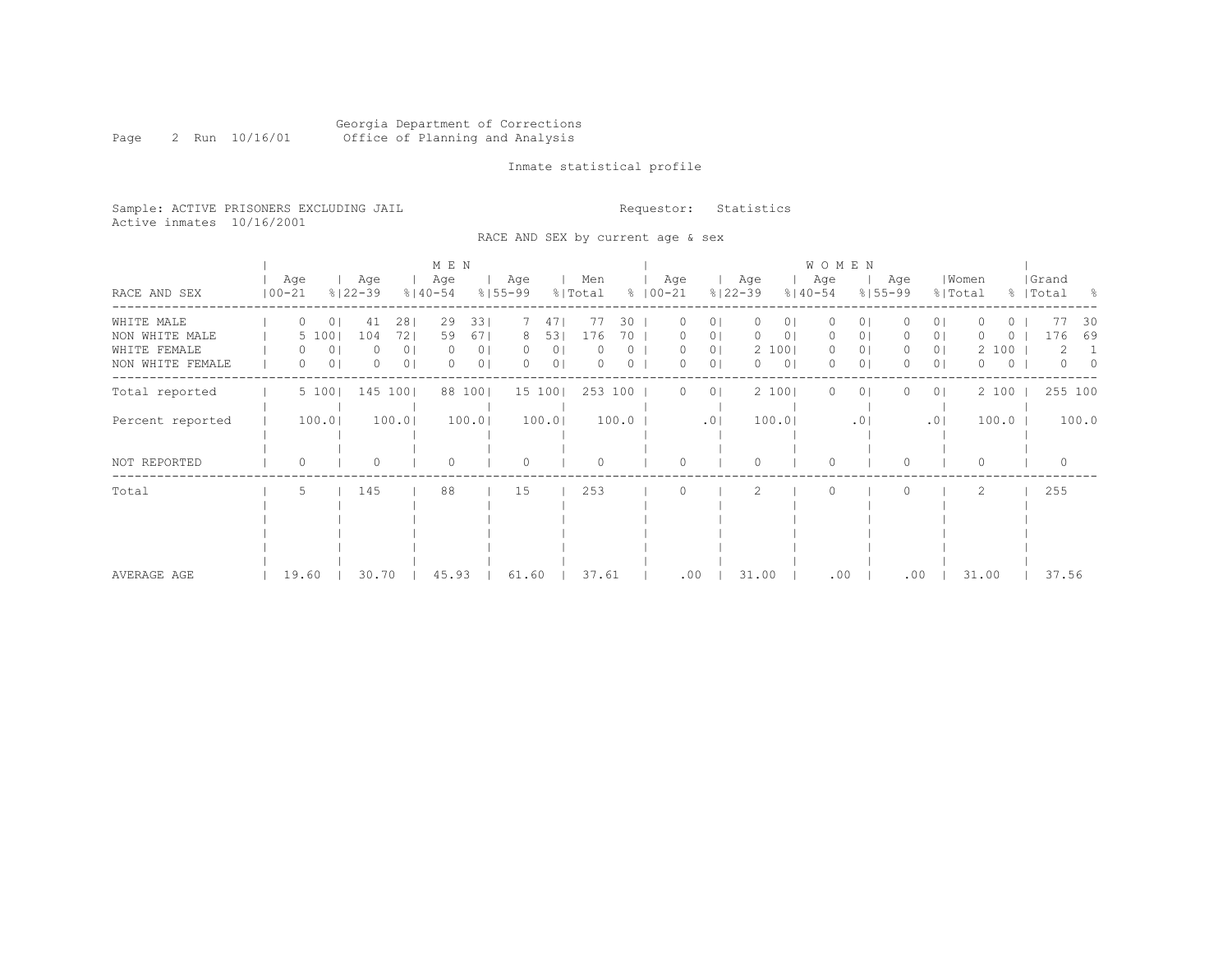### Georgia Department of Corrections Page 3 Run 10/16/01 Office of Planning and Analysis

# Inmate statistical profile

|  | Sample: ACTIVE PRISONERS EXCLUDING JAIL |  |                                             |  |  | Requestor: Statistics |  |  |
|--|-----------------------------------------|--|---------------------------------------------|--|--|-----------------------|--|--|
|  | Active inmates 10/16/2001               |  |                                             |  |  |                       |  |  |
|  |                                         |  | Culture Fair IO Scores by current age & sex |  |  |                       |  |  |

|                           |                   |                    |             | M E N                  |                    |                 |                             |                                                            | <b>WOMEN</b>                              |                                   |                  |                           |
|---------------------------|-------------------|--------------------|-------------|------------------------|--------------------|-----------------|-----------------------------|------------------------------------------------------------|-------------------------------------------|-----------------------------------|------------------|---------------------------|
| IQ Score                  | Age<br>$100 - 21$ | Age<br>$8122 - 39$ | $8140 - 54$ | Age                    | Age<br>$8155 - 99$ | Men<br>% Total  | Age<br>$8   00 - 21$        | Age<br>$8122 - 39$                                         | Age<br>$8140 - 54$                        | Age<br>$8155 - 99$                | Women<br>% Total | Grand<br>%   Total<br>- 왕 |
| LESS THAN 70<br>70 AND UP | $\cup$<br>5 100   | 0 I<br>۰.<br>129   | 4<br>961    | 131<br>10<br>871<br>67 | 01<br>O<br>13 100  | 15<br>93<br>214 | $\left( \right)$<br>$\circ$ | $\circ$<br>0 <sub>1</sub><br>01<br>2 100<br>0 <sub>1</sub> | $\circ$<br>0<br>0 <sub>1</sub><br>$\circ$ | 0 I<br>0 <sup>1</sup><br>$\Omega$ | O<br>2 100       | 15<br>6<br>216<br>94      |
| Total reported            | 5 100             | 134 100            |             | 77 100                 | 13 100             | 229 100         | $\circ$                     | 2 100<br>0 <sub>1</sub>                                    | $\circ$<br>$\circ$                        | 0 <sub>1</sub><br>0               | 2 100            | 231 100                   |
| Percent reported          | 100.01            |                    | 92.4        | 87.5                   | 86.71              | 90.5            |                             | 100.01<br>.01                                              | .01                                       | .01                               | 100.0            | 90.6                      |
| NOT REPORTED              | 0                 | 11                 |             | 11                     | $\overline{2}$     | 24              | $\Omega$                    | $\circ$                                                    | 0                                         |                                   | 0                | 24                        |
| Total                     | 5.                | 145                |             | 88                     | 15                 | 253             | $\Omega$                    | 2                                                          | $\mathbf{0}$                              | $\Omega$                          | 2                | 255                       |
| AVERAGE IO                | 106.00            | 100.31             |             | 94.94                  | 95.38              | 98.35           | .00                         | 107.00                                                     | .00                                       | .00                               | 107.00           | 98.42                     |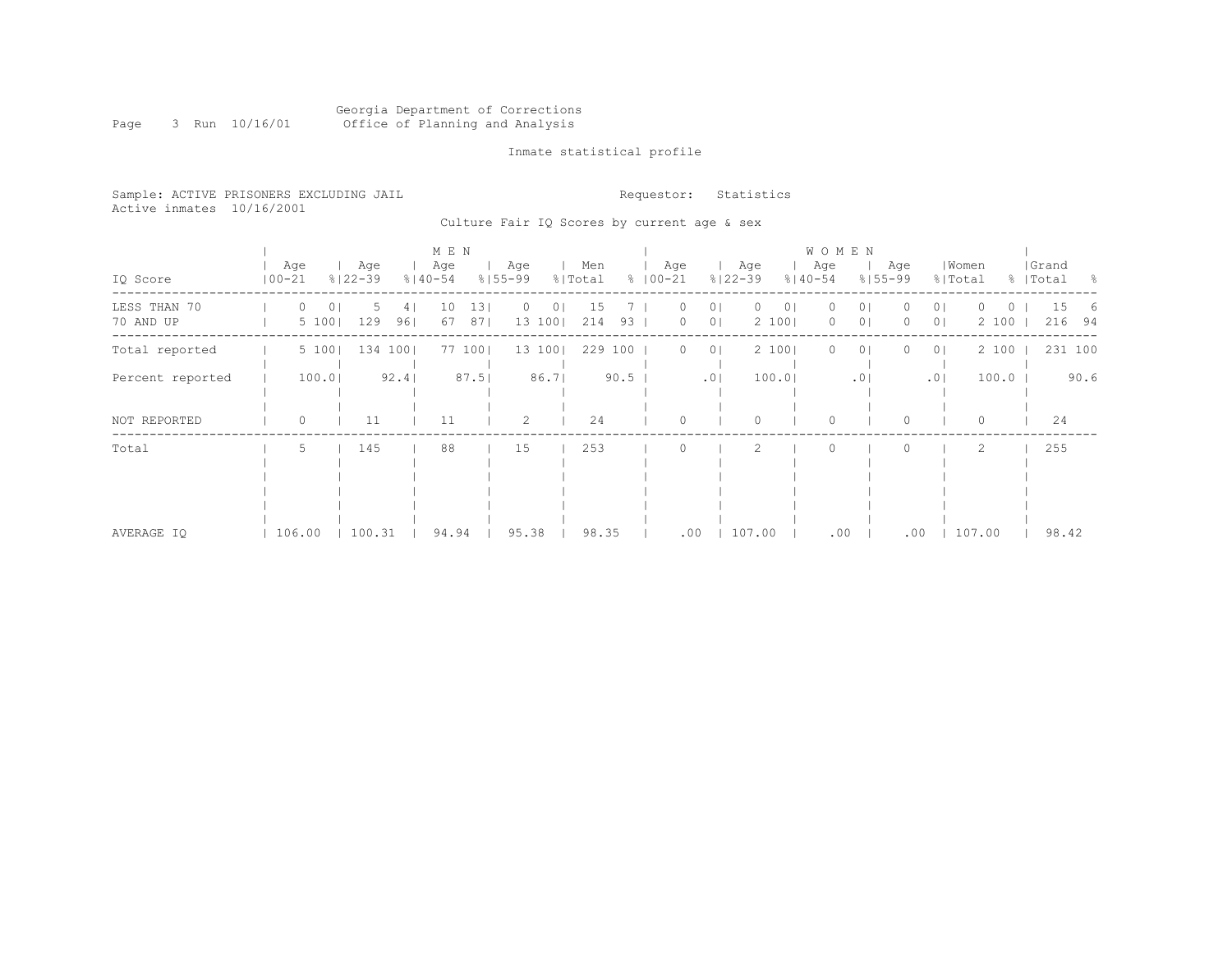### Georgia Department of Corrections Page 4 Run 10/16/01 Office of Planning and Analysis

# Inmate statistical profile

|                           | Sample: ACTIVE PRISONERS EXCLUDING JAIL | Requestor: Statistics |
|---------------------------|-----------------------------------------|-----------------------|
| Active inmates 10/16/2001 |                                         |                       |

# Self-Rpt Socioeconomic Class by current age & sex

|                             |     |       |                    |                | M E N              |                |                    |                |                |      |                    |                 |                    |                | W O M E N          |                |                    |                |       |       |                    |             |
|-----------------------------|-----|-------|--------------------|----------------|--------------------|----------------|--------------------|----------------|----------------|------|--------------------|-----------------|--------------------|----------------|--------------------|----------------|--------------------|----------------|-------|-------|--------------------|-------------|
| Socioeconomic Class   00-21 | Age |       | Age<br>$8122 - 39$ |                | Age<br>$8140 - 54$ |                | Age<br>$8155 - 99$ |                | Men<br>% Total |      | Age<br>$8100 - 21$ |                 | Age<br>$8122 - 39$ |                | Age<br>$8140 - 54$ |                | Age<br>$8155 - 99$ | % Total        | Women |       | Grand<br>%   Total | - 양         |
| WELFARE                     | 0   | 0     |                    | 51             | 3                  | 41             | $\Omega$           | 01             | 10             |      |                    | 0 <sup>1</sup>  |                    | 01             | 0                  | 01             |                    | 0 <sub>1</sub> |       | 0     | 10                 | 4           |
| OCC EMPLOY                  |     | 33    |                    | 5 <sup>1</sup> | 4                  | 51             | 0                  | 0              | 12             |      |                    | 0 <sub>1</sub>  | 0                  | 0 <sub>1</sub> | 0                  | 0 <sub>1</sub> | 0                  | 0 <sub>1</sub> |       | 0     | 12                 |             |
| MINIMUM STD                 |     | 67    | 80                 | 57             | 43                 | 51             | 10                 | 71.            | 135            | 56   |                    | 0 <sub>1</sub>  |                    | 0 <sub>1</sub> | 0                  | 0 <sub>1</sub> | $\Omega$           | 0 <sub>1</sub> |       | 0     | 135                | 55          |
| MIDDLE                      | 0   | 0     | 44                 | 31             | 33                 | 391            | 4                  | 291            | 81             | 33   | 0.                 | 0 <sub>1</sub>  |                    | 501            | 0                  | 0 <sup>1</sup> | 0                  | 0 <sub>1</sub> |       | 50    | 82                 | - 34        |
| OTHER                       | 0   | 0     | 2                  | 1              | 2                  | 2 <sub>1</sub> | 0                  | 0 <sup>1</sup> | 4              | 2    | 0.                 | 0 <sup>1</sup>  |                    | 501            | 0                  | 0 <sub>1</sub> | $\Omega$           | 0 <sup>1</sup> |       | 50    |                    | $5 \quad 2$ |
| Total reported              |     | 3 100 | 140                | 1001           |                    | 85 100         |                    | 14 100         | 242 100        |      | $\Omega$           | 0 <sup>1</sup>  |                    | 2 1001         | $\Omega$           | 0 <sup>1</sup> | $\Omega$           | 0 <sup>1</sup> |       | 2 100 | 244 100            |             |
|                             |     |       |                    |                |                    |                |                    |                |                |      |                    |                 |                    |                |                    |                |                    |                |       |       |                    |             |
| Percent reported            |     | 60.01 |                    | 96.61          |                    | 96.61          |                    | 93.3           |                | 95.7 |                    | .0 <sub>1</sub> |                    | 100.01         |                    | .01            |                    | .01            |       | 100.0 |                    | 95.7        |
|                             |     |       |                    |                |                    |                |                    |                |                |      |                    |                 |                    |                |                    |                |                    |                |       |       |                    |             |
|                             |     |       |                    |                |                    |                |                    |                |                |      |                    |                 |                    |                |                    |                |                    |                |       |       |                    |             |
| NOT RPTD                    |     |       |                    |                | 3                  |                |                    |                | 11             |      |                    |                 |                    |                | $\Omega$           |                |                    |                | 0     |       | 11                 |             |
| Total                       | 5.  |       | 145                |                | 88                 |                | 15                 |                | 253            |      |                    |                 |                    |                | $\circ$            |                |                    |                |       |       | 255                |             |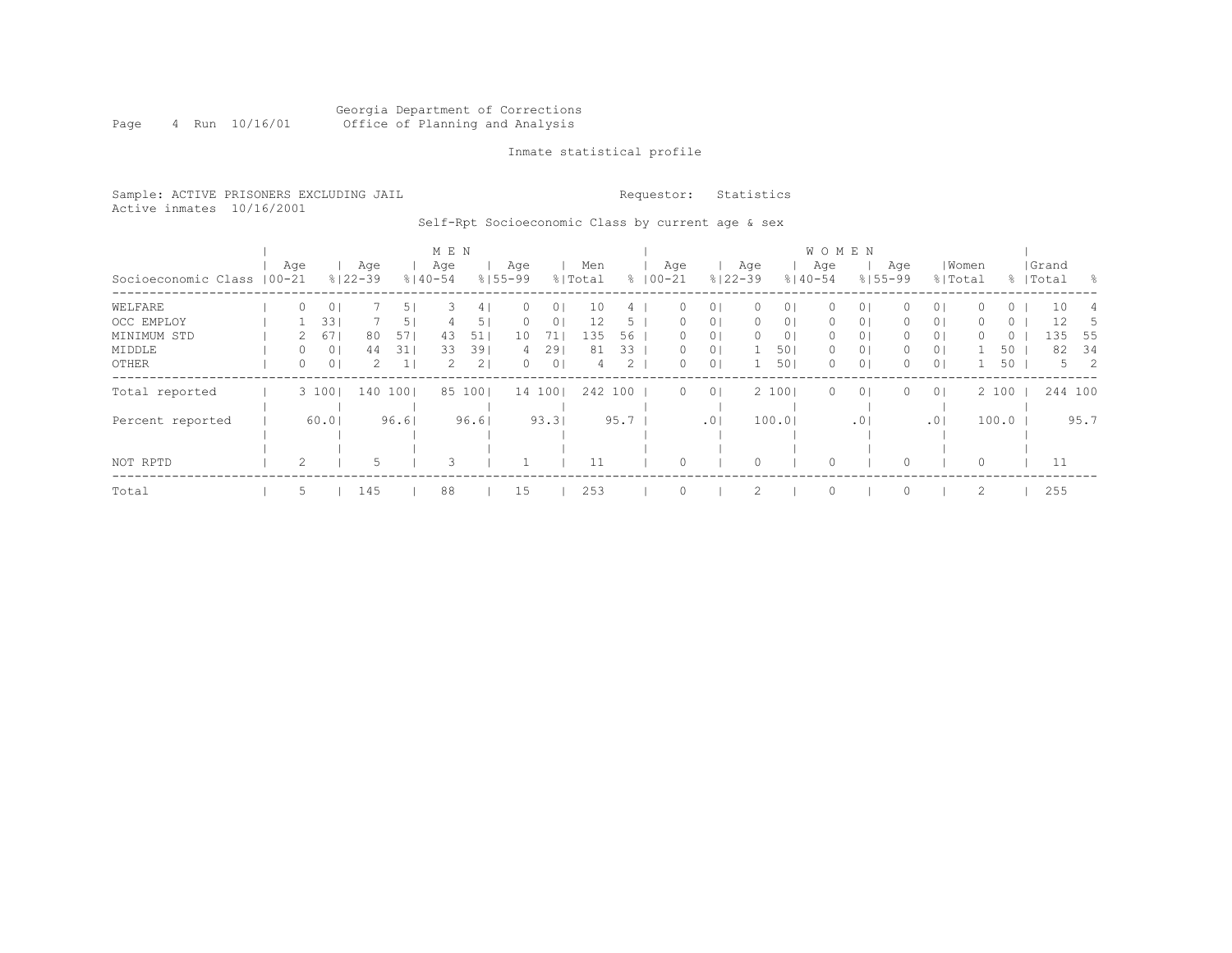### Georgia Department of Corrections Page 5 Run 10/16/01 Office of Planning and Analysis

# Inmate statistical profile

Sample: ACTIVE PRISONERS EXCLUDING JAIL **Requestor:** Statistics Active inmates 10/16/2001

Self-Rpt Environment To Age 16 by current age & sex

|                  |            |     |       |                    |         | M E N              |                |                    |                 |                |      |             |                  |                 |                    |                | <b>WOMEN</b>       |                 |                    |                |       |         |                    |                |
|------------------|------------|-----|-------|--------------------|---------|--------------------|----------------|--------------------|-----------------|----------------|------|-------------|------------------|-----------------|--------------------|----------------|--------------------|-----------------|--------------------|----------------|-------|---------|--------------------|----------------|
| Environment      | $100 - 21$ | Age |       | Age<br>$8122 - 39$ |         | Age<br>$8140 - 54$ |                | Age<br>$8155 - 99$ |                 | Men<br>% Total |      | $8100 - 21$ | Age              |                 | Age<br>$8122 - 39$ |                | Age<br>$8140 - 54$ |                 | Age<br>$8155 - 99$ | % Total        | Women |         | Grand<br>%   Total | - 8            |
| RURAL/FARM       |            | 0   | 0     | 0                  | $\circ$ | 3                  | 4              | 3                  | 201             | 6              |      |             |                  | 0 <sub>1</sub>  |                    | 01             | 0                  | 01              |                    | 0 <sub>1</sub> |       | $\circ$ | 6                  | 2              |
| RURAL/NFARM      |            | 0   | 0     | 10                 |         |                    | 8 <sub>1</sub> |                    |                 | 18             |      |             | O.               | 0 <sup>1</sup>  |                    | 501            | $\circ$            | 0 <sub>1</sub>  | 0                  | 0 <sub>1</sub> |       | 50      | 19                 | 8              |
| S.M.S.A          |            |     | 25    | 62                 | 45      | 27                 | 32             | 6                  | 40 <sub>1</sub> | 96             | 40   |             | 0.               | 0 <sub>1</sub>  | 0                  | 0 <sub>1</sub> | 0                  | 0 <sub>1</sub>  | 0                  | 0 <sub>1</sub> | 0     | $\circ$ | 96                 | 39             |
| URBAN            |            |     | 25    | 23                 | 17      | 14                 | 16             | 0                  | 0 <sub>1</sub>  | 38             | 16   |             | $\left( \right)$ | 0 <sub>1</sub>  | 0                  | 0 <sub>1</sub> | 0                  | 01              | 0                  | 0 <sub>1</sub> |       | $\circ$ | 38                 | 16             |
| SMALL TOWN       |            |     | 50    | 43                 | 31      | 34                 | 40             | 5.                 | 331             | 84             | 35   |             |                  | 0 <sub>1</sub>  |                    | 501            | 0                  | 0 <sub>1</sub>  | 0                  | 0 <sub>1</sub> |       | 50      | 85                 | 35             |
| OTHER            |            | 0   | 0     |                    |         | 0                  | 0 <sub>1</sub> | 0                  | 0 <sub>1</sub>  |                | 0    |             | 0                | 0 <sub>1</sub>  |                    | 0 <sub>1</sub> | 0                  | $\circ$         |                    | 0 <sup>1</sup> | 0     | $\circ$ |                    | $\overline{0}$ |
| Total reported   |            |     | 4 100 | 139                | 1001    |                    | 85 1001        |                    | 15 100          | 243            | 100  |             | 0                | 0 <sup>1</sup>  |                    | 2 100          | 0                  | $\circ$         | 0                  | 0 <sup>1</sup> |       | 2 100   | 245 100            |                |
| Percent reported |            |     | 80.01 |                    | 95.91   |                    | 96.61          |                    | 100.0           |                | 96.0 |             |                  | .0 <sub>1</sub> |                    | 100.0          |                    | .0 <sub>1</sub> |                    | .01            |       | 100.0   |                    | 96.1           |
|                  |            |     |       |                    |         |                    |                |                    |                 |                |      |             |                  |                 |                    |                |                    |                 |                    |                |       |         |                    |                |
| NOT RPTD         |            |     |       | 6                  |         | 3                  |                | $\Omega$           |                 | 10             |      |             |                  |                 |                    |                |                    |                 |                    |                | 0     |         | 10                 |                |
| Total            |            | 5.  |       | 145                |         | 88                 |                | 15                 |                 | 253            |      |             |                  |                 |                    |                |                    |                 |                    |                | 2     |         | 255                |                |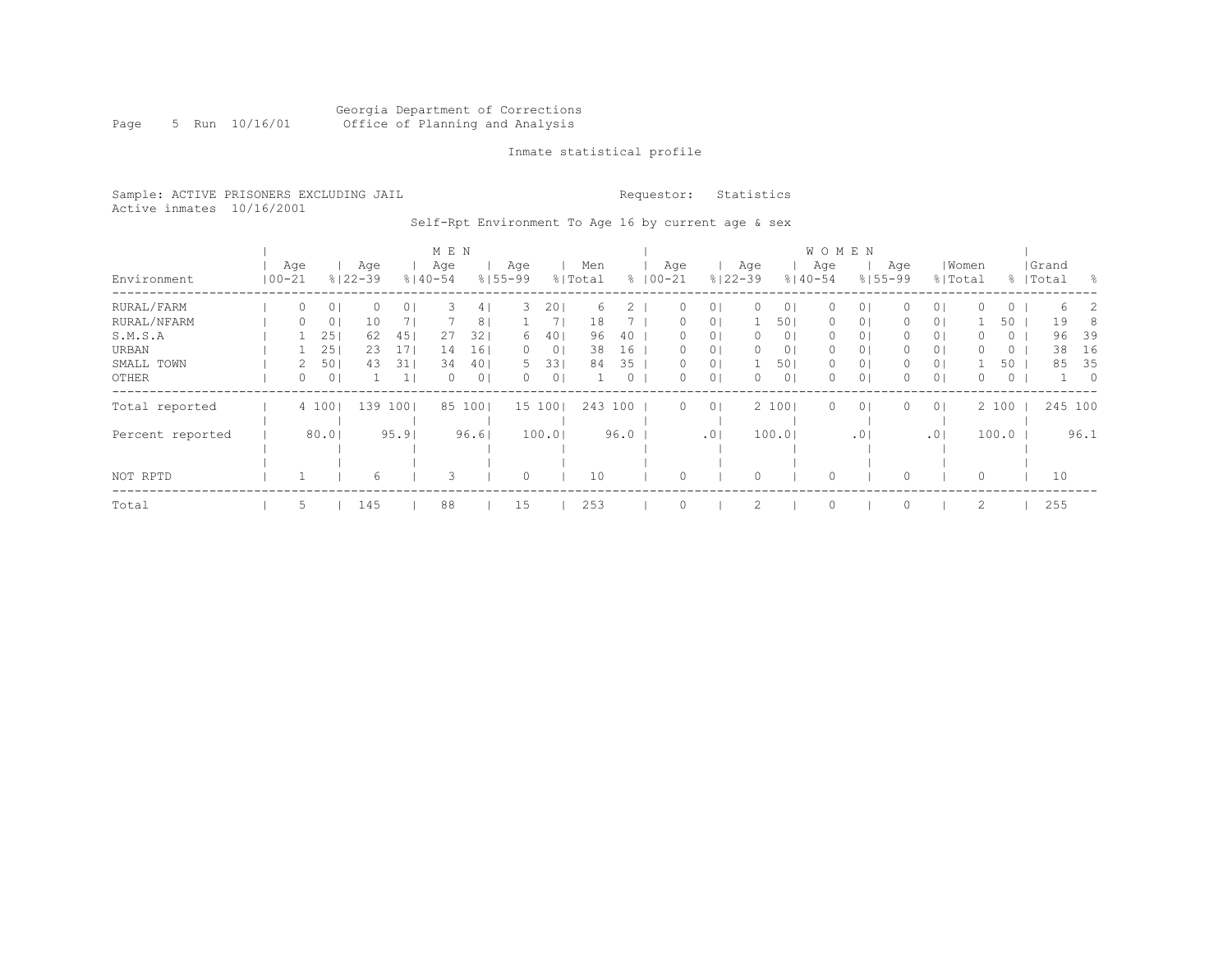#### Georgia Department of Corrections Page 6 Run 10/16/01 Office of Planning and Analysis

# Inmate statistical profile

Sample: ACTIVE PRISONERS EXCLUDING JAIL **Requestor:** Statistics Active inmates 10/16/2001

Self-Rpt Education Level by current age & sex

|                        |                   |                |                    | M E N   |                    |                |                    |        |                |      |                      |                |                    | WOMEN          |                    |                 |                    |                |                  |                  |                    |      |
|------------------------|-------------------|----------------|--------------------|---------|--------------------|----------------|--------------------|--------|----------------|------|----------------------|----------------|--------------------|----------------|--------------------|-----------------|--------------------|----------------|------------------|------------------|--------------------|------|
| Education Level        | Age<br>$100 - 21$ |                | Age<br>$8122 - 39$ |         | Age<br>$8140 - 54$ |                | Age<br>$8155 - 99$ |        | Men<br>% Total |      | Age<br>$8   00 - 21$ |                | Aqe<br>$8122 - 39$ |                | Age<br>$8140 - 54$ |                 | Aqe<br>$8155 - 99$ |                | Women<br>% Total |                  | Grand<br>%   Total | - 옹  |
| LESS THAN GRADE        | 0                 | $\circ$        | 4                  | 31      | З                  | 41             | 2                  | 131    | 9              | 4    | 0                    | 0 <sub>1</sub> | $\Omega$           | 01             | $\Omega$           | 01              |                    | 0 <sub>1</sub> |                  | $\left( \right)$ |                    |      |
| GRADE 7                |                   | 25             |                    | 3       |                    | 8              |                    |        | 13             |      |                      | 01             |                    |                |                    | 0.              |                    | 01             |                  | 0                | 13                 | 5    |
| GRADE 8                | $^{(1)}$          | 0 <sub>1</sub> | 19                 | 13      |                    | 5 <sub>1</sub> |                    | 331    | 28             | 11   |                      | 0 <sub>1</sub> | $\Box$             | 0 <sub>1</sub> | O.                 | 0 <sub>1</sub>  |                    | 0 <sup>1</sup> |                  | 0                | 28                 | -11  |
| GRADE 9                |                   | 0 <sup>1</sup> | 20                 | 14      | 14                 | 161            |                    | 71     | 35             | 14   |                      | 01             |                    | 0 <sub>1</sub> | $\left( \right)$   | 01              |                    | 0 <sub>1</sub> |                  | 0                | 35                 | 14   |
| GRADE 10               |                   | 251            | 36                 | 251     | 14                 | 161            |                    | 71     | 52             | 21   |                      | 0 <sub>1</sub> |                    | 0 <sub>1</sub> | $\Omega$           | 01              |                    | 0 <sub>1</sub> |                  | 0                | 52                 | 21   |
| GRADE 11               | 0                 | 0 <sup>1</sup> | 20                 | 14      | 8                  | 9 <sub>1</sub> | $\mathcal{L}$      | 13     | 30             | 12   |                      | 0 <sub>1</sub> | $\mathcal{L}$      | 100            | $\Omega$           | 01              |                    | 0 <sub>1</sub> | 2.               | 100              | 32                 | 13   |
| GRADE 12               |                   | 50             | 23                 | 161     |                    | 9 <sub>1</sub> |                    | 71     | 34             | 14   |                      | 0 <sub>1</sub> |                    | 0 <sup>1</sup> | 0                  | 01              |                    | 0 <sub>1</sub> |                  | 0                | 34                 | 14   |
| MORE THAN GRADE<br>-12 | 0                 | $\circ$        | 16                 | 11      | 27                 | 321            | 2.                 | 13     | 45             | 18   |                      | 0 <sub>1</sub> | ∩                  | 0 <sub>1</sub> | $\bigcap$          | $\Omega$        |                    | 0 <sub>1</sub> |                  | $\Omega$         | 45                 | 18   |
| Total reported         |                   | 4 100          |                    | 142 100 |                    | 85 100         |                    | 15 100 | 246 100        |      | $^{(1)}$             | 0 <sub>1</sub> |                    | 2 100          | 0                  | $\circ$         |                    | 0 <sub>1</sub> |                  | 2 100            | 248 100            |      |
| Percent reported       |                   | $80.0$         |                    | 97.9    |                    | 96.6           |                    | 100.0  |                | 97.2 |                      | .01            |                    | 100.0          |                    | .0 <sub>1</sub> |                    | .01            |                  | 100.0            |                    | 97.3 |
| NOT REPORTED           |                   |                |                    |         | 3                  |                | 0                  |        |                |      |                      |                | n                  |                | $\Omega$           |                 |                    |                | 0                |                  |                    |      |
| Total                  | 5.                |                | 145                |         | 88                 |                | 15                 |        | 253            |      |                      |                |                    |                | $\bigcap$          |                 |                    |                | 2                |                  | 255                |      |
|                        |                   |                |                    |         |                    |                |                    |        |                |      |                      |                |                    |                |                    |                 |                    |                |                  |                  |                    |      |
|                        |                   |                |                    |         |                    |                |                    |        |                |      |                      |                |                    |                |                    |                 |                    |                |                  |                  |                    |      |
|                        |                   |                |                    |         |                    |                |                    |        |                |      |                      |                |                    |                |                    |                 |                    |                |                  |                  |                    |      |
| AVG EDUCATION LEVEL    | 10.25             |                | 11.33              |         | 12.19              |                | 10.47              |        | 11.56          |      | .00                  |                | 11.00              |                | .00                |                 |                    | .00            | 11.00            |                  | 11.55              |      |

\* NOTE: THE FIELD LABLED "LESS THAN GRADE 7" WAS CORRECTED IN MARCH 1989: MISSING DATA FOR INMATES STILL IN DIAGNOSTICS NOW HAS BEEN REMOVED FROM THIS FIELD AND IDENTIFIED AS "NOT REPORTED" INFORMATION.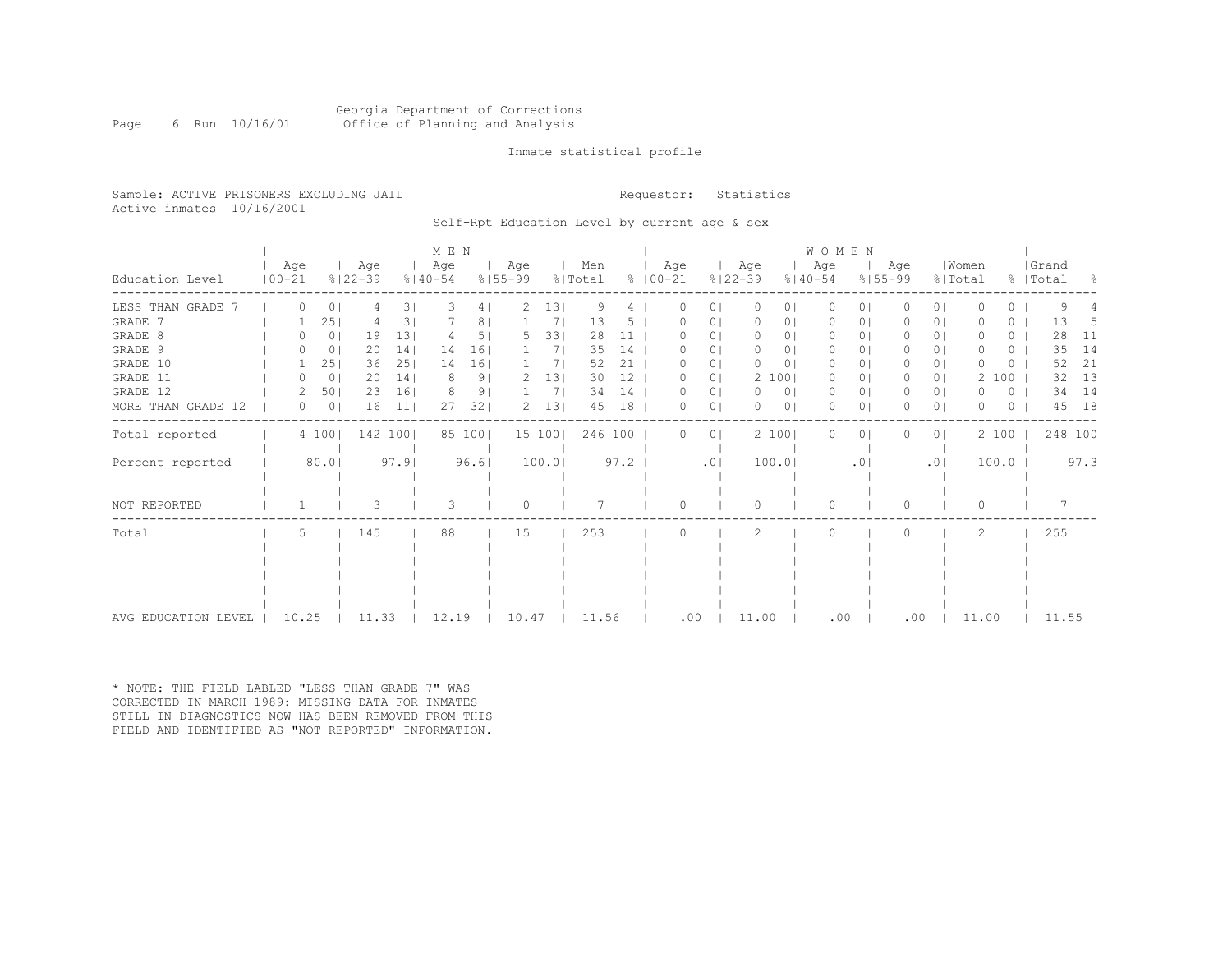### Georgia Department of Corrections Page 7 Run 10/16/01 Office of Planning and Analysis

# Inmate statistical profile

Sample: ACTIVE PRISONERS EXCLUDING JAIL **Requestor:** Statistics Active inmates 10/16/2001

Functional Reading Level (WRAT Scores) by current age & sex

|                    |                   |                |                    |                 | M E N              |      |                    |                |                |      |                      |                |                    |                | WOMEN              |                 |                    |                |                  |       |                    |         |      |
|--------------------|-------------------|----------------|--------------------|-----------------|--------------------|------|--------------------|----------------|----------------|------|----------------------|----------------|--------------------|----------------|--------------------|-----------------|--------------------|----------------|------------------|-------|--------------------|---------|------|
| WRAT Reading Score | Age<br>$100 - 21$ |                | Age<br>$8122 - 39$ |                 | Age<br>$8140 - 54$ |      | Age<br>$8155 - 99$ |                | Men<br>% Total |      | Age<br>$8   00 - 21$ |                | Age<br>$8122 - 39$ |                | Age<br>$8140 - 54$ |                 | Age<br>$8155 - 99$ |                | Women<br>% Total |       | Grand<br>%   Total |         | - 옹  |
| LESS THAN GRADE 6  |                   | 201            | 44                 | 331             | 31                 | 401  | 6                  | 46             | 82             | 35   |                      | $\circ$        |                    | 501            | 0                  | $\circ$         |                    | 0 <sub>1</sub> |                  | 50    |                    | 83      | 36   |
| 6TH THRU 8TH GRADE | 3.                | 60             | 30                 | 22              | 14                 | 181  | 3                  | 231            | 50             | 22   |                      | 0 <sub>1</sub> | $\Omega$           | 0 <sub>1</sub> | 0                  | 01              |                    | 0 <sub>1</sub> |                  | 0     |                    | 50      | 21   |
| GRADE 9            |                   | 201            | 14                 | 101             | 9                  | 121  | 0                  | 0 <sub>1</sub> | 24             | 10   |                      | 0 <sub>1</sub> |                    | 0 <sub>1</sub> | 0                  | 01              |                    | 0 <sub>1</sub> |                  | 0     |                    | 24      | 10   |
| GRADE 10           | 0                 | $\circ$        |                    | 31              |                    | 31   | $\Omega$           | 0              | 6              | 3    |                      | $\circ$        | $\Omega$           | 0 <sub>1</sub> | $\Omega$           | 01              | 0                  | 0 <sub>1</sub> |                  | 0     |                    | 6       | 3    |
| GRADE 11           | 0                 | 01             | 8                  | 6               |                    | 5.   |                    | 8              | 13             | 6    |                      | 01             | 0                  | 0              | 0                  | 01              | 0                  | 01             |                  | 0     |                    | 13      | 6    |
| GRADE 12           | $\Omega$          | 0 <sub>1</sub> | 22                 | 161             | 12                 | 151  | $\mathcal{L}$      | 151            | 36             | 16   |                      | 0              | 0                  | 0 <sub>1</sub> | 0                  | $\circ$         | 0                  | 0 <sub>1</sub> |                  | 0     |                    | 36      | 15   |
| MORE THAN GRADE 12 | 0                 | 0 <sub>1</sub> | 13                 | 10 <sub>1</sub> | 6                  | 8    |                    | 8 <sup>1</sup> | 20             | 9    | 0                    | 0              |                    | 501            | 0                  | 0               | O                  | 0 <sub>1</sub> |                  | 50    |                    | 21      | 9    |
| Total reported     |                   | 5 100          |                    | 135 100         | 78                 | 1001 |                    | 13 100         | 231 100        |      | 0                    | 0 <sup>1</sup> |                    | 2 100          | $\Omega$           | $\circ$         |                    | 0 <sup>1</sup> |                  | 2 100 |                    | 233 100 |      |
| Percent reported   |                   | 100.0          |                    | 93.1            |                    | 88.6 |                    | 86.7           |                | 91.3 |                      | .01            |                    | 100.0          |                    | .0 <sub>1</sub> |                    | .01            |                  | 100.0 |                    |         | 91.4 |
| NOT REPORTED       | 0                 |                | 10                 |                 | 10                 |      | 2                  |                | 22             |      | $\cap$               |                | $\Omega$           |                | $\Omega$           |                 | U                  |                | $\Omega$         |       |                    | 22      |      |
| Total              | 5                 |                | 145                |                 | 88                 |      | 15                 |                | 253            |      |                      |                | $\mathcal{L}$      |                | $\Omega$           |                 |                    |                | $\overline{c}$   |       |                    | 255     |      |
|                    |                   |                |                    |                 |                    |      |                    |                |                |      |                      |                |                    |                |                    |                 |                    |                |                  |       |                    |         |      |
|                    |                   |                |                    |                 |                    |      |                    |                |                |      |                      |                |                    |                |                    |                 |                    |                |                  |       |                    |         |      |
|                    |                   |                |                    |                 |                    |      |                    |                |                |      |                      |                |                    |                |                    |                 |                    |                |                  |       |                    |         |      |
|                    |                   |                |                    |                 |                    |      |                    |                |                |      |                      |                |                    |                |                    |                 |                    |                |                  |       |                    |         |      |
| AVG READING SCORE  | 7.52              |                | 8.12               |                 | 7.47               |      | 7.01               |                | 7.82           |      | .00                  |                | 9.10               |                | .00                |                 | .00                |                | 9.10             |       |                    | 7.84    |      |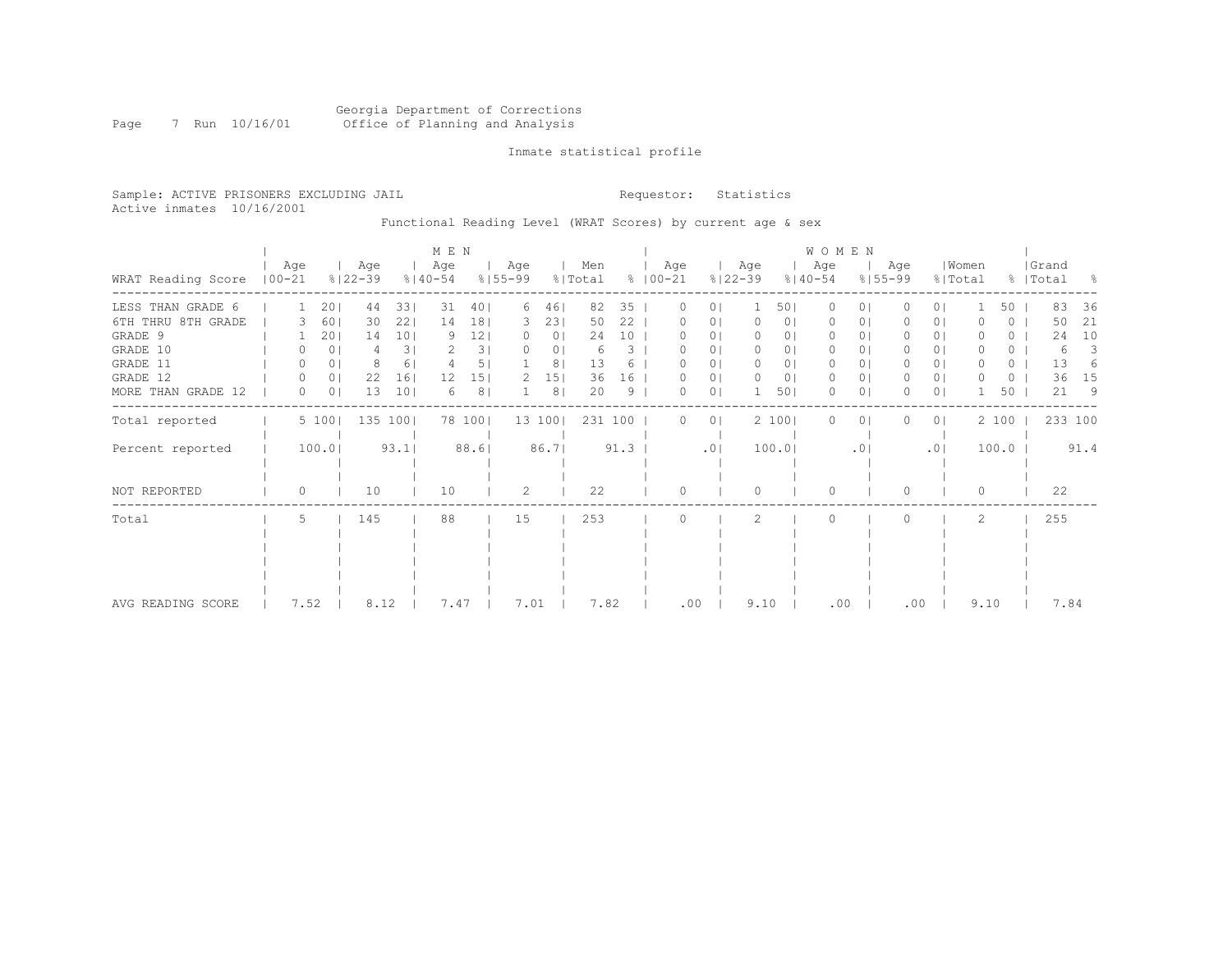### Georgia Department of Corrections Page 8 Run 10/16/01 Office of Planning and Analysis

# Inmate statistical profile

Sample: ACTIVE PRISONERS EXCLUDING JAIL **Requestor:** Statistics Active inmates 10/16/2001

# Functional Math Level (WRAT Scores) by current age & sex

| WRAT Math Score                                                                                              | Age<br>$100 - 21$                     |                                                                | Age<br>$8122 - 39$        |                                                                                           | M E N<br>Age<br>$8140 - 54$ |                              | Age<br>$8155 - 99$                          |                                                              | Men<br>% Total       |                                  | Age<br>$8$   00-21 |                                                                                                       | Age<br>$8122 - 39$                         |                                                                                           | W O M E N<br>Age<br>$8140 - 54$        |                                                      | Age<br>$8155 - 99$ |                                                                                                                | Women<br>% Total |                                         | Grand<br>%   Total        | - 8                                |
|--------------------------------------------------------------------------------------------------------------|---------------------------------------|----------------------------------------------------------------|---------------------------|-------------------------------------------------------------------------------------------|-----------------------------|------------------------------|---------------------------------------------|--------------------------------------------------------------|----------------------|----------------------------------|--------------------|-------------------------------------------------------------------------------------------------------|--------------------------------------------|-------------------------------------------------------------------------------------------|----------------------------------------|------------------------------------------------------|--------------------|----------------------------------------------------------------------------------------------------------------|------------------|-----------------------------------------|---------------------------|------------------------------------|
| LESS THAN GRADE 6<br>6TH THRU 8TH GRADE<br>GRADE 9<br>GRADE 10<br>GRADE 11<br>GRADE 12<br>MORE THAN GRADE 12 | 2<br>$\Omega$<br>$\Omega$<br>$\Omega$ | 40 <sub>1</sub><br>201<br>401<br>0<br>0<br>0 <sub>1</sub><br>0 | 45<br>61<br>14<br>9<br>2. | 331<br>451<br>101<br>7 <sub>1</sub><br>2 <sub>1</sub><br>1 <sub>1</sub><br>1 <sub>1</sub> | 38<br>24                    | 491<br>311<br>91<br>5  <br>4 | 8<br>3<br>$\left( \right)$<br>0<br>$\Omega$ | 62<br>231<br>0 <sup>1</sup><br>8<br>0<br>0 <sub>1</sub><br>8 | 93<br>89<br>23<br>14 | 40<br>39<br>10 <sub>o</sub><br>6 | O                  | $\circ$<br>$\circ$<br>0 <sub>1</sub><br>0 <sub>1</sub><br>0 <sub>1</sub><br>0 <sub>1</sub><br>$\circ$ | $\Omega$<br>$\Omega$<br>0<br>0<br>$\Omega$ | 0 <sub>1</sub><br>0  <br>501<br>0 <sub>1</sub><br>0 <sub>1</sub><br>0 <sub>1</sub><br>501 | $\Omega$<br>0<br>0<br>0<br>0<br>0<br>0 | $\circ$<br>$\circ$<br>01<br>01<br>01<br>$\circ$<br>0 | 0<br>0<br>O        | 0 <sub>1</sub><br>0 <sub>1</sub><br>01<br>0 <sub>1</sub><br>0 <sub>1</sub><br>0 <sub>1</sub><br>0 <sub>1</sub> | $\Omega$<br>O    | 0<br>$\circ$<br>50<br>0<br>0<br>0<br>50 | 93<br>89<br>24<br>14<br>4 | 40<br>38<br>10<br>6<br>2<br>2<br>2 |
| Total reported                                                                                               |                                       | 5 100                                                          |                           | 135 100                                                                                   | 78                          | 100                          |                                             | 13 100                                                       | 231 100              |                                  | 0                  | 01                                                                                                    |                                            | 2 100                                                                                     | $\circ$                                | $\circ$                                              |                    | 0 <sub>1</sub>                                                                                                 |                  | 2 100                                   | 233 100                   |                                    |
| Percent reported<br>NOT REPORTED                                                                             | 0                                     | 100.01                                                         | 10                        | 93.1                                                                                      | 10                          | 88.6                         | 2                                           | 86.71                                                        | 22                   | 91.3                             | U                  | .01                                                                                                   | $\bigcap$                                  | 100.0                                                                                     | $\Omega$                               | .0 <sub>1</sub>                                      | O                  | .01                                                                                                            | $\Omega$         | 100.0                                   | 22                        | 91.4                               |
| Total                                                                                                        | 5                                     |                                                                | 145                       |                                                                                           | 88                          |                              | 15                                          |                                                              | 253                  |                                  |                    |                                                                                                       | 2                                          |                                                                                           | $\Omega$                               |                                                      | U                  |                                                                                                                | 2                |                                         | 255                       |                                    |
| AVG MATH SCORE                                                                                               | 7.16                                  |                                                                | 7.00                      |                                                                                           | 6.43                        |                              | 5.64                                        |                                                              | 6.73                 |                                  | .00                |                                                                                                       | 11.40                                      |                                                                                           | .00                                    |                                                      | .00                |                                                                                                                | 11.40            |                                         | 6.77                      |                                    |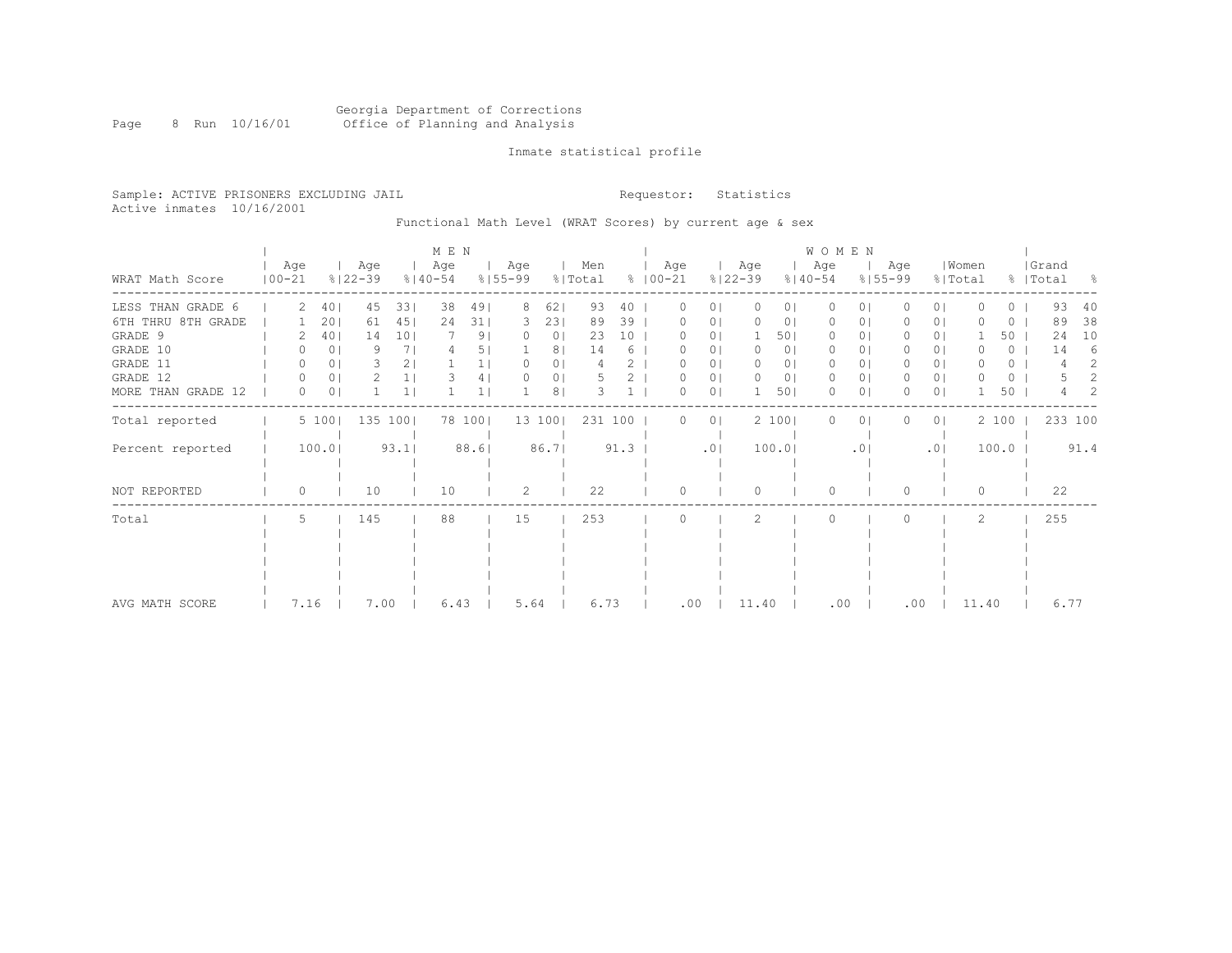### Georgia Department of Corrections Page 9 Run 10/16/01 Office of Planning and Analysis

# Inmate statistical profile

Sample: ACTIVE PRISONERS EXCLUDING JAIL **Requestor:** Statistics Active inmates 10/16/2001

# Functional Spelling Level (WRAT Scores) by current age & sex

|                             |          |                |                    |                | M E N              |      |                    |                 |                |      |                      |                |                    |                | WOMEN              |                 |                    |                |                  |          |                    |      |
|-----------------------------|----------|----------------|--------------------|----------------|--------------------|------|--------------------|-----------------|----------------|------|----------------------|----------------|--------------------|----------------|--------------------|-----------------|--------------------|----------------|------------------|----------|--------------------|------|
| WRAT Spelling Score   00-21 | Age      |                | Age<br>$8122 - 39$ |                | Age<br>$8140 - 54$ |      | Age<br>$8155 - 99$ |                 | Men<br>% Total |      | Age<br>$8   00 - 21$ |                | Age<br>$8122 - 39$ |                | Age<br>$8140 - 54$ |                 | Age<br>$8155 - 99$ |                | Women<br>% Total |          | Grand<br>%   Total | - 옹  |
| LESS THAN GRADE 6           | $\Omega$ | 0 <sub>1</sub> | 50                 | 371            | 39                 | 501  | 6                  | 46              | 95             | 41   |                      | $\circ$        | 0                  | 0 <sub>1</sub> | 0                  | $\Omega$        |                    | 0 <sub>1</sub> | O                | $\Omega$ | 95                 | 41   |
| 6TH THRU 8TH GRADE          | 3.       | 60             | 41                 | 301            | 20                 | 261  | 3                  | 231             | 67             | 29   |                      | 01             |                    | 501            | 0                  | 0               |                    | 0 <sub>1</sub> |                  | 50       | 68                 | 29   |
| GRADE 9                     |          | 20             | 12                 | 9 <sub>1</sub> | .5                 | 61   | 2                  | 15 <sub>1</sub> | 20             | 9    |                      | 0 <sub>1</sub> | 0                  | 0 <sub>1</sub> | 0                  | 01              |                    | 0 <sub>1</sub> |                  | 0        | 20                 | 9    |
| GRADE 10                    |          | 201            | 8                  | 61             |                    | 31   | $\Omega$           | 0 <sup>1</sup>  | 11             |      |                      | 0 <sub>1</sub> | $\Omega$           | 0 <sub>1</sub> | 0                  | 01              | 0                  | 0 <sub>1</sub> | O                | 0        | 11                 |      |
| GRADE 11                    |          | $\circ$        | 5                  | 41             |                    | 4    |                    | 8               | 9              |      |                      | 01             | 0                  | 0              | 0                  | 0               | 0                  | 01             |                  | 0        | 9                  |      |
| GRADE 12                    | 0        | 0 <sub>1</sub> | 13                 | 101            |                    | 6    |                    | 8               | 19             |      |                      | 0              | 0                  | 0 <sub>1</sub> | 0                  | $\circ$         | 0                  | 0 <sub>1</sub> |                  | 0        | 19                 | 8    |
| MORE THAN GRADE 12          | 0        | 0              | 6                  | 4 <sub>1</sub> |                    | 5.   | $\Omega$           | 0               | 10             | 4    | O                    | 0              |                    | 501            | 0                  | 0               | O                  | 0 <sub>1</sub> |                  | 50       | 11                 | 5    |
| Total reported              |          | 5 100          |                    | 135 100        | 78                 | 1001 |                    | 13 100          | 231 100        |      | 0                    | 0 <sub>1</sub> |                    | 2 100          | $\Omega$           | $\circ$         |                    | 0 <sup>1</sup> |                  | 2 100    | 233 100            |      |
| Percent reported            |          | 100.0          |                    | 93.1           |                    | 88.6 |                    | 86.7            |                | 91.3 |                      | .01            |                    | 100.0          |                    | .0 <sub>1</sub> |                    | .01            |                  | 100.0    |                    | 91.4 |
| NOT REPORTED                | 0        |                | 10                 |                | 10                 |      | 2                  |                 | 22             |      | $\cap$               |                | $\Omega$           |                | $\Omega$           |                 | U                  |                | $\Omega$         |          | 22                 |      |
| Total                       | 5        |                | 145                |                | 88                 |      | 15                 |                 | 253            |      |                      |                | $\mathcal{L}$      |                | $\Omega$           |                 |                    |                | $\overline{c}$   |          | 255                |      |
|                             |          |                |                    |                |                    |      |                    |                 |                |      |                      |                |                    |                |                    |                 |                    |                |                  |          |                    |      |
|                             |          |                |                    |                |                    |      |                    |                 |                |      |                      |                |                    |                |                    |                 |                    |                |                  |          |                    |      |
|                             |          |                |                    |                |                    |      |                    |                 |                |      |                      |                |                    |                |                    |                 |                    |                |                  |          |                    |      |
|                             |          |                |                    |                |                    |      |                    |                 |                |      |                      |                |                    |                |                    |                 |                    |                |                  |          |                    |      |
| AVG SPELLING SCORE          | 8.88     |                | 7.32               |                | 6.19               |      | 6.33               |                 | 6.92           |      | .00                  |                | 9.70               |                | .00                |                 |                    | .00            | 9.70             |          | 6.94               |      |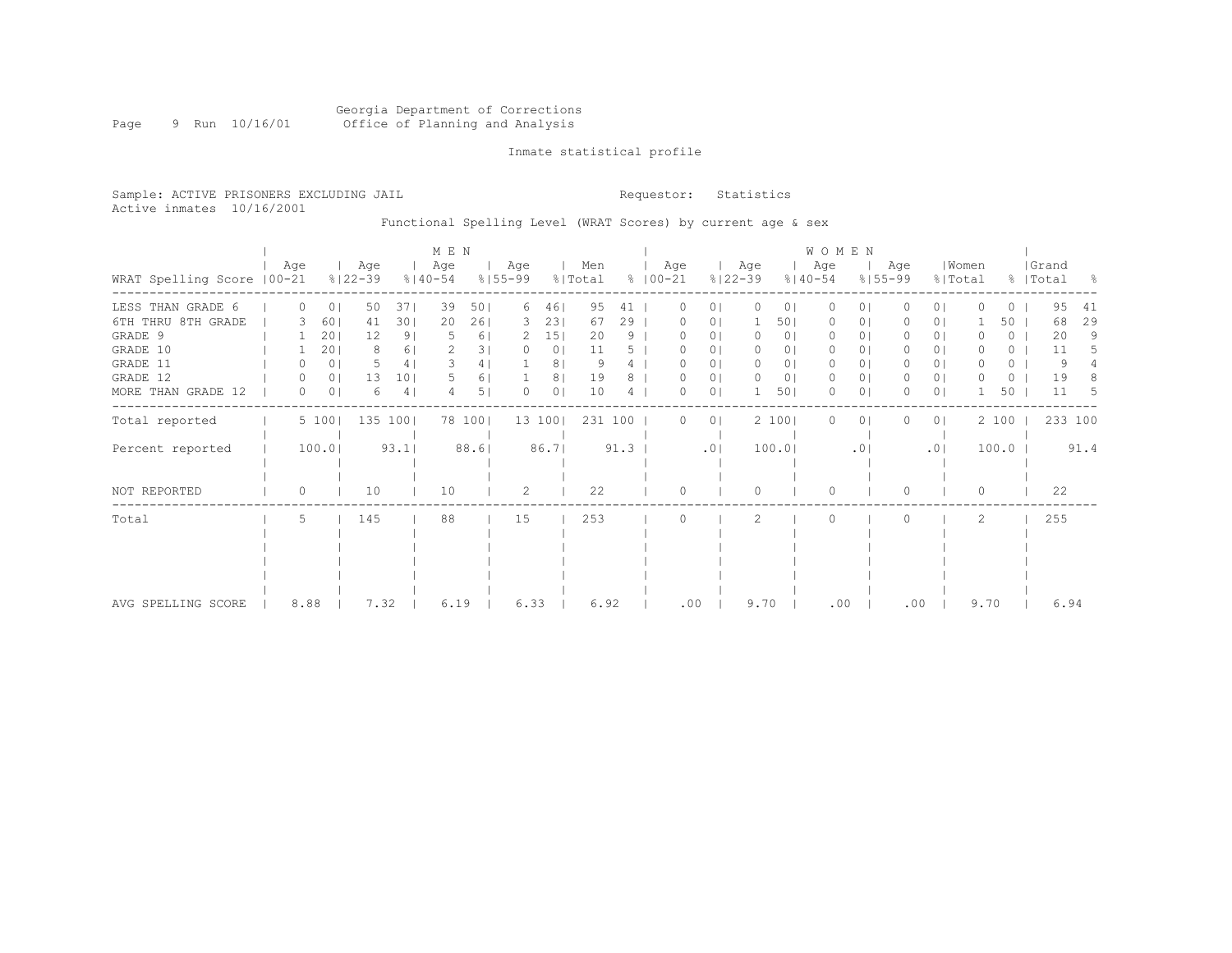#### Georgia Department of Corrections Page 10 Run 10/16/01 Office of Planning and Analysis

# Inmate statistical profile

Sample: ACTIVE PRISONERS EXCLUDING JAIL **Requestor:** Statistics Active inmates 10/16/2001

Self-Rpt Guardian Status To Age 16 by current age & sex

|                  |                   |        |                    |                | M E N              |      |                    |        |                |      |               |        |                |                    |       | WOMEN              |           |                    |                |                |       |           |         |      |
|------------------|-------------------|--------|--------------------|----------------|--------------------|------|--------------------|--------|----------------|------|---------------|--------|----------------|--------------------|-------|--------------------|-----------|--------------------|----------------|----------------|-------|-----------|---------|------|
| Guardian Status  | Age<br>$100 - 21$ |        | Age<br>$8122 - 39$ |                | Age<br>$8140 - 54$ |      | Age<br>$8155 - 99$ |        | Men<br>% Total |      | $8   00 - 21$ | Age    |                | Age<br>$8122 - 39$ |       | Age<br>$8140 - 54$ |           | Age<br>$8155 - 99$ | % Total        | Women          |       | %   Total | Grand   | - 옹  |
| ORPHANAGE        | Ω                 | 0      |                    | 0 <sub>1</sub> |                    | 01   |                    | 0      |                |      |               |        | 01             |                    | 01    | $\Omega$           | 0         |                    | 0 <sub>1</sub> |                | 0     |           |         |      |
| FATHER ONLY      |                   | 0      |                    | 4              |                    |      |                    | 0      |                |      |               |        | 0              | $\Omega$           | 01    | 0                  | 0         |                    | 0 <sub>1</sub> |                | 0     |           |         |      |
| FTR MTR HD       |                   | 0      | 12                 | 8              |                    | 6    |                    |        | 18             |      |               |        | $\Omega$       | $\Omega$           | 01    | $\Omega$           | 0         |                    | 0 <sub>1</sub> |                | 0     |           | 18      |      |
| MOTHER ONLY      |                   | 25     | 51                 | 361            | 31                 | 36   | 4                  | 27     | 87             | 35   |               |        | $\circ$        | 0                  | 01    | 0                  | 0         |                    | 0 <sub>1</sub> |                | 0     |           | 87      | 35   |
| MTR FTR HD       |                   | 50     | 47                 | 331            | 33                 | 38   | 8                  | 53     | 90             | 36   |               |        | $\circ$        |                    | 2 100 | 0                  | 0         |                    | 0 <sub>1</sub> | $\overline{2}$ | 100   |           | 92      | 37   |
| OTH FEMALE       |                   | 0      | 5                  | 4              |                    | 6    | $\left( \right)$   | 0      | 10             | 4    |               |        | $\circ$        | 0                  | 0     | 0                  | 0         |                    | 01             |                | 0     |           | 10      |      |
| OTH MALE         |                   | 0      |                    |                |                    | 01   | $\left( \right)$   | 0      |                |      |               |        | $\circ$        | $\Omega$           | 0     | 0                  | 0         |                    | $\circ$        |                | 0     |           |         |      |
| STEP-PARNTS      |                   | 25     |                    | 2              |                    | 21   |                    | 0      |                |      |               |        | 0              | $\Omega$           | 0     | 0                  | 0         |                    | 01             |                | 0.    |           |         |      |
| FOSTER HOME      |                   | 0      | 6                  | 41             |                    | 0    |                    |        |                |      |               |        | 0              | 0                  | 0     | 0                  | 0         |                    | 0 <sub>1</sub> |                | 0     |           |         |      |
| GRAND PRNTS      | Ω                 | 0      | 6                  | 4              |                    |      |                    |        | 13             |      |               |        | 0              | 0                  | 0     | 0                  | 0         |                    | 0 <sub>1</sub> |                | 0     |           | 13      |      |
| OTHER            | 0                 | 0      | 6                  | 4              | 3                  | 31   |                    | 0      |                | 4    |               |        | $\circ$        |                    | 01    | 0                  | 0         |                    | 0 <sub>1</sub> |                | 0     |           |         |      |
| Total reported   |                   | 4 100  |                    | 142 100        | 86                 | 100  |                    | 15 100 | 247 100        |      |               |        | 0 <sup>1</sup> |                    | 2 100 | $\Omega$           | 0         |                    | 0 <sub>1</sub> |                | 2 100 |           | 249 100 |      |
| Percent reported |                   | $80.0$ |                    | 97.9           |                    | 97.7 |                    | 100.0  |                | 97.6 |               |        | .01            |                    | 100.0 |                    | $\cdot$ 0 |                    | .01            |                | 100.0 |           |         | 97.6 |
|                  |                   |        |                    |                |                    |      |                    |        |                |      |               |        |                |                    |       |                    |           |                    |                |                |       |           |         |      |
| NOT RPTD         |                   |        | 3                  |                |                    |      | $\Omega$           |        | 6              |      |               | $\cap$ |                | $\Omega$           |       | $\Omega$           |           | $\Omega$           |                | $\Omega$       |       |           | 6       |      |
| Total            | 5                 |        | 145                |                | 88                 |      | 15                 |        | 253            |      |               |        |                |                    |       | $\Omega$           |           |                    |                | 2              |       |           | 255     |      |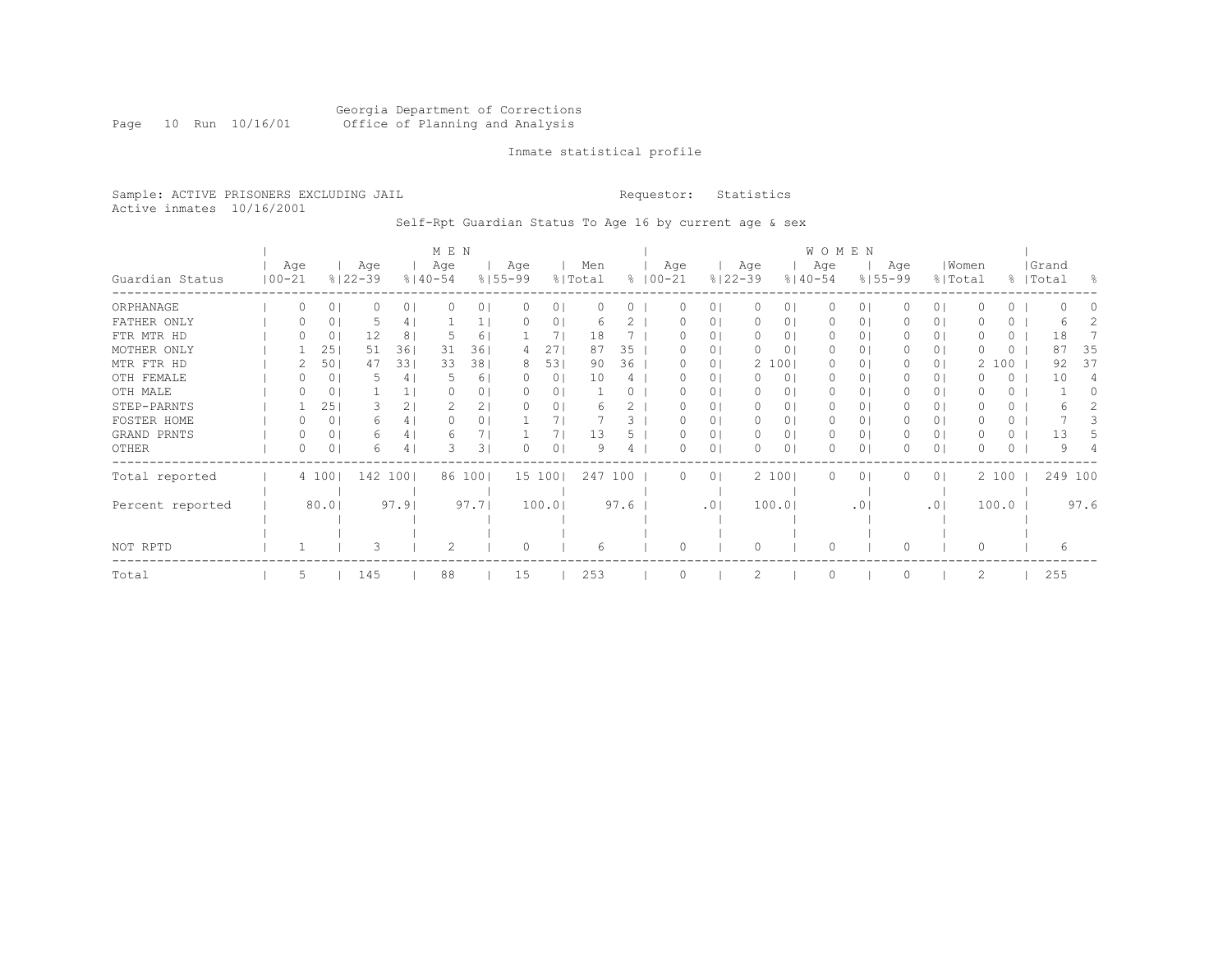# Georgia Department of Corrections Page 11 Run 10/16/01 Office of Planning and Analysis

# Inmate statistical profile

Sample: ACTIVE PRISONERS EXCLUDING JAIL **Requestor:** Statistics Active inmates 10/16/2001

# Self-Rpt Employment Status Before Prison by current age & sex

|                  |                |       |                    |                | M E N              |         |                    |                |                |      |                     |                 |                    |                | <b>WOMEN</b>       |                 |     |                |       |          |                    |          |
|------------------|----------------|-------|--------------------|----------------|--------------------|---------|--------------------|----------------|----------------|------|---------------------|-----------------|--------------------|----------------|--------------------|-----------------|-----|----------------|-------|----------|--------------------|----------|
| Employment       | Age<br>  00-21 |       | Age<br>$8122 - 39$ |                | Age<br>$8140 - 54$ |         | Age<br>$8155 - 99$ |                | Men<br>% Total |      | Age<br>$% 100 - 21$ |                 | Age<br>$8122 - 39$ |                | Age<br>$8140 - 54$ | $8155 - 99$     | Age | % Total        | Women |          | Grand<br>%   Total | - 옹      |
| FULL TIME        |                | 33    | 71                 | 531            | 50                 | 661     | 8                  | 571            | 130            | 57   | 0                   | 0 <sup>1</sup>  |                    | 2 1001         | $\circ$            | 01              |     | 0 <sup>1</sup> |       | 2 100    | 132                | 57       |
| PART TIME        | U              | 0     |                    | 5              |                    |         |                    | 01             | 8              | 4    |                     | 01              |                    | 0 <sup>1</sup> | 0                  | 01              |     | 01             |       | 0        | 8                  | 3        |
| UNEMPL < 6M      |                | 67    |                    | 13             | 8                  | 11      |                    | 0              | 27             | 12   |                     | $\circ$         | $\Omega$           | 01             | $\Omega$           | 0               |     | 0 <sub>1</sub> |       | 0        | 27                 | 12       |
| UNEMPL > 6M      |                | 0     | 29                 | 21             |                    | 14      |                    | 141            | 42             | 18   |                     | $\Omega$        | $\Omega$           | 01             | 0                  | 01              |     | 0 <sub>1</sub> |       | 0        | 42                 | 18       |
| NEVER WORKD      | 0              | 0     |                    | 6 <sup>1</sup> |                    |         |                    |                | 10             | 4    | $^{(1)}$            | $\circ$         | $\Omega$           | 0              | $\Omega$           | 01              |     | 0 <sub>1</sub> |       | 0        | 10                 | 4        |
| STUDENT          | 0              | 0     |                    |                |                    | ΟI      |                    |                |                |      |                     | $\circ$         | 0                  | 01             | 0                  | 01              |     | 0 <sub>1</sub> |       | 0        |                    |          |
| INCAPABLE        | 0              | 0     |                    |                |                    |         |                    | 21             | 10             |      |                     | $\circ$         | $\Omega$           | 01             | 0                  | 0               |     | 0 <sub>1</sub> |       | 0        | 10                 |          |
| OTHER            | 0              | 0     |                    | 0 <sub>1</sub> |                    | 01      |                    | 0 <sub>1</sub> |                | 0.   |                     | $\circ$         | $\Omega$           | 0              | $\Omega$           | 0               |     | 0 <sub>1</sub> |       | $\Omega$ | $\Omega$           | $\Omega$ |
| Total reported   |                | 3 100 | 135                | 1001           |                    | 76 1001 |                    | 14 1001        | 228            | 100  | 0                   | $\circ$         |                    | 2 1001         | $\circ$            | 01              |     | 0 <sup>1</sup> |       | 2 100    | 230 100            |          |
| Percent reported |                | 60.0  |                    | 93.1           |                    | 86.4    |                    | 93.3           |                | 90.1 |                     | .0 <sub>1</sub> |                    | 100.01         |                    | .0 <sub>1</sub> |     | .01            |       | 100.0    |                    | 90.2     |
|                  |                |       |                    |                |                    |         |                    |                |                |      |                     |                 |                    |                |                    |                 |     |                |       |          |                    |          |
| NOT RPTD         | 2              |       | 10                 |                | 12                 |         |                    |                | 25             |      |                     |                 | n                  |                |                    |                 |     |                | 0     |          | 25                 |          |
| Total            | 5              |       | 145                |                | 88                 |         | 15                 |                | 253            |      |                     |                 |                    |                | $\Omega$           |                 |     |                | 2     |          | 255                |          |

\* NOTE: THE FIELD LABELD "OTHER" WAS CORRECTED IN APRIL 1989; INMATES CODED "PRE-OTIS NOT REPORTED" NOW HAVE BEEN REMOVED FROM THIS FIELD AND IDENTIFIED AS "NOT REPORTED".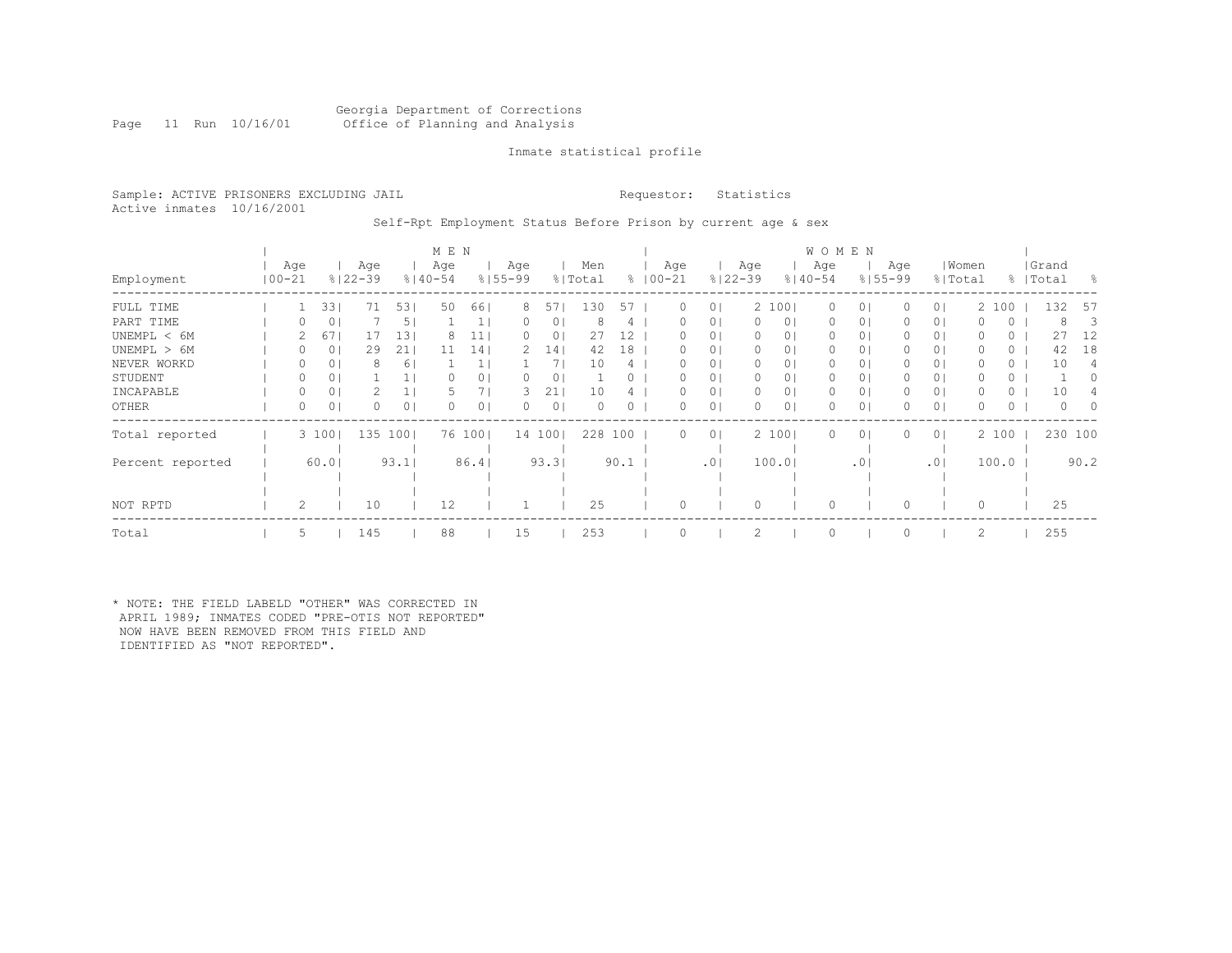### Georgia Department of Corrections Page 12 Run 10/16/01 Office of Planning and Analysis

# Inmate statistical profile

Sample: ACTIVE PRISONERS EXCLUDING JAIL **Requestor:** Statistics Active inmates 10/16/2001

Self-Rpt Marital Status At Admission by current age & sex

|                  |                   |       |                    |                | M E N              |        |                    |        |                |      |                     |                |                    |                | <b>WOMEN</b>       |                |                    |                |       |         |                    |         |
|------------------|-------------------|-------|--------------------|----------------|--------------------|--------|--------------------|--------|----------------|------|---------------------|----------------|--------------------|----------------|--------------------|----------------|--------------------|----------------|-------|---------|--------------------|---------|
| Marital Status   | Age<br>$100 - 21$ |       | Age<br>$8122 - 39$ |                | Age<br>$8140 - 54$ |        | Age<br>$8155 - 99$ |        | Men<br>% Total |      | Age<br>$% 100 - 21$ |                | Age<br>$8122 - 39$ |                | Age<br>$8140 - 54$ |                | Age<br>$8155 - 99$ | % Total        | Women |         | Grand<br>%   Total | - 옹     |
| SINGLE           |                   | 4 100 | 97                 | 681            | 33                 | 38     |                    |        | 135            | 55   | 0                   | 01             |                    | 501            | 0                  | 0 <sub>1</sub> |                    | 0 <sub>1</sub> |       | 50      | 136                | 55      |
| MARRIED          |                   | 01    | 16                 | 11             | 14                 | 16     | 6                  | 40     | 36             | 15   | 0                   | 01             |                    | 01             | 0                  | 01             |                    | 0 <sub>1</sub> |       | 0       | 36                 | 14      |
| SEPARATED        |                   | 0     |                    |                | 5                  | 6      |                    | 13     | 9              | 4    |                     | $\Omega$       | $\Omega$           | 01             | 0                  | 0 <sub>1</sub> |                    | 0 <sub>1</sub> |       | 0       | 9                  | 4       |
| DIVORCED         |                   | 01    |                    | 5 <sub>1</sub> | 20                 | 23     | 3                  | 20     | 30             | 12   | 0                   | $\Omega$       | $\Omega$           | 01             | $\Omega$           | 0 <sub>1</sub> |                    | 0 <sub>1</sub> |       | $\circ$ | 30                 | 12      |
| WIDOWED          | 0                 | 01    |                    | 1 <sub>1</sub> | 6                  |        |                    |        | 9              | 4    | 0                   | 0 <sup>1</sup> |                    | 501            | 0                  | 0 <sub>1</sub> | 0                  | 0 <sub>1</sub> |       | 50      | 10                 | 4       |
| COMMON LAW       | 0                 | 01    | 18                 | 131            | 8                  | 91     |                    | 13     | 28             |      |                     | 0 <sup>1</sup> |                    | 0 <sub>1</sub> | 0                  | 0 <sub>1</sub> |                    | 0 <sub>1</sub> |       | $\circ$ | 28                 | -11     |
| OTHER            | 0                 | 0     |                    | 0 <sub>1</sub> | 0                  | 0      | $\Omega$           | 0      | $\Omega$       | 0    | 0                   | 0 <sub>1</sub> | $\Omega$           | 0 <sub>1</sub> | $\Omega$           | 0              |                    | 0 <sub>1</sub> | 0     | 0       | $\Omega$           | $\circ$ |
| Total reported   |                   | 4 100 | 142                | 1001           |                    | 86 100 |                    | 15 100 | 247            | 100  | 0                   | $\circ$        |                    | 2 100          | U                  | 0 <sub>1</sub> |                    | 0 <sub>1</sub> |       | 2 100   | 249 100            |         |
| Percent reported |                   | 80.01 |                    | 97.91          |                    | 97.7   |                    | 100.0  |                | 97.6 |                     | .01            |                    | 100.01         |                    | .01            |                    | .01            |       | 100.0   |                    | 97.6    |
|                  |                   |       |                    |                |                    |        |                    |        |                |      |                     |                |                    |                |                    |                |                    |                |       |         |                    |         |
|                  |                   |       |                    |                |                    |        |                    |        |                |      |                     |                |                    |                |                    |                |                    |                |       |         |                    |         |
| NOT RPTD         |                   |       |                    |                | 2                  |        | $\Omega$           |        | 6              |      |                     |                |                    |                |                    |                |                    |                |       |         | 6                  |         |
| Total            | 5                 |       | 145                |                | 88                 |        | 15                 |        | 253            |      |                     |                |                    |                |                    |                |                    |                | 2     |         | 255                |         |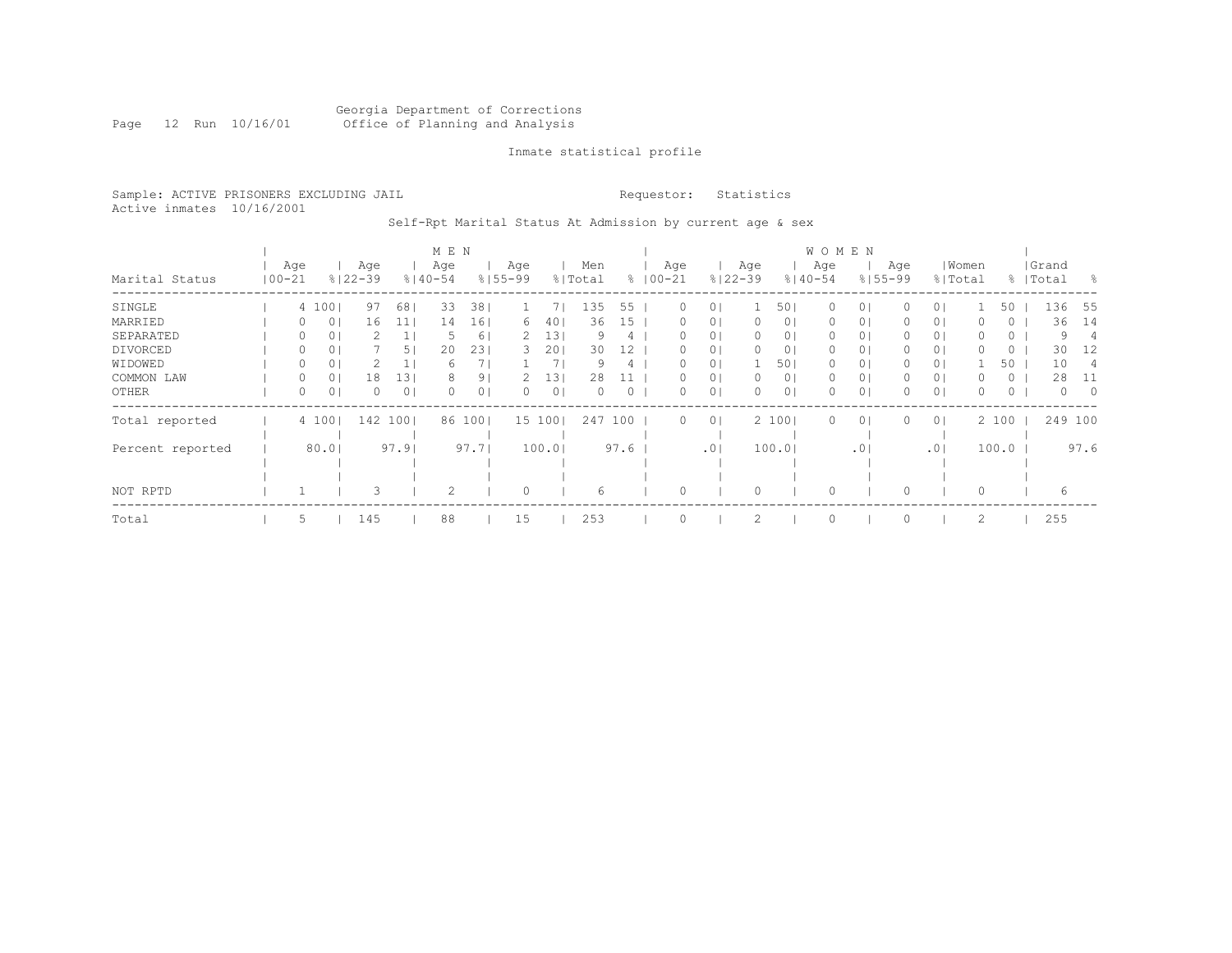# Georgia Department of Corrections Page 13 Run 10/16/01 Office of Planning and Analysis

# Inmate statistical profile

Sample: ACTIVE PRISONERS EXCLUDING JAIL **Requestor:** Statistics Active inmates 10/16/2001

# Self-Rpt Number Of Children At Admission by current age & sex

|                      |                   |          |                      |                 | M E N              |                |                    |                |                |      |                     |         |                    |                | WOMEN              |                 |                    |                |                  |          |                    |         |
|----------------------|-------------------|----------|----------------------|-----------------|--------------------|----------------|--------------------|----------------|----------------|------|---------------------|---------|--------------------|----------------|--------------------|-----------------|--------------------|----------------|------------------|----------|--------------------|---------|
| Number Of Children   | Age<br>$100 - 21$ |          | Age<br>$8122 - 39$   |                 | Age<br>$8140 - 54$ |                | Age<br>$8155 - 99$ |                | Men<br>% Total |      | Age<br>$% 100 - 21$ |         | Age<br>$8122 - 39$ |                | Age<br>$8140 - 54$ |                 | Age<br>$8155 - 99$ |                | Women<br>% Total |          | Grand<br>%   Total | - 8     |
| NO CHILDREN          |                   | $\Omega$ | 0 <sup>1</sup>       |                 | O                  | 0 <sup>1</sup> | $\Omega$           | $\Omega$       |                |      | O                   | 0       | $\mathbf{0}$       | $\circ$        | $\Omega$           | $\Omega$        | 0                  | $\Omega$       | U                | 0        |                    |         |
| ONE CHILD            |                   |          | 0<br>36              | 42              | 21                 | 341            | 6                  | 46             | 63             | 39   |                     | 0       | 0                  | 0              | 0                  | $\circ$         |                    | $\circ$        |                  | 0        | 63                 | 38      |
| TWO CHILDREN         |                   | 2 100    | 27                   | 31              | 21                 | 341            | $\left( \right)$   | 0 <sub>1</sub> | 50             | 31   |                     | 01      |                    | 1 100          | 0                  | 0               |                    | 0 <sup>1</sup> |                  | 100      | 51                 | 31      |
| THREE CHILDREN       |                   |          | 0<br>13              | 15 <sub>1</sub> | 14                 | 231            |                    | 8              | 28             |      | O                   | 0       | 0                  | 0              | $\mathbf{0}$       | 0               | 0                  | 01             |                  | 0        | 28                 | 17      |
| FOUR CHILDREN        |                   |          | 0 <sup>1</sup><br>6  | 7 <sub>1</sub>  | 3                  | 5              | $\mathcal{L}$      | 151            | 11             |      |                     | 0       | $\Omega$           | 0 <sub>1</sub> | $\mathbf{0}$       | $\circ$         | 0                  | 0 <sub>1</sub> | O                | 0        | 11                 | 7       |
| FIVE CHILDREN        |                   | $\Omega$ | 0 <sub>1</sub><br>2. | 2 <sub>1</sub>  |                    | 3 <sub>1</sub> |                    | 8              |                | 3    | 0                   | $\circ$ | $\circ$            | 0 <sub>1</sub> | $\circ$            | $\circ$         | 0                  | 0 <sup>1</sup> | $\Omega$         | $\circ$  |                    | 3       |
| MORE THAN 5 CHILDREN |                   | $\Omega$ | $\Omega$             |                 |                    | 21             |                    | 231            | 5.             | 3    | O                   | $\circ$ | $\Omega$           | 01             | $\Omega$           | 0               | n.                 | $\circ$        | O                | $\Omega$ | 5.                 | 3       |
| Total reported       |                   | 2 100    |                      | 86 100          |                    | 62 100         |                    | 13 100         | 163 100        |      | $\Omega$            | $\circ$ |                    | 1 100          | $\Omega$           | $\circ$         | 0                  | 0 <sub>1</sub> |                  | 1 100    |                    | 164 100 |
| Percent reported     |                   | $40.0$   |                      | 59.3            |                    | 70.5           |                    | 86.7           |                | 64.4 |                     | .01     |                    | 50.0           |                    | .0 <sub>1</sub> |                    | .01            |                  | 50.0     |                    | 64.3    |
| NOT REPORTED         |                   | 3        | 59                   |                 | 26                 |                | 2                  |                | 90             |      | $\Omega$            |         |                    |                | $\Omega$           |                 | 0                  |                |                  |          | 91                 |         |
| Total                |                   | 5        | 145                  |                 | 88                 |                | 15                 |                | 253            |      | $\Omega$            |         | 2                  |                | $\Omega$           |                 | $\Omega$           |                | 2                |          | 255                |         |
|                      |                   |          |                      |                 |                    |                |                    |                |                |      |                     |         |                    |                |                    |                 |                    |                |                  |          |                    |         |
|                      |                   |          |                      |                 |                    |                |                    |                |                |      |                     |         |                    |                |                    |                 |                    |                |                  |          |                    |         |
|                      |                   |          |                      |                 |                    |                |                    |                |                |      |                     |         |                    |                |                    |                 |                    |                |                  |          |                    |         |
|                      |                   |          |                      |                 |                    |                |                    |                |                |      |                     |         |                    |                |                    |                 |                    |                |                  |          |                    |         |
| AVG NUM CHILDREN     |                   | 2.00     | 1.97                 |                 | 2.23               |                | 3.92               |                | 2.22           |      | .00                 |         | 2.00               |                | .00                |                 | .00                |                | 2.00             |          | 2.22               |         |

\* NOTE: THE FIELD LABLED "NO CHILDREN" WAS CORRECTED IN MARCH 1989: MISSING DATA FOR INMATES STILL IN DIAGNOSTICS NOW HAS BEEN REMOVED FROM THIS FIELD AND IDENTIFIED AS "NOT REPORTED" INFORMATION.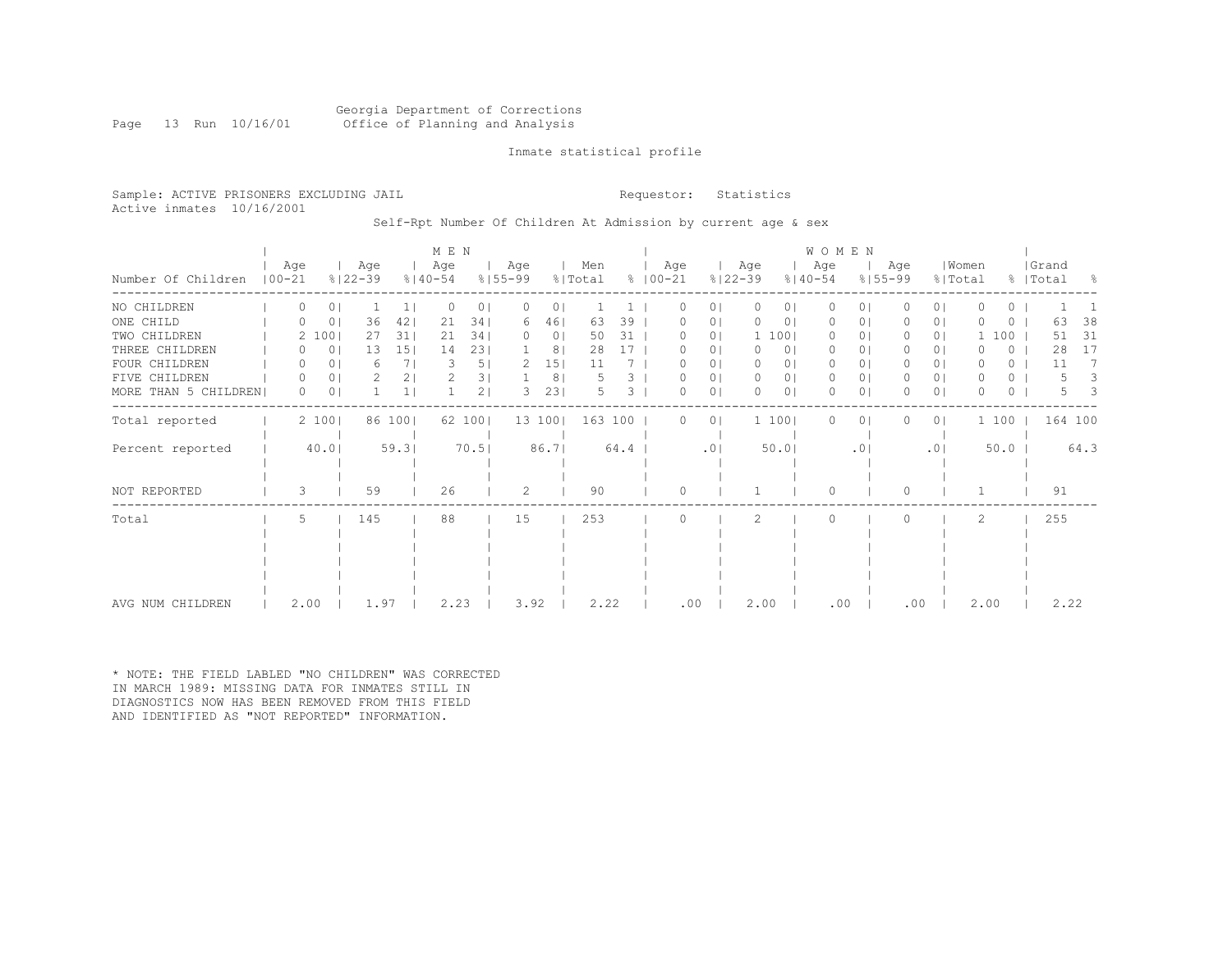#### Georgia Department of Corrections Page 14 Run 10/16/01 Office of Planning and Analysis

# Inmate statistical profile

Sample: ACTIVE PRISONERS EXCLUDING JAIL **Requestor:** Statistics Active inmates 10/16/2001

# Self-Rpt Religious Affiliation by current age & sex

| Religion         | Age<br>$100 - 21$ |       | Age<br>$8122 - 39$ |                | M E N<br>Age<br>$8140 - 54$ |                | Aqe<br>$8155 - 99$ |                | Men<br>% Total |      | $8100 - 21$ | Age      |                 | Age<br>$8122 - 39$ |                | <b>WOMEN</b><br>Age<br>$8140 - 54$ | $8155 - 99$    | Age      |                | Women<br>% Total |          | Grand<br>%   Total | 욲              |
|------------------|-------------------|-------|--------------------|----------------|-----------------------------|----------------|--------------------|----------------|----------------|------|-------------|----------|-----------------|--------------------|----------------|------------------------------------|----------------|----------|----------------|------------------|----------|--------------------|----------------|
| ISLAM            | 0                 | 0     | 10                 | 71             | 5                           | 61             | 1                  | 71             | 16             | 7    |             | 0        | 0 <sup>1</sup>  | 0                  | 0 <sub>1</sub> | 0                                  | 0 <sub>1</sub> | 0        | 0 <sup>1</sup> | 0                | 0        | 16                 | 7              |
| CATHOLIC         | 0                 | 0     | 3                  | 2 <sub>1</sub> | 2                           | 2 <sub>1</sub> | 0                  | 0 <sub>1</sub> | 5              | 2    |             | 0        | 0 <sup>1</sup>  | $\mathbf 0$        | 0 <sup>1</sup> | 0                                  | 0 <sub>1</sub> | 0        | 0 <sub>1</sub> | $\Omega$         | 0        | 5                  | $\overline{2}$ |
| BAPTIST          |                   | 25    | 51                 | 371            | 50                          | 581            |                    | 471            | 109            | 45   |             | 0        | $\Omega$        | 1                  | 501            | 0                                  | 0 <sub>1</sub> |          | 0 <sub>1</sub> | $\mathbf 1$      | 50       | 110                | 45             |
| METHODIST        | 0                 | 0     | 2                  | $1\vert$       | 1                           | 1 <sub>1</sub> | ı.                 | 7 <sub>1</sub> | 4              | 2    |             | 0        | $\circ$         | 0                  | 0 <sup>1</sup> | 0                                  | 01             | O        | 0 <sub>1</sub> | $\Omega$         | $\circ$  | 4                  | 2              |
| EPISCOPLN        | 0                 | 0     | $\Omega$           | 0 <sub>1</sub> | 0                           | 0 <sub>1</sub> | $\Omega$           | 0 <sub>1</sub> | $\Omega$       | 0    |             | 0        | $\Omega$        | $\Omega$           | 0              | $\Omega$                           | $\Omega$ I     | $\Omega$ | 0 <sup>1</sup> | $\Omega$         | $\Omega$ | O                  | $\Omega$       |
| PRESBYTRN        | C                 | 0     | $\Omega$           | 0 <sub>1</sub> | 0                           | 0 <sub>1</sub> | $\Omega$           | 0 <sub>1</sub> | 0              | 0    |             | 0        | 01              | 0                  | 0              | 0                                  | 0              | 0        | 0 <sup>1</sup> | $\Omega$         | 0        | O                  | $\Omega$       |
| CHC OF GOD       | $\Omega$          | 0     |                    | 1 <sub>1</sub> | 0                           | 0 <sub>1</sub> | $\Omega$           | 0 <sub>1</sub> | $\overline{1}$ | 0    |             | 0        | $\circ$         | $\Omega$           | 0              | 0                                  | 0 <sub>1</sub> | $\Omega$ | 0 <sub>1</sub> | $\Omega$         | 0        |                    | $\Omega$       |
| HOLINESS         | $\Omega$          | 0     |                    | 3              | 2                           | 2 <sub>1</sub> | 2                  | 13             | 8              | 3    |             | 0        | $\circ$         |                    | 501            | 0                                  | 01             | 0        | 0 <sup>1</sup> |                  | 50       | 9                  | 4              |
| JEWISH           | 0                 | 0     |                    | 1 <sub>1</sub> | 0                           | 0 <sub>1</sub> | $\Omega$           | 0 <sub>1</sub> | 1              | 0    |             | 0        | $\circ$         | 0                  | 0 <sup>1</sup> | 0                                  | 01             | 0        | 0 <sub>1</sub> | 0                | $\circ$  |                    | 0              |
| ANGLICAN         | $\Omega$          | 0     | $\Omega$           | 0 <sub>1</sub> | 0                           | 0 <sub>1</sub> | $\Omega$           | 0 <sub>1</sub> | 0              | 0    |             | 0        | $\Omega$        | 0                  | 0              | 0                                  | 0              | $\Omega$ | 0 <sub>1</sub> | $\Omega$         | 0        | $\Omega$           | $\Omega$       |
| GRK ORTHDX       | $\Omega$          | 0     | 0                  | 0 <sub>1</sub> | 0                           | 0 <sub>1</sub> | 0                  | 0 <sub>1</sub> | 0              | 0    |             | 0        | $\circ$         | 0                  | 0              | 0                                  | 01             | 0        | 0 <sub>1</sub> | 0                | 0        | O                  | 0              |
| HINDU            | C                 | 0     | 0                  | 0 <sub>1</sub> | $\Omega$                    | 0 <sup>1</sup> | $\Omega$           | 0 <sub>1</sub> | $\circ$        | 0    |             | 0        | $\circ$         | $\circ$            | 0 <sup>1</sup> | $\circ$                            | 0 <sub>1</sub> | 0        | 0 <sub>1</sub> | $\Omega$         | 0        | 0                  | $\Omega$       |
| <b>BUDDHIST</b>  | C                 | 0     | 0                  | 0 <sub>1</sub> | 0                           | 0 <sub>1</sub> | 0                  | 0 <sub>1</sub> | 0              | 0    |             | 0        | $\circ$         | 0                  | 0              | 0                                  | 0              | 0        | 0 <sup>1</sup> | $\Omega$         | 0        | 0                  | 0              |
| TAOIST           | C                 | 0     | O                  | 0 <sub>1</sub> | 0                           | 0 <sub>1</sub> | n                  | 0 <sub>1</sub> | 0              | 0    |             | 0        | $\circ$         | 0                  | 0              | 0                                  | $\circ$        | O        | 0 <sup>1</sup> | $\Omega$         | 0        | O                  | $\Omega$       |
| SHINTOIST        | C                 | 0     | O                  | 0 <sub>1</sub> | 0                           | 0 <sub>1</sub> | O                  | 0 <sub>1</sub> | $\Omega$       | 0    |             | 0        | 0               | $\Omega$           | 0              | 0                                  | $\circ$        | 0        | 0 <sub>1</sub> | $\Omega$         | 0        | O                  | $\Omega$       |
| SEVEN D AD       | C                 | 0     |                    | 0 <sub>1</sub> | 2                           | 2 <sub>1</sub> | O                  | 0 <sub>1</sub> | 2              | 1    |             | 0        | 0               | 0                  | 0              | 0                                  | 0              | O        | 0 <sub>1</sub> | $\Omega$         | 0        | 2                  |                |
| JEHOVAH WT       | C                 | 0     | 2                  | 1 <sub>1</sub> |                             | 1 <sub>1</sub> | O                  | 0 <sub>1</sub> | 3              | 1    |             | 0        | $\circ$         | $\Omega$           | 0              | 0                                  | 0 <sub>1</sub> |          | 0 <sub>1</sub> | $\Omega$         | 0        | 3                  |                |
| LATR DAY S       | Ω                 | 0     | O                  | 0 <sub>1</sub> | 0                           | 0 <sub>1</sub> | $\Omega$           | 0 <sub>1</sub> | $\Omega$       | 0    |             | 0        | $\circ$         | 0                  | 0              | 0                                  | 01             | 0        | 0 <sup>1</sup> | $\Omega$         | 0        | O                  | 0              |
| <b>OUAKER</b>    | 0                 | 0     | $\Omega$           | 0 <sub>1</sub> | 0                           | 0 <sub>1</sub> | $\Omega$           | 0 <sub>1</sub> | 0              | 0    |             | 0        | $\circ$         | 0                  | 0 <sup>1</sup> | 0                                  | 0 <sub>1</sub> | 0        | 0 <sup>1</sup> | $\Omega$         | $\circ$  | $\Omega$           | $\Omega$       |
| OTHER PROD       | 0                 | 0     | 16                 | 121            | 6                           | 71             |                    | 7 <sub>1</sub> | 23             | 9    |             | 0        | $\circ$         | $\circ$            | 0 <sup>1</sup> | $\circ$                            | 0 <sub>1</sub> | 0        | 0 <sub>1</sub> | 0                | 0        | 23                 | 9              |
| <b>NONE</b>      | 2                 | 50    | 34                 | 241            | 14                          | 161            | 3                  | 201            | 53             | 22   |             | 0        | $\circ$         | $\mathbf 0$        | 0 <sup>1</sup> | 0                                  | 0 <sub>1</sub> |          | 0 <sub>1</sub> | 0                | 0        | 53                 | 22             |
| OTHER            |                   | 25    | 15                 | 11             | 3                           | 3 <sup>1</sup> | $\Omega$           | 0 <sub>1</sub> | 19             | 8    |             | $\Omega$ | $\circ$         | $\Omega$           | $\Omega$       | 0                                  | 0 <sub>1</sub> |          | 0 <sub>1</sub> | $\Omega$         | $\Omega$ | 19                 | 8              |
| Total reported   |                   | 4 100 | 139 100            |                |                             | 86 100         |                    | 15 100         | 244 100        |      |             | $\Omega$ | $\circ$         |                    | 2 100          | 0                                  | 0              | $\Omega$ | 0 <sub>1</sub> |                  | 2 100    | 246 100            |                |
| Percent reported |                   | 80.0  |                    | 95.91          |                             | 97.71          |                    | 100.0          |                | 96.4 |             |          | .0 <sub>1</sub> |                    | 100.0          |                                    | $\cdot$ 0      |          | .01            |                  | 100.0    |                    | 96.5           |
| NOT RPTD         | 1                 |       | 6                  |                | 2                           |                | $\circ$            |                | 9              |      |             | 0        |                 | $\circ$            |                | 0                                  |                | $\Omega$ |                | 0                |          | 9                  |                |
| Total            | 5                 |       | 145                |                | 88                          |                | 15                 |                | 253            |      |             | 0        |                 | $\overline{c}$     |                | 0                                  |                |          |                | $\overline{c}$   |          | 255                |                |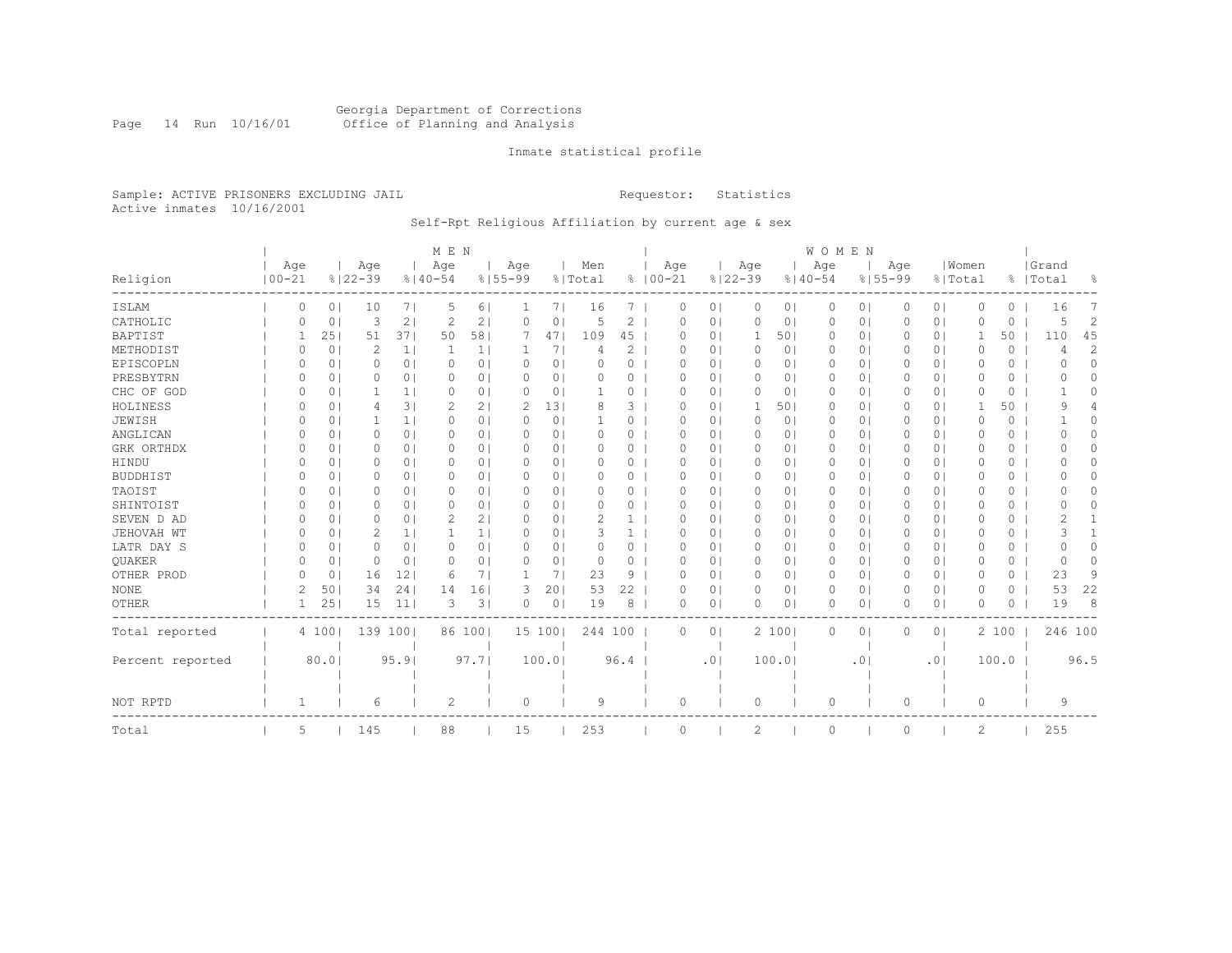# Georgia Department of Corrections Page 15 Run 10/16/01 Office of Planning and Analysis

# Inmate statistical profile

Sample: ACTIVE PRISONERS EXCLUDING JAIL **Requestor:** Statistics Active inmates 10/16/2001

Self-Rpt Family Behavior Patterns \* by current age & sex

|                  |                   |                 |                    |                | M E N              |                 |                    |        |                |      |                    |                |                    |                | W O M E N          |                |                    |                |       |       |                    |         |      |
|------------------|-------------------|-----------------|--------------------|----------------|--------------------|-----------------|--------------------|--------|----------------|------|--------------------|----------------|--------------------|----------------|--------------------|----------------|--------------------|----------------|-------|-------|--------------------|---------|------|
| Family Behavior  | Age<br>$100 - 21$ |                 | Age<br>$8122 - 39$ |                | Age<br>$8140 - 54$ |                 | Age<br>$8155 - 99$ |        | Men<br>% Total |      | Age<br>$8100 - 21$ |                | Age<br>$8122 - 39$ |                | Age<br>$8140 - 54$ |                | Age<br>$8155 - 99$ | % Total        | Women |       | Grand<br>%   Total |         | - 8  |
| CRIMINLTY        | 2.                | 20              | 47                 | 21             | 31                 | 25              | 3                  | 20     | 83             | 23   | 0                  | $\Omega$       |                    | 171            | $\Omega$           | 0 <sub>1</sub> |                    | 0 <sub>1</sub> |       | 17    |                    | 84      | 22   |
| ALCOHOLISM       |                   | 10 <sub>1</sub> | 33                 | 151            | 20                 | 161             |                    |        | 55             | 15   | 0                  | 0 <sup>1</sup> |                    | 171            | 0                  | 0 <sub>1</sub> |                    | 0 <sub>1</sub> |       | 17    |                    | 56      | 15   |
| DRUG ABUSE       |                   | 101             | 23                 | 101            | 11                 | 91              |                    |        | 36             | 10   |                    | 01             |                    | 171            | $\Omega$           | 01             |                    | 0 <sub>1</sub> |       | 17    |                    | 37      | 10   |
| DOMINERING       |                   | 0               |                    | 0 <sub>1</sub> | O                  | 0               | U                  | 0      |                |      | 0                  | 0              |                    | 171            | 0                  | 0 <sub>1</sub> |                    | 0 <sub>1</sub> |       | 17    |                    | 2       |      |
| MIGRANT          |                   | 0               |                    |                |                    |                 |                    | 0      |                |      |                    | 0.             |                    | 0 <sub>1</sub> | 0                  | 01             |                    | 01             |       | 0     |                    |         |      |
| INFL BTGS        |                   | 10              | 11                 | 5 <sub>1</sub> |                    | 31              | 3                  | 20     | 19             |      |                    | 0              |                    | 01             | 0                  | 01             |                    | 0 <sub>1</sub> |       | 0     |                    | 19      |      |
| PERMISSIVE       |                   | 0               |                    | 0 <sub>1</sub> |                    | 0               |                    | 0      | $\Omega$       | 0    |                    | 0              |                    | 171            | $\Omega$           | 01             |                    | 0 <sub>1</sub> |       | 17    |                    |         |      |
| FATH ABSNT       |                   | 30              | 75                 | 341            | 41                 | 34              | 5.                 | 33     | 124            | 34   | $^{(1)}$           | 01             | $\bigcap$          | 01             | 0                  | 01             |                    | 0 <sub>1</sub> |       | 0     |                    | 124     | 33   |
| MOTH ABSNT       |                   | 201             | 24                 | 11             | 12                 | 10 <sub>o</sub> |                    | 13     | 40             |      | 0                  | 0 <sup>1</sup> |                    | 01             | 0                  | 01             |                    | 0 <sub>1</sub> |       | 0     |                    | 40      | 11   |
| NONE             |                   | 0               |                    | 2 <sub>1</sub> | 2                  | 2               |                    | 0      | 6              |      | 0                  | 0              |                    | 171            | 0                  | 0 <sub>1</sub> |                    | 0 <sub>1</sub> |       | 17    |                    |         | 2    |
| Total reported   |                   | 10 100          | 221                | 1001           | 122                | 1001            |                    | 15 100 | 368 100        |      | $\Omega$           | $\circ$        |                    | 6 100          | 0                  | 0 <sub>1</sub> |                    | 0 <sub>1</sub> |       | 6 100 |                    | 374 100 |      |
|                  |                   |                 |                    |                |                    |                 |                    |        |                |      |                    |                |                    |                |                    |                |                    |                |       |       |                    |         |      |
| Percent reported |                   | 80.01           |                    | 75.2           |                    | 76.1            |                    | 60.01  |                | 74.7 |                    | .01            |                    | 100.0          |                    | .01            |                    | .01            |       | 100.0 |                    |         | 74.9 |
|                  |                   |                 |                    |                |                    |                 |                    |        |                |      |                    |                |                    |                |                    |                |                    |                |       |       |                    |         |      |
| OTHER            |                   |                 | 36                 |                | 21                 |                 | 6                  |        | 64             |      | 0                  |                | $\Omega$           |                | 0                  |                |                    |                | 0     |       |                    | 64      |      |
| Total            | 5                 |                 | 145                |                | 88                 |                 | 15                 |        | 253            |      | 0                  |                | 2                  |                | $\circ$            |                |                    |                | 2     |       |                    | 255     |      |

\* NOTE: SINCE THERE CAN BE UP TO FIVE BEHAVIOR CODES PER INMATE, THE NUMBER OF CASES REPORTED IN THE DETAIL LINES AND THE TOTAL REPORTED LINE MAY EXCEED THE TOTAL NUMBER OF CASES. IN SHORT, THIS TABLE COUNTS THE NUMBER OF BEHAVIOR PROBLEMS, NOT INMATES.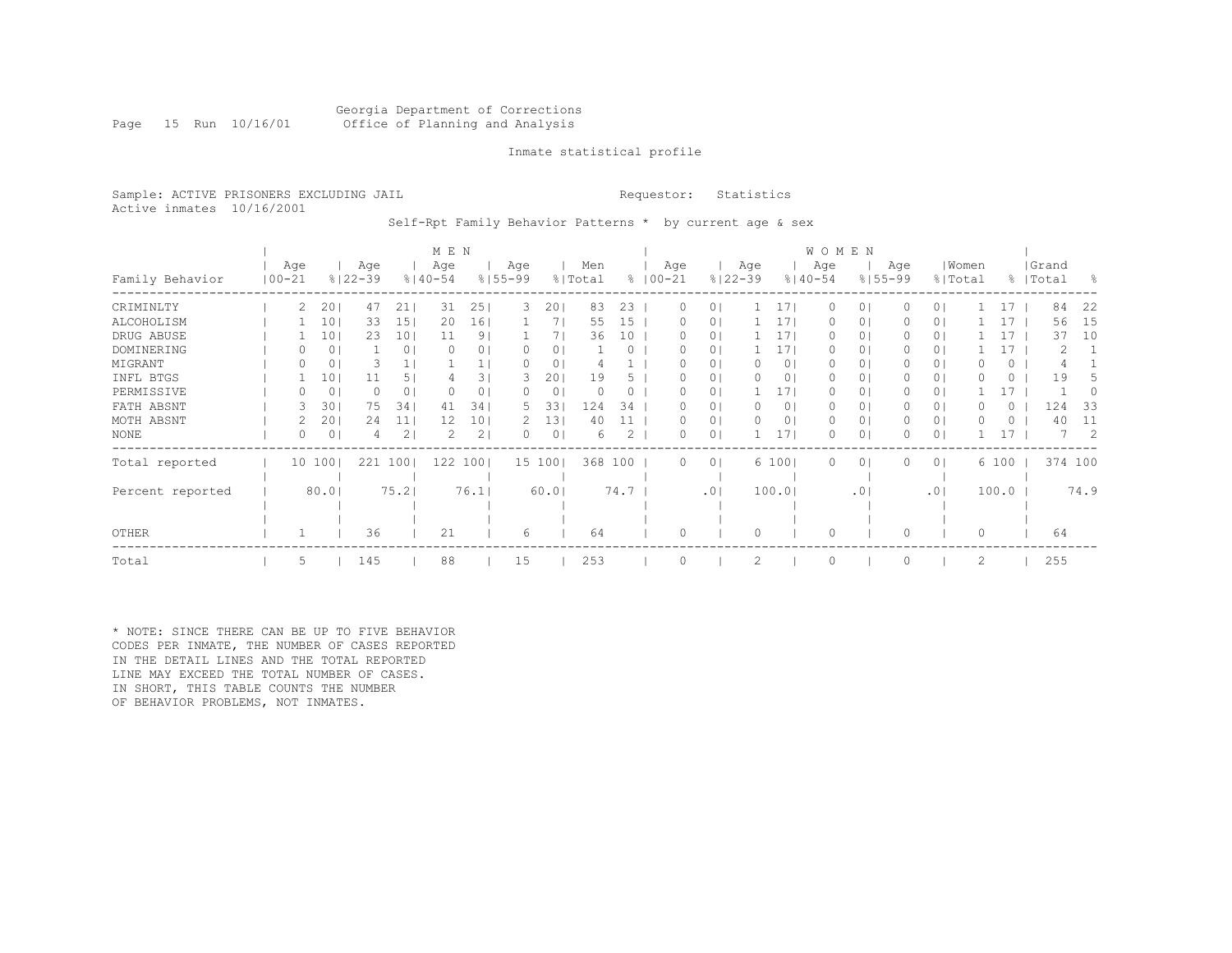# Georgia Department of Corrections Page 16 Run 10/16/01 Office of Planning and Analysis

# Inmate statistical profile

Sample: ACTIVE PRISONERS EXCLUDING JAIL **Requestor:** Statistics Active inmates 10/16/2001

# Inmate Diagnostic Behavior Problem \* by current age & sex

|                    |                   |         |                    |                | M E N              |                |                    |                 |                |          |             |          |                 |                    |                | WOMEN              |           |                    |                |                  |          |                    |      |
|--------------------|-------------------|---------|--------------------|----------------|--------------------|----------------|--------------------|-----------------|----------------|----------|-------------|----------|-----------------|--------------------|----------------|--------------------|-----------|--------------------|----------------|------------------|----------|--------------------|------|
| Diagnostic Problem | Age<br>$100 - 21$ |         | Age<br>$8122 - 39$ |                | Age<br>$8140 - 54$ |                | Age<br>$8155 - 99$ |                 | Men<br>% Total |          | $8100 - 21$ | Age      |                 | Age<br>$8122 - 39$ |                | Age<br>$8140 - 54$ |           | Age<br>$8155 - 99$ |                | Women<br>% Total |          | Grand<br>%   Total | %    |
| ALCOHOLIC          | $\Omega$          | $\circ$ | 8                  | 21             | 6                  | 3 <sup>1</sup> | 3                  | 101             | 17             | 3        |             | 0        | 0 <sub>1</sub>  |                    | 251            | 0                  | 0         | 0                  | 0 <sup>1</sup> | 1                | 25       | 18                 | 3    |
| ALCOH ABSE         |                   | 0       | 28                 | 8              | 18                 | 10             |                    | 7               | 48             | 9        |             |          | $\circ$         | 0                  | $\circ$        | 0                  | 0         |                    | 0 <sub>1</sub> | 0                | 0        | 48                 | 8    |
| DRUG EXP           |                   | 11      | 50                 | 151            | 30                 | 161            | 4                  | 131             | 85             | 15       |             |          | $\circ$         | 0                  | 0              | 0                  | $\circ$   |                    | 0 <sub>1</sub> | 0                | $\Omega$ | 85                 | 15   |
| DRUG ABSE          |                   | 22      | 59                 | 181            | 24                 | 131            | 2                  | 71              | 87             | 15       |             | O        | $\circ$         |                    | 251            | 0                  | $\circ$   | 0                  | 0 <sub>1</sub> |                  | 25       | 88                 | 16   |
| NARC ADDCT         |                   | 0       | 2                  | 1 <sub>1</sub> |                    | 1              | 0                  | 0               |                |          |             |          | $\Omega$        | 0                  | 0 <sub>1</sub> | 0                  | $\circ$   |                    | 0 <sub>1</sub> | O                | 0        | 4                  |      |
| EPILEPTIC          |                   | 0       | 2                  | 1 <sub>1</sub> |                    |                | O                  | 0               | 3              |          |             | O        | $\circ$         | 0                  | 0 <sub>1</sub> | 0                  | 0         | 0                  | 0 <sup>1</sup> | O                | 0        |                    |      |
| MANIPULTVE         |                   | 22      | 24                 | 7 I            | 9                  | 5              | 3                  | 10 <sub>o</sub> | 38             |          |             |          | $\circ$         | 0                  | $\circ$        | 0                  | 0         |                    | 0 <sub>1</sub> | 0                | 0        | 38                 |      |
| ASSAULTIVE         | 3                 | 33      | 111                | 331            | 69                 | 37             | 11                 | 37              | 194            | 35       |             | O        | $\circ$         | 2                  | 501            | 0                  | 0         | 0                  | 0 <sub>1</sub> | 2                | 50       | 196                | 35   |
| ESCPE TEND         |                   | 0       | 15                 | 4 <sub>1</sub> | 16                 | 9              | 2                  | 7               | 33             | 6        |             | O        | $\Omega$        | 0                  | $\circ$        | $\Omega$           | 0         | O                  | 0 <sub>1</sub> | O                | $\Omega$ | 33                 | 6    |
| SUICIDAL           | ∩                 | 0       | 17                 | 5 <sub>1</sub> | 4                  | 2 <sub>1</sub> |                    | 3.              | 22             | 4        |             | O        | $\circ$         | 0                  | 0              | 0                  | 0         | 0                  | 0 <sub>1</sub> | O                | 0        | 22                 |      |
| WITHDRAWN          | $\left($          | 0       |                    | 0 <sup>1</sup> | O                  | 0 <sub>1</sub> | $\Omega$           | 0               |                | $\Omega$ |             | O        | $\circ$         | 0                  | $\circ$        | 0                  | 0         | $\Omega$           | 0 <sub>1</sub> | O                | 0        |                    | n.   |
| PR RLTY CT         | ∩                 | 0       | 3                  | 1 <sup>1</sup> |                    |                | $\Omega$           | 0               |                |          |             | O        | $\Omega$        | 0                  | 0              | $\Omega$           | 0         | 0                  | 0 <sub>1</sub> | O                | 0        |                    |      |
| HOMOSEXUAL         |                   | 11      |                    | 0 <sub>1</sub> | O                  | 0              | 0                  | 0               |                | 0        |             | O        | $\Omega$        | 0                  | 0              | $\Omega$           | 0         |                    | 0 <sub>1</sub> | O                | 0        |                    |      |
| <b>NONE</b>        |                   | 0       | 3                  | 1 <sub>1</sub> |                    |                |                    | 3.              |                |          |             |          | 01              | 0                  | 01             | 0                  | 0         |                    | 0 <sub>1</sub> | O                | 0        |                    |      |
| OTHER              | ∩                 | 0       | 6                  | 2 <sub>1</sub> |                    |                | 0                  | 0               | 8              |          |             | O        | $\circ$         | 0                  | 0 <sub>1</sub> | 0                  | 0         | 0                  | 0 <sub>1</sub> | O                | 0        |                    |      |
| NOT RPTD           | $\Omega$          | 0       | Б.                 | $\overline{2}$ | 2                  |                |                    | 3               | Q              | 2        |             | U        | $\circ$         | n                  | 01             | $\Omega$           | 0         |                    | 0 <sub>1</sub> | O                | 0        | q                  |      |
| Total reported     |                   | 9 100   | 337 100            |                | 186                | 100            |                    | 30 100          | 562 100        |          |             | $\Omega$ | 0 <sup>1</sup>  |                    | 4 100          | $\Omega$           | 0         | $\Omega$           | 0 <sub>1</sub> |                  | 4 100    | 566 100            |      |
|                    |                   |         |                    |                |                    |                |                    |                 |                |          |             |          |                 |                    |                |                    |           |                    |                |                  |          |                    |      |
| Percent reported   |                   | 100.0   |                    | 99.31          |                    | 100.0          |                    | 100.0           |                | 99.6     |             |          | .0 <sub>1</sub> |                    | 100.01         |                    | $\cdot$ 0 |                    | .01            |                  | 100.0    |                    | 99.6 |
|                    |                   |         |                    |                |                    |                |                    |                 |                |          |             |          |                 |                    |                |                    |           |                    |                |                  |          |                    |      |
| UNKNOWN            | $\Omega$          |         |                    |                | $\Omega$           |                | $\circ$            |                 |                |          |             | $\Omega$ |                 | $\Omega$           |                | 0                  |           | 0                  |                | 0                |          |                    |      |
| Total              | 5                 |         | 145                |                | 88                 |                | 15                 |                 | 253            |          |             |          |                 | 2                  |                | $\Omega$           |           |                    |                | 2                |          | 255                |      |

\* NOTE: SINCE THERE CAN BE UP TO FIVE BEHAVIOR CODES PER INMATE, THE NUMBER OF CASES REPORTED IN THE DETAIL LINES AND THE TOTAL REPORTED LINE MAY EXCEED THE TOTAL NUMBER OF CASES. IN SHORT, THIS TABLE COUNTS THE NUMBER OF BEHAVIOR PROBLEMS, NOT INMATES.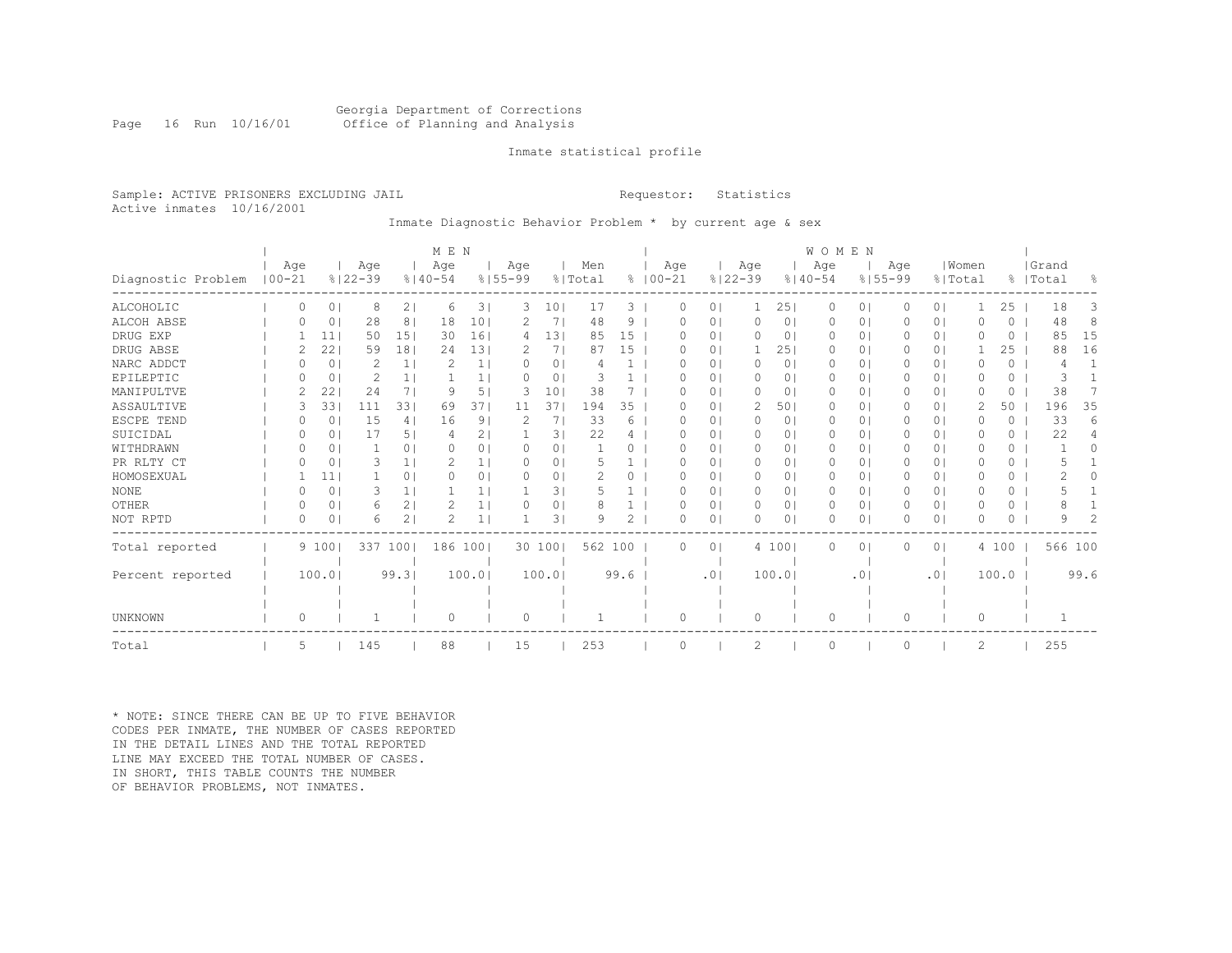### Georgia Department of Corrections Page 17 Run 10/16/01 Office of Planning and Analysis

# Inmate statistical profile

Sample: ACTIVE PRISONERS EXCLUDING JAIL **Requestor:** Statistics Active inmates 10/16/2001

# Physical Profile (General Condition) by current age & sex

|                      |                   |    |         |                    |                  | M E N              |                |                    |         |                |      |                    |                 |                    |                | W O M E N          |                |                    |                |                  |          |                    |                          |
|----------------------|-------------------|----|---------|--------------------|------------------|--------------------|----------------|--------------------|---------|----------------|------|--------------------|-----------------|--------------------|----------------|--------------------|----------------|--------------------|----------------|------------------|----------|--------------------|--------------------------|
| Physical Profile     | Age<br>$100 - 21$ |    |         | Age<br>$8122 - 39$ |                  | Age<br>$8140 - 54$ |                | Aqe<br>$8155 - 99$ |         | Men<br>% Total |      | Aqe<br>$8100 - 21$ |                 | Age<br>$8122 - 39$ |                | Age<br>$8140 - 54$ |                | Age<br>$8155 - 99$ |                | Women<br>% Total |          | Grand<br>%   Total | - 옹                      |
| NO LIMITATION        |                   | 4  | 80      | 109                | 77               | 43                 | 491            | 4                  | 271     | 160            | 65   | 0.                 | 0 <sup>1</sup>  |                    | 2 1001         | $\Omega$           | 0 <sub>1</sub> | ()                 | 0 <sub>1</sub> |                  | 2 100    | 162                | 65                       |
| DEFECT NO MAJOR LIMT |                   | 0  | $\circ$ | 14                 | 10               | 15                 | 171            | 2                  | 131     | 31             | 13   | 0.                 | 0 <sub>1</sub>  | $\Omega$           | 0 <sup>1</sup> | $\Omega$           | 0 <sub>1</sub> | $\Omega$           | 0 <sub>1</sub> | 0                | $\Omega$ | 31                 | 12                       |
| DEFECT MAJOR LIMIT   |                   |    | 20      | 18                 | 131              | 29                 | 331            | 8                  | 531     | 56             | 23   | $\Omega$           | 0 <sup>1</sup>  | 0                  | 0 <sup>1</sup> | $\circ$            | 0 <sub>1</sub> | $\Omega$           | 0 <sup>1</sup> | $\Omega$         | $\circ$  | 56                 | -22                      |
| VERY MAJOR DEFECT    |                   | 0  | 0       | 0.                 | $\overline{0}$ 1 | $\Omega$           | 0 <sub>1</sub> |                    |         |                | 0    | 0.                 | 0 <sup>1</sup>  | 0                  | 0 <sup>1</sup> | 0                  | 0 <sub>1</sub> | 0                  | 0 <sup>1</sup> | 0                | $\circ$  |                    | $\overline{\phantom{0}}$ |
| Total reported       |                   |    | 5 100   |                    | 141 100          |                    | 87 1001        |                    | 15 1001 | 248 100        |      | $\Omega$           | 0 <sup>1</sup>  |                    | 2 1001         | $\Omega$           | 0 <sub>1</sub> |                    | 0 <sub>1</sub> |                  | 2 100    | 250 100            |                          |
|                      |                   |    |         |                    |                  |                    |                |                    |         |                |      |                    |                 |                    |                |                    |                |                    |                |                  |          |                    |                          |
| Percent reported     |                   |    | 100.01  |                    | 97.2             |                    | 98.91          |                    | 100.0   |                | 98.0 |                    | .0 <sub>1</sub> |                    | 100.01         |                    | .01            |                    | .01            |                  | 100.0    |                    | 98.0                     |
|                      |                   |    |         |                    |                  |                    |                |                    |         |                |      |                    |                 |                    |                |                    |                |                    |                |                  |          |                    |                          |
|                      |                   |    |         |                    |                  |                    |                |                    |         |                |      |                    |                 |                    |                |                    |                |                    |                |                  |          |                    |                          |
| NOT REPORTED         |                   | 0  |         | 4                  |                  |                    |                | $\Omega$           |         | 5              |      |                    |                 |                    |                | $\Omega$           |                | $\Omega$           |                | 0                |          | 5                  |                          |
| Total                |                   | 5. |         | 145                |                  | 88                 |                | 15                 |         | 253            |      |                    |                 | 2                  |                | $\Omega$           |                |                    |                | 2                |          | 255                |                          |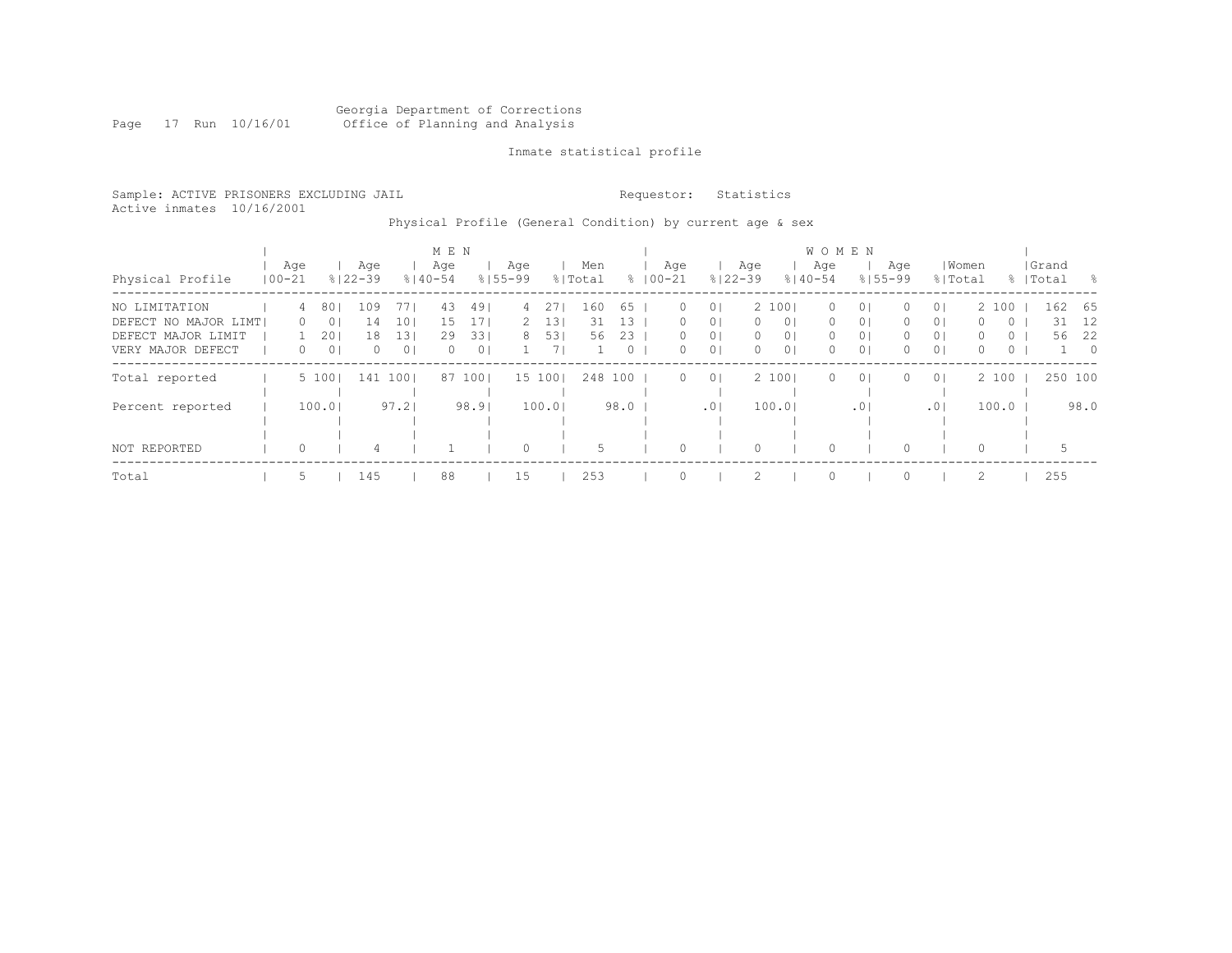#### Georgia Department of Corrections Page 18 Run 10/16/01 Office of Planning and Analysis

# Inmate statistical profile

Sample: ACTIVE PRISONERS EXCLUDING JAIL **Requestor:** Statistics Active inmates 10/16/2001

Security Status by current age & sex

|                  |                   |                |                    |                 | M E N              |         |                    |        |                |       |                     |                |                    |                | <b>WOMEN</b>       |                |                    |                |       |         |                    |          |          |
|------------------|-------------------|----------------|--------------------|-----------------|--------------------|---------|--------------------|--------|----------------|-------|---------------------|----------------|--------------------|----------------|--------------------|----------------|--------------------|----------------|-------|---------|--------------------|----------|----------|
| Security         | Age<br>$100 - 21$ |                | Age<br>$8122 - 39$ |                 | Age<br>$8140 - 54$ |         | Age<br>$8155 - 99$ |        | Men<br>% Total |       | Age<br>$% 100 - 21$ |                | Age<br>$8122 - 39$ |                | Age<br>$8140 - 54$ |                | Age<br>$8155 - 99$ | % Total        | Women |         | Grand<br>%   Total |          | - 옹      |
| DIAG INCOM       | 0                 | 0 <sub>1</sub> |                    | 0 <sub>1</sub>  | 0                  | $\circ$ | 0                  | 0      | 0              | 0     | 0                   | 0 <sub>1</sub> | $\Omega$           | 0 <sub>1</sub> | 0                  | 0 <sub>1</sub> |                    | 0 <sub>1</sub> |       | 0       |                    | $\Omega$ | $\Omega$ |
| WRK RELEAS       |                   | 0              |                    | 0 <sub>1</sub>  |                    | 0       | $\left( \right)$   | 0      |                |       |                     | 0.             |                    | 01             | 0                  | 01             |                    | 0 <sub>1</sub> |       | 0       |                    |          |          |
| TRUSTY           |                   | 0              |                    | 0 <sub>1</sub>  |                    |         |                    | 0      |                |       |                     | 0              |                    | 01             |                    | 01             |                    | 0 <sub>1</sub> |       | 0       |                    |          |          |
| MINIMUM          |                   |                |                    |                 |                    | 0       |                    |        |                |       |                     | 0.             |                    | 01             | 0                  | 01             |                    | 0 <sub>1</sub> |       | 0       |                    |          |          |
| MEDIUM           |                   | 0              | 27                 | 191             | 34                 | 39      | 6                  | 40     | 67             | 26    | 0                   | $\Omega$       |                    | 501            | $\Omega$           | 01             |                    | 0 <sub>1</sub> |       | 50      |                    | 68       | 27       |
| CLOSE            | 4                 | 80             | 99                 | 681             | 52                 | 59      | 8                  | 53     | 163            | 64    |                     | 0              |                    | 01             | 0                  | 01             |                    | 0 <sub>1</sub> |       | $\circ$ |                    | 163      | 64       |
| MAXIMUM          |                   | 0              | 15                 | 10 <sub>1</sub> |                    |         |                    | 0      | 16             | 6     | 0                   | 0 <sup>1</sup> |                    | 501            | 0                  | 01             |                    | 0 <sub>1</sub> |       | 50      |                    | 17       |          |
| DIAGNOSTIC       |                   | 20             |                    | 2 <sub>1</sub>  |                    |         |                    | 0      |                | 2     |                     | 0              |                    | 0 <sub>1</sub> | 0                  | 01             |                    | 0 <sub>1</sub> |       | 0       |                    | 5        | 2        |
| Total reported   |                   | 5 100          |                    | 145 1001        |                    | 88 100  |                    | 15 100 | 253            | 100   | $\Omega$            | 0 <sub>1</sub> |                    | 2 100          | 0                  | 0 <sub>1</sub> |                    | 0 <sub>1</sub> |       | 2 100   |                    | 255 100  |          |
| Percent reported |                   | 100.01         |                    | 100.01          |                    | 100.0   |                    | 100.01 |                | 100.0 |                     | .01            |                    | 100.01         |                    | .01            |                    | .01            |       | 100.0   |                    | 100.0    |          |
|                  |                   |                |                    |                 |                    |         |                    |        |                |       |                     |                |                    |                |                    |                |                    |                |       |         |                    |          |          |
| NOT RPTD         |                   |                |                    |                 | 0                  |         | 0                  |        |                |       |                     |                |                    |                |                    |                |                    |                |       |         |                    | 0        |          |
| Total            | 5                 |                | 145                |                 | 88                 |         | 15                 |        | 253            |       |                     |                |                    |                | $\Omega$           |                |                    |                | 2     |         |                    | 255      |          |

\* NOTE: BEGINNING IN JULY 1987, THE FACILITIES DIVISION NO LONGER CODED INMATES AS BEING WORK RELEASE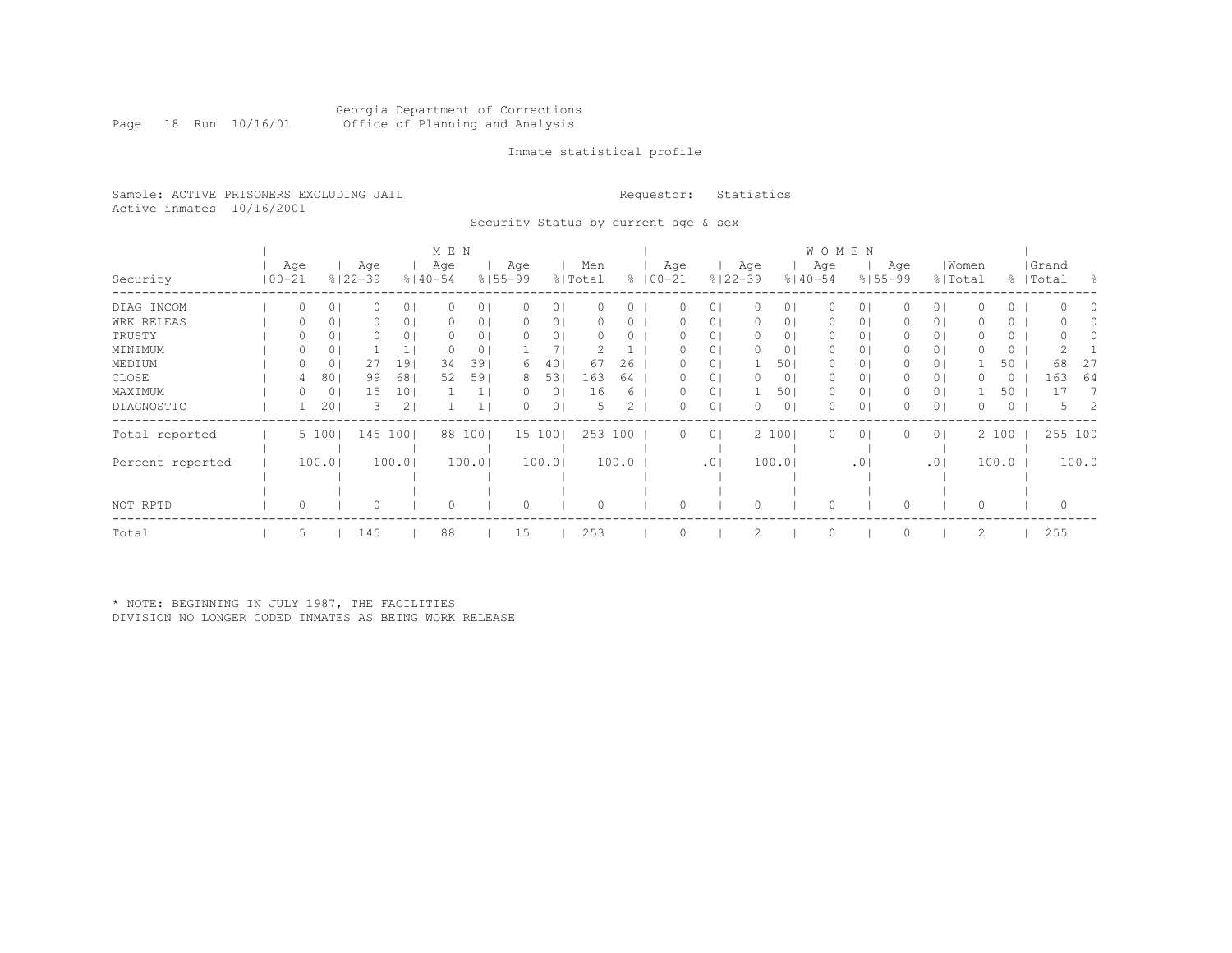### Georgia Department of Corrections Page 19 Run 10/16/01 Office of Planning and Analysis

# Inmate statistical profile

|  |                           | Sample: ACTIVE PRISONERS EXCLUDING JAIL |  |
|--|---------------------------|-----------------------------------------|--|
|  | Active inmates 10/16/2001 |                                         |  |

Number Of Sentences by current age & sex

Requestor: Statistics

|                             |          |                 |                    |                | M E N              |                 |                    |        |                |       |               |          |         |                    |                | <b>WOMEN</b>       |                 |                    |                |                  |       |                    |       |
|-----------------------------|----------|-----------------|--------------------|----------------|--------------------|-----------------|--------------------|--------|----------------|-------|---------------|----------|---------|--------------------|----------------|--------------------|-----------------|--------------------|----------------|------------------|-------|--------------------|-------|
| Number Of Sentences   00-21 | Age      |                 | Age<br>$8122 - 39$ |                | Age<br>$8140 - 54$ |                 | Age<br>$8155 - 99$ |        | Men<br>% Total |       | $8   00 - 21$ | Age      |         | Age<br>$8122 - 39$ |                | Age<br>$8140 - 54$ |                 | Age<br>$8155 - 99$ |                | Women<br>% Total |       | Grand<br>%   Total | - 8   |
| ONE                         | $\Omega$ | 0 <sub>1</sub>  | 17                 | 12             | 13                 | 15 <sub>1</sub> | $\mathcal{L}$      | 131    | 32             | 13    |               |          |         | $\bigcap$          | 01             | $\bigcap$          | 0               |                    | 0 <sup>1</sup> |                  | 0     | 32                 | 13    |
| TWO                         | 3        | 60 <sub>1</sub> | 28                 | 191            | 15                 | 171             | 5.                 | 331    | 51             | 20    |               |          | 01      |                    | 501            | 0                  | 0               |                    | $\circ$        |                  | 50    | 52                 | 20    |
| THREE                       |          | 0 <sup>1</sup>  | 29                 | 201            | 18                 | 201             |                    | 71     | 48             | 19    |               |          | 01      | 0                  | 0 <sub>1</sub> | 0                  | 0               |                    | 0 <sup>1</sup> |                  | 0     | 48                 | 19    |
| FOUR                        | 0        | 0 <sub>1</sub>  | 19                 | 131            | 13                 | 151             |                    | 7      | 33             | 13    |               |          | 0       | 0                  | 0              | $\mathbf{0}$       | 0               | 0                  | 0 <sup>1</sup> |                  | 0     | 33                 | 13    |
| FIVE                        | O        | $\circ$         | 12                 | 8 <sup>1</sup> | -6                 | 71              |                    | 13     | 20             | 8     |               |          | 0       |                    | 501            | $\mathbf{0}$       | $\circ$         | 0                  | 0 <sub>1</sub> |                  | 50    | 21                 | 8     |
| MORE THAN FIVE              | 2        | 40 <sub>1</sub> | 40                 | 28             | 23                 | 261             | 4                  | 27     | 69             | 27    |               |          | $\circ$ | $\Omega$           | $\circ$        | $\Omega$           | 0               |                    | 0 <sup>1</sup> | O                | 0     | 69                 | 27    |
| Total reported              |          | 5 100           | 145                | 1001           | 88                 | $100$           |                    | 15 100 | 253 100        |       |               | 0        | $\circ$ |                    | 2 100          | $\Omega$           | 0               |                    | 0 <sup>1</sup> |                  | 2 100 | 255 100            |       |
| Percent reported            |          | 100.0           |                    | 100.0          |                    | 100.0           |                    | 100.0  |                | 100.0 |               |          | .01     |                    | 100.0          |                    | .0 <sup>1</sup> |                    | .01            |                  | 100.0 |                    | 100.0 |
| NOT REPORTED                |          |                 | 0                  |                | $\Omega$           |                 | 0                  |        |                |       |               | 0        |         | 0                  |                | $\Omega$           |                 | 0                  |                | 0                |       | $\mathbf{0}$       |       |
| Total                       | 5        |                 | 145                |                | 88                 |                 | 15                 |        | 253            |       |               | $\Omega$ |         | 2                  |                | $\mathbf{0}$       |                 | 0                  |                | 2                |       | 255                |       |
|                             |          |                 |                    |                |                    |                 |                    |        |                |       |               |          |         |                    |                |                    |                 |                    |                |                  |       |                    |       |
|                             |          |                 |                    |                |                    |                 |                    |        |                |       |               |          |         |                    |                |                    |                 |                    |                |                  |       |                    |       |
| AVG NUM SENTENCES           | 4.40     |                 | 4.39               |                | 4.43               |                 | 4.40               |        | 4.41           |       |               | .00      |         | 3.50               |                | .00                |                 | .00                |                | 3.50             |       | 4.40               |       |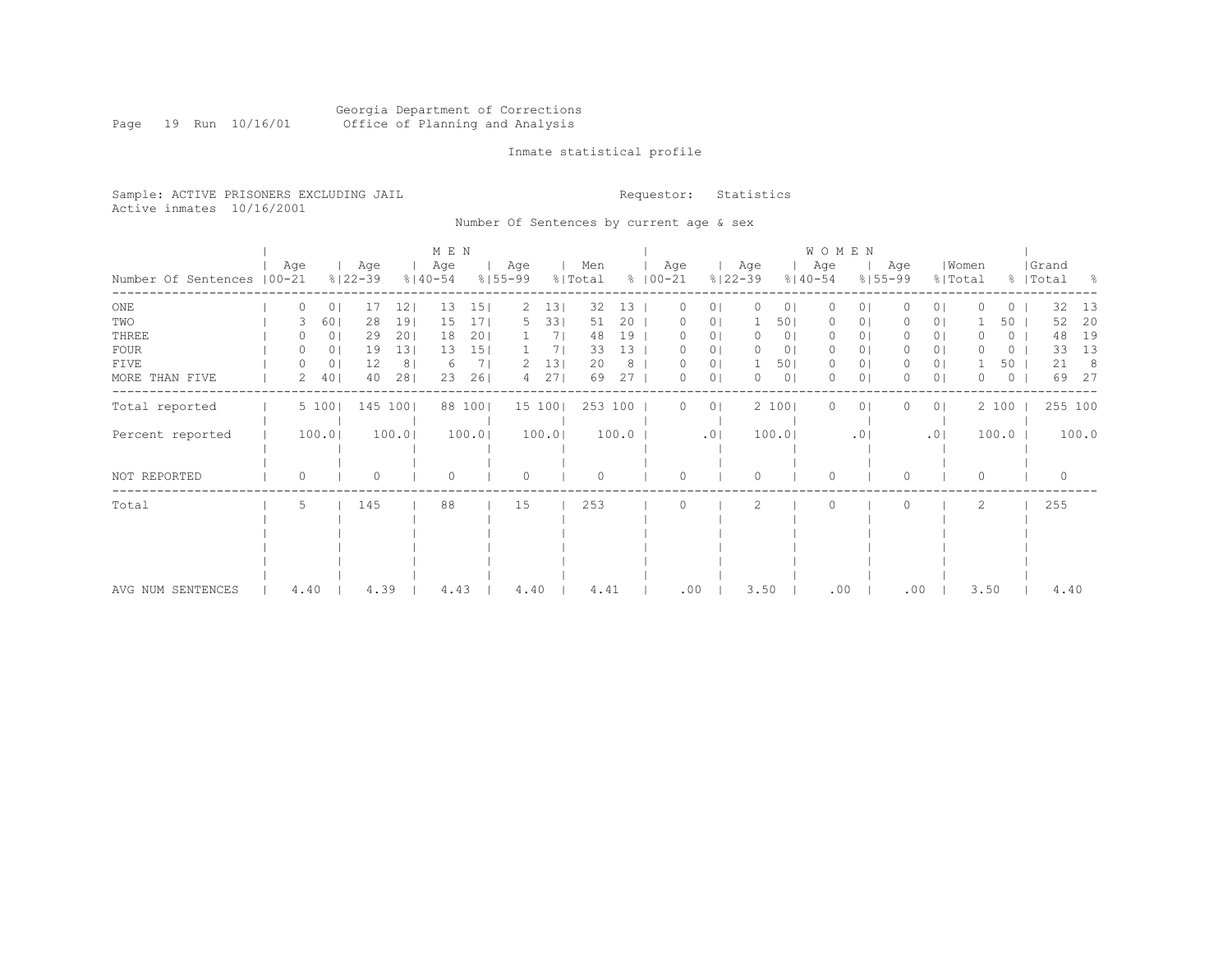### Georgia Department of Corrections Page 20 Run 10/16/01 Office of Planning and Analysis

# Inmate statistical profile

Sample: ACTIVE PRISONERS EXCLUDING JAIL **Requestor:** Statistics Active inmates 10/16/2001

Number Of Disciplinaries by current age & sex

|                  |                   |                |                    |                | M E N              |        |                    |                |                |       |                    |                |                    |                | WOMEN              |         |                    |                |                  |          |                    |       |
|------------------|-------------------|----------------|--------------------|----------------|--------------------|--------|--------------------|----------------|----------------|-------|--------------------|----------------|--------------------|----------------|--------------------|---------|--------------------|----------------|------------------|----------|--------------------|-------|
| Disciplinaries   | Age<br>$100 - 21$ |                | Age<br>$8122 - 39$ |                | Age<br>$8140 - 54$ |        | Age<br>$8155 - 99$ |                | Men<br>% Total |       | Age<br>$8100 - 21$ |                | Age<br>$8122 - 39$ |                | Age<br>$8140 - 54$ |         | Age<br>$8155 - 99$ |                | Women<br>% Total |          | Grand<br>%   Total | - 옹   |
| ZERO             | 2                 | 40             | 31                 | 211            | 30                 | 341    | 7                  | 47             | 70             | 28    | 0                  | $\circ$        | 0                  | 0 <sub>1</sub> | $\circ$            | $\circ$ | $\Omega$           | 0 <sub>1</sub> | O                | $\Omega$ | 70                 | 27    |
| $_{\rm ONE}$     |                   | 60             | 11                 | 8 <sup>1</sup> | 11                 | 131    | 3.                 | 20             | 28             | 11    |                    | 0              | 0                  | 0              | 0                  | 0       |                    | 0 <sub>1</sub> |                  | 0        | 28                 | 11    |
| TWO              |                   | 0 <sub>1</sub> | 12                 | 8 <sup>1</sup> | 14                 | 161    | 2                  | 13             | 28             | 11    |                    | 01             | 0                  | 0              | 0                  | 01      |                    | 0 <sub>1</sub> |                  | 0        | 28                 | 11    |
| THREE            |                   | 01             | 17                 | 12             | 6                  | 71     | $\left( \right)$   | 0 <sub>1</sub> | 23             | 9     |                    | 0              | 0                  | 0              | 0                  | 0       |                    | 0 <sub>1</sub> |                  | 0        | 23                 | 9     |
| <b>FOUR</b>      | O                 | 0              | 12                 | 8 <sup>1</sup> |                    | 61     | O.                 | 0              | 17             |       |                    | $\circ$        |                    | 501            | 0                  | 0       | 0                  | 0 <sub>1</sub> |                  | 50       | 18                 |       |
| <b>FIVE</b>      | 0                 | 0 <sub>1</sub> | 9                  | 6              |                    | 5      | $\Omega$           | 0              | 13             | 5     |                    | 0 <sub>1</sub> | $\Omega$           | 0 <sub>1</sub> | 0                  | 0       | 0                  | 0 <sub>1</sub> | O                | $\circ$  | 13                 | 5     |
| MORE THAN FIVE   | 0                 | 0 <sub>1</sub> | 53                 | 371            | 18                 | 201    | 3                  | 20             | 74             | 29    | 0                  | 0 <sub>1</sub> |                    | 501            | 0                  | $\circ$ | O                  | 0 <sub>1</sub> |                  | 50       | 75                 | 29    |
| Total reported   |                   | 5 100          |                    | 145 100        | 88                 | 100    |                    | 15 100         | 253 100        |       | 0                  | 0 <sub>1</sub> |                    | 2 100          | 0                  | $\circ$ |                    | 0 <sub>1</sub> |                  | 2 100    | 255 100            |       |
| Percent reported |                   | 100.0          |                    | 100.0          |                    | 100.01 |                    | 100.01         |                | 100.0 |                    | .01            |                    | 100.01         |                    | .01     |                    | .01            |                  | 100.0    |                    | 100.0 |
| NOT REPORTED     | 0                 |                | 0                  |                | $\Omega$           |        | $\Omega$           |                | $\bigcap$      |       | $\Omega$           |                | $\Omega$           |                | $\Omega$           |         | $\Omega$           |                | 0                |          | $\mathbf{0}$       |       |
| Total            | 5                 |                | 145                |                | 88                 |        | 15                 |                | 253            |       |                    |                | 2                  |                | $\Omega$           |         |                    |                | 2                |          | 255                |       |
|                  |                   |                |                    |                |                    |        |                    |                |                |       |                    |                |                    |                |                    |         |                    |                |                  |          |                    |       |
|                  |                   |                |                    |                |                    |        |                    |                |                |       |                    |                |                    |                |                    |         |                    |                |                  |          |                    |       |
|                  |                   |                |                    |                |                    |        |                    |                |                |       |                    |                |                    |                |                    |         |                    |                |                  |          |                    |       |
| AVG NUM DISCIP   | .60               |                | 7.06               |                | 3.23               |        | 1.93               |                | 5.30           |       | .00                |                | 10.50              |                | .00                |         | .00                |                | 10.50            |          | 5.34               |       |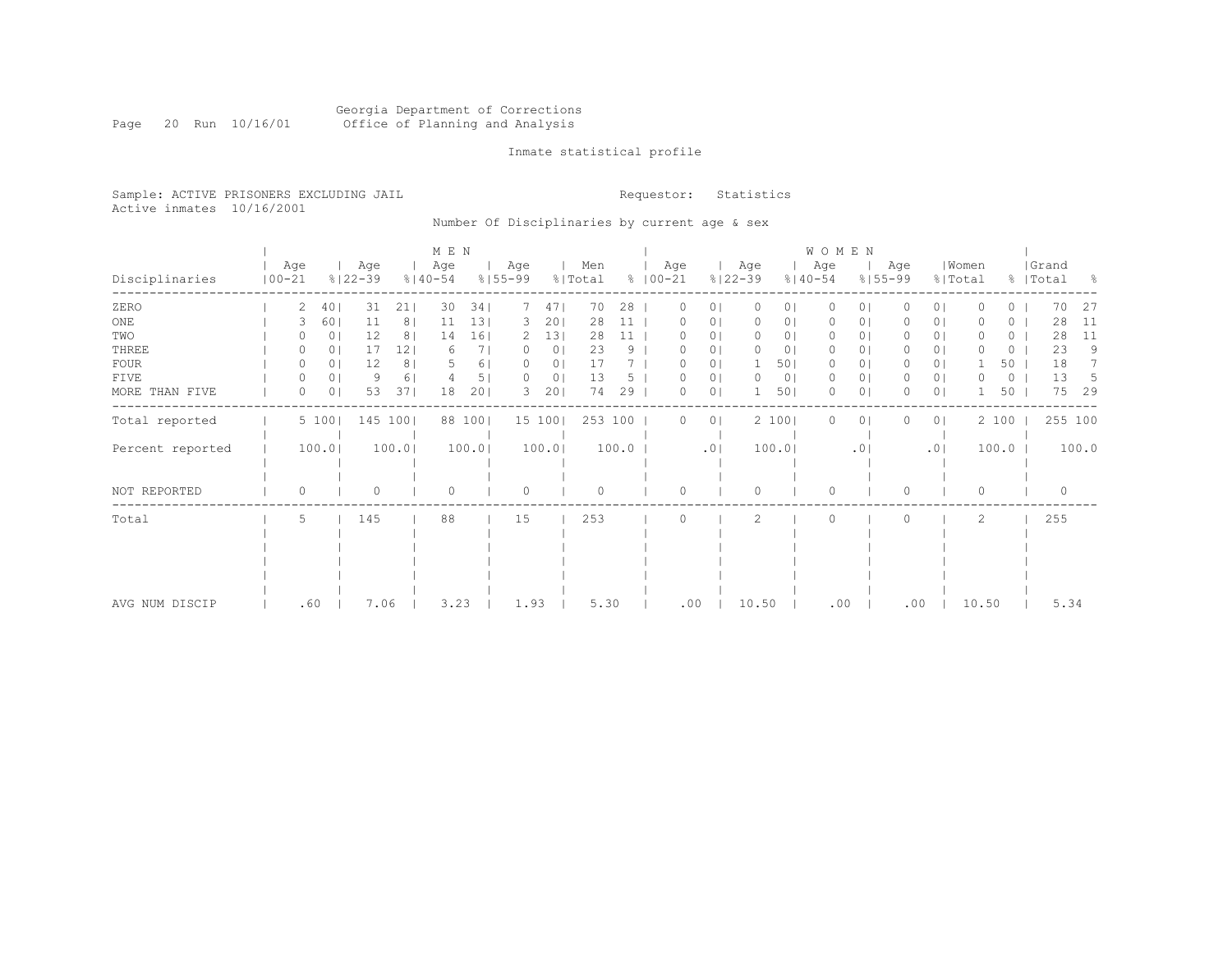### Georgia Department of Corrections Page 21 Run 10/16/01 Office of Planning and Analysis

# Inmate statistical profile

Sample: ACTIVE PRISONERS EXCLUDING JAIL **Requestor:** Statistics Active inmates 10/16/2001

Number Of Escapes by current age & sex

|                  |                   |       |                    |                | M E N              |                |                    |        |                |       |                    |                |                    |       | W O M E N           |                 |                    |                |                  |       |                    |       |
|------------------|-------------------|-------|--------------------|----------------|--------------------|----------------|--------------------|--------|----------------|-------|--------------------|----------------|--------------------|-------|---------------------|-----------------|--------------------|----------------|------------------|-------|--------------------|-------|
| Escapes          | Age<br>$100 - 21$ |       | Age<br>$8122 - 39$ |                | Age<br>$8140 - 54$ |                | Age<br>$8155 - 99$ |        | Men<br>% Total |       | Age<br>$8100 - 21$ |                | Age<br>$8122 - 39$ |       | Age<br>$8140 - 54$  |                 | Age<br>$8155 - 99$ |                | Women<br>% Total |       | Grand<br>%   Total | - 옹   |
| ZERO             |                   | 5 100 | 144                | 991            | 88                 | 1001           |                    | 15 100 | 252 100        |       | 0                  | 0 <sub>1</sub> |                    | 2 100 | $\circ$             | 0 <sub>1</sub>  |                    | 0 <sub>1</sub> | 2                | 100   | 254 100            |       |
| ONE              |                   | 0     |                    | 1 <sub>1</sub> | $\Omega$           | 0 <sub>1</sub> | 0                  | 0      |                | 0     |                    | 0 <sub>1</sub> | 0                  |       | 0 <sub>1</sub><br>0 | 0 <sub>1</sub>  |                    | 0 <sub>1</sub> |                  | 0     |                    | 0     |
| TWO              |                   | 0     |                    | 0 <sup>1</sup> | $\Omega$           | 01             | 0                  | 01     |                |       |                    | 0 <sub>1</sub> |                    |       | 0  <br>0            | 01              |                    | 0 <sub>1</sub> |                  | 0     |                    |       |
| THREE            | $\Omega$          | 0     |                    | 0 <sub>1</sub> | $\Omega$           | 0              | 0                  | 0      |                |       |                    | 0 <sub>1</sub> | 0                  |       | 0  <br>0            | 01              |                    | 0 <sub>1</sub> |                  | 0     |                    |       |
| FOUR             | 0                 | 0     | 0                  | 0 <sup>1</sup> | 0                  | 0              | 0                  | 01     |                |       |                    | 01             | 0                  |       | 0  <br>0            | 01              |                    | 0 <sub>1</sub> |                  | 0     |                    |       |
| FIVE             | 0                 | 0     | 0                  | 0 <sub>1</sub> | 0                  | 0              | $\Omega$           | 0      |                |       |                    | 0 <sub>1</sub> | $\Omega$           |       | 0  <br>0            | 0               |                    | 0 <sub>1</sub> |                  | 0     |                    |       |
| MORE THAN FIVE   | 0                 | 0     | 0                  | 0 <sub>1</sub> | O                  | 0 <sub>1</sub> | 0                  | 0      |                | 0     | U                  | 0 <sub>1</sub> |                    |       | 0 <sub>1</sub><br>0 | $\circ$         |                    | 0 <sub>1</sub> | O                | 0     | 0                  |       |
| Total reported   |                   | 5 100 |                    | 145 100        |                    | 88 100         |                    | 15 100 | 253 100        |       | 0                  | 0 <sup>1</sup> |                    | 2 100 | 0                   | $\circ$         |                    | 0 <sub>1</sub> |                  | 2 100 | 255 100            |       |
| Percent reported |                   | 100.0 |                    | 100.01         |                    | 100.0          |                    | 100.01 |                | 100.0 |                    | .01            |                    | 100.0 |                     | .0 <sub>1</sub> |                    | .01            |                  | 100.0 |                    | 100.0 |
| NOT REPORTED     | $\Omega$          |       | U                  |                | $\Omega$           |                | $\Omega$           |        | $\cap$         |       |                    |                |                    |       | $\Omega$            |                 |                    |                | $\Omega$         |       | $\Omega$           |       |
| Total            | 5                 |       | 145                |                | 88                 |                | 15                 |        | 253            |       |                    |                | 2                  |       | $\Omega$            |                 |                    |                | 2                |       | 255                |       |
|                  |                   |       |                    |                |                    |                |                    |        |                |       |                    |                |                    |       |                     |                 |                    |                |                  |       |                    |       |
|                  |                   |       |                    |                |                    |                |                    |        |                |       |                    |                |                    |       |                     |                 |                    |                |                  |       |                    |       |
|                  |                   |       |                    |                |                    |                |                    |        |                |       |                    |                |                    |       |                     |                 |                    |                |                  |       |                    |       |
|                  |                   |       |                    |                |                    |                |                    |        |                |       |                    |                |                    |       |                     |                 |                    |                |                  |       |                    |       |
|                  |                   |       |                    |                |                    |                |                    |        |                |       |                    |                |                    |       |                     |                 |                    |                |                  |       |                    |       |
| AVG NUM ESCAPES  |                   | .00   |                    | .01            |                    | .00            | .00                |        | .00            |       | .00                |                |                    | .00   | .00                 |                 |                    | .00            |                  | .00   | .00                |       |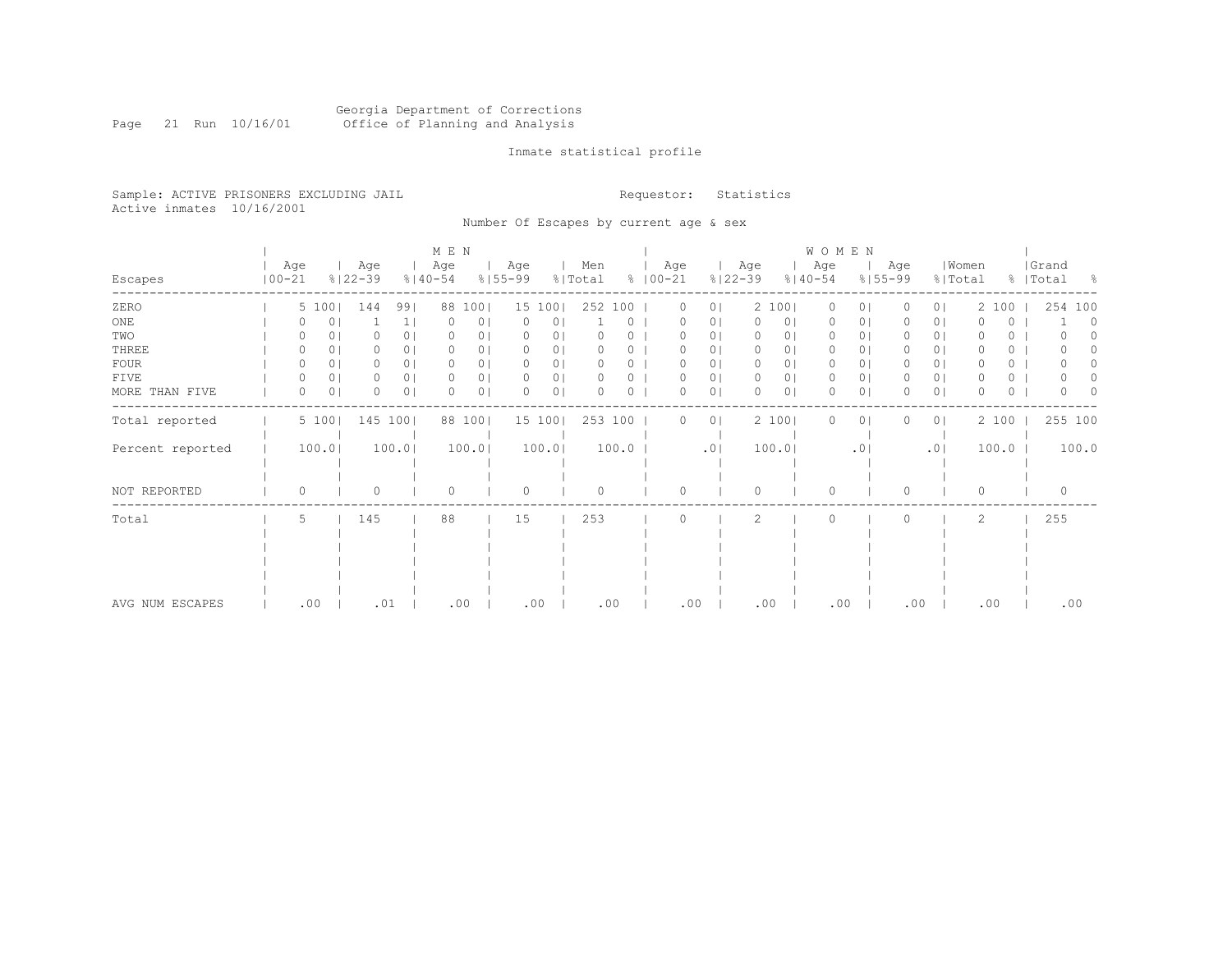# Georgia Department of Corrections Page 22 Run 10/16/01 Office of Planning and Analysis

### Inmate statistical profile

| Sample: ACTIVE PRISONERS EXCLUDING JAIL | Requestor: Statistics |  |
|-----------------------------------------|-----------------------|--|
| Active inmates 10/16/2001               |                       |  |

# Number Of Prior Georgia Incarcerations \* by current age & sex

|                              |          |                |                    |                 | M E N              |                 |                    |                |                |       |                    |                |                    |       | <b>WOMEN</b>       |                 |                    |                |                  |       |           |          |       |
|------------------------------|----------|----------------|--------------------|-----------------|--------------------|-----------------|--------------------|----------------|----------------|-------|--------------------|----------------|--------------------|-------|--------------------|-----------------|--------------------|----------------|------------------|-------|-----------|----------|-------|
| Prior Incarcerations   00-21 | Age      |                | Age<br>$8122 - 39$ |                 | Age<br>$8140 - 54$ |                 | Age<br>$8155 - 99$ |                | Men<br>% Total |       | Age<br>$8100 - 21$ |                | Age<br>$8122 - 39$ |       | Age<br>$8140 - 54$ |                 | Age<br>$8155 - 99$ |                | Women<br>% Total |       | %   Total | Grand    | - 8   |
| ZERO                         | 4        | 801            | 83                 | 57              | 33                 | 38 <sup>1</sup> | 8                  | 53             | 128            | 51    | 0                  | 01             |                    | 2 100 | 0                  | 0               |                    | 0 I            | $\overline{2}$   | 100   |           | 130      | 51    |
| ONE                          |          | 201            | 25                 | 17 <sup>1</sup> | 16                 | 181             | 4                  | 271            | 46             | 18    | O                  | 01             | 0                  | 0     | 0                  | 0               |                    | $\circ$        |                  | 0     |           | 46       | 18    |
| TWO                          |          | 0              | 17                 | 121             | 13                 | 151             |                    | 7              | 31             | 12    | 0                  | 0              | $\mathbf{0}$       | 0     | 0                  | 0               | 0                  | 0 <sub>1</sub> |                  | 0     |           | 31       | 12    |
| THREE                        |          | 0 <sub>1</sub> | 15                 | 10 <sub>1</sub> | 10                 | 11              |                    | 71             | 26             | 10    | 0                  | 0 <sub>1</sub> | $\Omega$           | 01    | $\mathbf{0}$       | 0               | 0                  | 0 <sup>1</sup> | O                | 0     |           | 26       | 10    |
| <b>FOUR</b>                  |          | 0              | 3                  | 2 <sub>1</sub>  | - Q                | 101             | $\Omega$           | 0 <sub>1</sub> | 12             | 5     |                    | 0              | 0                  | 01    | $\mathbf{0}$       | 0               | 0                  | 0 <sup>1</sup> |                  | 0     |           | 12       | 5     |
| FIVE                         | $\Omega$ | 0 <sub>1</sub> | 2                  |                 |                    | 6               | $\Omega$           | 0 <sup>1</sup> |                | 3     |                    | $\circ$        | $\circ$            | 0     | $\circ$            | 0               | 0                  | 0 <sup>1</sup> | O                | 0     |           |          | 3     |
| MORE THAN FIVE               | 0        | 0              | $\Omega$           | 0 <sup>1</sup>  |                    | 2 <sub>1</sub>  |                    |                |                |       | U                  | 0              | 0                  | 0     | 0                  | 0               | 0                  | 0 <sub>1</sub> | 0                | 0     |           | 3        |       |
| Total reported               |          | 5 100          |                    | 145 100         | 88                 | 100             |                    | 15 100         | 253 100        |       | 0                  | 0 <sup>1</sup> |                    | 2 100 | $\Omega$           | 0               |                    | 0 <sup>1</sup> |                  | 2 100 |           | 255 100  |       |
| Percent reported             |          | 100.0          |                    | 100.01          |                    | 100.01          |                    | 100.0          |                | 100.0 |                    | .01            |                    | 100.0 |                    | .0 <sub>1</sub> |                    | .01            |                  | 100.0 |           |          | 100.0 |
| NOT REPORTED                 | O        |                | Λ                  |                 | ∩                  |                 | U                  |                | $\cap$         |       | O                  |                | $\Omega$           |       | $\Omega$           |                 | 0                  |                | $\Omega$         |       |           | $\Omega$ |       |
| Total                        | .5       |                | 145                |                 | 88                 |                 | 15                 |                | 253            |       | $\cap$             |                | $\mathcal{L}$      |       | $\Omega$           |                 | $\Omega$           |                | 2                |       |           | 255      |       |
|                              |          |                |                    |                 |                    |                 |                    |                |                |       |                    |                |                    |       |                    |                 |                    |                |                  |       |           |          |       |
|                              |          |                |                    |                 |                    |                 |                    |                |                |       |                    |                |                    |       |                    |                 |                    |                |                  |       |           |          |       |
|                              |          |                |                    |                 |                    |                 |                    |                |                |       |                    |                |                    |       |                    |                 |                    |                |                  |       |           |          |       |
| AVG # INCARCERATIONS         |          | .20            | .87                |                 | 1.69               |                 | 1.00               |                | 1.15           |       | .00                |                | .00                |       | .00                |                 | .00                |                | .00              |       |           | 1.14     |       |

\* This data counts a parole revocation on an existing sentenCE AS A prior incarceration. Also, this data counts, for any cohort of inmates, the total number of Georgia incarcerations the inmate has had during his entire criminal career. For example, if an inmate was admitted to prison first in FY72, and then re-admitted in FY79 and FY85, he had two prior incarcerations before the FY85 admission. This inmate's records show two prior incarcerations in all three of his records since he has had two prior incarcerations in his criminal career. If the cohort of FY72 admissions is selected for analysis, two prior incarcerations will be listed for this inmate even though in FY72, he had no prior incarcerations.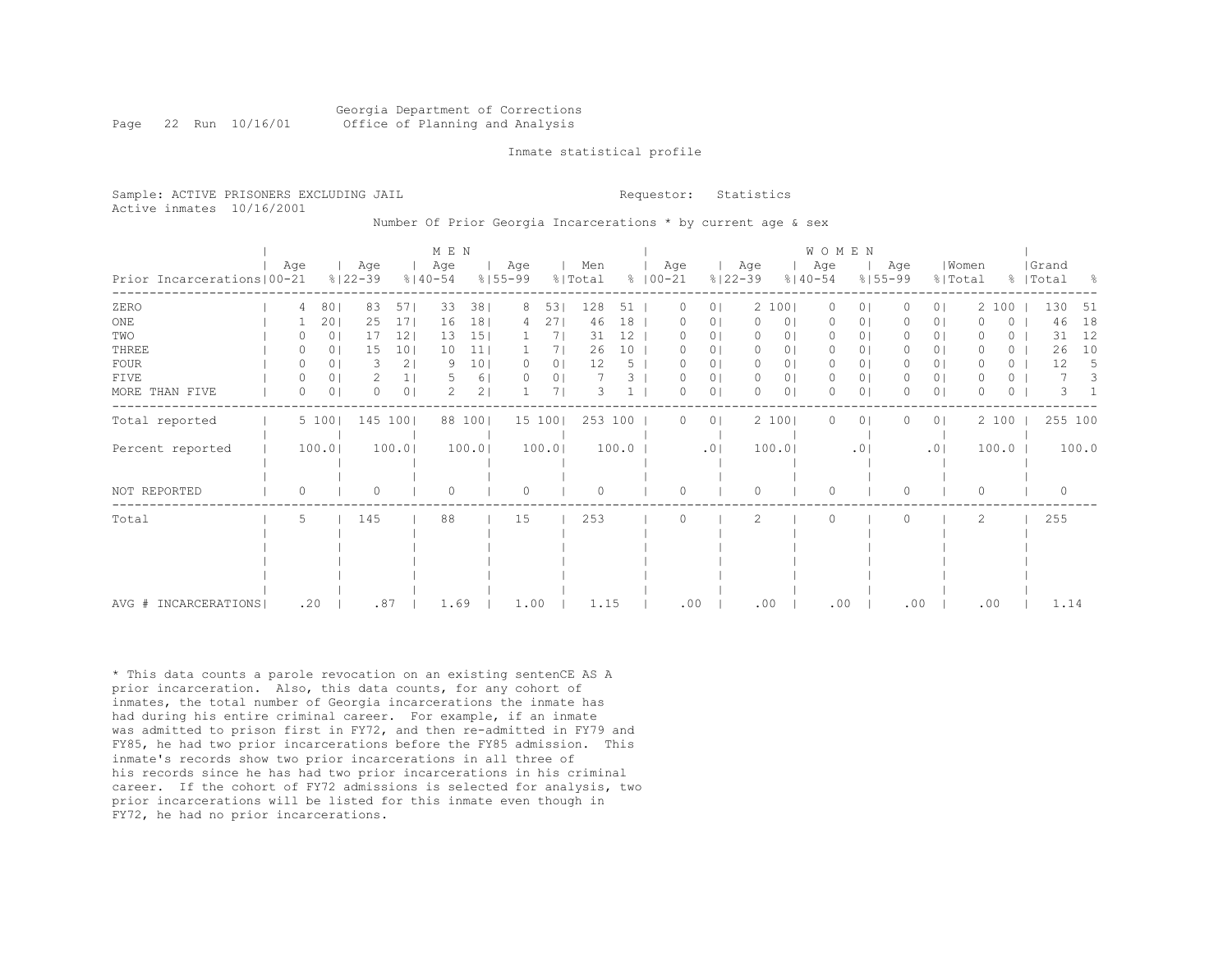### Georgia Department of Corrections Page 23 Run 10/16/01 Office of Planning and Analysis

# Inmate statistical profile

Sample: ACTIVE PRISONERS EXCLUDING JAIL **Requestor:** Statistics Active inmates 10/16/2001

Number Of Transfers by current age & sex

|                   |                   |                |                    |                | M E N              |                |                    |                |                |       |                      |                |                    |                | W O M E N          |                 |                    |                |                  |          |                    |       |
|-------------------|-------------------|----------------|--------------------|----------------|--------------------|----------------|--------------------|----------------|----------------|-------|----------------------|----------------|--------------------|----------------|--------------------|-----------------|--------------------|----------------|------------------|----------|--------------------|-------|
| Transfers         | Age<br>$100 - 21$ |                | Age<br>$8122 - 39$ |                | Age<br>$8140 - 54$ |                | Age<br>$8155 - 99$ |                | Men<br>% Total |       | Age<br>$8   00 - 21$ |                | Age<br>$8122 - 39$ |                | Age<br>$8140 - 54$ |                 | Age<br>$8155 - 99$ |                | Women<br>% Total |          | Grand<br>%   Total | - 옹   |
| ZERO              | 2                 | 401            | 5.                 | 3              | 2                  | 2 <sub>1</sub> |                    | 71             | 10             | 4     | O                    | 01             |                    | 501            | $\circ$            | $\circ$         | 0                  | 01             |                  | 50       | 11                 |       |
| ONE               |                   | 40             | 65                 | 451            | 47                 | 53             | 6                  | 40             | 120            | 47    |                      | ΟI             |                    | 501            | 0                  | 0               |                    | 01             |                  | 50       | 121                | 47    |
| TWO               |                   | 201            | 38                 | 261            | 22                 | 251            | 4                  | 27             | 65             | 26    |                      | 01             |                    | 0 <sub>1</sub> | 0                  | 0               |                    | 0 <sub>1</sub> |                  | 0        | 65                 | 25    |
| THREE             |                   | 0              | 15                 | 101            | 11                 | 13             |                    | 13             | 28             | 11    |                      | 0              |                    | 0              | 0                  | Ü               |                    | 0 <sub>1</sub> |                  | 0        | 28                 | 11    |
| FOUR              | $\left( \right)$  | 01             |                    | 5              |                    | 5              |                    | 7              | 12             | 5     |                      | 0              | $\Omega$           | 0 <sub>1</sub> | $\Omega$           | $\circ$         |                    | 0 <sub>1</sub> |                  | 0        | 12                 | 5     |
| FIVE              | 0                 | 0 <sub>1</sub> | 8                  | 61             |                    |                |                    | 0 <sub>1</sub> |                |       |                      | 0 <sub>1</sub> | 0                  | 0 <sub>1</sub> | $\circ$            | 0 <sub>1</sub>  | 0                  | 0 <sub>1</sub> |                  | 0        |                    |       |
| MORE THAN FIVE    | $\Omega$          | 0              |                    | 5 <sub>1</sub> |                    |                |                    | 7              | 9              | 4     |                      | 0              | $\Omega$           | 0 <sub>1</sub> | $\Omega$           | $\circ$         |                    | 0 <sub>1</sub> | O                | $\Omega$ | 9                  |       |
| Total reported    |                   | 5 100          |                    | 145 100        |                    | 88 100         |                    | 15 100         | 253 100        |       | 0                    | 0 <sub>1</sub> |                    | 2 100          | 0                  | $\circ$         |                    | 0 <sub>1</sub> |                  | 2 100    | 255 100            |       |
| Percent reported  |                   | 100.0          |                    | 100.0          |                    | 100.0          |                    | 100.0          |                | 100.0 |                      | .01            |                    | 100.0          |                    | .0 <sub>1</sub> |                    | .01            |                  | 100.0    |                    | 100.0 |
| NOT REPORTED      | 0                 |                | 0                  |                | $\Omega$           |                | 0                  |                | $\Omega$       |       | $\Omega$             |                | $\Omega$           |                | $\circ$            |                 | $\Omega$           |                | 0                |          | $\mathbf{0}$       |       |
| Total             | 5                 |                | 145                |                | 88                 |                | 15                 |                | 253            |       |                      |                | $\mathcal{L}$      |                | $\Omega$           |                 | 0                  |                | 2                |          | 255                |       |
|                   |                   |                |                    |                |                    |                |                    |                |                |       |                      |                |                    |                |                    |                 |                    |                |                  |          |                    |       |
|                   |                   |                |                    |                |                    |                |                    |                |                |       |                      |                |                    |                |                    |                 |                    |                |                  |          |                    |       |
|                   |                   |                |                    |                |                    |                |                    |                |                |       |                      |                |                    |                |                    |                 |                    |                |                  |          |                    |       |
|                   |                   |                |                    |                |                    |                |                    |                |                |       |                      |                |                    |                |                    |                 |                    |                |                  |          |                    |       |
| AVG NUM TRANSFERS |                   | .80            | 2.10               |                | 1.72               |                | 2.00               |                | 1.94           |       | .00                  |                |                    | .50            | .00                |                 | .00                |                | .50              |          | 1.93               |       |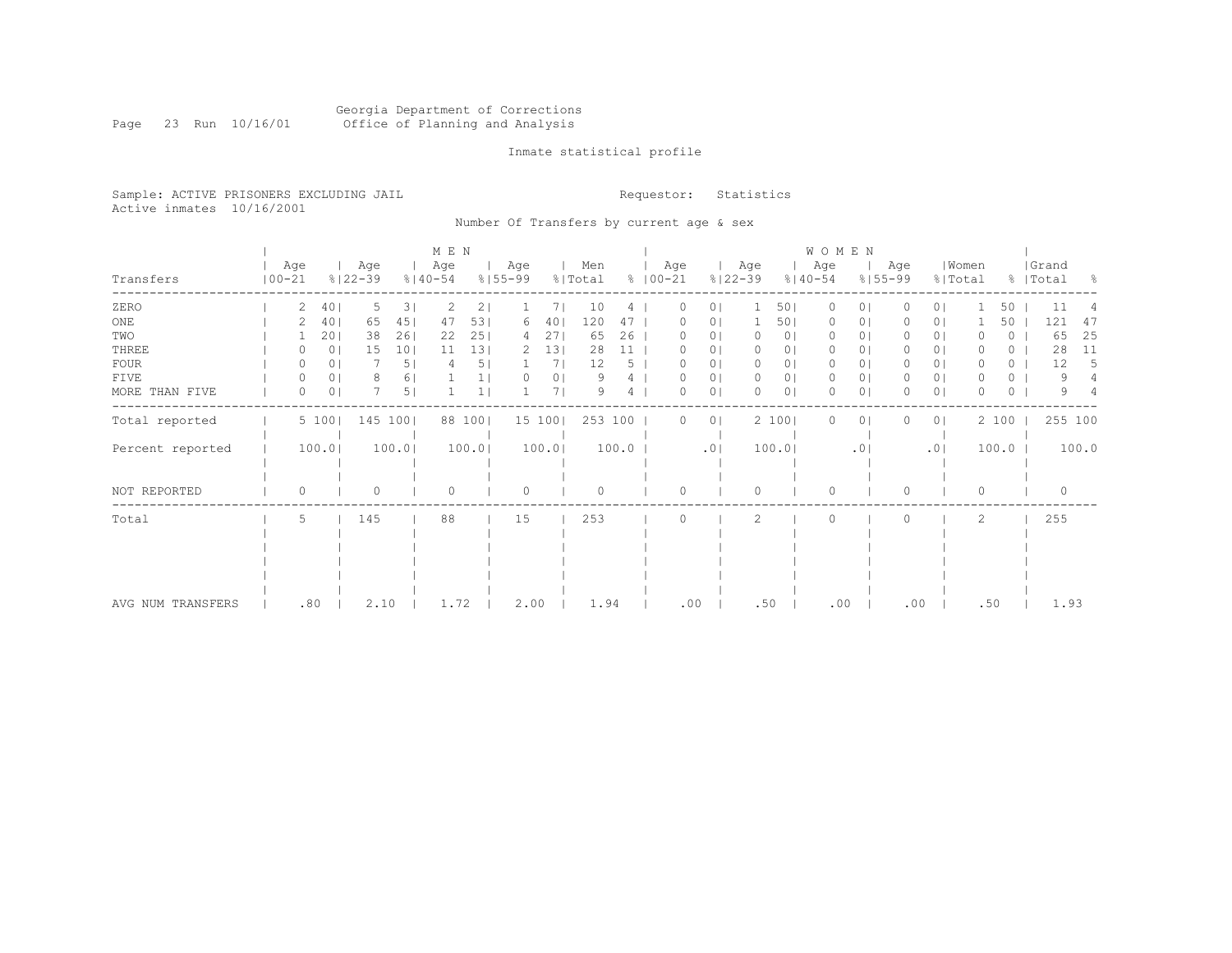#### Georgia Department of Corrections Page 24 Run 10/16/01 Office of Planning and Analysis

# Inmate statistical profile

Sample: ACTIVE PRISONERS EXCLUDING JAIL **Requestor:** Statistics Active inmates 10/16/2001

County Of Conviction by current age & sex

|                              |  |              |                |                | M E N          |                |                |              |                |                |                |              |                |             | WOMEN          |                     |                |          |                |              |          |                |                |
|------------------------------|--|--------------|----------------|----------------|----------------|----------------|----------------|--------------|----------------|----------------|----------------|--------------|----------------|-------------|----------------|---------------------|----------------|----------|----------------|--------------|----------|----------------|----------------|
|                              |  | Age          |                | Age            |                | Age            |                | Age          |                | Men            |                | Age          |                | Age         |                | Age                 |                | Age      |                | Women        |          | Grand          |                |
| County Of Conviction   00-21 |  |              |                | $8122 - 39$    |                | $%140-54$      |                | $8155 - 99$  |                | % Total        |                | $8100 - 21$  |                | $8122 - 39$ | $8140 - 54$    |                     | $8155 - 99$    |          |                | % Total      |          | %   Total      | g.             |
| Appling                      |  | 0            | 0 <sub>1</sub> | 1              | 1              | $\mathbf{1}$   | 1              | 0            | 0 <sub>1</sub> | 2              | 1              | 0            | 0 <sub>1</sub> | 0           | 0 <sub>1</sub> | 0                   | 0 <sub>1</sub> | 0        | 0 <sub>1</sub> | 0            | 0        | 2              | 1              |
| Atkinson                     |  | $\circ$      | 0 <sub>1</sub> | $\circ$        | 0 <sub>1</sub> | $\circ$        | 0 <sup>1</sup> | $\mathbf{1}$ | 71             | $\mathbf{1}$   | $\circ$        | $\mathbf{0}$ | 0 <sub>1</sub> | $\mathbb O$ | 0 <sup>1</sup> | 0                   | 0 <sub>1</sub> | 0        | 0 <sub>1</sub> | $\mathbf{0}$ | $\circ$  | $\mathbf{1}$   | 0              |
| Bacon                        |  | $\circ$      | 0 <sub>1</sub> | $\circ$        | 0 <sup>1</sup> | $\mathbf{1}$   | 1              | $\circ$      | 0 <sub>1</sub> | $\mathbf{1}$   | $\overline{0}$ | $\mathbf{0}$ | 0 <sub>1</sub> | $\circ$     | 0 <sub>1</sub> | 0                   | 0 <sub>1</sub> | 0        | 0 <sub>1</sub> | $\mathbf{0}$ | $\circ$  | $\mathbf{1}$   | $\circ$        |
| Baldwin                      |  | 0            | 0 <sub>1</sub> |                | 1 <sub>1</sub> | $\mathbf{2}$   | 2 <sub>1</sub> | 0            | 0 <sub>1</sub> | 3              | $\mathbf{1}$   | $\circ$      | 0 <sub>1</sub> | $\circ$     | 0 <sub>1</sub> | 0                   | 0 <sub>1</sub> | 0        | 0 <sub>1</sub> | $\circ$      | 0        | 3              | $\mathbf{1}$   |
| Banks                        |  | 0            | 0 <sub>1</sub> | $\circ$        | 0 <sub>1</sub> | $\mathbf{1}$   | 1 <sub>1</sub> | 0            | 0 <sub>1</sub> | $\mathbf{1}$   | 0              | $\Omega$     | 0 <sup>1</sup> | $\circ$     | 0 <sup>1</sup> | 0                   | 0 <sub>1</sub> | $\Omega$ | 0 <sub>1</sub> | $\circ$      | 0        | $\mathbf{1}$   | 0              |
| Barrow                       |  | 0            | 0 <sub>1</sub> | 1              | 1 <sub>1</sub> | 1              | 1 <sub>1</sub> | 0            | 0 <sub>1</sub> | $\overline{c}$ | 1              | $\circ$      | 0 <sub>1</sub> | $\circ$     | 01             | 0                   | 0 <sub>1</sub> | 0        | 0 <sub>1</sub> | $\circ$      | $\circ$  | 2              | $\mathbf{1}$   |
| Bartow                       |  | 0            | 0 <sub>1</sub> | 0              | 0 <sub>1</sub> | 1              | 1              | 0            | 0 <sub>1</sub> | 1              | $\overline{0}$ | $\circ$      | 0 <sub>1</sub> | $\circ$     | 0 <sub>1</sub> | $\circ$             | 0 <sub>1</sub> | 0        | 0 <sub>1</sub> | $\mathbf{0}$ | 0        | $\mathbf{1}$   | 0              |
| Ben Hill                     |  | $\circ$      | 0 <sub>1</sub> | $\mathbf{1}$   | 1 <sub>1</sub> | $\circ$        | 0 <sub>1</sub> | $\circ$      | 0 <sub>1</sub> | $\mathbf{1}$   | 0              | $\mathbf{0}$ | 0 <sub>1</sub> | $\circ$     | 0 <sub>1</sub> | 0                   | 0 <sub>1</sub> | 0        | 0 <sub>1</sub> | $\mathbb O$  | 0        | $\mathbf{1}$   | 0              |
| Berrien                      |  | 0            | 0 <sub>1</sub> | $\mathbf{1}$   | 1 <sub>1</sub> | $\circ$        | 0 <sub>1</sub> | $\circ$      | 0 <sub>1</sub> | $\mathbf{1}$   | $0-1$          | $\mathbf{0}$ | 0 <sub>1</sub> | $\circ$     | 0 <sub>1</sub> | $\circ$             | 0 <sub>1</sub> | 0        | 0 <sub>1</sub> | $\mathbf{0}$ | 0        | $\mathbf{1}$   | 0              |
| Bibb                         |  | 0            | 0 <sub>1</sub> | 6              | 4              | $\overline{2}$ | 2 <sub>1</sub> | 0            | 0 <sub>1</sub> | 8              | $3-1$          | $\circ$      | 0 <sub>1</sub> | $\circ$     | 0 <sub>1</sub> | $\circ$             | 0 <sub>1</sub> | 0        | 0 <sub>1</sub> | $\circ$      | 0        | 8              | 3              |
| Bleckley                     |  | $\Omega$     | 0 <sub>1</sub> | $\mathbf{1}$   | 1 <sub>1</sub> | $\circ$        | 0 <sub>1</sub> | $\Omega$     | 0 <sub>1</sub> | $\mathbf{1}$   | 0              | $\Omega$     | 0 <sub>1</sub> | $\circ$     | 0 <sup>1</sup> | 0                   | 0 <sub>1</sub> | $\Omega$ | 0 <sub>1</sub> | $\Omega$     | $\circ$  | $\mathbf{1}$   | 0              |
| Brantley                     |  | 0            | 0 <sub>1</sub> | $\circ$        | 0 <sub>1</sub> | $\mathbf{1}$   | 1 <sub>1</sub> | $\circ$      | 0 <sub>1</sub> | $\mathbf{1}$   | 0              | $\circ$      | 0 <sub>1</sub> | $\circ$     | 0 <sup>1</sup> | $\circ$             | 0 <sub>1</sub> | $\Omega$ | 0 <sub>1</sub> | $\Omega$     | 0        | $\mathbf{1}$   | $\Omega$       |
| <b>Brooks</b>                |  | 0            | 0 <sub>1</sub> | 0              | 0 <sub>1</sub> | $\mathbf 1$    | 1              | 0            | 0 <sub>1</sub> | 1              | 0              | $\circ$      | 0 <sub>1</sub> | $\circ$     | 0 <sub>1</sub> | 0                   | 0 <sub>1</sub> | 0        | 0 <sub>1</sub> | $\circ$      | 0        | $\mathbf 1$    | 0              |
| Burke                        |  | 0            | 0 <sub>1</sub> | $\overline{4}$ | 3              | $\mathbf{1}$   | 1              | 0            | 0 <sub>1</sub> | 5              | $\overline{2}$ | $\circ$      | 0 <sub>1</sub> | $\circ$     | 0 <sub>1</sub> | 0                   | 0 <sub>1</sub> | 0        | 0 <sub>1</sub> | $\mathbf{0}$ | 0        | 5              | $\overline{c}$ |
| <b>Butts</b>                 |  | $\Omega$     | 0 <sub>1</sub> | $\mathbf{1}$   | 1 <sub>1</sub> | $\mathbf{1}$   | 1              | $\mathbf{1}$ | 71             | 3              | $\mathbf{1}$   | $\mathbf{0}$ | $\Omega$       | $\circ$     | 0 <sub>1</sub> | 0                   | 0 <sub>1</sub> | 0        | 0 <sub>1</sub> | $\Omega$     | $\circ$  | 3              | $\mathbf{1}$   |
| Camden                       |  | $\Omega$     | 0 <sub>1</sub> | $\circ$        | 0 <sub>1</sub> | $\mathbf{1}$   | 1 <sub>1</sub> | $\Omega$     | 0 <sub>1</sub> | $\mathbf{1}$   | 0              | $\circ$      | 0 <sub>1</sub> | $\circ$     | 0 <sub>1</sub> | 0                   | 0 <sub>1</sub> | $\Omega$ | 0 <sub>1</sub> | $\mathbf{0}$ | 0        | $\mathbf{1}$   | 0              |
| Carroll                      |  | $\circ$      | 0 <sub>1</sub> | $\overline{2}$ | 1 <sub>1</sub> | $\circ$        | 0 <sub>1</sub> | 0            | 0 <sub>1</sub> | $\overline{c}$ | $\mathbf{1}$   | $\Omega$     | 0 <sub>1</sub> | $\circ$     | 0 <sup>1</sup> | $\Omega$            | 0 <sub>1</sub> | $\Omega$ | 0 <sub>1</sub> | $\mathbf{0}$ | $\circ$  | $\overline{2}$ | $\mathbf{1}$   |
| Chatham                      |  | $\mathbf{1}$ | 201            | 5              | 3              | $\overline{2}$ | 2 <sub>1</sub> | 1            | 71             | 9              | 4              | $\circ$      | 0 <sup>1</sup> | $\circ$     | 0 <sup>1</sup> | $\circ$             | 0 <sub>1</sub> | $\Omega$ | 0 <sub>1</sub> | $\circ$      | 0        | 9              | 4              |
| Chatooga                     |  | 0            | 0 <sub>1</sub> | $\mathbf{1}$   | 1 <sup>1</sup> | $\circ$        | 0 <sub>1</sub> | $\circ$      | 0 <sub>1</sub> | 1              | 0              | $\circ$      | 0 <sub>1</sub> | $\circ$     | 0 <sub>1</sub> | $\circ$             | 0 <sub>1</sub> | 0        | 0 <sub>1</sub> | $\circ$      | 0        | $\mathbf{1}$   | 0              |
| Cherokee                     |  | 0            | 0 <sub>1</sub> | $\mathbf{1}$   | 1 <sub>1</sub> | $\mathbf{1}$   | 1              | 0            | 0 <sub>1</sub> | $\sqrt{2}$     | $\mathbf{1}$   | $\circ$      | 0 <sub>1</sub> | $\circ$     | 0 <sub>1</sub> | 0                   | 0 <sub>1</sub> | $\Omega$ | 0 <sub>1</sub> | $\mathbf{0}$ | 0        | $\mathbf{2}$   | $\mathbf{1}$   |
| Clarke                       |  | $\Omega$     | 0 <sub>1</sub> | 5              | 3 <sub>1</sub> | 6              | 7 <sub>1</sub> | $\circ$      | 0 <sub>1</sub> | 11             | 4              | $\mathbf{0}$ | 0 <sub>1</sub> | $\circ$     | 0 <sub>1</sub> | $\circ$             | 0 <sub>1</sub> | 0        | 0 <sub>1</sub> | $\mathbf{0}$ | $\circ$  | 11             | $\overline{4}$ |
| Clayton                      |  | 0            | 0 <sub>1</sub> | 4              | 3              | 2              | 2 <sub>1</sub> | $\mathbf{1}$ | 7 <sub>1</sub> | 7              | $3-1$          | $\circ$      | 0 <sub>1</sub> | $\circ$     | 0 <sub>1</sub> | $\circ$             | 0 <sub>1</sub> | 0        | 0 <sub>1</sub> | $\circ$      | 0        | 7              | 3              |
| Cobb                         |  | 1            | 201            | 2              | 1 <sub>1</sub> | $\mathbf{1}$   | 1 <sub>1</sub> | 0            | 0 <sub>1</sub> | 4              | $\overline{2}$ | $\mathbf 0$  | 0 <sub>1</sub> | $\circ$     | 0 <sup>1</sup> | 0                   | 0 <sub>1</sub> | 0        | 0 <sub>1</sub> | $\circ$      | $\circ$  | 4              | $\overline{c}$ |
| Coffee                       |  | $\Omega$     | 0 <sub>1</sub> | $\mathbf{1}$   | 1 <sub>1</sub> | $\circ$        | 0 <sub>1</sub> | $\Omega$     | 0 <sub>1</sub> | $\mathbf{1}$   | 0              | $\Omega$     | 0 <sub>1</sub> | $\circ$     | 0 <sup>1</sup> | $\circ$             | 0 <sub>1</sub> | $\Omega$ | 0 <sub>1</sub> | $\Omega$     | 0        | $\mathbf{1}$   | $\Omega$       |
| Colquit                      |  | 0            | 0 <sub>1</sub> | $\mathbf{1}$   | 1 <sub>1</sub> | $\overline{2}$ | 2 <sub>1</sub> | $\circ$      | 0 <sub>1</sub> | 3              | $\mathbf{1}$   | $\circ$      | 0 <sub>1</sub> | $\circ$     | 0 <sub>1</sub> | 0                   | 0 <sub>1</sub> | $\Omega$ | 0 <sub>1</sub> | $\mathbf{0}$ | $\circ$  | 3              | $\mathbf{1}$   |
| Columbia                     |  | 0            | 0 <sub>1</sub> | $\mathbf{1}$   | 1 <sub>1</sub> | 1              | 1              | 0            | 0 <sub>1</sub> | $\overline{c}$ | $\mathbf{1}$   | $\circ$      | 0 <sub>1</sub> | $\circ$     | 0 <sub>1</sub> | 0                   | 0 <sub>1</sub> | 0        | 0 <sub>1</sub> | $\mathbf{0}$ | 0        | $\overline{2}$ | $\mathbf{1}$   |
| Coweta                       |  | $\Omega$     | 0 <sub>1</sub> | $\mathbf{1}$   | 1 <sup>1</sup> | $\circ$        | 0 <sub>1</sub> | $\Omega$     | 0 <sub>1</sub> | $\mathbf{1}$   | 0              | $\Omega$     | $\Omega$       | $\circ$     | 0 <sup>1</sup> | 0                   | 0 <sub>1</sub> | $\Omega$ | 0 <sub>1</sub> | $\mathbf{0}$ | $\circ$  | $\overline{1}$ | $\Omega$       |
| Crisp                        |  | $\circ$      | 0 <sub>1</sub> | $\mathbf{1}$   | 1 <sub>1</sub> | $\circ$        | 0 <sub>1</sub> | $\Omega$     | 0 <sub>1</sub> | $\mathbf{1}$   | 0              | $\Omega$     | 0 <sub>1</sub> | $\circ$     | 0 <sub>1</sub> | 0                   | 0 <sub>1</sub> | 0        | 0 <sub>1</sub> | $\circ$      | 0        | $\mathbf 1$    | 0              |
| Dade                         |  | $\circ$      | 0 <sub>1</sub> | 1              | 1              | 0              | 0 <sub>1</sub> | 0            | 0 <sub>1</sub> | 1              | 0              | $\Omega$     | 0 <sub>1</sub> | $\circ$     | 0 <sub>1</sub> | 0                   | 0 <sub>1</sub> | 0        | 0 <sub>1</sub> | $\mathbf{0}$ | $\circ$  | $\mathbf 1$    | 0              |
| Decatur                      |  | $\Omega$     | 0 <sub>1</sub> | $\circ$        | 0 <sub>1</sub> | $\mathbf{1}$   | 1 <sub>1</sub> | 0            | 0 <sub>1</sub> | $\mathbf{1}$   | 0              | $\circ$      | 0 <sup>1</sup> | $\circ$     | 0 <sup>1</sup> | 0                   | 0 <sub>1</sub> | $\Omega$ | 0 <sub>1</sub> | $\circ$      | 0        | $\overline{1}$ | 0              |
| DeKalb                       |  | $\Omega$     | 0 <sub>1</sub> | 12             | 8 <sub>1</sub> | 5              | 61             | 3            | 201            | 20             | 8              | $\Omega$     | 0 <sub>1</sub> | $\circ$     | 0 <sup>1</sup> | $\circ$             | 0 <sub>1</sub> | $\Omega$ | 0 <sub>1</sub> | $\Omega$     | 0        | 20             | 8              |
| Dodge                        |  | $\circ$      | 0 <sub>1</sub> | $\mathbf{1}$   | 1 <sub>1</sub> | $\circ$        | 0 <sub>1</sub> | 0            | 0 <sub>1</sub> | $\mathbf{1}$   | 0              | 0            | 0 <sub>1</sub> | $\circ$     | 0 <sub>1</sub> | $\circ$             | 0 <sub>1</sub> | 0        | 0 <sub>1</sub> | $\mathbf{0}$ | 0        | $\mathbf{1}$   | 0              |
| Dougherty                    |  | $\mathbf{1}$ | 201            | $\mathbf{2}$   | 1 <sub>1</sub> | $\mathbf{2}$   | 2 <sub>1</sub> | $\mathbf{1}$ | 7 <sub>1</sub> | 6              | $\overline{c}$ | $\mathbf{0}$ | 0 <sub>1</sub> | $\circ$     | 0 <sub>1</sub> | $\mathsf{O}\xspace$ | 0 <sub>1</sub> | 0        | 0 <sub>1</sub> | $\mathbf{0}$ | $\circ$  | 6              | $\overline{c}$ |
| Douglas                      |  | 0            | 0 <sub>1</sub> | 6              | 4              | 2              | 2 <sub>1</sub> | 0            | 0 <sub>1</sub> | 8              | 3 <sup>1</sup> | $\circ$      | 0 <sub>1</sub> | $\circ$     | 0 <sub>1</sub> | $\circ$             | 0 <sub>1</sub> | 0        | 0 <sub>1</sub> | $\circ$      | 0        | 8              | 3              |
| Elbert                       |  | 0            | 0 <sub>1</sub> | $\circ$        | 0 <sub>1</sub> | 0              | 0 <sub>1</sub> | 1            | 7 <sub>1</sub> | 1              | 0              | $\mathbf 0$  | 0 <sub>1</sub> | $\circ$     | 0 <sub>1</sub> | 0                   | 0 <sub>1</sub> | 0        | 0 <sub>1</sub> | $\circ$      | $\circ$  |                | 0              |
| Emanuel                      |  | $\Omega$     | 0 <sub>1</sub> | $\mathbf{1}$   | 1 <sup>1</sup> | $\Omega$       | 0 <sub>1</sub> | $\Omega$     | 0 <sub>1</sub> | 1              | 0              | $\Omega$     | $\Omega$       | $\Omega$    | 0 <sub>1</sub> | $\Omega$            | 0 <sub>1</sub> | $\Omega$ | 0 <sub>1</sub> | $\Omega$     | $\Omega$ | $\mathbf{1}$   | $\Omega$       |
| ----------                   |  |              |                |                |                |                |                |              |                |                |                |              |                |             |                |                     |                |          |                |              |          |                |                |

(continued)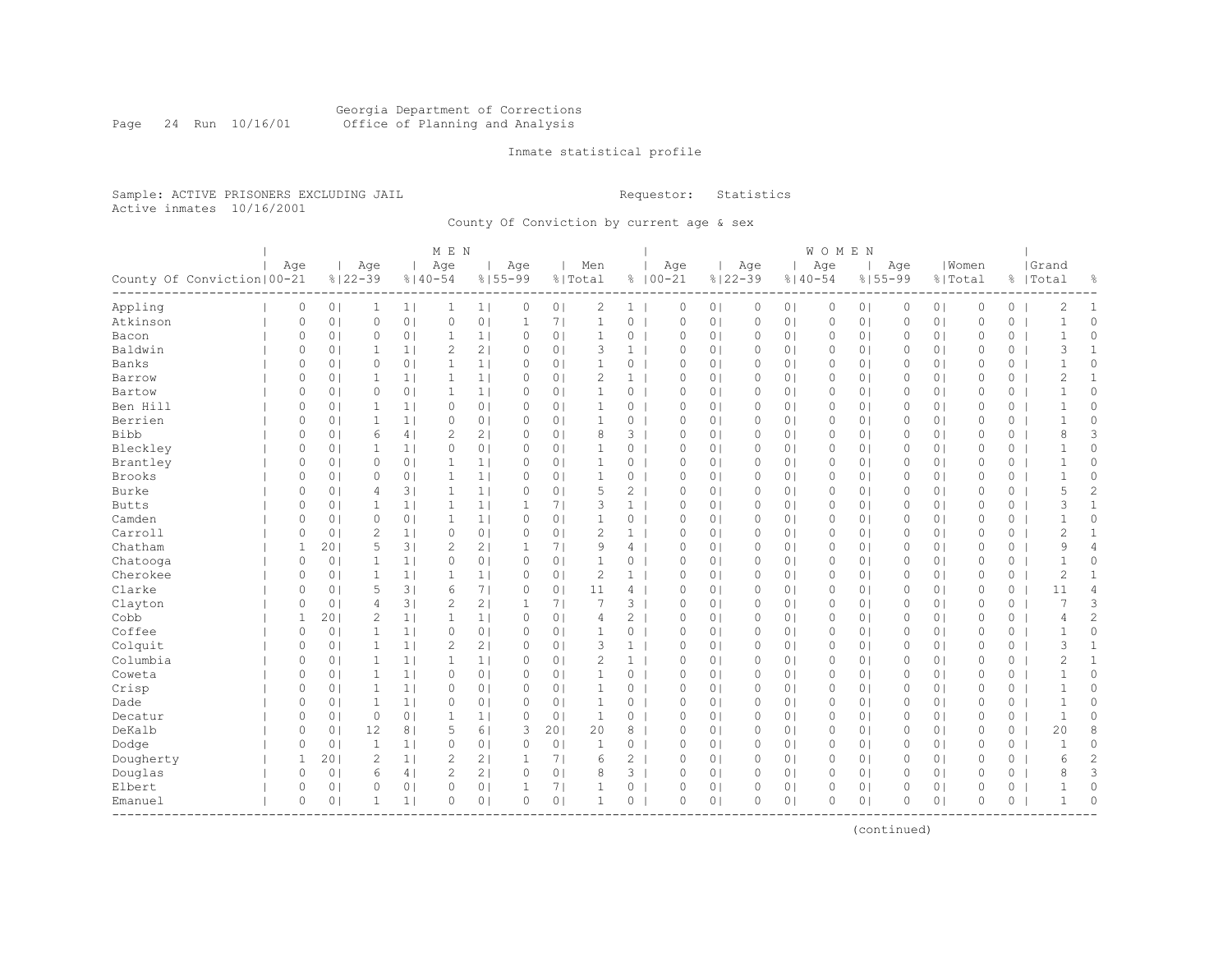#### Georgia Department of Corrections Page 25 Run 10/16/01 Office of Planning and Analysis

# Inmate statistical profile

|                           | Sample: ACTIVE PRISONERS EXCLUDING JAIL | Requestor: Statistics |  |
|---------------------------|-----------------------------------------|-----------------------|--|
| Active inmates 10/16/2001 |                                         |                       |  |

# County Of Conviction by current age & sex (continued)

|                               |         |                |                |                | M E N        |                 |             |                |                |                |             |                |             |                | WOMEN        |                |          |                |             |         |                |                |
|-------------------------------|---------|----------------|----------------|----------------|--------------|-----------------|-------------|----------------|----------------|----------------|-------------|----------------|-------------|----------------|--------------|----------------|----------|----------------|-------------|---------|----------------|----------------|
|                               | Age     |                | Age            |                | Age          |                 | Age         |                | Men            |                | Age         |                | Age         |                | Age          |                | Age      |                | Women       |         | Grand          |                |
| County Of Conviction   00-21  |         |                | $8122 - 39$    |                | $8140 - 54$  |                 | $8155 - 99$ |                | % Total        |                | $8100 - 21$ |                | $8122 - 39$ | $8140 - 54$    |              | $8155 - 99$    |          | % Total        |             |         | %   Total      | ိင             |
| Fayette                       | 0       | 0 <sub>1</sub> | 0              | 0 <sub>1</sub> | $\mathbf{1}$ | 1 <sub>1</sub>  | 1           | 7 <sub>1</sub> | 2              | $\mathbf{1}$   | 0           | 0 <sub>1</sub> | 0           | 0 <sub>1</sub> | $\circ$      | 0 <sub>1</sub> | 0        | 0 <sub>1</sub> | $\circ$     | 0       | 2              | 1              |
| Floyd                         | 0       | 0 <sup>1</sup> | 4              | 3              | $\Omega$     | 0 <sub>1</sub>  | $\circ$     | 0 <sub>1</sub> | 4              | $\overline{2}$ | $\mathbf 0$ | 0 <sub>1</sub> | $\circ$     | 0 <sup>1</sup> | $\mathbf{0}$ | 0 <sub>1</sub> | $\Omega$ | 0 <sub>1</sub> | $\mathbf 0$ | 0       | $\overline{4}$ | $\overline{c}$ |
| Forsyth                       | $\circ$ | 0 <sub>1</sub> | $\circ$        | 0 <sub>1</sub> | $\mathbf{1}$ | 1 <sub>1</sub>  | 0           | 0 <sub>1</sub> | 1              | 0              | 0           | 0 <sub>1</sub> | 0           | 0 <sub>1</sub> | 0            | 0 <sub>1</sub> | 0        | 0 <sub>1</sub> | $\mathbf 0$ | 0       | $\mathbf 1$    | 0              |
| Franklin                      | $\circ$ | 0 <sub>1</sub> | 1              | 1 <sub>1</sub> | $\circ$      | 0 <sub>1</sub>  | $\circ$     | 0 <sub>1</sub> | $\mathbf{1}$   | 0              | $\circ$     | 0 <sub>1</sub> | 0           | 0 <sub>1</sub> | 0            | 0 <sub>1</sub> | 0        | 0 <sub>1</sub> | $\circ$     | $\circ$ | $\mathbf{1}$   | 0              |
| Fulton                        | 0       | 0 <sub>1</sub> | 10             | 7 <sub>1</sub> | 9            | 10 <sub>1</sub> | $\circ$     | 0 <sub>1</sub> | 19             | 8              | $\circ$     | 0 <sub>1</sub> | $\circ$     | 0 <sub>1</sub> | $\circ$      | 0 <sub>1</sub> | 0        | 0 <sub>1</sub> | $\circ$     | 0       | 19             | 7              |
| Gilmer                        | 0       | 0 <sup>1</sup> | $\mathbf{1}$   | 1 <sub>1</sub> | $\circ$      | 0 <sub>1</sub>  | $\circ$     | 0 <sub>1</sub> | $\mathbf{1}$   | 0              | $\circ$     | 0 <sub>1</sub> | $\circ$     | 0 <sub>1</sub> | $\circ$      | 0 <sub>1</sub> | $\Omega$ | 0 <sub>1</sub> | $\circ$     | 0       | $\mathbf{1}$   | 0              |
| Glynn                         | 0       | 0 <sub>1</sub> | 5              | 3              | 2            | 2 <sub>1</sub>  | 1           | 7 <sub>1</sub> | 8              | 3              | $\circ$     | 0 <sub>1</sub> | $\circ$     | 0 <sub>1</sub> | $\circ$      | 0 <sub>1</sub> | 0        | 0 <sub>1</sub> | $\circ$     | 0       | 8              | 3              |
| Gordon                        | 0       | 0 <sup>1</sup> | 0              | 0 <sub>1</sub> | 0            | 0 <sub>1</sub>  | 1           | 7 <sub>1</sub> |                | 0              | $\circ$     | 0 <sub>1</sub> | 0           | 0 <sub>1</sub> | 0            | 0 <sub>1</sub> | 0        | 0 <sub>1</sub> | $\circ$     | 0       |                | 0              |
| Greene                        | $\circ$ | 0              | 1              | 1              | $\circ$      | 0 <sub>1</sub>  | $\circ$     | 0 <sub>1</sub> | 1              | 0              | $\mathbf 0$ | 0 <sub>1</sub> | $\circ$     | 0 <sup>1</sup> | $\Omega$     | $\circ$        | 0        | 0 <sub>1</sub> | $\mathbf 0$ | 0       | $\mathbf{1}$   | 0              |
| Gwinnett                      | $\circ$ | 0              | $\overline{2}$ | 1              | $\mathbf{1}$ | 1 <sub>1</sub>  | $\circ$     | 0 <sub>1</sub> | 3              | $\mathbf{1}$   | $\mathbf 0$ | 0 <sub>1</sub> | $\circ$     | 0 <sup>1</sup> | $\circ$      | $\circ$        | $\Omega$ | 0 <sub>1</sub> | $\Omega$    | 0       | 3              | $\mathbf{1}$   |
| Habersham                     | $\circ$ | 0 <sub>1</sub> | $\mathbf{1}$   | 1              | $\circ$      | 0 <sub>1</sub>  | $\circ$     | 0 <sub>1</sub> | 1              | 0              | $\mathbf 0$ | 0 <sub>1</sub> | $\circ$     | 0 <sub>1</sub> | 0            | 0 <sub>1</sub> | $\Omega$ | 0 <sub>1</sub> | $\mathbf 0$ | 0       | $\mathbf{1}$   | 0              |
| Hall                          | $\circ$ | 0 <sub>1</sub> | 1              | 1 <sub>1</sub> | $\mathbf{1}$ | 1 <sub>1</sub>  | 0           | 0 <sub>1</sub> | 2              | $\mathbf{1}$   | $\circ$     | 0 <sub>1</sub> | $\circ$     | 0 <sub>1</sub> | $\circ$      | 0 <sub>1</sub> | 0        | 0 <sub>1</sub> | $\mathbf 0$ | 0       | $\overline{c}$ | $\mathbf{1}$   |
| Harris                        | $\circ$ | 0 <sub>1</sub> | 1              | 1              | 0            | 0 <sub>1</sub>  | $\circ$     | 0 <sub>1</sub> | 1              | 0              | 0           | 0 <sub>1</sub> | 0           | 0 <sub>1</sub> | 0            | 0 <sub>1</sub> | 0        | 0 <sub>1</sub> | $\mathbf 0$ | 0       | $\mathbf{1}$   | 0              |
| Hart                          | $\circ$ | 0 <sub>1</sub> | 3              | 2 <sub>1</sub> | 0            | 0 <sub>1</sub>  | $\circ$     | 0 <sub>1</sub> | 3              | $\mathbf{1}$   | $\mathbf 0$ | 0 <sub>1</sub> | $\circ$     | 0 <sub>1</sub> | $\mathbf{0}$ | 0 <sub>1</sub> | 0        | 0 <sub>1</sub> | $\mathbf 0$ | $\circ$ | 3              | $\mathbf{1}$   |
| Henry                         | $\circ$ | 0 <sup>1</sup> | 3              | 2 <sub>1</sub> | $\circ$      | 0 <sub>1</sub>  | $\circ$     | 0 <sub>1</sub> | 3              | $\mathbf{1}$   | $\mathbf 0$ | 0 <sub>1</sub> | $\circ$     | 0 <sub>1</sub> | $\circ$      | 0 <sub>1</sub> | $\Omega$ | 0 <sub>1</sub> | $\mathbf 0$ | $\circ$ | 3              | $\mathbf{1}$   |
| Houston                       | $\circ$ | 0 <sub>1</sub> | $\overline{2}$ | 1 <sub>1</sub> | 3            | 3 <sup>1</sup>  | $\circ$     | 0 <sub>1</sub> | 5              | $\overline{2}$ | $\mathbf 0$ | 0 <sub>1</sub> | 0           | 0 <sub>1</sub> | $\circ$      | 0 <sub>1</sub> | 0        | 0 <sub>1</sub> | $\mathbf 0$ | $\circ$ | 5              | $\overline{c}$ |
| Jackson                       | $\circ$ | 0 <sub>1</sub> | $\circ$        | 0 <sub>1</sub> | 1            | 1 <sub>1</sub>  | $\circ$     | 0 <sub>1</sub> | 1              | 0              | $\circ$     | 0 <sub>1</sub> | 0           | 0 <sub>1</sub> | $\circ$      | 0 <sub>1</sub> | 0        | 0 <sub>1</sub> | $\mathbf 0$ | 0       |                | 0              |
| Jasper                        | $\circ$ | 0              | $\mathbf{1}$   | 1 <sub>1</sub> | $\circ$      | 0 <sub>1</sub>  | $\Omega$    | 0 <sub>1</sub> | $\mathbf{1}$   | 0              | $\mathbf 0$ | 0 <sub>1</sub> | $\circ$     | 0 <sub>1</sub> | $\circ$      | 0 <sub>1</sub> | $\Omega$ | 0 <sub>1</sub> | $\Omega$    | 0       | $\mathbf{1}$   | 0              |
| Jeff Davis                    | 0       | 0 <sup>1</sup> | $\overline{2}$ | 1 <sub>1</sub> | $\Omega$     | 0 <sub>1</sub>  | $\circ$     | 0 <sub>1</sub> | $\overline{2}$ | $\mathbf{1}$   | $\mathbf 0$ | 0 <sub>1</sub> | $\circ$     | 0 <sup>1</sup> | $\circ$      | $\circ$        | $\Omega$ | 0 <sub>1</sub> | $\mathbf 0$ | 0       | 2              | $\mathbf{1}$   |
| Jones                         | 0       | 0 <sup>1</sup> | $\mathbf{1}$   | 11             | 0            | 0 <sub>1</sub>  | $\circ$     | 0 <sub>1</sub> | 1              | 0              | $\circ$     | 0 <sub>1</sub> | $\circ$     | 0 <sub>1</sub> | $\circ$      | 0 <sub>1</sub> | 0        | 0 <sub>1</sub> | $\mathbf 0$ | 0       | $\mathbf 1$    | 0              |
| Lee                           | $\circ$ | 0 <sub>1</sub> | 1              | 1 <sub>1</sub> | 0            | 0 <sub>1</sub>  | 0           | 0 <sub>1</sub> | 1              | 0              | 0           | 0 <sub>1</sub> | 0           | 0 <sub>1</sub> | 0            | 0 <sub>1</sub> | 0        | 0 <sub>1</sub> | $\circ$     | 0       | $\mathbf{1}$   | 0              |
| Liberty                       | $\circ$ | 0 <sub>1</sub> | $\mathbf{1}$   | 1              | $\mathbf 1$  | 1 <sub>1</sub>  | 0           | 0 <sub>1</sub> | 2              | $\mathbf{1}$   | 0           | 0 <sub>1</sub> | $\mathbb O$ | 0 <sub>1</sub> | 0            | 0 <sub>1</sub> | 0        | 0 <sub>1</sub> | $\circ$     | 0       | $\overline{c}$ | $\mathbf{1}$   |
| Long                          | $\circ$ | 0 <sup>1</sup> | 3              | 2 <sub>1</sub> | $\circ$      | 0 <sub>1</sub>  | $\circ$     | 0 <sub>1</sub> | 3              | $\mathbf{1}$   | $\mathbf 0$ | 0 <sub>1</sub> | $\circ$     | 0 <sub>1</sub> | $\mathbf{0}$ | 0 <sub>1</sub> | 0        | 0 <sub>1</sub> | $\mathbf 0$ | 0       | 3              | $\mathbf{1}$   |
| Lowndes                       | $\circ$ | 0 <sub>1</sub> | $\mathbf{1}$   | 1              | $\circ$      | 0 <sub>1</sub>  | $\circ$     | 0 <sub>1</sub> | $\mathbf{1}$   | 0              | $\mathbf 0$ | 0 <sub>1</sub> | 0           | 0 <sub>1</sub> | $\circ$      | 0 <sub>1</sub> | 0        | 0 <sub>1</sub> | $\circ$     | 0       | $\mathbf{1}$   | 0              |
| Marion                        | 0       | 0 <sup>1</sup> | $\mathbf{1}$   | 1 <sub>1</sub> | 0            | 0 <sub>1</sub>  | $\circ$     | 0 <sub>1</sub> | $\mathbf{1}$   | 0              | $\circ$     | 0 <sub>1</sub> | $\circ$     | 0 <sub>1</sub> | $\circ$      | 0 <sub>1</sub> | 0        | 0 <sub>1</sub> | $\circ$     | 0       |                | 0              |
| McIntosh                      | $\circ$ | 0 <sup>1</sup> | $\mathbf{1}$   | 1 <sub>1</sub> | 0            | 0 <sub>1</sub>  | $\circ$     | 0 <sub>1</sub> | 1              | 0              | $\circ$     | 0 <sub>1</sub> | $\circ$     | 0 <sub>1</sub> | $\circ$      | 0 <sub>1</sub> | 0        | 0 <sub>1</sub> | $\circ$     | 0       | 1              | 0              |
| Monroe                        | $\circ$ | 0              | $\mathbf 0$    | 0 <sub>1</sub> | $\mathbf{1}$ | 1 <sub>1</sub>  | $\Omega$    | 0 <sup>1</sup> | 1              | 0              | $\mathbf 0$ | 0 <sub>1</sub> | $\circ$     | 0 <sup>1</sup> | $\circ$      | $\circ$        | 0        | 0 <sub>1</sub> | $\Omega$    | 0       | $\mathbf{1}$   | 0              |
| Muscogee                      | 0       | 0 <sup>1</sup> | 4              | 31             | 4            | 51              | $\circ$     | 0 <sub>1</sub> | 8              | 3              | $\mathbf 0$ | 0 <sub>1</sub> | $\circ$     | 0 <sup>1</sup> | $\circ$      | $\circ$        | $\Omega$ | 0 <sub>1</sub> | $\mathbf 0$ | 0       | 8              | 3              |
| Newton                        | $\circ$ | 0 <sub>1</sub> | 1              | 1              | 0            | 0 <sub>1</sub>  | 0           | 0 <sub>1</sub> | 1              | 0              | $\circ$     | 0 <sub>1</sub> | 0           | 0 <sub>1</sub> | 0            | 0 <sub>1</sub> | 0        | 0 <sub>1</sub> | $\mathbf 0$ | 0       | $\mathbf 1$    | 0              |
| Oqlethrope                    | $\circ$ | 0 <sub>1</sub> | 1              | 1 <sub>1</sub> | $\circ$      | 0 <sub>1</sub>  | 0           | 0 <sub>1</sub> | 1              | 0              | 0           | 0 <sub>1</sub> | $\mathbb O$ | 0 <sub>1</sub> | 0            | 0 <sub>1</sub> | 0        | 0 <sub>1</sub> | $\mathbf 0$ | 0       | $\mathbf{1}$   | 0              |
| Paulding                      | 0       | 0 <sub>1</sub> | $\mathbf 0$    | 0 <sub>1</sub> | $\mathbf 1$  | 1 <sub>1</sub>  | $\circ$     | 0 <sub>1</sub> | 1              | 0              | $\circ$     | 0 <sub>1</sub> | $\circ$     | 0 <sub>1</sub> | $\circ$      | 0 <sub>1</sub> | 0        | 0 <sub>1</sub> | $\mathbf 0$ | 0       | $\mathbf{1}$   | 0              |
| Pike                          | $\circ$ | 0 <sup>1</sup> | $\mathbf 0$    | 0 <sub>1</sub> | $\mathbf{1}$ | 1 <sub>1</sub>  | $\circ$     | 0 <sub>1</sub> | $\mathbf{1}$   | 0              | $\mathbf 0$ | 0 <sub>1</sub> | $\circ$     | 0 <sub>1</sub> | $\circ$      | 0 <sub>1</sub> | 0        | 0 <sub>1</sub> | $\mathbf 0$ | 0       | $\mathbf{1}$   | 0              |
| Pulaski                       | 0       | 0 <sup>1</sup> | $\mathbf{1}$   | 1 <sup>1</sup> | $\circ$      | 0 <sub>1</sub>  | $\circ$     | 0 <sub>1</sub> | $\mathbf{1}$   | 0              | $\circ$     | 0 <sub>1</sub> | $\circ$     | 0 <sub>1</sub> | $\circ$      | 0 <sub>1</sub> | 0        | 0 <sub>1</sub> | $\circ$     | 0       | $\mathbf{1}$   | 0              |
| Putnam                        | 0       | 0              | 3              | 2 <sub>1</sub> | 1            | 1 <sub>1</sub>  | $\circ$     | 0 <sub>1</sub> | 4              | 2              | $\circ$     | 0 <sub>1</sub> | 0           | 0 <sub>1</sub> | 0            | 0 <sub>1</sub> | 0        | 0 <sub>1</sub> | $\circ$     | 0       | 4              | $\overline{c}$ |
| Rabun<br>-------------------- | $\circ$ | 0 <sup>1</sup> | $\mathbf{1}$   | 1              | $\circ$      | 0 <sub>1</sub>  | $\circ$     | 0 <sub>1</sub> | 1              | $\circ$        | $\mathbf 0$ | 0 <sub>1</sub> | $\Omega$    | 0 <sub>1</sub> | $\mathbf{0}$ | 0 <sub>1</sub> | $\Omega$ | 0 <sub>1</sub> | $\circ$     | 0       | $\mathbf{1}$   | $\circ$        |

(continued)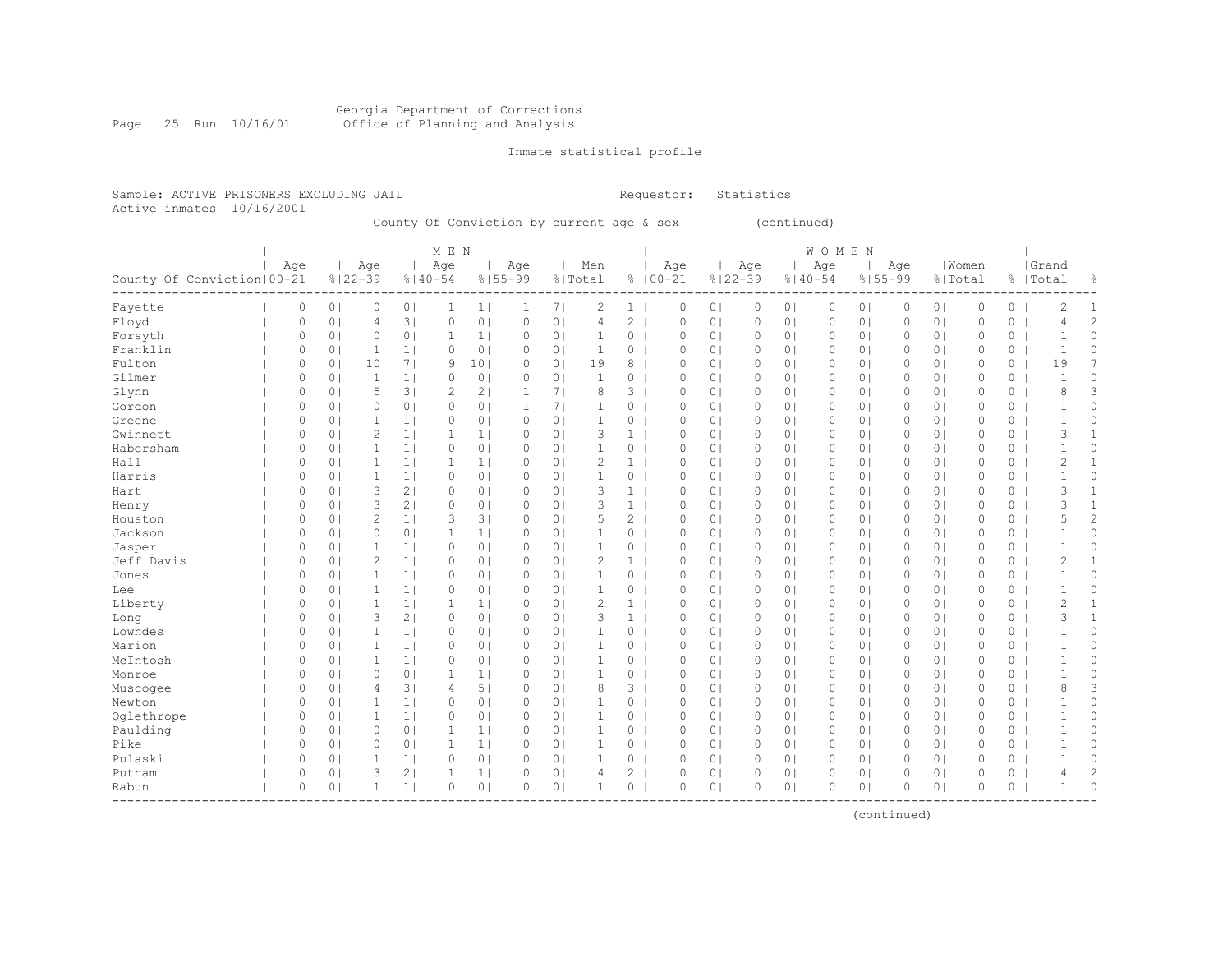#### Georgia Department of Corrections Page 26 Run 10/16/01 Office of Planning and Analysis

# Inmate statistical profile

| Sample: ACTIVE PRISONERS EXCLUDING JAIL<br>10/16/2001                                    |  |          |                |         |                |                |                                           |                    |                | Requestor:     |              |             | Statistics |                 |                    |                |                                    |                |          |                |          |          |                    |                |
|------------------------------------------------------------------------------------------|--|----------|----------------|---------|----------------|----------------|-------------------------------------------|--------------------|----------------|----------------|--------------|-------------|------------|-----------------|--------------------|----------------|------------------------------------|----------------|----------|----------------|----------|----------|--------------------|----------------|
| Active inmates                                                                           |  |          |                |         |                |                | County Of Conviction by current age & sex |                    |                |                |              |             |            |                 | (continued)        |                |                                    |                |          |                |          |          |                    |                |
| M E N<br>Age<br>Age<br>Age<br>$8122 - 39$<br>County Of Conviction   00-21<br>$8140 - 54$ |  |          |                |         |                |                |                                           | Age<br>$8155 - 99$ |                | Men<br>% Total |              | $8100 - 21$ | Age        |                 | Age<br>$8122 - 39$ |                | <b>WOMEN</b><br>Age<br>$8140 - 54$ | $8155 - 99$    | Age      | % Total        | Women    |          | Grand<br>%   Total | 욲              |
| Randolph                                                                                 |  |          | 201            | 0       | 0 <sub>1</sub> | 0              | 0 <sub>1</sub>                            | 0                  | 0              |                | 0            |             | 0          | $\circ$         | 0                  | 0 <sub>1</sub> | 0                                  | 0              | 0        | 0 <sub>1</sub> | 0        | 0        |                    | 0              |
| Richmond                                                                                 |  |          | 201            | 6       | 4              | 6              | 71                                        | 0                  | 0 <sub>1</sub> | 13             | 5            |             | $\Omega$   | $\circ$         | 1                  | 501            | $\circ$                            | 0 <sup>1</sup> | 0        | 0 <sub>1</sub> | 1        | 50       | 14                 | 5              |
| Rockdale                                                                                 |  | $\Omega$ | 0 <sub>1</sub> | 2       | 1 <sub>1</sub> | $\mathbf 1$    | 1                                         | $\circ$            | 0 <sub>1</sub> | 3              | $\mathbf{1}$ |             | $\circ$    | 0 <sub>1</sub>  | $\circ$            | 0 <sub>1</sub> | 0                                  | 0 <sub>1</sub> | 0        | 0 <sub>1</sub> | $\circ$  | 0        | 3                  | $\mathbf{1}$   |
| Spalding                                                                                 |  | 0        | 0 <sub>1</sub> | 4       | 31             | 0              | 0 <sub>1</sub>                            | 0                  | 0 <sub>1</sub> |                | 2            |             | 0          | 0 <sub>1</sub>  | $\circ$            | 0 <sub>1</sub> | 0                                  | 0 <sub>1</sub> | 0        | 0 <sup>1</sup> | $\Omega$ | 0        |                    | 2              |
| Sumter                                                                                   |  | 0        | 0 <sup>1</sup> | 0       | 0 <sub>1</sub> |                | 1 <sub>1</sub>                            | 0                  | 0 <sub>1</sub> |                | 0            |             | $\circ$    | $\circ$         | $\circ$            | 0 <sub>1</sub> | 0                                  | $\circ$        | 0        | 0 <sup>1</sup> | $\circ$  | 0        |                    | $\Omega$       |
| Terrell                                                                                  |  | $\Omega$ | 0 <sup>1</sup> | 0       | 0 <sub>1</sub> |                | 1 <sub>1</sub>                            | 0                  | 0 <sub>1</sub> |                | 0            |             | 0          | $\circ$         | $\circ$            | $\circ$        | 0                                  | $\circ$        | $\circ$  | 0 <sup>1</sup> | $\circ$  | 0        |                    | 0              |
| Thomas                                                                                   |  | $\Omega$ | 0 <sub>1</sub> |         | 1 <sub>1</sub> |                | 1 <sub>1</sub>                            | $\Omega$           | 0 <sup>1</sup> | 2              | 1            |             | $\Omega$   | $\circ$         | $\circ$            | 0 <sub>1</sub> | $\circ$                            | $\circ$        | $\circ$  | 0 <sup>1</sup> | $\Omega$ | 0        | 2                  |                |
| Tift                                                                                     |  | $\Omega$ | 0 <sub>1</sub> |         | 1 <sub>1</sub> | $\Omega$       | 0 <sub>1</sub>                            | $\mathbf{1}$       | 71             | 2              | $\mathbf{1}$ |             | $\Omega$   | $\circ$         | $\circ$            | 0 <sub>1</sub> | $\circ$                            | $\circ$        | $\circ$  | 0 <sup>1</sup> | $\Omega$ | 0        | 2                  | 1              |
| Toombs                                                                                   |  | $\Omega$ | 0 <sup>1</sup> |         | 1 <sup>1</sup> |                | $1\vert$                                  | 0                  | 0 <sub>1</sub> | $\overline{2}$ | $\mathbf{1}$ |             | $\Omega$   | $\circ$         | $\circ$            | 0 <sub>1</sub> | 0                                  | $\circ$        | 0        | 0 <sub>1</sub> | $\circ$  | 0        | $\overline{2}$     |                |
| Towns                                                                                    |  | $\circ$  | 0 <sub>1</sub> |         | 1 <sub>1</sub> | 0              | 0 <sub>1</sub>                            | 0                  | 0 <sub>1</sub> |                | 0            |             | $\circ$    | $\circ$         | $\circ$            | 0 <sub>1</sub> | $\circ$                            | $\circ$        | 0        | 0 <sub>1</sub> | $\circ$  | 0        |                    | 0              |
| Troup                                                                                    |  | 0        | 0 <sub>1</sub> | 0       | 0 <sub>1</sub> | $\mathbf 1$    | 1                                         | 1                  | 7 <sub>1</sub> | $\overline{c}$ | $\mathbf{1}$ |             | 0          | $\circ$         | $\circ$            | 0 <sub>1</sub> | 0                                  | $\circ$        | 0        | 0 <sub>1</sub> | $\circ$  | 0        | $\mathbf{2}$       | 1              |
| Union                                                                                    |  | $\Omega$ | 0 <sub>1</sub> | 0       | 0 <sub>1</sub> | 1              | 1                                         | $\circ$            | 0 <sub>1</sub> |                | 0            |             | $\circ$    | 0 <sub>1</sub>  | $\circ$            | 0 <sub>1</sub> | 0                                  | 0 <sub>1</sub> | 0        | 0 <sub>1</sub> | $\circ$  | 0        |                    | 0              |
| Upson                                                                                    |  | $\Omega$ | 0 <sub>1</sub> | 0       | 0 <sup>1</sup> |                | 1 <sub>1</sub>                            | 0                  | 0 <sub>1</sub> |                | 0            |             | $\circ$    | $\circ$         | $\circ$            | 0 <sub>1</sub> | $\circ$                            | $\circ$        | $\circ$  | 0 <sub>1</sub> | $\Omega$ | $\Omega$ |                    | 0              |
| Walker                                                                                   |  | $\Omega$ | 0 <sub>1</sub> |         | 1 <sup>1</sup> |                | 1 <sub>1</sub>                            | 0                  | 0 <sup>1</sup> | $\overline{c}$ | 1            |             | 0          | $\circ$         | 1                  | 501            | 0                                  | $\circ$        | $\circ$  | 0 <sup>1</sup> | 1        | 50       | 3                  |                |
| Walton                                                                                   |  | $\Omega$ | 0 <sub>1</sub> |         | 1 <sub>1</sub> |                | 1 <sub>1</sub>                            | $\Omega$           | 0 <sup>1</sup> | $\overline{c}$ | $\mathbf{1}$ |             | $\Omega$   | $\circ$         | $\circ$            | 0 <sub>1</sub> | $\circ$                            | $\circ$        | $\circ$  | 0 <sup>1</sup> | $\Omega$ | $\Omega$ | $\overline{2}$     | 1              |
| Ware                                                                                     |  | $\Omega$ | 0 <sub>1</sub> | 3       | 21             | $\overline{2}$ | 2 <sub>1</sub>                            | $\circ$            | 0 <sub>1</sub> | 5              | $\mathbf{2}$ |             | 0          | $\circ$         | $\circ$            | 0 <sub>1</sub> | $\circ$                            | $\circ$        | $\circ$  | 0 <sub>1</sub> | $\Omega$ | 0        | 5                  | $\overline{c}$ |
| Whitfield                                                                                |  | $\Omega$ | 0 <sub>1</sub> | 0       | 0 <sub>1</sub> | 3              | 3 <sub>1</sub>                            | $\mathbf{1}$       | 7 <sub>1</sub> |                | 2            |             | $\Omega$   | 0 <sub>1</sub>  | $\circ$            | 0 <sub>1</sub> | $\circ$                            | 0 <sub>1</sub> | $\Omega$ | 0 <sub>1</sub> | $\circ$  | 0        | 4                  | $\overline{c}$ |
| Wilkes                                                                                   |  | O        | 0              |         | 1 <sup>1</sup> | $\bigcap$      | 0 <sub>1</sub>                            | $\Omega$           | 0 <sup>1</sup> |                | $\Omega$     |             | $\Omega$   | $\circ$         | 0                  | 0 <sub>1</sub> | $\circ$                            | 0              | $\Omega$ | 0 <sup>1</sup> | $\Omega$ | 0        |                    | 0              |
| Total reported                                                                           |  |          | 5 100          | 145 100 |                |                | 88 100                                    | 15 100             |                | 253 100        |              |             | $\Omega$   | $\circ$         |                    | 2 100          | $\Omega$                           | 0              | $\Omega$ | 0 <sub>1</sub> |          | 2 100    |                    | 255 100        |
| Percent reported                                                                         |  |          | 100.01         |         | 100.0          |                | 100.0                                     |                    | 100.0          |                | 100.0        |             |            | .0 <sub>1</sub> |                    | 100.0          |                                    | .0             |          | .01            |          | 100.0    |                    | 100.0          |
|                                                                                          |  |          |                |         |                |                |                                           |                    |                |                |              |             |            |                 |                    |                |                                    |                |          |                |          |          |                    |                |
| Not reported                                                                             |  | 0        |                | 0       |                | $\circ$        |                                           | 0                  |                | $\Omega$       |              |             | 0          |                 | $\circ$            |                | 0                                  |                | 0        |                | 0        |          | $\circ$            |                |
| Total                                                                                    |  | 5        |                | 145     |                | 88             |                                           | 15                 |                | 253            |              |             | 0          |                 | 2                  |                | 0                                  |                | 0        |                | 2        |          | 255                |                |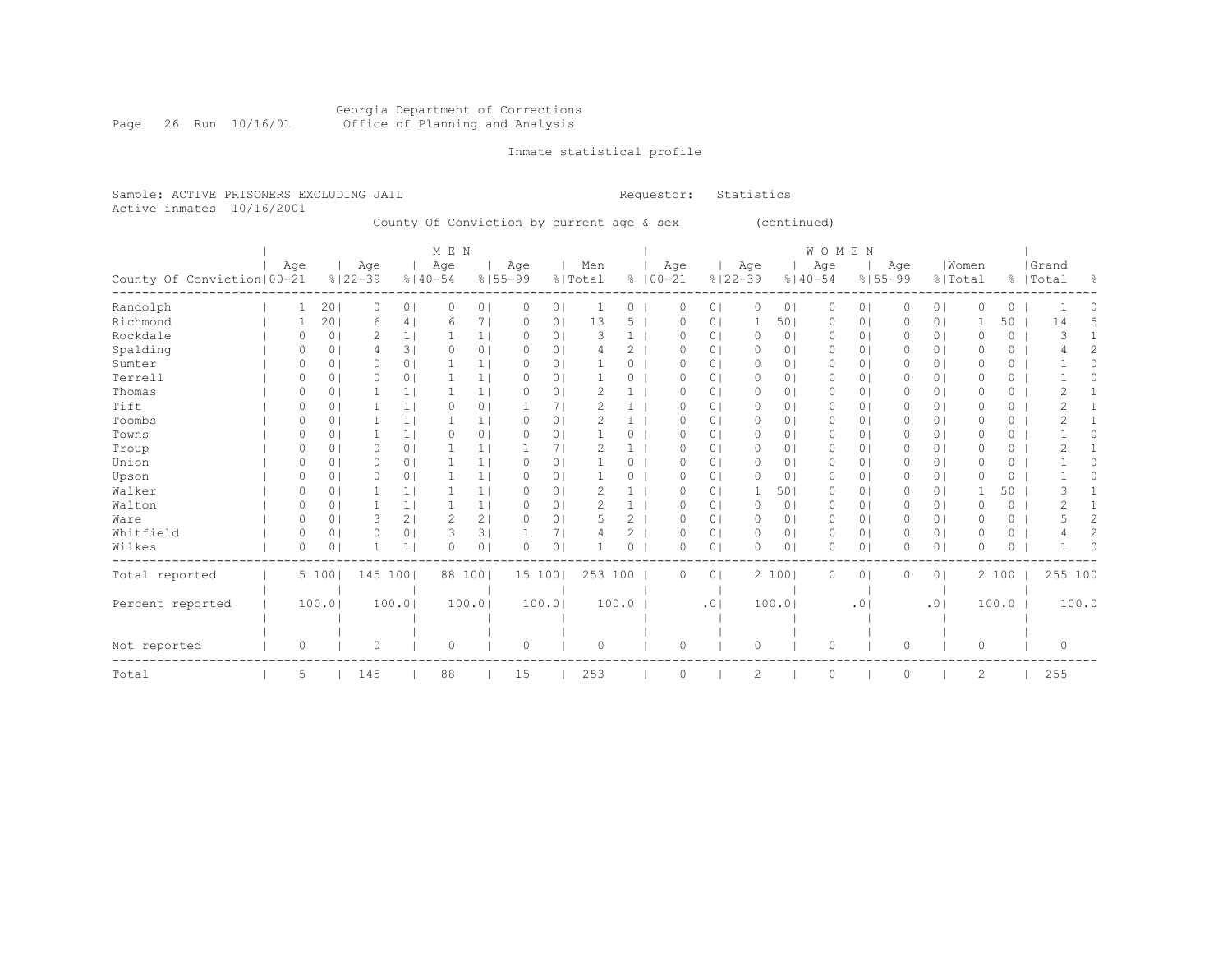#### Georgia Department of Corrections Page 27 Run 10/16/01 Office of Planning and Analysis

# Inmate statistical profile

Sample: ACTIVE PRISONERS EXCLUDING JAIL **Requestor:** Statistics Active inmates 10/16/2001

Circ Of Conviction by current age & sex

| Age<br>Age<br>Women<br>Grand<br>Age<br>Age<br>Age<br>Men<br>Age<br>Age<br>Age<br>$100 - 21$<br>$8122 - 39$<br>$8140 - 54$<br>$8155 - 99$<br>$8100 - 21$<br>$8122 - 39$<br>$8140 - 54$<br>$8155 - 99$<br>Circ Of Conviction<br>% Total<br>% Total<br>%   Total<br>옹<br>2<br>$\overline{2}$<br>Alapaha<br>0<br>0 <sub>1</sub><br>$\mathbf{1}$<br>1 <sub>1</sub><br>0<br>0 <sub>1</sub><br>1<br>7 <sub>1</sub><br>$1 \mid$<br>0<br>0 <sub>1</sub><br>$\circ$<br>0 <sub>1</sub><br>$\circ$<br>0 <sub>1</sub><br>$\circ$<br>0 <sub>1</sub><br>$\circ$<br>$\circ$<br>$\mathbf{1}$<br>$\overline{c}$<br>11<br>3<br>3<br>$\circ$<br>0 <sub>1</sub><br>$\mathbf{1}$<br>1 <br>$\circ$<br>0 <sub>1</sub><br>$\mathbf{1}$<br>$\circ$<br>0 <sub>1</sub><br>0 <sub>1</sub><br>$\mathbb O$<br>$\circ$<br>$\mathbf{1}$<br>Alcovy<br>0<br>0 <sub>1</sub><br>0 <sub>1</sub><br>$\circ$<br>0<br>7<br>7 <sub>1</sub><br>Atlanta<br>10<br>9<br>10 <sub>1</sub><br>0 <sub>1</sub><br>19<br>8<br>0 <sub>1</sub><br>0 <sub>1</sub><br>$\circ$<br>19<br>0<br>0 <sub>1</sub><br>0<br>$\Omega$<br>0 <sub>1</sub><br>$\circ$<br>0 <sub>1</sub><br>$\circ$<br>0<br>0<br>2<br>Atlantic<br>$\Omega$<br>0 <sub>1</sub><br>5<br>3 <sup>1</sup><br>2<br>0 <sub>1</sub><br>0 <sub>1</sub><br>$\mathbf{0}$<br>$\circ$<br>6<br>$\mathbf{1}$<br>1 <sub>1</sub><br>$\Omega$<br>0 <sup>1</sup><br>6<br>$\Omega$<br>0 <sub>1</sub><br>0<br>0 <sub>1</sub><br>$\circ$<br>$\Omega$<br>8<br>201<br>8<br>9 <sub>1</sub><br>0 <sub>1</sub><br>50<br>21<br>Augusta<br>$\mathbf{1}$<br>11<br>8 <sup>1</sup><br>0<br>0 <sup>1</sup><br>20<br>8<br>$\Omega$<br>0 <sub>1</sub><br>1<br>501<br>$\circ$<br>0 <sub>1</sub><br>0<br>1<br>$\mathbf{2}$<br>2<br>$\mathbb O$<br>1<br>Blue Ridge<br>0<br>0 <sub>1</sub><br>$\mathbf{1}$<br>1 <sup>1</sup><br>1<br>1 <br>0<br>0 <sub>1</sub><br>$\mathbf{1}$<br>0<br>0 <sub>1</sub><br>$\circ$<br>0 <sub>1</sub><br>0 <sub>1</sub><br>0<br>0 <sub>1</sub><br>$\circ$<br>0<br>5<br>Brunswick<br>8<br>5 <sub>1</sub><br>$\mathbf{1}$<br>13<br>5 <sub>1</sub><br>$\mathbf{0}$<br>13<br>0<br>0 <sub>1</sub><br>61<br>4<br>71<br>$\Omega$<br>0 <sub>1</sub><br>$\circ$<br>0 <sub>1</sub><br>$\circ$<br>0 <sub>1</sub><br>0<br>0 <sub>1</sub><br>0<br>Chattahoochee<br>$\overline{4}$<br>5 <br>$\Omega$<br>10<br>0 <sub>1</sub><br>10<br>$\overline{4}$<br>$\Omega$<br>0 <sup>1</sup><br>6<br>4 <sup>1</sup><br>0 <sub>1</sub><br>$\overline{4}$<br>0<br>0 <sub>1</sub><br>$\circ$<br>0 <sub>1</sub><br>$\circ$<br>0 <sub>1</sub><br>$\circ$<br>$\circ$<br>0<br>Cherokee<br>$\overline{c}$<br>$\mathbf{2}$<br>$\Omega$<br>0 <sub>1</sub><br>$\circ$<br>0 <sub>1</sub><br>1<br>1 <br>$\mathbf{1}$<br>7 <sub>1</sub><br>$1 \mid$<br>$\Omega$<br>0 <sub>1</sub><br>$\circ$<br>$\circ$<br>0 <sub>1</sub><br>0<br>0 <sub>1</sub><br>$\circ$<br>0<br>$\mathbf{1}$<br>0 <sub>1</sub><br>$\overline{c}$<br>2 <sub>1</sub><br>3<br>Clayton<br>$\Omega$<br>0 <sup>1</sup><br>4<br>3 <sup>1</sup><br>$\mathbf{1}$<br>71<br>3<br>$\Omega$<br>0 <sub>1</sub><br>$\circ$<br>$\circ$<br>0<br>0 <sub>1</sub><br>$\circ$<br>7<br>01<br>0<br>0<br>$\overline{c}$<br>$\overline{2}$<br>Cobb<br>201<br>$\mathbf{1}$<br>1 <sup>1</sup><br>$\Omega$<br>0 <sub>1</sub><br>$\overline{2}$<br>$\circ$<br>$\Omega$<br>0 <sub>1</sub><br>$\Omega$<br>$\mathbf{1}$<br>1 <sup>1</sup><br>$\Omega$<br>0 <sub>1</sub><br>0 <sub>1</sub><br>$\circ$<br>$\Omega$<br>$\Omega$<br>4<br>4<br>$\overline{c}$<br>3<br>3 <sub>1</sub><br>$\overline{2}$<br>0 <sub>1</sub><br>$\circ$<br>0 <sup>1</sup><br>71<br>$\mathbf{0}$<br>$\Omega$<br>$\mathbf{1}$<br>4<br>$\Omega$<br>0 <sub>1</sub><br>$\circ$<br>01<br>$\circ$<br>0 <sub>1</sub><br>$\Omega$<br>0 <sub>1</sub><br>0<br>4<br>Conasauga<br>Cordele<br>2<br>$\circ$<br>0 <sub>1</sub><br>2<br>$\mathbf{1}$<br>0 <sub>1</sub><br>0 <sub>1</sub><br>0<br>2<br>$\mathbf{1}$<br>0 <sub>1</sub><br>0 <sub>1</sub><br>0<br>0<br>0<br>$1\vert$<br>0<br>0 <sub>1</sub><br>0<br>0  <br>0<br>0<br>$\overline{c}$<br>3<br>$\mathbf{1}$<br>$\mathbf{2}^{\prime}$<br>5<br>0 <sup>1</sup><br>2 <sub>1</sub><br>1 <br>$\mathbf{1}$<br>71<br>5<br>$\Omega$<br>0 <sub>1</sub><br>$\circ$<br>$\circ$<br>0 <sub>1</sub><br>0 <sub>1</sub><br>$\circ$<br>0<br>Coweta<br>0<br>0 <sub>1</sub><br>$\circ$<br>$\overline{2}$<br>$\overline{2}$<br>2<br>Dougherty<br>201<br>11<br>2 <sub>1</sub><br>$\mathbf{1}$<br>71<br>6<br>$\overline{2}$<br>0 <sub>1</sub><br>$\mathbf{0}$<br>1<br>$\Omega$<br>0 <sub>1</sub><br>$\circ$<br>0 <sub>1</sub><br>$\Omega$<br>0 <sub>1</sub><br>$\circ$<br>0<br>6<br>$\overline{c}$<br>201<br>5<br>3 <sup>1</sup><br>2 <sub>1</sub><br>7 <sub>1</sub><br>4<br>Eastern<br>$\mathbf{1}$<br>$\mathbf{1}$<br>9<br>4<br>$\Omega$<br>0 <sub>1</sub><br>$\circ$<br>0 <sub>1</sub><br>$\circ$<br>0 <sub>1</sub><br>$\Omega$<br>0 <sub>1</sub><br>$\circ$<br>0<br>9<br>3<br>$\circ$<br>0 <sub>1</sub><br>3<br>$\mathbf{1}$<br>Flint<br>$\Omega$<br>0 <sub>1</sub><br>2 <sub>1</sub><br>0<br>0 <sup>1</sup><br>$\mathbf{1}$<br>$\Omega$<br>0 <sub>1</sub><br>$\circ$<br>01<br>$\circ$<br>0 <sub>1</sub><br>$\Omega$<br>0 <sub>1</sub><br>$\Omega$<br>0<br>3<br>3<br>3<br>Griffin<br>3<br>3 <sub>1</sub><br>71<br>8<br>0 <sub>1</sub><br>4<br>31<br>$\circ$<br>0 <sub>1</sub><br>0<br>0 <sub>1</sub><br>$\circ$<br>0<br>8<br>0<br>1<br>$\Omega$<br>0 <sub>1</sub><br>01<br>$\circ$<br>$\overline{2}$<br>$\mathbf{1}$<br>3<br>1<br>11<br>0 <sub>1</sub><br>3<br>$\mathbf{1}$<br>$\circ$<br>0 <sub>1</sub><br>0 <sub>1</sub><br>$\mathbf{0}$<br>$\circ$<br>Gwinnett<br>$\Omega$<br>0 <sub>1</sub><br>1 <br>0<br>$\Omega$<br>0 <sub>1</sub><br>0 <sub>1</sub><br>$\circ$<br>$\Omega$<br>$\overline{2}$<br>3<br>$\overline{c}$<br>1 <sub>1</sub><br>3 <sub>1</sub><br>$\circ$<br>$\mathbf{2}^{\prime}$<br>$\mathbf{0}$<br>5<br>Houston<br>$\Omega$<br>0 <sub>1</sub><br>0 <sub>1</sub><br>5<br>$\Omega$<br>0 <sub>1</sub><br>$\circ$<br>0 <sub>1</sub><br>$\circ$<br>0 <sub>1</sub><br>$\Omega$<br>0 <sub>1</sub><br>0<br>$\overline{2}$<br>3<br>21<br>$\overline{2}$<br>50<br>5<br>Lookout Mountain<br>0<br>0 <sup>1</sup><br>$\mathbf{1}$<br>1 <sub>1</sub><br>0<br>0 <sub>1</sub><br>4<br>0<br>0 <sub>1</sub><br>1<br>501<br>$\circ$<br>0 <sub>1</sub><br>$\circ$<br>0 <sub>1</sub><br>1<br>3<br>6<br>$\overline{c}$<br>2 <sub>1</sub><br>3<br>0 <sub>1</sub><br>8<br>$\mathbf{0}$<br>$\Omega$<br>8<br>Macon<br>$\Omega$<br>0 <sub>1</sub><br>4 <sup>1</sup><br>$\Omega$<br>$\Omega$<br>0 <sub>1</sub><br>$\circ$<br>0 <sub>1</sub><br>$\Omega$<br>0 <sub>1</sub><br>$\Omega$<br>0 <sub>1</sub><br>$\mathbf{1}$<br>Middle<br>$\overline{2}$<br>$\mathbf{1}$<br>1 <sub>1</sub><br>3<br>0 <sup>1</sup><br>$\Omega$<br>3<br>$\Omega$<br>0 <sup>1</sup><br>1 <sub>1</sub><br>$\Omega$<br>0 <sup>1</sup><br>$\mathbf{1}$<br>$\Omega$<br>0 <sub>1</sub><br>$\circ$<br>01<br>$\circ$<br>0 <sub>1</sub><br>$\Omega$<br>0<br>Mountain<br>$\overline{2}$<br>$\overline{2}$<br>$\overline{2}$<br>$\Omega$<br>0 <sub>1</sub><br>1 <sub>1</sub><br>$\circ$<br>0 <sub>1</sub><br>0<br>0 <sub>1</sub><br>$\mathbf{1}$<br>0 <sub>1</sub><br>$\circ$<br>01<br>0 <sub>1</sub><br>$\Omega$<br>0 <sub>1</sub><br>$\circ$<br>0<br>$\mathbf{1}$<br>$\Omega$<br>0<br>$\overline{2}$<br>Northeastern<br>1<br>0 <sub>1</sub><br>2<br>1 <sup>1</sup><br>0 <sub>1</sub><br>0 <sub>1</sub><br>$\circ$<br>$\mathbf{1}$<br>$\Omega$<br>0 <sub>1</sub><br>1 <sup>1</sup><br>$\mathbf{1}$<br>1 <br>0<br>$\Omega$<br>0 <sub>1</sub><br>0<br>0 <sub>1</sub><br>$\circ$<br>$\Omega$<br>0<br>$\overline{2}$<br>5<br>$\circ$<br>$\overline{2}$<br>Northern<br>$\Omega$<br>0 <sub>1</sub><br>3 <sup>1</sup><br>0 <sub>1</sub><br>$\mathbf{1}$<br>7 <sub>1</sub><br>0 <sub>1</sub><br>$\circ$<br>0 <sub>1</sub><br>0 <sub>1</sub><br>$\mathbf{0}$<br>$\circ$<br>6<br>6<br>$\Omega$<br>0 <sub>1</sub><br>$\circ$<br>$\Omega$<br>7<br>Ocmulgee<br>3<br>3 <sub>1</sub><br>$\circ$<br>10<br>$\circ$<br>0 <sub>1</sub><br>$\mathbf{0}$<br>10<br>$\overline{4}$<br>$\Omega$<br>0 <sup>1</sup><br>5 <sub>1</sub><br>0 <sub>1</sub><br>$\overline{4}$<br>$\Omega$<br>0 <sub>1</sub><br>0 <sub>1</sub><br>$\circ$<br>0 <sub>1</sub><br>$\circ$<br>0<br>3<br>3<br>3<br>Oconee<br>$\Omega$<br>0 <sub>1</sub><br>2 <sub>1</sub><br>0<br>0 <sub>1</sub><br>0<br>0 <sub>1</sub><br>$\Omega$<br>0 <sub>1</sub><br>$\circ$<br>$\circ$<br>0 <sub>1</sub><br>0 <sub>1</sub><br>$\circ$<br>0<br>$\mathbf{1}$<br>$\mathbf{1}$<br>0 <sub>1</sub><br>0<br>$\mathbf{1}$<br>Pataula<br>201<br>$\Omega$<br>0 <sup>1</sup><br>$\mathbf{1}$<br>0<br>0<br>2<br>$\mathbf{1}$<br>$\circ$<br>$\circ$<br>0 <sub>1</sub><br>$\circ$<br>2<br>$\mathbf{1}$<br>1 <br>$\Omega$<br>0 <sub>1</sub><br>01<br>$\circ$<br>0<br>0<br>Piedmont<br>2<br>0 <sub>1</sub><br>3<br>3 <sub>1</sub><br>$\mathbf{2}^{\prime}$<br>0 <sub>1</sub><br>$\Omega$<br>$\circ$<br>1<br>1 <sup>1</sup><br>0<br>0 <sup>1</sup><br>$\Omega$<br>0 <sub>1</sub><br>$\circ$<br>01<br>$\circ$<br>0 <sub>1</sub><br>$\Omega$<br>0<br>4<br>4<br>$\overline{c}$<br>3 <sup>1</sup><br>$\circ$<br>$\mathbf{2}^{\prime}$<br>0 <sub>1</sub><br>0 <sub>1</sub><br>0<br>0 <sub>1</sub><br>0 <sub>1</sub><br>$\circ$<br>0  <br>0 <sub>1</sub><br>$\Omega$<br>0 <sub>1</sub><br>$\circ$<br>0<br>Rome<br>0<br>4<br>4<br>$\Omega$<br>0<br>4<br>0 <sub>1</sub><br>$\circ$<br>0<br>South Georgia<br>0<br>0 <sub>1</sub><br>$\circ$<br>0 <sup>1</sup><br>$\mathbf{1}$<br>0 <sub>1</sub><br>$\circ$<br>0 <sub>1</sub><br>0 <sub>1</sub><br>0<br>0 <sub>1</sub><br>$\circ$<br>0<br>$\mathbf{1}$<br>1 <br>0<br>$\mathbf{1}$<br>$\Omega$<br>$\circ$<br>3<br>2 <sub>1</sub><br>5 <sub>1</sub><br>7<br>3<br>7<br>3<br>Southern<br>$\Omega$<br>0 <sub>1</sub><br>$\overline{4}$<br>$\Omega$<br>0 <sup>1</sup><br>$\Omega$<br>$\circ$<br>$\mathbf 0$<br>0 <sub>1</sub><br>0 <sub>1</sub><br>$\Omega$<br>$\Omega$<br>0 <sub>1</sub><br>0 <sub>1</sub><br>$\circ$<br>Southwestern<br>$\overline{c}$<br>$\overline{2}$<br>$\Omega$<br>0 <sub>1</sub><br>$\mathbf{1}$<br>1 <sub>1</sub><br>$\mathbf{1}$<br>1 <br>0<br>0 <sub>1</sub><br>$1 \mid$<br>$\Omega$<br>0 <sub>1</sub><br>0<br>0 <sub>1</sub><br>$\circ$<br>0 <sub>1</sub><br>$\circ$<br>0 <sub>1</sub><br>$\circ$<br>0<br>$\mathbf{1}$<br>12<br>5<br>20<br>8<br>Stone Mountain<br>0<br>8<br>61<br>3<br>201<br>20<br>8<br>0 <sub>1</sub><br>$\circ$<br>0 <sub>1</sub><br>$\circ$<br>0 <sub>1</sub><br>$\Omega$<br>0<br>0  <br>0<br>0<br>0<br>$\circ$<br>0 <sub>1</sub><br>$\Omega$<br>0 <sup>1</sup><br>$\mathbf{1}$<br>1 <sup>1</sup><br>0<br>0 <sup>1</sup><br>$\circ$<br>$\Omega$<br>0 <sub>1</sub><br>$\Omega$<br>0 <sub>1</sub><br>$\circ$<br>0 <sub>1</sub><br>$\Omega$<br>0 <sup>1</sup><br>$\circ$<br>$\overline{1}$<br>$\Omega$<br>Tallapoosa<br>$\mathbf{1}$<br>0<br>---------- |  |  | M E N |  |  |  |  | <b>WOMEN</b> |  |  |  |  |
|------------------------------------------------------------------------------------------------------------------------------------------------------------------------------------------------------------------------------------------------------------------------------------------------------------------------------------------------------------------------------------------------------------------------------------------------------------------------------------------------------------------------------------------------------------------------------------------------------------------------------------------------------------------------------------------------------------------------------------------------------------------------------------------------------------------------------------------------------------------------------------------------------------------------------------------------------------------------------------------------------------------------------------------------------------------------------------------------------------------------------------------------------------------------------------------------------------------------------------------------------------------------------------------------------------------------------------------------------------------------------------------------------------------------------------------------------------------------------------------------------------------------------------------------------------------------------------------------------------------------------------------------------------------------------------------------------------------------------------------------------------------------------------------------------------------------------------------------------------------------------------------------------------------------------------------------------------------------------------------------------------------------------------------------------------------------------------------------------------------------------------------------------------------------------------------------------------------------------------------------------------------------------------------------------------------------------------------------------------------------------------------------------------------------------------------------------------------------------------------------------------------------------------------------------------------------------------------------------------------------------------------------------------------------------------------------------------------------------------------------------------------------------------------------------------------------------------------------------------------------------------------------------------------------------------------------------------------------------------------------------------------------------------------------------------------------------------------------------------------------------------------------------------------------------------------------------------------------------------------------------------------------------------------------------------------------------------------------------------------------------------------------------------------------------------------------------------------------------------------------------------------------------------------------------------------------------------------------------------------------------------------------------------------------------------------------------------------------------------------------------------------------------------------------------------------------------------------------------------------------------------------------------------------------------------------------------------------------------------------------------------------------------------------------------------------------------------------------------------------------------------------------------------------------------------------------------------------------------------------------------------------------------------------------------------------------------------------------------------------------------------------------------------------------------------------------------------------------------------------------------------------------------------------------------------------------------------------------------------------------------------------------------------------------------------------------------------------------------------------------------------------------------------------------------------------------------------------------------------------------------------------------------------------------------------------------------------------------------------------------------------------------------------------------------------------------------------------------------------------------------------------------------------------------------------------------------------------------------------------------------------------------------------------------------------------------------------------------------------------------------------------------------------------------------------------------------------------------------------------------------------------------------------------------------------------------------------------------------------------------------------------------------------------------------------------------------------------------------------------------------------------------------------------------------------------------------------------------------------------------------------------------------------------------------------------------------------------------------------------------------------------------------------------------------------------------------------------------------------------------------------------------------------------------------------------------------------------------------------------------------------------------------------------------------------------------------------------------------------------------------------------------------------------------------------------------------------------------------------------------------------------------------------------------------------------------------------------------------------------------------------------------------------------------------------------------------------------------------------------------------------------------------------------------------------------------------------------------------------------------------------------------------------------------------------------------------------------------------------------------------------------------------------------------------------------------------------------------------------------------------------------------------------------------------------------------------------------------------------------------------------------------------------------------------------------------------------------------------------------------------------------------------------------------------------------------------------------------------------------------------------------------------------------------------------------------------------------------------------------------------------------------------------------------------------------------------------------------------------------------------------------------------------------------------------------------------------------------------------------------------------------------------------------------------------------------------------------------------------------------------------------------------------------------------------------------------------------------------------------------------------------------------------------------------------------------------------------------------------------------------------------------------------------------------------------------------------------------------------------------------------------------------------------------------------------------------------------------------------------------------------------------------------------------------------------------------------------------------------------------------------------------------------------------------------------------------------------------------------------------------------------------------------------------------------------------------------------------------------------------------------------------------------------------------------------------------------------------------------------------------------------------------------------------------------------------------------------------------------------------------------------------------------------------------------------------------------------------------------------------------------------------------------------------------------------------------------------------------------------------------------------------------------------------------------------------------------------------------------------------------------------------------------------------------------------------------------------------------------------------------------------------------------------------------------------------------------------------------------------------------------------------------------------------------------------------------------------------------------------------------------------------------------------------------------------------------------------------------------------------------------------------------------------------------------------------------------------------------------------------------------------------------------------------------------------------------------------------------------------------------------------------------------------------------------------------------------------------------------------------------------------------------------------------------------------------------------------------------------------------------------------------------------------------------------------------------------------------------------------------------------------------------------------------------------------------------------------------------------------------------------------------------------------------------|--|--|-------|--|--|--|--|--------------|--|--|--|--|
|                                                                                                                                                                                                                                                                                                                                                                                                                                                                                                                                                                                                                                                                                                                                                                                                                                                                                                                                                                                                                                                                                                                                                                                                                                                                                                                                                                                                                                                                                                                                                                                                                                                                                                                                                                                                                                                                                                                                                                                                                                                                                                                                                                                                                                                                                                                                                                                                                                                                                                                                                                                                                                                                                                                                                                                                                                                                                                                                                                                                                                                                                                                                                                                                                                                                                                                                                                                                                                                                                                                                                                                                                                                                                                                                                                                                                                                                                                                                                                                                                                                                                                                                                                                                                                                                                                                                                                                                                                                                                                                                                                                                                                                                                                                                                                                                                                                                                                                                                                                                                                                                                                                                                                                                                                                                                                                                                                                                                                                                                                                                                                                                                                                                                                                                                                                                                                                                                                                                                                                                                                                                                                                                                                                                                                                                                                                                                                                                                                                                                                                                                                                                                                                                                                                                                                                                                                                                                                                                                                                                                                                                                                                                                                                                                                                                                                                                                                                                                                                                                                                                                                                                                                                                                                                                                                                                                                                                                                                                                                                                                                                                                                                                                                                                                                                                                                                                                                                                                                                                                                                                                                                                                                                                                                                                                                                                                                                                                                                                                                                                                                                                                                                                                                                                                                                                                                                                                                                                                                                                                                                                                                                                                                                                                                                                                                                                                                                                                                                                                                                                                                                                                                                                                                                                                                                                                                                                                                                                                                                                                                                                                                                                                                                                                                                                                                                                      |  |  |       |  |  |  |  |              |  |  |  |  |
|                                                                                                                                                                                                                                                                                                                                                                                                                                                                                                                                                                                                                                                                                                                                                                                                                                                                                                                                                                                                                                                                                                                                                                                                                                                                                                                                                                                                                                                                                                                                                                                                                                                                                                                                                                                                                                                                                                                                                                                                                                                                                                                                                                                                                                                                                                                                                                                                                                                                                                                                                                                                                                                                                                                                                                                                                                                                                                                                                                                                                                                                                                                                                                                                                                                                                                                                                                                                                                                                                                                                                                                                                                                                                                                                                                                                                                                                                                                                                                                                                                                                                                                                                                                                                                                                                                                                                                                                                                                                                                                                                                                                                                                                                                                                                                                                                                                                                                                                                                                                                                                                                                                                                                                                                                                                                                                                                                                                                                                                                                                                                                                                                                                                                                                                                                                                                                                                                                                                                                                                                                                                                                                                                                                                                                                                                                                                                                                                                                                                                                                                                                                                                                                                                                                                                                                                                                                                                                                                                                                                                                                                                                                                                                                                                                                                                                                                                                                                                                                                                                                                                                                                                                                                                                                                                                                                                                                                                                                                                                                                                                                                                                                                                                                                                                                                                                                                                                                                                                                                                                                                                                                                                                                                                                                                                                                                                                                                                                                                                                                                                                                                                                                                                                                                                                                                                                                                                                                                                                                                                                                                                                                                                                                                                                                                                                                                                                                                                                                                                                                                                                                                                                                                                                                                                                                                                                                                                                                                                                                                                                                                                                                                                                                                                                                                                                                                      |  |  |       |  |  |  |  |              |  |  |  |  |
|                                                                                                                                                                                                                                                                                                                                                                                                                                                                                                                                                                                                                                                                                                                                                                                                                                                                                                                                                                                                                                                                                                                                                                                                                                                                                                                                                                                                                                                                                                                                                                                                                                                                                                                                                                                                                                                                                                                                                                                                                                                                                                                                                                                                                                                                                                                                                                                                                                                                                                                                                                                                                                                                                                                                                                                                                                                                                                                                                                                                                                                                                                                                                                                                                                                                                                                                                                                                                                                                                                                                                                                                                                                                                                                                                                                                                                                                                                                                                                                                                                                                                                                                                                                                                                                                                                                                                                                                                                                                                                                                                                                                                                                                                                                                                                                                                                                                                                                                                                                                                                                                                                                                                                                                                                                                                                                                                                                                                                                                                                                                                                                                                                                                                                                                                                                                                                                                                                                                                                                                                                                                                                                                                                                                                                                                                                                                                                                                                                                                                                                                                                                                                                                                                                                                                                                                                                                                                                                                                                                                                                                                                                                                                                                                                                                                                                                                                                                                                                                                                                                                                                                                                                                                                                                                                                                                                                                                                                                                                                                                                                                                                                                                                                                                                                                                                                                                                                                                                                                                                                                                                                                                                                                                                                                                                                                                                                                                                                                                                                                                                                                                                                                                                                                                                                                                                                                                                                                                                                                                                                                                                                                                                                                                                                                                                                                                                                                                                                                                                                                                                                                                                                                                                                                                                                                                                                                                                                                                                                                                                                                                                                                                                                                                                                                                                                                                      |  |  |       |  |  |  |  |              |  |  |  |  |
|                                                                                                                                                                                                                                                                                                                                                                                                                                                                                                                                                                                                                                                                                                                                                                                                                                                                                                                                                                                                                                                                                                                                                                                                                                                                                                                                                                                                                                                                                                                                                                                                                                                                                                                                                                                                                                                                                                                                                                                                                                                                                                                                                                                                                                                                                                                                                                                                                                                                                                                                                                                                                                                                                                                                                                                                                                                                                                                                                                                                                                                                                                                                                                                                                                                                                                                                                                                                                                                                                                                                                                                                                                                                                                                                                                                                                                                                                                                                                                                                                                                                                                                                                                                                                                                                                                                                                                                                                                                                                                                                                                                                                                                                                                                                                                                                                                                                                                                                                                                                                                                                                                                                                                                                                                                                                                                                                                                                                                                                                                                                                                                                                                                                                                                                                                                                                                                                                                                                                                                                                                                                                                                                                                                                                                                                                                                                                                                                                                                                                                                                                                                                                                                                                                                                                                                                                                                                                                                                                                                                                                                                                                                                                                                                                                                                                                                                                                                                                                                                                                                                                                                                                                                                                                                                                                                                                                                                                                                                                                                                                                                                                                                                                                                                                                                                                                                                                                                                                                                                                                                                                                                                                                                                                                                                                                                                                                                                                                                                                                                                                                                                                                                                                                                                                                                                                                                                                                                                                                                                                                                                                                                                                                                                                                                                                                                                                                                                                                                                                                                                                                                                                                                                                                                                                                                                                                                                                                                                                                                                                                                                                                                                                                                                                                                                                                                                      |  |  |       |  |  |  |  |              |  |  |  |  |
|                                                                                                                                                                                                                                                                                                                                                                                                                                                                                                                                                                                                                                                                                                                                                                                                                                                                                                                                                                                                                                                                                                                                                                                                                                                                                                                                                                                                                                                                                                                                                                                                                                                                                                                                                                                                                                                                                                                                                                                                                                                                                                                                                                                                                                                                                                                                                                                                                                                                                                                                                                                                                                                                                                                                                                                                                                                                                                                                                                                                                                                                                                                                                                                                                                                                                                                                                                                                                                                                                                                                                                                                                                                                                                                                                                                                                                                                                                                                                                                                                                                                                                                                                                                                                                                                                                                                                                                                                                                                                                                                                                                                                                                                                                                                                                                                                                                                                                                                                                                                                                                                                                                                                                                                                                                                                                                                                                                                                                                                                                                                                                                                                                                                                                                                                                                                                                                                                                                                                                                                                                                                                                                                                                                                                                                                                                                                                                                                                                                                                                                                                                                                                                                                                                                                                                                                                                                                                                                                                                                                                                                                                                                                                                                                                                                                                                                                                                                                                                                                                                                                                                                                                                                                                                                                                                                                                                                                                                                                                                                                                                                                                                                                                                                                                                                                                                                                                                                                                                                                                                                                                                                                                                                                                                                                                                                                                                                                                                                                                                                                                                                                                                                                                                                                                                                                                                                                                                                                                                                                                                                                                                                                                                                                                                                                                                                                                                                                                                                                                                                                                                                                                                                                                                                                                                                                                                                                                                                                                                                                                                                                                                                                                                                                                                                                                                                                      |  |  |       |  |  |  |  |              |  |  |  |  |
|                                                                                                                                                                                                                                                                                                                                                                                                                                                                                                                                                                                                                                                                                                                                                                                                                                                                                                                                                                                                                                                                                                                                                                                                                                                                                                                                                                                                                                                                                                                                                                                                                                                                                                                                                                                                                                                                                                                                                                                                                                                                                                                                                                                                                                                                                                                                                                                                                                                                                                                                                                                                                                                                                                                                                                                                                                                                                                                                                                                                                                                                                                                                                                                                                                                                                                                                                                                                                                                                                                                                                                                                                                                                                                                                                                                                                                                                                                                                                                                                                                                                                                                                                                                                                                                                                                                                                                                                                                                                                                                                                                                                                                                                                                                                                                                                                                                                                                                                                                                                                                                                                                                                                                                                                                                                                                                                                                                                                                                                                                                                                                                                                                                                                                                                                                                                                                                                                                                                                                                                                                                                                                                                                                                                                                                                                                                                                                                                                                                                                                                                                                                                                                                                                                                                                                                                                                                                                                                                                                                                                                                                                                                                                                                                                                                                                                                                                                                                                                                                                                                                                                                                                                                                                                                                                                                                                                                                                                                                                                                                                                                                                                                                                                                                                                                                                                                                                                                                                                                                                                                                                                                                                                                                                                                                                                                                                                                                                                                                                                                                                                                                                                                                                                                                                                                                                                                                                                                                                                                                                                                                                                                                                                                                                                                                                                                                                                                                                                                                                                                                                                                                                                                                                                                                                                                                                                                                                                                                                                                                                                                                                                                                                                                                                                                                                                                                      |  |  |       |  |  |  |  |              |  |  |  |  |
|                                                                                                                                                                                                                                                                                                                                                                                                                                                                                                                                                                                                                                                                                                                                                                                                                                                                                                                                                                                                                                                                                                                                                                                                                                                                                                                                                                                                                                                                                                                                                                                                                                                                                                                                                                                                                                                                                                                                                                                                                                                                                                                                                                                                                                                                                                                                                                                                                                                                                                                                                                                                                                                                                                                                                                                                                                                                                                                                                                                                                                                                                                                                                                                                                                                                                                                                                                                                                                                                                                                                                                                                                                                                                                                                                                                                                                                                                                                                                                                                                                                                                                                                                                                                                                                                                                                                                                                                                                                                                                                                                                                                                                                                                                                                                                                                                                                                                                                                                                                                                                                                                                                                                                                                                                                                                                                                                                                                                                                                                                                                                                                                                                                                                                                                                                                                                                                                                                                                                                                                                                                                                                                                                                                                                                                                                                                                                                                                                                                                                                                                                                                                                                                                                                                                                                                                                                                                                                                                                                                                                                                                                                                                                                                                                                                                                                                                                                                                                                                                                                                                                                                                                                                                                                                                                                                                                                                                                                                                                                                                                                                                                                                                                                                                                                                                                                                                                                                                                                                                                                                                                                                                                                                                                                                                                                                                                                                                                                                                                                                                                                                                                                                                                                                                                                                                                                                                                                                                                                                                                                                                                                                                                                                                                                                                                                                                                                                                                                                                                                                                                                                                                                                                                                                                                                                                                                                                                                                                                                                                                                                                                                                                                                                                                                                                                                                                      |  |  |       |  |  |  |  |              |  |  |  |  |
|                                                                                                                                                                                                                                                                                                                                                                                                                                                                                                                                                                                                                                                                                                                                                                                                                                                                                                                                                                                                                                                                                                                                                                                                                                                                                                                                                                                                                                                                                                                                                                                                                                                                                                                                                                                                                                                                                                                                                                                                                                                                                                                                                                                                                                                                                                                                                                                                                                                                                                                                                                                                                                                                                                                                                                                                                                                                                                                                                                                                                                                                                                                                                                                                                                                                                                                                                                                                                                                                                                                                                                                                                                                                                                                                                                                                                                                                                                                                                                                                                                                                                                                                                                                                                                                                                                                                                                                                                                                                                                                                                                                                                                                                                                                                                                                                                                                                                                                                                                                                                                                                                                                                                                                                                                                                                                                                                                                                                                                                                                                                                                                                                                                                                                                                                                                                                                                                                                                                                                                                                                                                                                                                                                                                                                                                                                                                                                                                                                                                                                                                                                                                                                                                                                                                                                                                                                                                                                                                                                                                                                                                                                                                                                                                                                                                                                                                                                                                                                                                                                                                                                                                                                                                                                                                                                                                                                                                                                                                                                                                                                                                                                                                                                                                                                                                                                                                                                                                                                                                                                                                                                                                                                                                                                                                                                                                                                                                                                                                                                                                                                                                                                                                                                                                                                                                                                                                                                                                                                                                                                                                                                                                                                                                                                                                                                                                                                                                                                                                                                                                                                                                                                                                                                                                                                                                                                                                                                                                                                                                                                                                                                                                                                                                                                                                                                                                      |  |  |       |  |  |  |  |              |  |  |  |  |
|                                                                                                                                                                                                                                                                                                                                                                                                                                                                                                                                                                                                                                                                                                                                                                                                                                                                                                                                                                                                                                                                                                                                                                                                                                                                                                                                                                                                                                                                                                                                                                                                                                                                                                                                                                                                                                                                                                                                                                                                                                                                                                                                                                                                                                                                                                                                                                                                                                                                                                                                                                                                                                                                                                                                                                                                                                                                                                                                                                                                                                                                                                                                                                                                                                                                                                                                                                                                                                                                                                                                                                                                                                                                                                                                                                                                                                                                                                                                                                                                                                                                                                                                                                                                                                                                                                                                                                                                                                                                                                                                                                                                                                                                                                                                                                                                                                                                                                                                                                                                                                                                                                                                                                                                                                                                                                                                                                                                                                                                                                                                                                                                                                                                                                                                                                                                                                                                                                                                                                                                                                                                                                                                                                                                                                                                                                                                                                                                                                                                                                                                                                                                                                                                                                                                                                                                                                                                                                                                                                                                                                                                                                                                                                                                                                                                                                                                                                                                                                                                                                                                                                                                                                                                                                                                                                                                                                                                                                                                                                                                                                                                                                                                                                                                                                                                                                                                                                                                                                                                                                                                                                                                                                                                                                                                                                                                                                                                                                                                                                                                                                                                                                                                                                                                                                                                                                                                                                                                                                                                                                                                                                                                                                                                                                                                                                                                                                                                                                                                                                                                                                                                                                                                                                                                                                                                                                                                                                                                                                                                                                                                                                                                                                                                                                                                                                                                      |  |  |       |  |  |  |  |              |  |  |  |  |
|                                                                                                                                                                                                                                                                                                                                                                                                                                                                                                                                                                                                                                                                                                                                                                                                                                                                                                                                                                                                                                                                                                                                                                                                                                                                                                                                                                                                                                                                                                                                                                                                                                                                                                                                                                                                                                                                                                                                                                                                                                                                                                                                                                                                                                                                                                                                                                                                                                                                                                                                                                                                                                                                                                                                                                                                                                                                                                                                                                                                                                                                                                                                                                                                                                                                                                                                                                                                                                                                                                                                                                                                                                                                                                                                                                                                                                                                                                                                                                                                                                                                                                                                                                                                                                                                                                                                                                                                                                                                                                                                                                                                                                                                                                                                                                                                                                                                                                                                                                                                                                                                                                                                                                                                                                                                                                                                                                                                                                                                                                                                                                                                                                                                                                                                                                                                                                                                                                                                                                                                                                                                                                                                                                                                                                                                                                                                                                                                                                                                                                                                                                                                                                                                                                                                                                                                                                                                                                                                                                                                                                                                                                                                                                                                                                                                                                                                                                                                                                                                                                                                                                                                                                                                                                                                                                                                                                                                                                                                                                                                                                                                                                                                                                                                                                                                                                                                                                                                                                                                                                                                                                                                                                                                                                                                                                                                                                                                                                                                                                                                                                                                                                                                                                                                                                                                                                                                                                                                                                                                                                                                                                                                                                                                                                                                                                                                                                                                                                                                                                                                                                                                                                                                                                                                                                                                                                                                                                                                                                                                                                                                                                                                                                                                                                                                                                                                      |  |  |       |  |  |  |  |              |  |  |  |  |
|                                                                                                                                                                                                                                                                                                                                                                                                                                                                                                                                                                                                                                                                                                                                                                                                                                                                                                                                                                                                                                                                                                                                                                                                                                                                                                                                                                                                                                                                                                                                                                                                                                                                                                                                                                                                                                                                                                                                                                                                                                                                                                                                                                                                                                                                                                                                                                                                                                                                                                                                                                                                                                                                                                                                                                                                                                                                                                                                                                                                                                                                                                                                                                                                                                                                                                                                                                                                                                                                                                                                                                                                                                                                                                                                                                                                                                                                                                                                                                                                                                                                                                                                                                                                                                                                                                                                                                                                                                                                                                                                                                                                                                                                                                                                                                                                                                                                                                                                                                                                                                                                                                                                                                                                                                                                                                                                                                                                                                                                                                                                                                                                                                                                                                                                                                                                                                                                                                                                                                                                                                                                                                                                                                                                                                                                                                                                                                                                                                                                                                                                                                                                                                                                                                                                                                                                                                                                                                                                                                                                                                                                                                                                                                                                                                                                                                                                                                                                                                                                                                                                                                                                                                                                                                                                                                                                                                                                                                                                                                                                                                                                                                                                                                                                                                                                                                                                                                                                                                                                                                                                                                                                                                                                                                                                                                                                                                                                                                                                                                                                                                                                                                                                                                                                                                                                                                                                                                                                                                                                                                                                                                                                                                                                                                                                                                                                                                                                                                                                                                                                                                                                                                                                                                                                                                                                                                                                                                                                                                                                                                                                                                                                                                                                                                                                                                                                      |  |  |       |  |  |  |  |              |  |  |  |  |
|                                                                                                                                                                                                                                                                                                                                                                                                                                                                                                                                                                                                                                                                                                                                                                                                                                                                                                                                                                                                                                                                                                                                                                                                                                                                                                                                                                                                                                                                                                                                                                                                                                                                                                                                                                                                                                                                                                                                                                                                                                                                                                                                                                                                                                                                                                                                                                                                                                                                                                                                                                                                                                                                                                                                                                                                                                                                                                                                                                                                                                                                                                                                                                                                                                                                                                                                                                                                                                                                                                                                                                                                                                                                                                                                                                                                                                                                                                                                                                                                                                                                                                                                                                                                                                                                                                                                                                                                                                                                                                                                                                                                                                                                                                                                                                                                                                                                                                                                                                                                                                                                                                                                                                                                                                                                                                                                                                                                                                                                                                                                                                                                                                                                                                                                                                                                                                                                                                                                                                                                                                                                                                                                                                                                                                                                                                                                                                                                                                                                                                                                                                                                                                                                                                                                                                                                                                                                                                                                                                                                                                                                                                                                                                                                                                                                                                                                                                                                                                                                                                                                                                                                                                                                                                                                                                                                                                                                                                                                                                                                                                                                                                                                                                                                                                                                                                                                                                                                                                                                                                                                                                                                                                                                                                                                                                                                                                                                                                                                                                                                                                                                                                                                                                                                                                                                                                                                                                                                                                                                                                                                                                                                                                                                                                                                                                                                                                                                                                                                                                                                                                                                                                                                                                                                                                                                                                                                                                                                                                                                                                                                                                                                                                                                                                                                                                                                      |  |  |       |  |  |  |  |              |  |  |  |  |
|                                                                                                                                                                                                                                                                                                                                                                                                                                                                                                                                                                                                                                                                                                                                                                                                                                                                                                                                                                                                                                                                                                                                                                                                                                                                                                                                                                                                                                                                                                                                                                                                                                                                                                                                                                                                                                                                                                                                                                                                                                                                                                                                                                                                                                                                                                                                                                                                                                                                                                                                                                                                                                                                                                                                                                                                                                                                                                                                                                                                                                                                                                                                                                                                                                                                                                                                                                                                                                                                                                                                                                                                                                                                                                                                                                                                                                                                                                                                                                                                                                                                                                                                                                                                                                                                                                                                                                                                                                                                                                                                                                                                                                                                                                                                                                                                                                                                                                                                                                                                                                                                                                                                                                                                                                                                                                                                                                                                                                                                                                                                                                                                                                                                                                                                                                                                                                                                                                                                                                                                                                                                                                                                                                                                                                                                                                                                                                                                                                                                                                                                                                                                                                                                                                                                                                                                                                                                                                                                                                                                                                                                                                                                                                                                                                                                                                                                                                                                                                                                                                                                                                                                                                                                                                                                                                                                                                                                                                                                                                                                                                                                                                                                                                                                                                                                                                                                                                                                                                                                                                                                                                                                                                                                                                                                                                                                                                                                                                                                                                                                                                                                                                                                                                                                                                                                                                                                                                                                                                                                                                                                                                                                                                                                                                                                                                                                                                                                                                                                                                                                                                                                                                                                                                                                                                                                                                                                                                                                                                                                                                                                                                                                                                                                                                                                                                                                      |  |  |       |  |  |  |  |              |  |  |  |  |
|                                                                                                                                                                                                                                                                                                                                                                                                                                                                                                                                                                                                                                                                                                                                                                                                                                                                                                                                                                                                                                                                                                                                                                                                                                                                                                                                                                                                                                                                                                                                                                                                                                                                                                                                                                                                                                                                                                                                                                                                                                                                                                                                                                                                                                                                                                                                                                                                                                                                                                                                                                                                                                                                                                                                                                                                                                                                                                                                                                                                                                                                                                                                                                                                                                                                                                                                                                                                                                                                                                                                                                                                                                                                                                                                                                                                                                                                                                                                                                                                                                                                                                                                                                                                                                                                                                                                                                                                                                                                                                                                                                                                                                                                                                                                                                                                                                                                                                                                                                                                                                                                                                                                                                                                                                                                                                                                                                                                                                                                                                                                                                                                                                                                                                                                                                                                                                                                                                                                                                                                                                                                                                                                                                                                                                                                                                                                                                                                                                                                                                                                                                                                                                                                                                                                                                                                                                                                                                                                                                                                                                                                                                                                                                                                                                                                                                                                                                                                                                                                                                                                                                                                                                                                                                                                                                                                                                                                                                                                                                                                                                                                                                                                                                                                                                                                                                                                                                                                                                                                                                                                                                                                                                                                                                                                                                                                                                                                                                                                                                                                                                                                                                                                                                                                                                                                                                                                                                                                                                                                                                                                                                                                                                                                                                                                                                                                                                                                                                                                                                                                                                                                                                                                                                                                                                                                                                                                                                                                                                                                                                                                                                                                                                                                                                                                                                                                      |  |  |       |  |  |  |  |              |  |  |  |  |
|                                                                                                                                                                                                                                                                                                                                                                                                                                                                                                                                                                                                                                                                                                                                                                                                                                                                                                                                                                                                                                                                                                                                                                                                                                                                                                                                                                                                                                                                                                                                                                                                                                                                                                                                                                                                                                                                                                                                                                                                                                                                                                                                                                                                                                                                                                                                                                                                                                                                                                                                                                                                                                                                                                                                                                                                                                                                                                                                                                                                                                                                                                                                                                                                                                                                                                                                                                                                                                                                                                                                                                                                                                                                                                                                                                                                                                                                                                                                                                                                                                                                                                                                                                                                                                                                                                                                                                                                                                                                                                                                                                                                                                                                                                                                                                                                                                                                                                                                                                                                                                                                                                                                                                                                                                                                                                                                                                                                                                                                                                                                                                                                                                                                                                                                                                                                                                                                                                                                                                                                                                                                                                                                                                                                                                                                                                                                                                                                                                                                                                                                                                                                                                                                                                                                                                                                                                                                                                                                                                                                                                                                                                                                                                                                                                                                                                                                                                                                                                                                                                                                                                                                                                                                                                                                                                                                                                                                                                                                                                                                                                                                                                                                                                                                                                                                                                                                                                                                                                                                                                                                                                                                                                                                                                                                                                                                                                                                                                                                                                                                                                                                                                                                                                                                                                                                                                                                                                                                                                                                                                                                                                                                                                                                                                                                                                                                                                                                                                                                                                                                                                                                                                                                                                                                                                                                                                                                                                                                                                                                                                                                                                                                                                                                                                                                                                                                      |  |  |       |  |  |  |  |              |  |  |  |  |
|                                                                                                                                                                                                                                                                                                                                                                                                                                                                                                                                                                                                                                                                                                                                                                                                                                                                                                                                                                                                                                                                                                                                                                                                                                                                                                                                                                                                                                                                                                                                                                                                                                                                                                                                                                                                                                                                                                                                                                                                                                                                                                                                                                                                                                                                                                                                                                                                                                                                                                                                                                                                                                                                                                                                                                                                                                                                                                                                                                                                                                                                                                                                                                                                                                                                                                                                                                                                                                                                                                                                                                                                                                                                                                                                                                                                                                                                                                                                                                                                                                                                                                                                                                                                                                                                                                                                                                                                                                                                                                                                                                                                                                                                                                                                                                                                                                                                                                                                                                                                                                                                                                                                                                                                                                                                                                                                                                                                                                                                                                                                                                                                                                                                                                                                                                                                                                                                                                                                                                                                                                                                                                                                                                                                                                                                                                                                                                                                                                                                                                                                                                                                                                                                                                                                                                                                                                                                                                                                                                                                                                                                                                                                                                                                                                                                                                                                                                                                                                                                                                                                                                                                                                                                                                                                                                                                                                                                                                                                                                                                                                                                                                                                                                                                                                                                                                                                                                                                                                                                                                                                                                                                                                                                                                                                                                                                                                                                                                                                                                                                                                                                                                                                                                                                                                                                                                                                                                                                                                                                                                                                                                                                                                                                                                                                                                                                                                                                                                                                                                                                                                                                                                                                                                                                                                                                                                                                                                                                                                                                                                                                                                                                                                                                                                                                                                                                      |  |  |       |  |  |  |  |              |  |  |  |  |
|                                                                                                                                                                                                                                                                                                                                                                                                                                                                                                                                                                                                                                                                                                                                                                                                                                                                                                                                                                                                                                                                                                                                                                                                                                                                                                                                                                                                                                                                                                                                                                                                                                                                                                                                                                                                                                                                                                                                                                                                                                                                                                                                                                                                                                                                                                                                                                                                                                                                                                                                                                                                                                                                                                                                                                                                                                                                                                                                                                                                                                                                                                                                                                                                                                                                                                                                                                                                                                                                                                                                                                                                                                                                                                                                                                                                                                                                                                                                                                                                                                                                                                                                                                                                                                                                                                                                                                                                                                                                                                                                                                                                                                                                                                                                                                                                                                                                                                                                                                                                                                                                                                                                                                                                                                                                                                                                                                                                                                                                                                                                                                                                                                                                                                                                                                                                                                                                                                                                                                                                                                                                                                                                                                                                                                                                                                                                                                                                                                                                                                                                                                                                                                                                                                                                                                                                                                                                                                                                                                                                                                                                                                                                                                                                                                                                                                                                                                                                                                                                                                                                                                                                                                                                                                                                                                                                                                                                                                                                                                                                                                                                                                                                                                                                                                                                                                                                                                                                                                                                                                                                                                                                                                                                                                                                                                                                                                                                                                                                                                                                                                                                                                                                                                                                                                                                                                                                                                                                                                                                                                                                                                                                                                                                                                                                                                                                                                                                                                                                                                                                                                                                                                                                                                                                                                                                                                                                                                                                                                                                                                                                                                                                                                                                                                                                                                                                      |  |  |       |  |  |  |  |              |  |  |  |  |
|                                                                                                                                                                                                                                                                                                                                                                                                                                                                                                                                                                                                                                                                                                                                                                                                                                                                                                                                                                                                                                                                                                                                                                                                                                                                                                                                                                                                                                                                                                                                                                                                                                                                                                                                                                                                                                                                                                                                                                                                                                                                                                                                                                                                                                                                                                                                                                                                                                                                                                                                                                                                                                                                                                                                                                                                                                                                                                                                                                                                                                                                                                                                                                                                                                                                                                                                                                                                                                                                                                                                                                                                                                                                                                                                                                                                                                                                                                                                                                                                                                                                                                                                                                                                                                                                                                                                                                                                                                                                                                                                                                                                                                                                                                                                                                                                                                                                                                                                                                                                                                                                                                                                                                                                                                                                                                                                                                                                                                                                                                                                                                                                                                                                                                                                                                                                                                                                                                                                                                                                                                                                                                                                                                                                                                                                                                                                                                                                                                                                                                                                                                                                                                                                                                                                                                                                                                                                                                                                                                                                                                                                                                                                                                                                                                                                                                                                                                                                                                                                                                                                                                                                                                                                                                                                                                                                                                                                                                                                                                                                                                                                                                                                                                                                                                                                                                                                                                                                                                                                                                                                                                                                                                                                                                                                                                                                                                                                                                                                                                                                                                                                                                                                                                                                                                                                                                                                                                                                                                                                                                                                                                                                                                                                                                                                                                                                                                                                                                                                                                                                                                                                                                                                                                                                                                                                                                                                                                                                                                                                                                                                                                                                                                                                                                                                                                                                      |  |  |       |  |  |  |  |              |  |  |  |  |
|                                                                                                                                                                                                                                                                                                                                                                                                                                                                                                                                                                                                                                                                                                                                                                                                                                                                                                                                                                                                                                                                                                                                                                                                                                                                                                                                                                                                                                                                                                                                                                                                                                                                                                                                                                                                                                                                                                                                                                                                                                                                                                                                                                                                                                                                                                                                                                                                                                                                                                                                                                                                                                                                                                                                                                                                                                                                                                                                                                                                                                                                                                                                                                                                                                                                                                                                                                                                                                                                                                                                                                                                                                                                                                                                                                                                                                                                                                                                                                                                                                                                                                                                                                                                                                                                                                                                                                                                                                                                                                                                                                                                                                                                                                                                                                                                                                                                                                                                                                                                                                                                                                                                                                                                                                                                                                                                                                                                                                                                                                                                                                                                                                                                                                                                                                                                                                                                                                                                                                                                                                                                                                                                                                                                                                                                                                                                                                                                                                                                                                                                                                                                                                                                                                                                                                                                                                                                                                                                                                                                                                                                                                                                                                                                                                                                                                                                                                                                                                                                                                                                                                                                                                                                                                                                                                                                                                                                                                                                                                                                                                                                                                                                                                                                                                                                                                                                                                                                                                                                                                                                                                                                                                                                                                                                                                                                                                                                                                                                                                                                                                                                                                                                                                                                                                                                                                                                                                                                                                                                                                                                                                                                                                                                                                                                                                                                                                                                                                                                                                                                                                                                                                                                                                                                                                                                                                                                                                                                                                                                                                                                                                                                                                                                                                                                                                                                      |  |  |       |  |  |  |  |              |  |  |  |  |
|                                                                                                                                                                                                                                                                                                                                                                                                                                                                                                                                                                                                                                                                                                                                                                                                                                                                                                                                                                                                                                                                                                                                                                                                                                                                                                                                                                                                                                                                                                                                                                                                                                                                                                                                                                                                                                                                                                                                                                                                                                                                                                                                                                                                                                                                                                                                                                                                                                                                                                                                                                                                                                                                                                                                                                                                                                                                                                                                                                                                                                                                                                                                                                                                                                                                                                                                                                                                                                                                                                                                                                                                                                                                                                                                                                                                                                                                                                                                                                                                                                                                                                                                                                                                                                                                                                                                                                                                                                                                                                                                                                                                                                                                                                                                                                                                                                                                                                                                                                                                                                                                                                                                                                                                                                                                                                                                                                                                                                                                                                                                                                                                                                                                                                                                                                                                                                                                                                                                                                                                                                                                                                                                                                                                                                                                                                                                                                                                                                                                                                                                                                                                                                                                                                                                                                                                                                                                                                                                                                                                                                                                                                                                                                                                                                                                                                                                                                                                                                                                                                                                                                                                                                                                                                                                                                                                                                                                                                                                                                                                                                                                                                                                                                                                                                                                                                                                                                                                                                                                                                                                                                                                                                                                                                                                                                                                                                                                                                                                                                                                                                                                                                                                                                                                                                                                                                                                                                                                                                                                                                                                                                                                                                                                                                                                                                                                                                                                                                                                                                                                                                                                                                                                                                                                                                                                                                                                                                                                                                                                                                                                                                                                                                                                                                                                                                                                      |  |  |       |  |  |  |  |              |  |  |  |  |
|                                                                                                                                                                                                                                                                                                                                                                                                                                                                                                                                                                                                                                                                                                                                                                                                                                                                                                                                                                                                                                                                                                                                                                                                                                                                                                                                                                                                                                                                                                                                                                                                                                                                                                                                                                                                                                                                                                                                                                                                                                                                                                                                                                                                                                                                                                                                                                                                                                                                                                                                                                                                                                                                                                                                                                                                                                                                                                                                                                                                                                                                                                                                                                                                                                                                                                                                                                                                                                                                                                                                                                                                                                                                                                                                                                                                                                                                                                                                                                                                                                                                                                                                                                                                                                                                                                                                                                                                                                                                                                                                                                                                                                                                                                                                                                                                                                                                                                                                                                                                                                                                                                                                                                                                                                                                                                                                                                                                                                                                                                                                                                                                                                                                                                                                                                                                                                                                                                                                                                                                                                                                                                                                                                                                                                                                                                                                                                                                                                                                                                                                                                                                                                                                                                                                                                                                                                                                                                                                                                                                                                                                                                                                                                                                                                                                                                                                                                                                                                                                                                                                                                                                                                                                                                                                                                                                                                                                                                                                                                                                                                                                                                                                                                                                                                                                                                                                                                                                                                                                                                                                                                                                                                                                                                                                                                                                                                                                                                                                                                                                                                                                                                                                                                                                                                                                                                                                                                                                                                                                                                                                                                                                                                                                                                                                                                                                                                                                                                                                                                                                                                                                                                                                                                                                                                                                                                                                                                                                                                                                                                                                                                                                                                                                                                                                                                                                      |  |  |       |  |  |  |  |              |  |  |  |  |
|                                                                                                                                                                                                                                                                                                                                                                                                                                                                                                                                                                                                                                                                                                                                                                                                                                                                                                                                                                                                                                                                                                                                                                                                                                                                                                                                                                                                                                                                                                                                                                                                                                                                                                                                                                                                                                                                                                                                                                                                                                                                                                                                                                                                                                                                                                                                                                                                                                                                                                                                                                                                                                                                                                                                                                                                                                                                                                                                                                                                                                                                                                                                                                                                                                                                                                                                                                                                                                                                                                                                                                                                                                                                                                                                                                                                                                                                                                                                                                                                                                                                                                                                                                                                                                                                                                                                                                                                                                                                                                                                                                                                                                                                                                                                                                                                                                                                                                                                                                                                                                                                                                                                                                                                                                                                                                                                                                                                                                                                                                                                                                                                                                                                                                                                                                                                                                                                                                                                                                                                                                                                                                                                                                                                                                                                                                                                                                                                                                                                                                                                                                                                                                                                                                                                                                                                                                                                                                                                                                                                                                                                                                                                                                                                                                                                                                                                                                                                                                                                                                                                                                                                                                                                                                                                                                                                                                                                                                                                                                                                                                                                                                                                                                                                                                                                                                                                                                                                                                                                                                                                                                                                                                                                                                                                                                                                                                                                                                                                                                                                                                                                                                                                                                                                                                                                                                                                                                                                                                                                                                                                                                                                                                                                                                                                                                                                                                                                                                                                                                                                                                                                                                                                                                                                                                                                                                                                                                                                                                                                                                                                                                                                                                                                                                                                                                                                      |  |  |       |  |  |  |  |              |  |  |  |  |
|                                                                                                                                                                                                                                                                                                                                                                                                                                                                                                                                                                                                                                                                                                                                                                                                                                                                                                                                                                                                                                                                                                                                                                                                                                                                                                                                                                                                                                                                                                                                                                                                                                                                                                                                                                                                                                                                                                                                                                                                                                                                                                                                                                                                                                                                                                                                                                                                                                                                                                                                                                                                                                                                                                                                                                                                                                                                                                                                                                                                                                                                                                                                                                                                                                                                                                                                                                                                                                                                                                                                                                                                                                                                                                                                                                                                                                                                                                                                                                                                                                                                                                                                                                                                                                                                                                                                                                                                                                                                                                                                                                                                                                                                                                                                                                                                                                                                                                                                                                                                                                                                                                                                                                                                                                                                                                                                                                                                                                                                                                                                                                                                                                                                                                                                                                                                                                                                                                                                                                                                                                                                                                                                                                                                                                                                                                                                                                                                                                                                                                                                                                                                                                                                                                                                                                                                                                                                                                                                                                                                                                                                                                                                                                                                                                                                                                                                                                                                                                                                                                                                                                                                                                                                                                                                                                                                                                                                                                                                                                                                                                                                                                                                                                                                                                                                                                                                                                                                                                                                                                                                                                                                                                                                                                                                                                                                                                                                                                                                                                                                                                                                                                                                                                                                                                                                                                                                                                                                                                                                                                                                                                                                                                                                                                                                                                                                                                                                                                                                                                                                                                                                                                                                                                                                                                                                                                                                                                                                                                                                                                                                                                                                                                                                                                                                                                                                      |  |  |       |  |  |  |  |              |  |  |  |  |
|                                                                                                                                                                                                                                                                                                                                                                                                                                                                                                                                                                                                                                                                                                                                                                                                                                                                                                                                                                                                                                                                                                                                                                                                                                                                                                                                                                                                                                                                                                                                                                                                                                                                                                                                                                                                                                                                                                                                                                                                                                                                                                                                                                                                                                                                                                                                                                                                                                                                                                                                                                                                                                                                                                                                                                                                                                                                                                                                                                                                                                                                                                                                                                                                                                                                                                                                                                                                                                                                                                                                                                                                                                                                                                                                                                                                                                                                                                                                                                                                                                                                                                                                                                                                                                                                                                                                                                                                                                                                                                                                                                                                                                                                                                                                                                                                                                                                                                                                                                                                                                                                                                                                                                                                                                                                                                                                                                                                                                                                                                                                                                                                                                                                                                                                                                                                                                                                                                                                                                                                                                                                                                                                                                                                                                                                                                                                                                                                                                                                                                                                                                                                                                                                                                                                                                                                                                                                                                                                                                                                                                                                                                                                                                                                                                                                                                                                                                                                                                                                                                                                                                                                                                                                                                                                                                                                                                                                                                                                                                                                                                                                                                                                                                                                                                                                                                                                                                                                                                                                                                                                                                                                                                                                                                                                                                                                                                                                                                                                                                                                                                                                                                                                                                                                                                                                                                                                                                                                                                                                                                                                                                                                                                                                                                                                                                                                                                                                                                                                                                                                                                                                                                                                                                                                                                                                                                                                                                                                                                                                                                                                                                                                                                                                                                                                                                                                      |  |  |       |  |  |  |  |              |  |  |  |  |
|                                                                                                                                                                                                                                                                                                                                                                                                                                                                                                                                                                                                                                                                                                                                                                                                                                                                                                                                                                                                                                                                                                                                                                                                                                                                                                                                                                                                                                                                                                                                                                                                                                                                                                                                                                                                                                                                                                                                                                                                                                                                                                                                                                                                                                                                                                                                                                                                                                                                                                                                                                                                                                                                                                                                                                                                                                                                                                                                                                                                                                                                                                                                                                                                                                                                                                                                                                                                                                                                                                                                                                                                                                                                                                                                                                                                                                                                                                                                                                                                                                                                                                                                                                                                                                                                                                                                                                                                                                                                                                                                                                                                                                                                                                                                                                                                                                                                                                                                                                                                                                                                                                                                                                                                                                                                                                                                                                                                                                                                                                                                                                                                                                                                                                                                                                                                                                                                                                                                                                                                                                                                                                                                                                                                                                                                                                                                                                                                                                                                                                                                                                                                                                                                                                                                                                                                                                                                                                                                                                                                                                                                                                                                                                                                                                                                                                                                                                                                                                                                                                                                                                                                                                                                                                                                                                                                                                                                                                                                                                                                                                                                                                                                                                                                                                                                                                                                                                                                                                                                                                                                                                                                                                                                                                                                                                                                                                                                                                                                                                                                                                                                                                                                                                                                                                                                                                                                                                                                                                                                                                                                                                                                                                                                                                                                                                                                                                                                                                                                                                                                                                                                                                                                                                                                                                                                                                                                                                                                                                                                                                                                                                                                                                                                                                                                                                                                      |  |  |       |  |  |  |  |              |  |  |  |  |
|                                                                                                                                                                                                                                                                                                                                                                                                                                                                                                                                                                                                                                                                                                                                                                                                                                                                                                                                                                                                                                                                                                                                                                                                                                                                                                                                                                                                                                                                                                                                                                                                                                                                                                                                                                                                                                                                                                                                                                                                                                                                                                                                                                                                                                                                                                                                                                                                                                                                                                                                                                                                                                                                                                                                                                                                                                                                                                                                                                                                                                                                                                                                                                                                                                                                                                                                                                                                                                                                                                                                                                                                                                                                                                                                                                                                                                                                                                                                                                                                                                                                                                                                                                                                                                                                                                                                                                                                                                                                                                                                                                                                                                                                                                                                                                                                                                                                                                                                                                                                                                                                                                                                                                                                                                                                                                                                                                                                                                                                                                                                                                                                                                                                                                                                                                                                                                                                                                                                                                                                                                                                                                                                                                                                                                                                                                                                                                                                                                                                                                                                                                                                                                                                                                                                                                                                                                                                                                                                                                                                                                                                                                                                                                                                                                                                                                                                                                                                                                                                                                                                                                                                                                                                                                                                                                                                                                                                                                                                                                                                                                                                                                                                                                                                                                                                                                                                                                                                                                                                                                                                                                                                                                                                                                                                                                                                                                                                                                                                                                                                                                                                                                                                                                                                                                                                                                                                                                                                                                                                                                                                                                                                                                                                                                                                                                                                                                                                                                                                                                                                                                                                                                                                                                                                                                                                                                                                                                                                                                                                                                                                                                                                                                                                                                                                                                                                      |  |  |       |  |  |  |  |              |  |  |  |  |
|                                                                                                                                                                                                                                                                                                                                                                                                                                                                                                                                                                                                                                                                                                                                                                                                                                                                                                                                                                                                                                                                                                                                                                                                                                                                                                                                                                                                                                                                                                                                                                                                                                                                                                                                                                                                                                                                                                                                                                                                                                                                                                                                                                                                                                                                                                                                                                                                                                                                                                                                                                                                                                                                                                                                                                                                                                                                                                                                                                                                                                                                                                                                                                                                                                                                                                                                                                                                                                                                                                                                                                                                                                                                                                                                                                                                                                                                                                                                                                                                                                                                                                                                                                                                                                                                                                                                                                                                                                                                                                                                                                                                                                                                                                                                                                                                                                                                                                                                                                                                                                                                                                                                                                                                                                                                                                                                                                                                                                                                                                                                                                                                                                                                                                                                                                                                                                                                                                                                                                                                                                                                                                                                                                                                                                                                                                                                                                                                                                                                                                                                                                                                                                                                                                                                                                                                                                                                                                                                                                                                                                                                                                                                                                                                                                                                                                                                                                                                                                                                                                                                                                                                                                                                                                                                                                                                                                                                                                                                                                                                                                                                                                                                                                                                                                                                                                                                                                                                                                                                                                                                                                                                                                                                                                                                                                                                                                                                                                                                                                                                                                                                                                                                                                                                                                                                                                                                                                                                                                                                                                                                                                                                                                                                                                                                                                                                                                                                                                                                                                                                                                                                                                                                                                                                                                                                                                                                                                                                                                                                                                                                                                                                                                                                                                                                                                                                      |  |  |       |  |  |  |  |              |  |  |  |  |
|                                                                                                                                                                                                                                                                                                                                                                                                                                                                                                                                                                                                                                                                                                                                                                                                                                                                                                                                                                                                                                                                                                                                                                                                                                                                                                                                                                                                                                                                                                                                                                                                                                                                                                                                                                                                                                                                                                                                                                                                                                                                                                                                                                                                                                                                                                                                                                                                                                                                                                                                                                                                                                                                                                                                                                                                                                                                                                                                                                                                                                                                                                                                                                                                                                                                                                                                                                                                                                                                                                                                                                                                                                                                                                                                                                                                                                                                                                                                                                                                                                                                                                                                                                                                                                                                                                                                                                                                                                                                                                                                                                                                                                                                                                                                                                                                                                                                                                                                                                                                                                                                                                                                                                                                                                                                                                                                                                                                                                                                                                                                                                                                                                                                                                                                                                                                                                                                                                                                                                                                                                                                                                                                                                                                                                                                                                                                                                                                                                                                                                                                                                                                                                                                                                                                                                                                                                                                                                                                                                                                                                                                                                                                                                                                                                                                                                                                                                                                                                                                                                                                                                                                                                                                                                                                                                                                                                                                                                                                                                                                                                                                                                                                                                                                                                                                                                                                                                                                                                                                                                                                                                                                                                                                                                                                                                                                                                                                                                                                                                                                                                                                                                                                                                                                                                                                                                                                                                                                                                                                                                                                                                                                                                                                                                                                                                                                                                                                                                                                                                                                                                                                                                                                                                                                                                                                                                                                                                                                                                                                                                                                                                                                                                                                                                                                                                                                      |  |  |       |  |  |  |  |              |  |  |  |  |
|                                                                                                                                                                                                                                                                                                                                                                                                                                                                                                                                                                                                                                                                                                                                                                                                                                                                                                                                                                                                                                                                                                                                                                                                                                                                                                                                                                                                                                                                                                                                                                                                                                                                                                                                                                                                                                                                                                                                                                                                                                                                                                                                                                                                                                                                                                                                                                                                                                                                                                                                                                                                                                                                                                                                                                                                                                                                                                                                                                                                                                                                                                                                                                                                                                                                                                                                                                                                                                                                                                                                                                                                                                                                                                                                                                                                                                                                                                                                                                                                                                                                                                                                                                                                                                                                                                                                                                                                                                                                                                                                                                                                                                                                                                                                                                                                                                                                                                                                                                                                                                                                                                                                                                                                                                                                                                                                                                                                                                                                                                                                                                                                                                                                                                                                                                                                                                                                                                                                                                                                                                                                                                                                                                                                                                                                                                                                                                                                                                                                                                                                                                                                                                                                                                                                                                                                                                                                                                                                                                                                                                                                                                                                                                                                                                                                                                                                                                                                                                                                                                                                                                                                                                                                                                                                                                                                                                                                                                                                                                                                                                                                                                                                                                                                                                                                                                                                                                                                                                                                                                                                                                                                                                                                                                                                                                                                                                                                                                                                                                                                                                                                                                                                                                                                                                                                                                                                                                                                                                                                                                                                                                                                                                                                                                                                                                                                                                                                                                                                                                                                                                                                                                                                                                                                                                                                                                                                                                                                                                                                                                                                                                                                                                                                                                                                                                                                      |  |  |       |  |  |  |  |              |  |  |  |  |
|                                                                                                                                                                                                                                                                                                                                                                                                                                                                                                                                                                                                                                                                                                                                                                                                                                                                                                                                                                                                                                                                                                                                                                                                                                                                                                                                                                                                                                                                                                                                                                                                                                                                                                                                                                                                                                                                                                                                                                                                                                                                                                                                                                                                                                                                                                                                                                                                                                                                                                                                                                                                                                                                                                                                                                                                                                                                                                                                                                                                                                                                                                                                                                                                                                                                                                                                                                                                                                                                                                                                                                                                                                                                                                                                                                                                                                                                                                                                                                                                                                                                                                                                                                                                                                                                                                                                                                                                                                                                                                                                                                                                                                                                                                                                                                                                                                                                                                                                                                                                                                                                                                                                                                                                                                                                                                                                                                                                                                                                                                                                                                                                                                                                                                                                                                                                                                                                                                                                                                                                                                                                                                                                                                                                                                                                                                                                                                                                                                                                                                                                                                                                                                                                                                                                                                                                                                                                                                                                                                                                                                                                                                                                                                                                                                                                                                                                                                                                                                                                                                                                                                                                                                                                                                                                                                                                                                                                                                                                                                                                                                                                                                                                                                                                                                                                                                                                                                                                                                                                                                                                                                                                                                                                                                                                                                                                                                                                                                                                                                                                                                                                                                                                                                                                                                                                                                                                                                                                                                                                                                                                                                                                                                                                                                                                                                                                                                                                                                                                                                                                                                                                                                                                                                                                                                                                                                                                                                                                                                                                                                                                                                                                                                                                                                                                                                                                      |  |  |       |  |  |  |  |              |  |  |  |  |
|                                                                                                                                                                                                                                                                                                                                                                                                                                                                                                                                                                                                                                                                                                                                                                                                                                                                                                                                                                                                                                                                                                                                                                                                                                                                                                                                                                                                                                                                                                                                                                                                                                                                                                                                                                                                                                                                                                                                                                                                                                                                                                                                                                                                                                                                                                                                                                                                                                                                                                                                                                                                                                                                                                                                                                                                                                                                                                                                                                                                                                                                                                                                                                                                                                                                                                                                                                                                                                                                                                                                                                                                                                                                                                                                                                                                                                                                                                                                                                                                                                                                                                                                                                                                                                                                                                                                                                                                                                                                                                                                                                                                                                                                                                                                                                                                                                                                                                                                                                                                                                                                                                                                                                                                                                                                                                                                                                                                                                                                                                                                                                                                                                                                                                                                                                                                                                                                                                                                                                                                                                                                                                                                                                                                                                                                                                                                                                                                                                                                                                                                                                                                                                                                                                                                                                                                                                                                                                                                                                                                                                                                                                                                                                                                                                                                                                                                                                                                                                                                                                                                                                                                                                                                                                                                                                                                                                                                                                                                                                                                                                                                                                                                                                                                                                                                                                                                                                                                                                                                                                                                                                                                                                                                                                                                                                                                                                                                                                                                                                                                                                                                                                                                                                                                                                                                                                                                                                                                                                                                                                                                                                                                                                                                                                                                                                                                                                                                                                                                                                                                                                                                                                                                                                                                                                                                                                                                                                                                                                                                                                                                                                                                                                                                                                                                                                                                      |  |  |       |  |  |  |  |              |  |  |  |  |
|                                                                                                                                                                                                                                                                                                                                                                                                                                                                                                                                                                                                                                                                                                                                                                                                                                                                                                                                                                                                                                                                                                                                                                                                                                                                                                                                                                                                                                                                                                                                                                                                                                                                                                                                                                                                                                                                                                                                                                                                                                                                                                                                                                                                                                                                                                                                                                                                                                                                                                                                                                                                                                                                                                                                                                                                                                                                                                                                                                                                                                                                                                                                                                                                                                                                                                                                                                                                                                                                                                                                                                                                                                                                                                                                                                                                                                                                                                                                                                                                                                                                                                                                                                                                                                                                                                                                                                                                                                                                                                                                                                                                                                                                                                                                                                                                                                                                                                                                                                                                                                                                                                                                                                                                                                                                                                                                                                                                                                                                                                                                                                                                                                                                                                                                                                                                                                                                                                                                                                                                                                                                                                                                                                                                                                                                                                                                                                                                                                                                                                                                                                                                                                                                                                                                                                                                                                                                                                                                                                                                                                                                                                                                                                                                                                                                                                                                                                                                                                                                                                                                                                                                                                                                                                                                                                                                                                                                                                                                                                                                                                                                                                                                                                                                                                                                                                                                                                                                                                                                                                                                                                                                                                                                                                                                                                                                                                                                                                                                                                                                                                                                                                                                                                                                                                                                                                                                                                                                                                                                                                                                                                                                                                                                                                                                                                                                                                                                                                                                                                                                                                                                                                                                                                                                                                                                                                                                                                                                                                                                                                                                                                                                                                                                                                                                                                                                      |  |  |       |  |  |  |  |              |  |  |  |  |
|                                                                                                                                                                                                                                                                                                                                                                                                                                                                                                                                                                                                                                                                                                                                                                                                                                                                                                                                                                                                                                                                                                                                                                                                                                                                                                                                                                                                                                                                                                                                                                                                                                                                                                                                                                                                                                                                                                                                                                                                                                                                                                                                                                                                                                                                                                                                                                                                                                                                                                                                                                                                                                                                                                                                                                                                                                                                                                                                                                                                                                                                                                                                                                                                                                                                                                                                                                                                                                                                                                                                                                                                                                                                                                                                                                                                                                                                                                                                                                                                                                                                                                                                                                                                                                                                                                                                                                                                                                                                                                                                                                                                                                                                                                                                                                                                                                                                                                                                                                                                                                                                                                                                                                                                                                                                                                                                                                                                                                                                                                                                                                                                                                                                                                                                                                                                                                                                                                                                                                                                                                                                                                                                                                                                                                                                                                                                                                                                                                                                                                                                                                                                                                                                                                                                                                                                                                                                                                                                                                                                                                                                                                                                                                                                                                                                                                                                                                                                                                                                                                                                                                                                                                                                                                                                                                                                                                                                                                                                                                                                                                                                                                                                                                                                                                                                                                                                                                                                                                                                                                                                                                                                                                                                                                                                                                                                                                                                                                                                                                                                                                                                                                                                                                                                                                                                                                                                                                                                                                                                                                                                                                                                                                                                                                                                                                                                                                                                                                                                                                                                                                                                                                                                                                                                                                                                                                                                                                                                                                                                                                                                                                                                                                                                                                                                                                                                      |  |  |       |  |  |  |  |              |  |  |  |  |
|                                                                                                                                                                                                                                                                                                                                                                                                                                                                                                                                                                                                                                                                                                                                                                                                                                                                                                                                                                                                                                                                                                                                                                                                                                                                                                                                                                                                                                                                                                                                                                                                                                                                                                                                                                                                                                                                                                                                                                                                                                                                                                                                                                                                                                                                                                                                                                                                                                                                                                                                                                                                                                                                                                                                                                                                                                                                                                                                                                                                                                                                                                                                                                                                                                                                                                                                                                                                                                                                                                                                                                                                                                                                                                                                                                                                                                                                                                                                                                                                                                                                                                                                                                                                                                                                                                                                                                                                                                                                                                                                                                                                                                                                                                                                                                                                                                                                                                                                                                                                                                                                                                                                                                                                                                                                                                                                                                                                                                                                                                                                                                                                                                                                                                                                                                                                                                                                                                                                                                                                                                                                                                                                                                                                                                                                                                                                                                                                                                                                                                                                                                                                                                                                                                                                                                                                                                                                                                                                                                                                                                                                                                                                                                                                                                                                                                                                                                                                                                                                                                                                                                                                                                                                                                                                                                                                                                                                                                                                                                                                                                                                                                                                                                                                                                                                                                                                                                                                                                                                                                                                                                                                                                                                                                                                                                                                                                                                                                                                                                                                                                                                                                                                                                                                                                                                                                                                                                                                                                                                                                                                                                                                                                                                                                                                                                                                                                                                                                                                                                                                                                                                                                                                                                                                                                                                                                                                                                                                                                                                                                                                                                                                                                                                                                                                                                                                      |  |  |       |  |  |  |  |              |  |  |  |  |
|                                                                                                                                                                                                                                                                                                                                                                                                                                                                                                                                                                                                                                                                                                                                                                                                                                                                                                                                                                                                                                                                                                                                                                                                                                                                                                                                                                                                                                                                                                                                                                                                                                                                                                                                                                                                                                                                                                                                                                                                                                                                                                                                                                                                                                                                                                                                                                                                                                                                                                                                                                                                                                                                                                                                                                                                                                                                                                                                                                                                                                                                                                                                                                                                                                                                                                                                                                                                                                                                                                                                                                                                                                                                                                                                                                                                                                                                                                                                                                                                                                                                                                                                                                                                                                                                                                                                                                                                                                                                                                                                                                                                                                                                                                                                                                                                                                                                                                                                                                                                                                                                                                                                                                                                                                                                                                                                                                                                                                                                                                                                                                                                                                                                                                                                                                                                                                                                                                                                                                                                                                                                                                                                                                                                                                                                                                                                                                                                                                                                                                                                                                                                                                                                                                                                                                                                                                                                                                                                                                                                                                                                                                                                                                                                                                                                                                                                                                                                                                                                                                                                                                                                                                                                                                                                                                                                                                                                                                                                                                                                                                                                                                                                                                                                                                                                                                                                                                                                                                                                                                                                                                                                                                                                                                                                                                                                                                                                                                                                                                                                                                                                                                                                                                                                                                                                                                                                                                                                                                                                                                                                                                                                                                                                                                                                                                                                                                                                                                                                                                                                                                                                                                                                                                                                                                                                                                                                                                                                                                                                                                                                                                                                                                                                                                                                                                                                      |  |  |       |  |  |  |  |              |  |  |  |  |
|                                                                                                                                                                                                                                                                                                                                                                                                                                                                                                                                                                                                                                                                                                                                                                                                                                                                                                                                                                                                                                                                                                                                                                                                                                                                                                                                                                                                                                                                                                                                                                                                                                                                                                                                                                                                                                                                                                                                                                                                                                                                                                                                                                                                                                                                                                                                                                                                                                                                                                                                                                                                                                                                                                                                                                                                                                                                                                                                                                                                                                                                                                                                                                                                                                                                                                                                                                                                                                                                                                                                                                                                                                                                                                                                                                                                                                                                                                                                                                                                                                                                                                                                                                                                                                                                                                                                                                                                                                                                                                                                                                                                                                                                                                                                                                                                                                                                                                                                                                                                                                                                                                                                                                                                                                                                                                                                                                                                                                                                                                                                                                                                                                                                                                                                                                                                                                                                                                                                                                                                                                                                                                                                                                                                                                                                                                                                                                                                                                                                                                                                                                                                                                                                                                                                                                                                                                                                                                                                                                                                                                                                                                                                                                                                                                                                                                                                                                                                                                                                                                                                                                                                                                                                                                                                                                                                                                                                                                                                                                                                                                                                                                                                                                                                                                                                                                                                                                                                                                                                                                                                                                                                                                                                                                                                                                                                                                                                                                                                                                                                                                                                                                                                                                                                                                                                                                                                                                                                                                                                                                                                                                                                                                                                                                                                                                                                                                                                                                                                                                                                                                                                                                                                                                                                                                                                                                                                                                                                                                                                                                                                                                                                                                                                                                                                                                                                      |  |  |       |  |  |  |  |              |  |  |  |  |
|                                                                                                                                                                                                                                                                                                                                                                                                                                                                                                                                                                                                                                                                                                                                                                                                                                                                                                                                                                                                                                                                                                                                                                                                                                                                                                                                                                                                                                                                                                                                                                                                                                                                                                                                                                                                                                                                                                                                                                                                                                                                                                                                                                                                                                                                                                                                                                                                                                                                                                                                                                                                                                                                                                                                                                                                                                                                                                                                                                                                                                                                                                                                                                                                                                                                                                                                                                                                                                                                                                                                                                                                                                                                                                                                                                                                                                                                                                                                                                                                                                                                                                                                                                                                                                                                                                                                                                                                                                                                                                                                                                                                                                                                                                                                                                                                                                                                                                                                                                                                                                                                                                                                                                                                                                                                                                                                                                                                                                                                                                                                                                                                                                                                                                                                                                                                                                                                                                                                                                                                                                                                                                                                                                                                                                                                                                                                                                                                                                                                                                                                                                                                                                                                                                                                                                                                                                                                                                                                                                                                                                                                                                                                                                                                                                                                                                                                                                                                                                                                                                                                                                                                                                                                                                                                                                                                                                                                                                                                                                                                                                                                                                                                                                                                                                                                                                                                                                                                                                                                                                                                                                                                                                                                                                                                                                                                                                                                                                                                                                                                                                                                                                                                                                                                                                                                                                                                                                                                                                                                                                                                                                                                                                                                                                                                                                                                                                                                                                                                                                                                                                                                                                                                                                                                                                                                                                                                                                                                                                                                                                                                                                                                                                                                                                                                                                                                      |  |  |       |  |  |  |  |              |  |  |  |  |

(continued)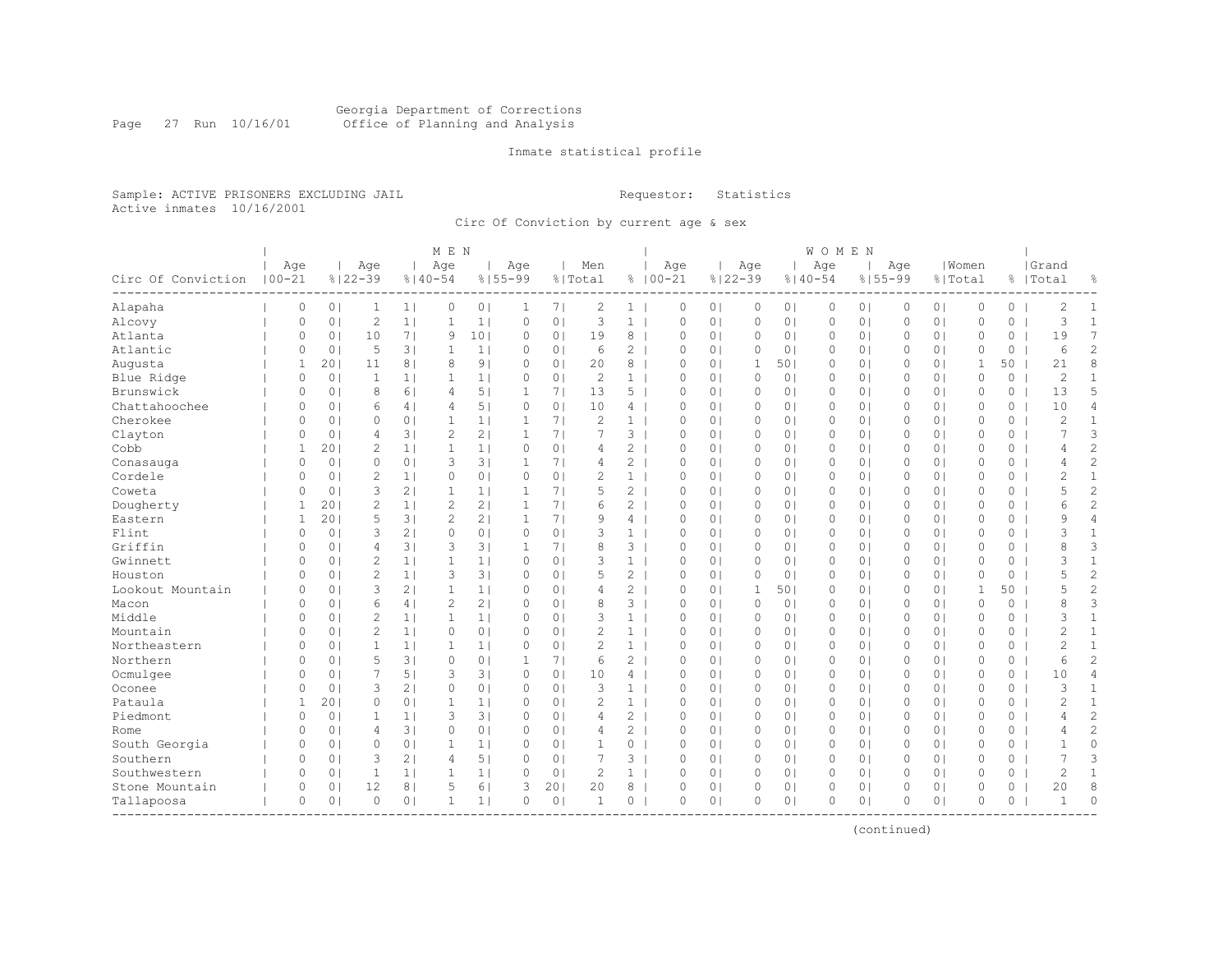# Georgia Department of Corrections Page 28 Run 10/16/01 Office of Planning and Analysis

Inmate statistical profile

Sample: ACTIVE PRISONERS EXCLUDING JAIL Requestor: Statistics Active inmates 10/16/2001

Circ Of Conviction by current age & sex (continued)

|                    |                   |        |                    |        | M E N              |                |                    |        |                |       |                    |                |                    |                | WOMEN              |                 |                    |                |                  |       |                    |    |
|--------------------|-------------------|--------|--------------------|--------|--------------------|----------------|--------------------|--------|----------------|-------|--------------------|----------------|--------------------|----------------|--------------------|-----------------|--------------------|----------------|------------------|-------|--------------------|----|
| Circ Of Conviction | Age<br>$100 - 21$ |        | Age<br>$8122 - 39$ |        | Age<br>$8140 - 54$ |                | Age<br>$8155 - 99$ |        | Men<br>% Total |       | Age<br>$8100 - 21$ |                | Age<br>$8122 - 39$ |                | Age<br>$8140 - 54$ |                 | Age<br>$8155 - 99$ |                | Women<br>% Total |       | Grand<br>%   Total | ႜၟ |
| Tifton             | $\Omega$          | 0      |                    |        | $\Omega$           | 01             |                    |        |                |       |                    | 01             | 0                  | 01             | 0                  | 0               |                    | 0 <sub>1</sub> |                  | 0     |                    |    |
| Toombs             | $\Omega$          | 0      |                    |        |                    | 0 <sub>1</sub> | 0                  | 0      |                |       |                    | 01             | 0                  | 01             | 0                  | 0               |                    | 0 <sub>1</sub> |                  | 0     |                    |    |
| Waycross           |                   | 0      |                    | 3      |                    | 5.             |                    | 0      |                |       |                    | $\circ$        | 0                  | 01             | 0                  | 0               |                    | 0 <sub>1</sub> |                  | 0     |                    |    |
| Western            |                   |        |                    | 3      | h                  |                | 0                  | 0      | 11             |       |                    | 01             | 0                  | 0              | 0                  | 0               |                    | 0 <sup>1</sup> |                  | 0     | 11                 |    |
| Rockdale           |                   |        |                    |        |                    |                |                    | 0      |                |       |                    | 0              | 0                  | 0              | 0                  | 0               |                    | 0              |                  | 0     |                    |    |
| Douglas            |                   | 0      | 6                  | 4      |                    | 21             |                    | 0      |                |       |                    | 0              | 0                  | 01             | 0                  | 0               |                    | 0 <sup>1</sup> |                  | 0     |                    |    |
| Appalachian        | 0                 | 0      |                    |        |                    | 01             | 0                  | 0      |                |       |                    | $\circ$        | $\Omega$           | 01             | 0                  | 0               |                    | 0 <sub>1</sub> |                  | 0     |                    |    |
| Enotah             |                   |        |                    |        |                    |                | 0                  | 0      |                |       |                    | 0              | 0                  | 0 <sub>1</sub> | 0                  | 0               |                    | 0 <sub>1</sub> |                  | 0     |                    |    |
| Forsyth-Bell       |                   | 0      |                    | 0      |                    |                |                    | 0      |                |       |                    | 0              | $\circ$            | 01             | 0                  | 0               |                    | $\circ$        |                  | 0     |                    |    |
| Towaliga           | 0                 | 0      |                    |        |                    | 2              |                    |        |                |       |                    | 0              | $\Omega$           | 0 <sub>1</sub> | 0                  | 0               |                    | 0 <sub>1</sub> |                  | 0     |                    | 2  |
| Total reported     |                   | 5 100  | 145 100            |        | 88                 | 1001           | 15 100             |        | 253 100        |       | $\Omega$           | 0 <sup>1</sup> |                    | 2 100          | 0                  | $\circ$         | $\Omega$           | 0 <sup>1</sup> |                  | 2 100 | 255 100            |    |
|                    |                   |        |                    |        |                    |                |                    |        |                |       |                    |                |                    |                |                    |                 |                    |                |                  |       |                    |    |
| Percent reported   |                   | 100.01 |                    | 100.01 |                    | 100.0          |                    | 100.01 |                | 100.0 |                    | .01            |                    | 100.01         |                    | .0 <sup>1</sup> |                    | .0             |                  | 100.0 | 100.0              |    |
|                    |                   |        |                    |        |                    |                |                    |        |                |       |                    |                |                    |                |                    |                 |                    |                |                  |       |                    |    |
| Not reported       | $\Omega$          |        | O                  |        | $\Omega$           |                | $\Omega$           |        | $\Omega$       |       | $\Omega$           |                | $\Omega$           |                | $\Omega$           |                 | O                  |                | $\Omega$         |       | $\Omega$           |    |
| Total              | 5                 |        | 145                |        | 88                 |                | 15                 |        | 253            |       |                    |                | 2                  |                | 0                  |                 |                    |                | 2                |       | 255                |    |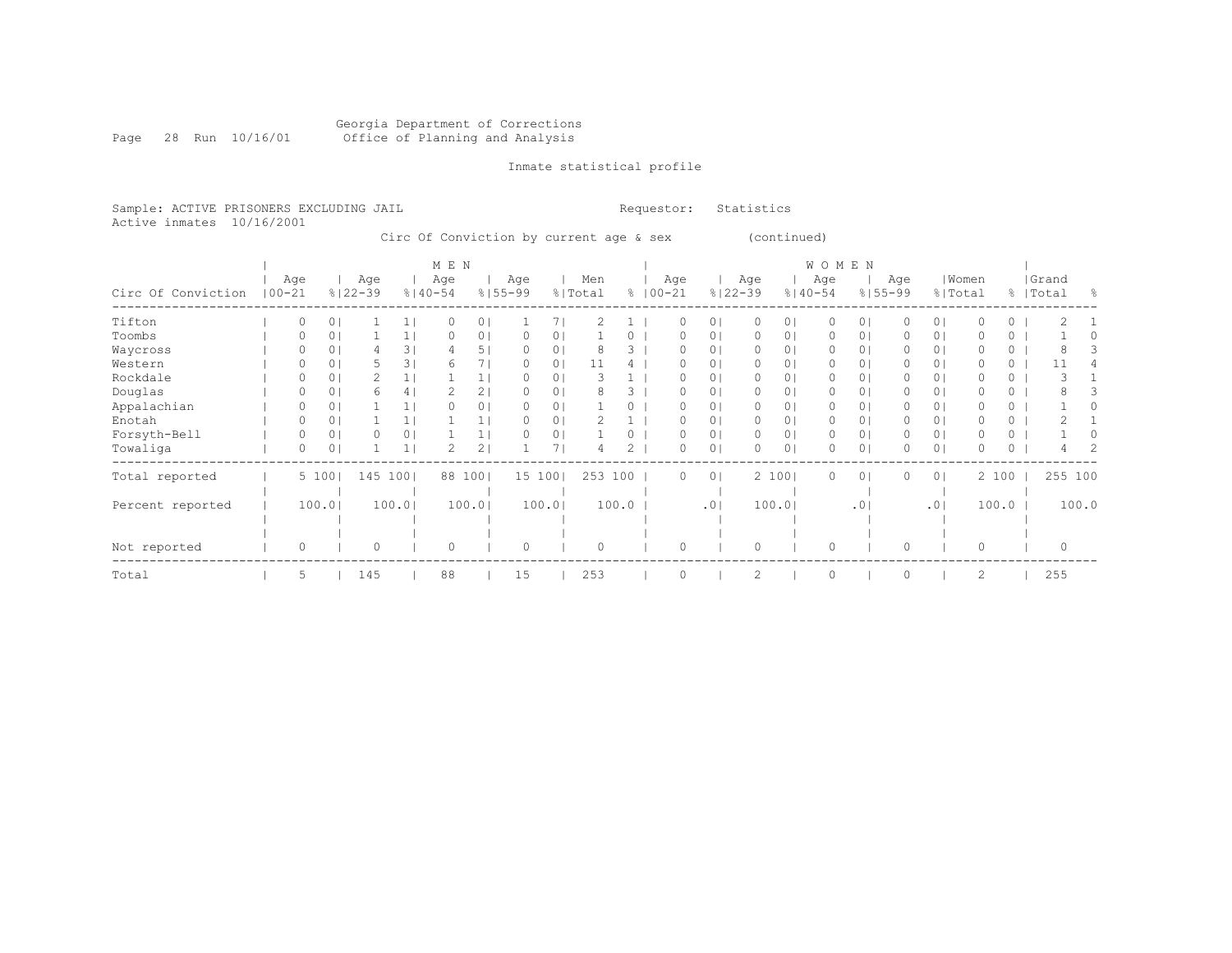#### Georgia Department of Corrections Page 29 Run 10/16/01 Office of Planning and Analysis

# Inmate statistical profile

Sample: ACTIVE PRISONERS EXCLUDING JAIL **Requestor:** Statistics Active inmates 10/16/2001

Home County by current age & sex

|                                   |                   |                |                    |                | M E N              |                |                    |                |                |                |                    |                |                    |                | <b>WOMEN</b> |                |          |                |             |          |                    |                |
|-----------------------------------|-------------------|----------------|--------------------|----------------|--------------------|----------------|--------------------|----------------|----------------|----------------|--------------------|----------------|--------------------|----------------|--------------|----------------|----------|----------------|-------------|----------|--------------------|----------------|
| Home County<br>----------         | Age<br>$100 - 21$ |                | Age<br>$8122 - 39$ |                | Age<br>$8140 - 54$ |                | Age<br>$8155 - 99$ |                | Men<br>% Total |                | Age<br>$8100 - 21$ |                | Age<br>$8122 - 39$ | $8140 - 54$    | Age          | $8155 - 99$    | Age      | % Total        | Women       |          | Grand<br>%   Total | g.             |
| Appling                           | $\circ$           | 0 <sub>1</sub> | $\mathbf{1}$       | 1 <sub>1</sub> | 1                  | 1 <sub>1</sub> | $\circ$            | 0 <sub>1</sub> | 2              | $1 \mid$       | $\circ$            | 0 <sub>1</sub> | $\circ$            | 0 <sub>1</sub> | $\circ$      | 0 <sub>1</sub> | 0        | 0 <sup>1</sup> | $\circ$     | $\circ$  | $\mathbf{2}$       | $\mathbf{1}$   |
| Atkinson                          | $\circ$           | 0 <sup>1</sup> | $\circ$            | 0 <sub>1</sub> | $\circ$            | 0 <sub>1</sub> | $\mathbf{1}$       | 9 <sub>1</sub> | $\mathbf{1}$   | $\circ$        | $\mathbf 0$        | 0 <sub>1</sub> | $\circ$            | 0 <sub>1</sub> | $\mathbf{0}$ | 0 <sub>1</sub> | 0        | 0 <sub>1</sub> | $\mathbf 0$ | $\circ$  | $\mathbf{1}$       | 0              |
| Baldwin                           | $\circ$           | 0 <sub>1</sub> | $\mathbf{1}$       | 1              | $\overline{c}$     | 3              | $\circ$            | 0 <sub>1</sub> | 3              | $\mathbf{1}$   | $\circ$            | 0 <sub>1</sub> | 0                  | 0 <sub>1</sub> | $\mathbf 0$  | 0 <sub>1</sub> | 0        | 0 <sub>1</sub> | $\circ$     | 0        | 3                  | $\mathbf{1}$   |
| Barrow                            | 0                 | 0 <sup>1</sup> | 1                  | 1 <sub>1</sub> | $\mathbf{1}$       | 1 <sub>1</sub> | $\circ$            | 0 <sub>1</sub> | 2              | $\mathbf{1}$   | $\circ$            | 0 <sub>1</sub> | $\circ$            | 0 <sub>1</sub> | $\circ$      | 0 <sub>1</sub> | 0        | 0 <sub>1</sub> | $\circ$     | 0        | 2                  | $\mathbf{1}$   |
| Bartow                            | 0                 | 0 <sub>1</sub> | $\mathbf{1}$       | 1 <sub>1</sub> | $\overline{c}$     | 3 <sub>1</sub> | $\circ$            | 0 <sub>1</sub> | 3              | 1 <sup>1</sup> | $\circ$            | 0 <sub>1</sub> | $\circ$            | 0 <sub>1</sub> | $\circ$      | 0 <sub>1</sub> | 0        | 0 <sub>1</sub> | $\circ$     | 0        | 3                  | $\mathbf{1}$   |
| Ben Hill                          | $\circ$           | 0 <sub>1</sub> | $\mathbf{1}$       | 1 <sub>1</sub> | 0                  | 0 <sub>1</sub> | $\circ$            | 0 <sub>1</sub> | 1              | $\circ$        | $\mathbf 0$        | 0 <sub>1</sub> | $\mathbf{0}$       | 0 <sub>1</sub> | $\mathbf{0}$ | 0 <sub>1</sub> | $\Omega$ | 0 <sub>1</sub> | $\mathbf 0$ | 0        | $\mathbf{1}$       | 0              |
| Bibb                              | $\circ$           | 0 <sup>1</sup> | 3                  | 2              | $1\,$              | 1 <sub>1</sub> | $\circ$            | 0 <sub>1</sub> | 4              | $\overline{2}$ | $\mathbf 0$        | 0 <sub>1</sub> | $\circ$            | 0 <sub>1</sub> | $\circ$      | 0 <sub>1</sub> | 0        | 0 <sub>1</sub> | $\mathbf 0$ | 0        | $\overline{4}$     | $\overline{c}$ |
| Bleckley                          | 0                 | 0 <sub>1</sub> | $\overline{c}$     | 2 <sub>1</sub> | $\circ$            | 0 <sub>1</sub> | $\circ$            | 0 <sub>1</sub> | 2              | 1 <sup>1</sup> | $\circ$            | 0 <sub>1</sub> | 0                  | 0 <sub>1</sub> | $\circ$      | 0 <sub>1</sub> | 0        | 0 <sub>1</sub> | $\mathbf 0$ | 0        | 2                  | $\mathbf{1}$   |
| <b>Brooks</b>                     | 0                 | 0 <sup>1</sup> | $\mathbf{1}$       | 1 <sub>1</sub> | 0                  | 0 <sub>1</sub> | $\circ$            | 0 <sub>1</sub> | 1              | 0              | $\circ$            | 0 <sub>1</sub> | $\circ$            | 0 <sub>1</sub> | $\circ$      | 0 <sub>1</sub> | 0        | 0 <sub>1</sub> | $\circ$     | $\circ$  | $\mathbf 1$        | 0              |
| Burke                             | $\Omega$          | 0              | $\overline{2}$     | 2 <sub>1</sub> | $\mathbf{1}$       | 1 <sub>1</sub> | $\Omega$           | 0 <sub>1</sub> | 3              | $\mathbf{1}$   | $\mathbf 0$        | 0 <sub>1</sub> | $\circ$            | 0 <sub>1</sub> | $\mathbf{0}$ | 0 <sup>1</sup> | $\Omega$ | 0 <sub>1</sub> | $\Omega$    | $\Omega$ | 3                  | $\mathbf{1}$   |
| <b>Butts</b>                      | 0                 | 0 <sub>1</sub> | $\circ$            | 0 <sub>1</sub> | $\circ$            | 0 <sub>1</sub> | $\mathbf{1}$       | 9 <sub>1</sub> | 1              | 0              | $\circ$            | 0 <sub>1</sub> | $\circ$            | 0 <sub>1</sub> | $\circ$      | 0 <sub>1</sub> | $\Omega$ | 0 <sub>1</sub> | $\mathbf 0$ | 0        | $\mathbf 1$        | 0              |
| Camden                            | $\circ$           | 0 <sub>1</sub> | 0                  | 0 <sub>1</sub> | 1                  | 1 <sub>1</sub> | 0                  | 0 <sub>1</sub> | 1              | 0              | 0                  | 0 <sub>1</sub> | 0                  | 0 <sub>1</sub> | 0            | 0 <sub>1</sub> | 0        | 0 <sub>1</sub> | $\circ$     | 0        | $\mathbf{1}$       | 0              |
| Carroll                           | 0                 | 0 <sup>1</sup> | $\overline{2}$     | 2 <sub>1</sub> | $\circ$            | 0 <sub>1</sub> | $\circ$            | 0 <sub>1</sub> | $\overline{2}$ | $\mathbf{1}$   | $\circ$            | 0 <sub>1</sub> | $\circ$            | 0 <sub>1</sub> | $\circ$      | 0 <sub>1</sub> | $\Omega$ | 0 <sub>1</sub> | $\mathbf 0$ | 0        | 2                  | $\mathbf{1}$   |
| Chatham                           | $\mathbf{1}$      | 251            | 6                  | 5 <sub>1</sub> | 3                  | 4              | $\mathbf{1}$       | 91             | 11             | 5              | $\mathbf 0$        | 0 <sub>1</sub> | $\circ$            | 0 <sub>1</sub> | $\mathbf{0}$ | 0 <sub>1</sub> | $\Omega$ | 0 <sub>1</sub> | $\mathbf 0$ | $\circ$  | 11                 | 5              |
| Chatooga                          | $\circ$           | 0 <sub>1</sub> | 1                  | 1 <sub>1</sub> | 0                  | 0 <sub>1</sub> | $\circ$            | 0 <sub>1</sub> | $\mathbf{1}$   | 0              | $\circ$            | 0 <sub>1</sub> | 0                  | 0 <sub>1</sub> | 0            | 0 <sub>1</sub> | 0        | 0 <sub>1</sub> | $\mathbf 0$ | 0        | $\mathbf{1}$       | 0              |
| Cherokee                          | 0                 | 0              | 1                  | 1 <sub>1</sub> | $\mathbf{1}$       | 1 <sub>1</sub> | $\circ$            | 0              | 2              | $\mathbf{1}$   | $\circ$            | 0 <sub>1</sub> | 0                  | 0 <sub>1</sub> | $\circ$      | 0 <sub>1</sub> | 0        | 0 <sub>1</sub> | $\circ$     | 0        | 2                  | $\mathbf{1}$   |
| Clarke                            | 0                 | 0 <sup>1</sup> | 4                  | 3              | 5                  | 7 <sub>1</sub> | $\circ$            | 0 <sub>1</sub> | 9              | 4              | $\circ$            | 0 <sub>1</sub> | $\circ$            | 0 <sub>1</sub> | $\circ$      | 0 <sub>1</sub> | 0        | 0 <sub>1</sub> | $\circ$     | 0        | 9                  | $\overline{4}$ |
| Clayton                           | $\circ$           | 0 <sub>1</sub> | 4                  | 3              | $\mathbf{1}$       | 1 <sub>1</sub> | $\mathbf 1$        | 9 <sub>1</sub> | 6              | $3-1$          | $\mathbf 0$        | 0 <sub>1</sub> | $\circ$            | 0 <sub>1</sub> | $\circ$      | 0 <sub>1</sub> | $\Omega$ | 0 <sub>1</sub> | $\mathbf 0$ | $\circ$  | 6                  | 3              |
| Cobb                              | $\mathbf{1}$      | 251            | $\mathbf{1}$       | 1 <sub>1</sub> | $\mathbf{1}$       | 1 <sub>1</sub> | $\circ$            | 0 <sub>1</sub> | 3              | $\mathbf{1}$   | $\mathbf 0$        | 0 <sub>1</sub> | $\circ$            | 0 <sub>1</sub> | $\circ$      | 0 <sub>1</sub> | $\Omega$ | 0 <sub>1</sub> | $\mathbf 0$ | $\circ$  | 3                  | $\mathbf{1}$   |
| Colquit                           | $\circ$           | 0 <sub>1</sub> | $\circ$            | 0 <sub>1</sub> | $\overline{c}$     | 3              | $\circ$            | 0 <sub>1</sub> | $\overline{c}$ | 1 <sup>1</sup> | $\circ$            | 0 <sub>1</sub> | 0                  | 0 <sub>1</sub> | $\circ$      | 0 <sub>1</sub> | 0        | 0 <sub>1</sub> | $\mathbf 0$ | 0        | 2                  | $\mathbf{1}$   |
| Columbia                          | 0                 | 0 <sup>1</sup> | $\circ$            | 0 <sub>1</sub> | $\mathbf 1$        | 1 <sub>1</sub> | $\circ$            | 0 <sub>1</sub> | 1              | 0              | $\circ$            | 0 <sub>1</sub> | $\circ$            | 0 <sub>1</sub> | $\circ$      | 0 <sub>1</sub> | 0        | 0 <sub>1</sub> | $\circ$     | 0        | 1                  | 0              |
| Coweta                            | $\circ$           | 0 <sup>1</sup> | $\mathbf{1}$       | 1              | $\circ$            | 0 <sub>1</sub> | $\Omega$           | 0 <sub>1</sub> | 1              | 0              | $\mathbf 0$        | 0 <sub>1</sub> | $\circ$            | 0 <sup>1</sup> | $\circ$      | 0 <sup>1</sup> | $\Omega$ | 0 <sub>1</sub> | $\Omega$    | 0        | $\mathbf{1}$       | 0              |
| Crisp                             | $\circ$           | 0 <sup>1</sup> | $\mathbf{1}$       | 1 <sub>1</sub> | 0                  | 0 <sub>1</sub> | $\circ$            | 0 <sub>1</sub> | $\mathbf{1}$   | 0              | $\mathbf 0$        | 0 <sub>1</sub> | $\circ$            | 0 <sub>1</sub> | $\circ$      | $\circ$        | $\Omega$ | 0 <sub>1</sub> | $\mathbf 0$ | 0        | $\mathbf{1}$       | 0              |
| Decatur                           | $\circ$           | 0 <sub>1</sub> | $\circ$            | 0 <sub>1</sub> | $\overline{c}$     | 3 <sub>1</sub> | 0                  | 0 <sub>1</sub> | $\overline{c}$ | $\mathbf{1}$   | 0                  | 0 <sub>1</sub> | 0                  | 0 <sub>1</sub> | 0            | 0 <sub>1</sub> | 0        | 0 <sub>1</sub> | $\circ$     | 0        | $\overline{c}$     | $1\,$          |
| DeKalb                            | 0                 | 0 <sub>1</sub> | 12                 | 101            | $\mathbf{2}$       | 3              | $\circ$            | 0 <sub>1</sub> | 14             | 6              | $\circ$            | 0 <sub>1</sub> | 0                  | 0 <sub>1</sub> | $\circ$      | 0 <sub>1</sub> | 0        | 0 <sub>1</sub> | $\mathbf 0$ | 0        | 14                 | 6              |
| Dougherty                         | $\mathbf{1}$      | 251            | $\overline{2}$     | 21             | $\overline{c}$     | 3 <sub>1</sub> | $\mathbf{1}$       | 9 <sub>1</sub> | 6              | $3-1$          | $\mathbf 0$        | 0 <sub>1</sub> | $\circ$            | 0 <sub>1</sub> | $\mathbf{0}$ | 0 <sub>1</sub> | $\Omega$ | 0 <sub>1</sub> | $\Omega$    | $\circ$  | 6                  | 3              |
| Douglas                           | $\circ$           | 0 <sub>1</sub> | $\overline{c}$     | 2 <sub>1</sub> | $\overline{c}$     | 3 <sub>1</sub> | $\circ$            | 0 <sub>1</sub> | 4              | $\overline{2}$ | $\circ$            | 0 <sub>1</sub> | $\circ$            | 0 <sub>1</sub> | $\circ$      | 0 <sub>1</sub> | 0        | 0 <sub>1</sub> | $\circ$     | 0        | 4                  | $\overline{c}$ |
| Elbert                            | 0                 | 0              | $\mathbf 0$        | 0 <sub>1</sub> | 0                  | 0 <sub>1</sub> | $\mathbf{1}$       | 9 <sub>1</sub> | 1              | 0              | $\mathbf 0$        | 0 <sub>1</sub> | 0                  | 0 <sub>1</sub> | $\circ$      | 0 <sub>1</sub> | 0        | 0 <sub>1</sub> | $\mathbf 0$ | 0        | $\mathbf{1}$       | 0              |
| Fayette                           | 0                 | 0 <sup>1</sup> | $\circ$            | 0 <sub>1</sub> | $\mathbf{1}$       | 1 <sub>1</sub> | $\mathbf{1}$       | 9 <sub>1</sub> | $\overline{2}$ | $\mathbf{1}$   | $\circ$            | 0 <sub>1</sub> | $\circ$            | 0 <sub>1</sub> | $\circ$      | $\circ$        | 0        | 0 <sub>1</sub> | $\circ$     | 0        | 2                  | $\mathbf{1}$   |
| Floyd                             | 0                 | 0 <sub>1</sub> | 3                  | 2 <sub>1</sub> | $\circ$            | 0 <sub>1</sub> | $\circ$            | 0 <sub>1</sub> | 3              | $\mathbf{1}$   | $\circ$            | 0 <sub>1</sub> | $\circ$            | 0 <sub>1</sub> | $\circ$      | 0 <sub>1</sub> | $\Omega$ | 0 <sub>1</sub> | $\circ$     | 0        | 3                  | $\mathbf{1}$   |
| Franklin                          | $\circ$           | 0 <sub>1</sub> | $\mathbf{1}$       | 1              | $\circ$            | 0 <sub>1</sub> | $\circ$            | 0 <sub>1</sub> | $\mathbf{1}$   | 0              | $\circ$            | 0 <sub>1</sub> | 0                  | 0 <sub>1</sub> | $\circ$      | 0 <sub>1</sub> | $\Omega$ | 0 <sub>1</sub> | $\mathbf 0$ | 0        | $\mathbf{1}$       | 0              |
| Fulton                            | $\circ$           | 0 <sub>1</sub> | 16                 | 131            | 12                 | 161            | $\circ$            | 0 <sub>1</sub> | 28             | 13             | $\mathbf 0$        | 0 <sub>1</sub> | 0                  | 0 <sub>1</sub> | $\circ$      | 0 <sub>1</sub> | 0        | 0 <sub>1</sub> | $\mathbf 0$ | 0        | 28                 | 13             |
| Gilmer                            | 0                 | 0 <sup>1</sup> | $\mathbf{1}$       | 1              | $\circ$            | 0 <sub>1</sub> | $\circ$            | 0 <sub>1</sub> | $\mathbf{1}$   | 0              | $\circ$            | 0 <sub>1</sub> | $\circ$            | 0 <sub>1</sub> | $\circ$      | 0 <sub>1</sub> | 0        | 0 <sub>1</sub> | $\circ$     | 0        | $\mathbf 1$        | $\circ$        |
| Glynn                             | $\circ$           | 0 <sup>1</sup> | 3                  | 2              | $\Omega$           | 0 <sub>1</sub> | $\mathbf 1$        | 9 <sub>1</sub> | 4              | 2              | $\mathbf 0$        | 0 <sub>1</sub> | $\circ$            | 0 <sub>1</sub> | $\circ$      | 0 <sub>1</sub> | $\Omega$ | 0 <sub>1</sub> | $\mathbf 0$ | 0        | $\overline{4}$     | $\overline{c}$ |
| Gordon                            | 0                 | 0 <sup>1</sup> | $\circ$            | 0 <sub>1</sub> | 0                  | 0 <sub>1</sub> | $\mathbf{1}$       | 9 <sub>1</sub> | 1              | 0              | $\circ$            | 0 <sub>1</sub> | $\circ$            | 0 <sub>1</sub> | $\circ$      | $\circ$        | $\Omega$ | 0 <sub>1</sub> | $\Omega$    | $\Omega$ | $\mathbf 1$        | $\circ$        |
| Greene<br>----------------------- | $\circ$           | 0 <sub>1</sub> | $\mathbf{1}$       | 1 <sub>1</sub> | 0                  | 0 <sub>1</sub> | $\circ$            | 0 <sub>1</sub> | $\mathbf{1}$   | 0              | $\mathbf 0$        | 0 <sub>1</sub> | $\Omega$           | 0 <sub>1</sub> | $\circ$      | 0 <sub>1</sub> | $\Omega$ | 0 <sub>1</sub> | $\circ$     | 0        | $\mathbf{1}$       | 0              |

(continued)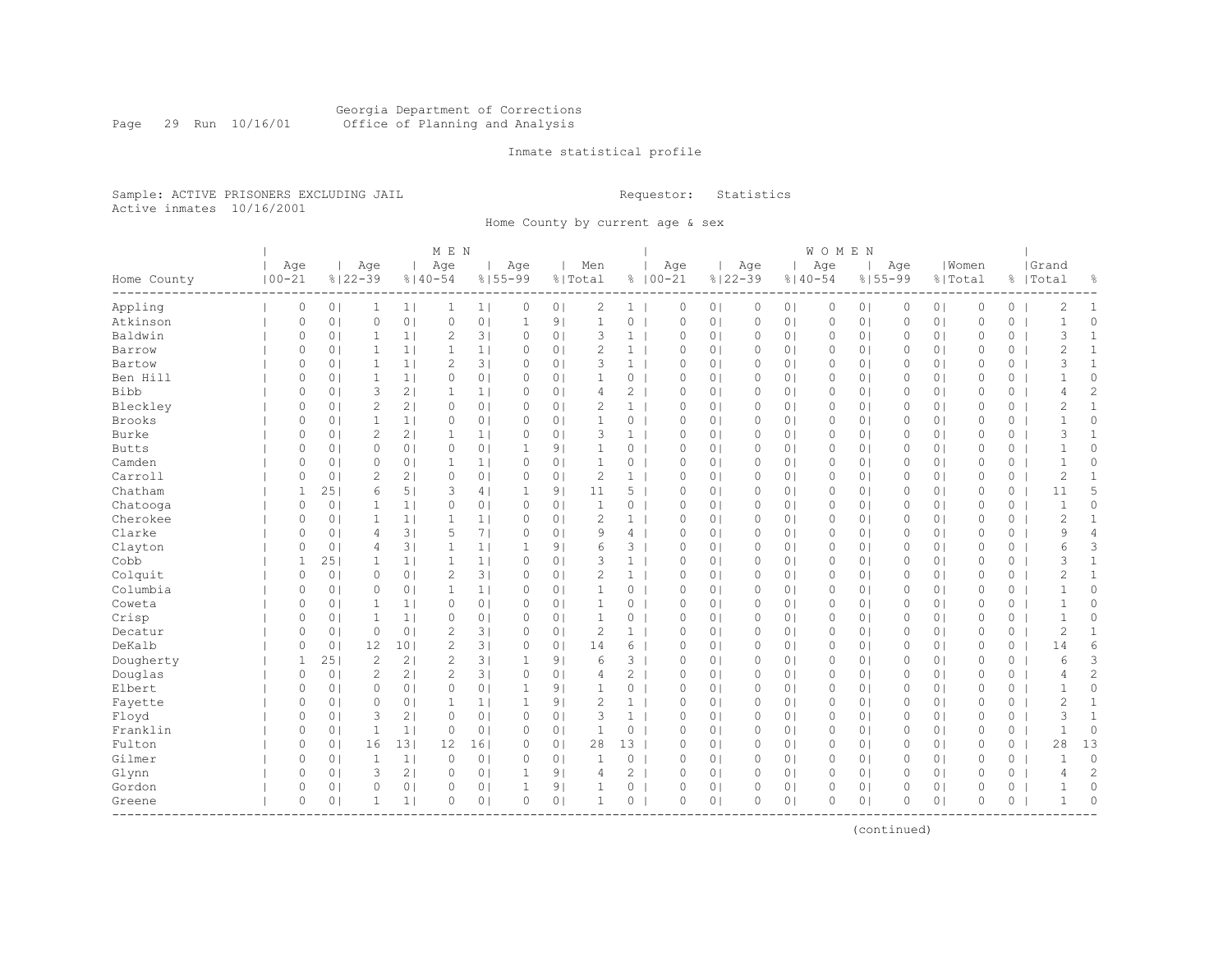Inmate statistical profile

Sample: ACTIVE PRISONERS EXCLUDING JAIL Requestor: Statistics Active inmates 10/16/2001 Home County by current age & sex (continued)

|                         | M E N       |                |                |                |                |                |             |                |                |                |             |                |                     | WOMEN          |              |                |          |                |              |          |                |                |
|-------------------------|-------------|----------------|----------------|----------------|----------------|----------------|-------------|----------------|----------------|----------------|-------------|----------------|---------------------|----------------|--------------|----------------|----------|----------------|--------------|----------|----------------|----------------|
|                         | Age         |                | Age            |                | Age            |                | Age         |                | Men            |                | Age         |                | Age                 |                | Age          |                | Age      |                | Women        |          | Grand          |                |
| Home County<br>-------- | $100 - 21$  |                | $8122 - 39$    |                | $8140 - 54$    |                | $8155 - 99$ |                | % Total        |                | $8100 - 21$ |                | $8122 - 39$         | $8140 - 54$    |              | $8155 - 99$    |          |                | % Total      |          | %   Total      | ⊱              |
| Gwinnett                | $\circ$     | 0 <sub>1</sub> | $\mathbf{1}$   | 1              | 2              | 3              | 0           | 0 <sub>1</sub> | 3              | $\mathbf{1}$   | $\circ$     | $\circ$        | 0                   | 0 <sub>1</sub> | 0            | 0 <sub>1</sub> | 0        | 0 <sub>1</sub> | $\circ$      | 0        | 3              | $\mathbf 1$    |
| Habersham               | $\circ$     | 0 <sub>1</sub> | 1              | 1 <sub>1</sub> | $\circ$        | 0 <sub>1</sub> | $\circ$     | 0 <sub>1</sub> | $\mathbf{1}$   | 0              | $\circ$     | 0 <sub>1</sub> | 0                   | 0 <sub>1</sub> | $\circ$      | 0 <sub>1</sub> | 0        | 0 <sub>1</sub> | $\mathbf 0$  | 0        | 1              | $\Omega$       |
| Hall                    | $\circ$     | 0 <sub>1</sub> | 1              | 1              | 2              | 3              | 0           | 0 <sub>1</sub> | 3              | $\mathbf 1$    | $\circ$     | 0 <sub>1</sub> | 0                   | 0 <sub>1</sub> | $\circ$      | 0 <sub>1</sub> | 0        | 0 <sub>1</sub> | $\circ$      | 0        | 3              | $\mathbf{1}$   |
| Harris                  | $\Omega$    | 0 <sub>1</sub> | $\Omega$       | 0 <sub>1</sub> | 1              | 1 <sub>1</sub> | $\circ$     | 0 <sub>1</sub> | 1              | $\circ$        | $\circ$     | 0 <sub>1</sub> | 0                   | 0 <sub>1</sub> | $\circ$      | 0 <sub>1</sub> | 0        | 0 <sub>1</sub> | $\Omega$     | 0        | $\mathbf{1}$   | 0              |
| Hart                    | $\circ$     | 0 <sub>1</sub> | $\mathbf{1}$   | 1              | $\circ$        | 0 <sub>1</sub> | $\circ$     | 0 <sub>1</sub> | $\mathbf{1}$   | 0              | $\circ$     | 0 <sub>1</sub> | 0                   | 0 <sub>1</sub> | $\circ$      | 0 <sub>1</sub> | 0        | 0 <sub>1</sub> | $\mathbf 0$  | 0        | $\mathbf{1}$   | 0              |
| Henry                   | $\circ$     | 0 <sub>1</sub> | $\overline{c}$ | 2 <sub>1</sub> | $\mathbf{1}$   | 1              | $\circ$     | 0 <sub>1</sub> | 3              | $\mathbf{1}$   | $\circ$     | 0 <sub>1</sub> | $\circ$             | 0 <sub>1</sub> | $\circ$      | 0 <sub>1</sub> | 0        | 0 <sub>1</sub> | $\circ$      | $\circ$  | 3              | $\mathbf{1}$   |
| Houston                 | $\circ$     | 0 <sub>1</sub> | $\overline{c}$ | 2 <sub>1</sub> | $\overline{2}$ | 3 <sub>1</sub> | $\circ$     | 0 <sub>1</sub> | 4              | $\overline{2}$ | $\circ$     | 0 <sub>1</sub> | 0                   | 0 <sub>1</sub> | $\circ$      | 0 <sub>1</sub> | 0        | 0 <sub>1</sub> | $\circ$      | 0        | 4              | $\overline{c}$ |
| Jackson                 | $\circ$     | 0 <sup>1</sup> | $\circ$        | 0 <sub>1</sub> | 1              | 1 <sub>1</sub> | $\circ$     | 0 <sub>1</sub> | 1              | 0              | $\circ$     | 0 <sub>1</sub> | 0                   | 0 <sub>1</sub> | $\circ$      | 0 <sub>1</sub> | 0        | 0 <sub>1</sub> | $\Omega$     | 0        | $\mathbf 1$    | 0              |
| Jeff Davis              | $\circ$     | 0              | $\overline{c}$ | 2 <sub>1</sub> | $\circ$        | 0 <sub>1</sub> | $\circ$     | 0 <sub>1</sub> | $\overline{c}$ | $\mathbf{1}$   | $\circ$     | 0 <sub>1</sub> | 0                   | 0 <sub>1</sub> | $\circ$      | 0 <sup>1</sup> | 0        | 0 <sub>1</sub> | $\mathbf 0$  | 0        | $\overline{c}$ | $\mathbf{1}$   |
| Jenkins                 | $\circ$     | 0 <sup>1</sup> | $\overline{c}$ | 2 <sub>1</sub> | $\circ$        | 0 <sub>1</sub> | $\circ$     | 0 <sub>1</sub> | $\overline{c}$ | $\mathbf{1}$   | $\circ$     | 0 <sub>1</sub> | 0                   | 0 <sub>1</sub> | 0            | 0 <sub>1</sub> | 0        | 0 <sub>1</sub> | $\mathbf 0$  | 0        | $\overline{c}$ | $\mathbf{1}$   |
| Laurens                 | $\circ$     | 0 <sub>1</sub> | $\mathbf{1}$   | 1              | $\circ$        | 0 <sub>1</sub> | $\circ$     | 0 <sub>1</sub> | 1              | 0              | $\circ$     | 0 <sub>1</sub> | 0                   | 0 <sub>1</sub> | 0            | 0 <sub>1</sub> | 0        | 0 <sub>1</sub> | 0            | 0        | $\mathbf{1}$   | 0              |
| Liberty                 | $\circ$     | 0 <sub>1</sub> | $\overline{c}$ | 2 <sub>1</sub> | 1              | 1              | $\circ$     | 0 <sub>1</sub> | 3              | $\mathbf{1}$   | $\circ$     | 0 <sub>1</sub> | 0                   | 0 <sub>1</sub> | $\circ$      | 0 <sub>1</sub> | 0        | 0 <sub>1</sub> | $\circ$      | 0        | 3              | $\mathbf{1}$   |
| Lincoln                 | $\circ$     | 0 <sub>1</sub> | $\mathbf{1}$   | 1              | $\circ$        | 0 <sub>1</sub> | $\circ$     | 0 <sub>1</sub> | 1              | 0              | $\circ$     | 0 <sub>1</sub> | $\mathsf{O}\xspace$ | 0 <sub>1</sub> | 0            | 0 <sub>1</sub> | 0        | 0 <sub>1</sub> | $\mathbf 0$  | 0        | $\mathbf{1}$   | 0              |
| Long                    | $\circ$     | 0 <sub>1</sub> | $\mathbf{1}$   | 1              | $\circ$        | 0 <sub>1</sub> | $\circ$     | 0 <sub>1</sub> | $\mathbf{1}$   | 0              | $\circ$     | 0 <sub>1</sub> | $\mathsf{O}\xspace$ | 0 <sub>1</sub> | $\mathbb O$  | 0 <sub>1</sub> | 0        | 0 <sub>1</sub> | $\circ$      | 0        | $\mathbf{1}$   | 0              |
| Lowndes                 | $\circ$     | 0 <sub>1</sub> | $\mathbf{1}$   | 1              | $\circ$        | 0 <sub>1</sub> | $\circ$     | 0 <sub>1</sub> | $\mathbf{1}$   | $\circ$        | $\circ$     | 0 <sub>1</sub> | $\circ$             | 0 <sub>1</sub> | $\mathbf{0}$ | 0 <sub>1</sub> | 0        | 0 <sub>1</sub> | $\mathbf{0}$ | $\circ$  | $\mathbf{1}$   | 0              |
| Marion                  | $\Omega$    | 0 <sub>1</sub> | $\mathbf{1}$   | 1 <sub>1</sub> | $\circ$        | 0 <sub>1</sub> | $\circ$     | 0 <sub>1</sub> | 1              | 0              | $\circ$     | 0 <sub>1</sub> | 0                   | 0 <sub>1</sub> | $\circ$      | 0 <sub>1</sub> | 0        | 0 <sub>1</sub> | 0            | 0        | 1              | 0              |
| McDuffie                | $\circ$     | 0 <sup>1</sup> | $\mathbf{1}$   | 1              | $\Omega$       | 0 <sub>1</sub> | $\circ$     | 0 <sub>1</sub> | 1              | 0              | $\circ$     | 0 <sub>1</sub> | 0                   | 0 <sub>1</sub> | $\circ$      | $\circ$        | $\Omega$ | 0 <sub>1</sub> | $\Omega$     | 0        | $\mathbf{1}$   | 0              |
| McIntosh                | $\circ$     | 0 <sup>1</sup> | $\mathbf{2}$   | 2 <sub>1</sub> | $\Omega$       | 0 <sup>1</sup> | $\circ$     | 0 <sub>1</sub> | $\overline{c}$ | 1              | $\circ$     | 0 <sub>1</sub> | 0                   | 0 <sub>1</sub> | $\circ$      | 0 <sup>1</sup> | 0        | 0 <sub>1</sub> | $\Omega$     | 0        | 2              | $\mathbf{1}$   |
| Mitchell                | $\circ$     | 0 <sub>1</sub> | $\mathbf{1}$   | 1 <sub>1</sub> | $\circ$        | 0 <sub>1</sub> | $\circ$     | 0 <sub>1</sub> | $\mathbf{1}$   | 0              | $\circ$     | 0 <sub>1</sub> | 0                   | 0 <sub>1</sub> | $\circ$      | 0 <sub>1</sub> | 0        | 0 <sub>1</sub> | $\Omega$     | 0        | $\mathbf{1}$   | $\Omega$       |
| Monroe                  | $\circ$     | 0 <sub>1</sub> | 0              | 0 <sub>1</sub> | 1              | 1              | 0           | 0 <sub>1</sub> | $\mathbf{1}$   | 0              | $\circ$     | 0 <sub>1</sub> | 0                   | 0 <sub>1</sub> | $\circ$      | 0 <sub>1</sub> | 0        | 0 <sub>1</sub> | 0            | 0        | $\mathbf{1}$   | 0              |
| Morgan                  | 0           | 0 <sub>1</sub> | 1              | 1              | $\Omega$       | 0 <sub>1</sub> | $\circ$     | 0 <sub>1</sub> | 1              | 0              | $\circ$     | 0 <sub>1</sub> | 0                   | 0 <sub>1</sub> | 0            | 0 <sub>1</sub> | 0        | 0 <sub>1</sub> | $\Omega$     | 0        | $\mathbf{1}$   | 0              |
| Muscogee                | $\Omega$    | 0 <sub>1</sub> | $\overline{4}$ | 3              | 3              | 4              | $\circ$     | 0 <sub>1</sub> | 7              | 3              | $\circ$     | 0 <sub>1</sub> | 0                   | 0 <sub>1</sub> | $\circ$      | 0 <sub>1</sub> | 0        | 0 <sub>1</sub> | $\circ$      | 0        | 7              | 3              |
| Newton                  | $\circ$     | 0 <sub>1</sub> | $\mathbf{1}$   | 1 <sub>1</sub> | $\circ$        | 0 <sub>1</sub> | $\circ$     | 0 <sub>1</sub> | 1              | 0              | $\circ$     | 0 <sub>1</sub> | 0                   | 0 <sub>1</sub> | $\circ$      | 0 <sub>1</sub> | 0        | 0 <sub>1</sub> | $\circ$      | $\circ$  | -1             | 0              |
| Paulding                | $\circ$     | 0 <sub>1</sub> | 0              | 0 <sub>1</sub> | $\mathbf{1}$   | 1 <sub>1</sub> | $\circ$     | 0 <sub>1</sub> | $\mathbf{1}$   | 0              | $\circ$     | 0 <sub>1</sub> | 0                   | 0 <sub>1</sub> | $\circ$      | 0 <sub>1</sub> | 0        | 0 <sub>1</sub> | 0            | 0        | -1             | 0              |
| Pierce                  | $\Omega$    | 0 <sup>1</sup> | 0              | 0 <sub>1</sub> | 1              | 1 <sub>1</sub> | $\circ$     | 0 <sub>1</sub> | 1              | 0              | $\circ$     | 0 <sub>1</sub> | 0                   | 0 <sub>1</sub> | 0            | 0 <sub>1</sub> | 0        | 0 <sub>1</sub> | 0            | 0        | 1              | 0              |
| Pike                    | $\circ$     | 0 <sup>1</sup> | 0              | 0 <sub>1</sub> | 1              | 1              | $\circ$     | 0 <sub>1</sub> | $\mathbf{1}$   | 0              | $\circ$     | 0 <sub>1</sub> | 0                   | 0 <sub>1</sub> | $\circ$      | 0 <sup>1</sup> | 0        | 0 <sub>1</sub> | $\Omega$     | 0        | $\mathbf 1$    | 0              |
| Putnam                  | $\circ$     | 0 <sup>1</sup> | $\mathbf{1}$   | 1 <sup>1</sup> | $\mathbf{1}$   | 1 <sub>1</sub> | $\circ$     | 0 <sub>1</sub> | $\overline{c}$ | $\mathbf{1}$   | $\circ$     | 0 <sub>1</sub> | 0                   | 0 <sub>1</sub> | $\circ$      | 0 <sub>1</sub> | 0        | 0 <sub>1</sub> | $\circ$      | 0        | $\overline{c}$ | $\mathbf{1}$   |
| Rabun                   | $\circ$     | 0 <sub>1</sub> | $\mathbf{1}$   | 11             | $\circ$        | 0 <sub>1</sub> | $\circ$     | 0 <sub>1</sub> | 1              | 0              | $\circ$     | 0 <sub>1</sub> | 0                   | 0 <sub>1</sub> | $\circ$      | 0 <sub>1</sub> | 0        | 0 <sub>1</sub> | $\mathbf{0}$ | 0        | $\mathbf{1}$   | 0              |
| Randolph                | $\mathbf 1$ | 251            | 0              | 0 <sub>1</sub> | 1              | 1 <sub>1</sub> | $\circ$     | 0 <sub>1</sub> | $\overline{c}$ | $\mathbf{1}$   | $\circ$     | 0 <sub>1</sub> | $\mathsf{O}\xspace$ | 0 <sub>1</sub> | 0            | 0 <sub>1</sub> | 0        | 0 <sub>1</sub> | $\Omega$     | $\circ$  | 2              | 1              |
| Richmond                | $\circ$     | 0 <sub>1</sub> | 5              | 4              | 3              | 4              | $\circ$     | 0 <sub>1</sub> | 8              | 4              | $\circ$     | 0 <sub>1</sub> | $\mathbf{1}$        | 501            | $\circ$      | 0 <sub>1</sub> | 0        | 0 <sub>1</sub> | $\mathbf{1}$ | 50       | 9              | $\overline{4}$ |
| Rockdale                | $\circ$     | 0 <sub>1</sub> | $\circ$        | 0 <sub>1</sub> | $\mathbf{1}$   | 1 <sub>1</sub> | $\circ$     | 0 <sub>1</sub> | $\mathbf{1}$   | 0              | $\circ$     | 0 <sub>1</sub> | $\circ$             | 0 <sub>1</sub> | $\mathbb O$  | 0 <sub>1</sub> | 0        | 0 <sub>1</sub> | $\Omega$     | $\circ$  | $\mathbf{1}$   | 0              |
| Spalding                | $\circ$     | 0 <sub>1</sub> | 3              | 2 <sub>1</sub> | $\circ$        | 0 <sub>1</sub> | $\circ$     | 0 <sub>1</sub> | 3              | $\mathbf{1}$   | $\circ$     | 0 <sub>1</sub> | $\circ$             | 0 <sub>1</sub> | $\circ$      | 0 <sub>1</sub> | 0        | 0 <sub>1</sub> | 0            | 0        | 3              | $\mathbf{1}$   |
| Sumter                  | 0           | 0 <sub>1</sub> | 0              | 0 <sub>1</sub> |                | 1              | 0           | 0 <sub>1</sub> | 1              | 0              | $\circ$     | 0 <sub>1</sub> | 0                   | 0 <sub>1</sub> | 0            | 0 <sub>1</sub> | 0        | 0 <sub>1</sub> | $\circ$      | 0        |                | 0              |
| Tattnall                | $\circ$     | 0              | $\mathbf{1}$   | 1              | $\Omega$       | 0 <sub>1</sub> | 0           | 0 <sub>1</sub> | 1              | 0              | $\mathbf 0$ | 0 <sub>1</sub> | 0                   | 0 <sub>1</sub> | $\circ$      | $\circ$        | $\Omega$ | 0 <sub>1</sub> | $\Omega$     | 0        | $\mathbf{1}$   | 0              |
| Thomas                  | $\Omega$    | 0 <sub>1</sub> | 1              | 1 <sub>1</sub> | 1              | 1 <sub>1</sub> | $\Omega$    | 0 <sub>1</sub> | $\overline{c}$ | 1              | $\circ$     | 0 <sub>1</sub> | $\Omega$            | 0 <sub>1</sub> | $\Omega$     | 0 <sub>1</sub> | $\Omega$ | 0 <sub>1</sub> | $\Omega$     | $\Omega$ | $\overline{c}$ | $\mathbf{1}$   |
|                         |             |                |                |                |                |                |             |                |                |                |             |                |                     |                |              |                |          |                |              |          |                |                |

(continued)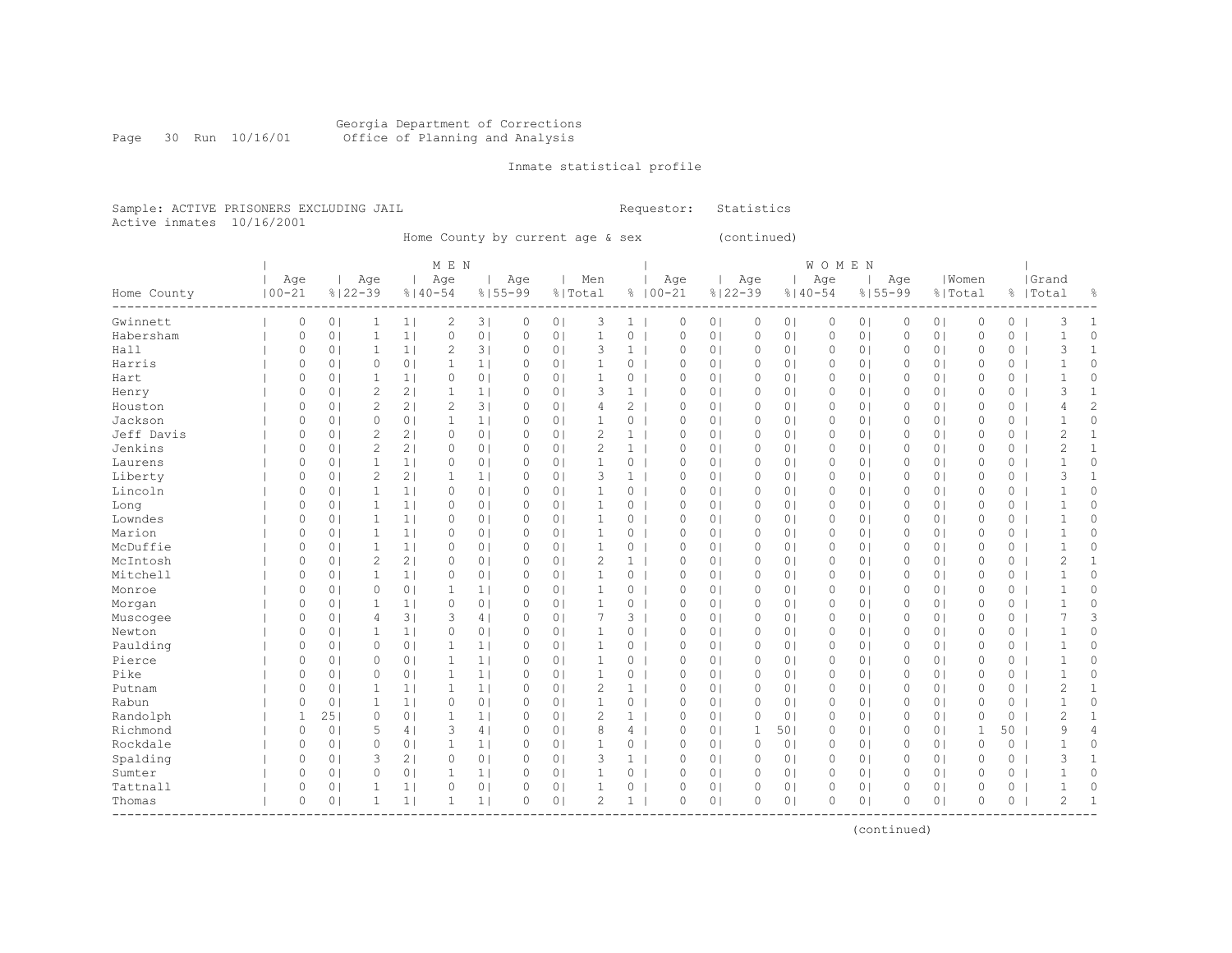### Georgia Department of Corrections Page 31 Run 10/16/01 Office of Planning and Analysis

# Inmate statistical profile

|  | Sample: ACTIVE PRISONERS EXCLUDING JAIL | Requestor: Statistics |  |
|--|-----------------------------------------|-----------------------|--|
|  | Active inmates 10/16/2001               |                       |  |

Home County by current age & sex (continued)

|                  |                   |                |                    |       | M E N              |                |                    |                |                |      |                     |                  |                |                    |                 | <b>WOMEN</b>       |           |                    |                |          |       |           |         |      |
|------------------|-------------------|----------------|--------------------|-------|--------------------|----------------|--------------------|----------------|----------------|------|---------------------|------------------|----------------|--------------------|-----------------|--------------------|-----------|--------------------|----------------|----------|-------|-----------|---------|------|
| Home County      | Age<br>$100 - 21$ |                | Age<br>$8122 - 39$ |       | Age<br>$8140 - 54$ |                | Age<br>$8155 - 99$ |                | Men<br>% Total |      | Age<br>$% 100 - 21$ |                  |                | Age<br>$8122 - 39$ |                 | Age<br>$8140 - 54$ |           | Age<br>$8155 - 99$ | % Total        | Women    |       | %   Total | Grand   | - 옹  |
| Tift             |                   | 0 <sub>1</sub> |                    |       |                    | 0 <sub>1</sub> |                    | 9 <sub>1</sub> |                |      |                     | 0                | 0 <sub>1</sub> | $\circ$            | 01              | 0                  | 0         |                    | 0 <sub>1</sub> |          | 0     |           |         |      |
| Toombs           |                   | 01             |                    |       |                    |                |                    | 01             |                |      |                     | $\left( \right)$ | $\circ$        | 0                  | 0               | 0                  | 0         |                    | 0              |          | 0     |           |         |      |
| Troup            |                   | 0              |                    | 0     |                    | 0              |                    | 91             |                |      |                     | $\Omega$         | 0              | 0                  | 0               | 0                  | 0         |                    | $\circ$        |          | 0     |           |         |      |
| Union            |                   | 0              |                    | 0     |                    |                |                    | 01             |                |      |                     | O                | 0              | 0                  | 0               | 0                  | 0         |                    | 0              |          | 0     |           |         |      |
| Upson            |                   | 0 <sub>1</sub> |                    | 0     |                    |                |                    | 01             |                |      |                     |                  | 0              | 0                  | 0               | 0                  | 0         | 0                  | 01             |          | 0     |           |         |      |
| Walker           |                   | 0 <sub>1</sub> | 2                  | 2     |                    | 01             |                    | 01             |                |      |                     |                  | 0              |                    | 50 <sub>1</sub> | 0                  | 0         |                    | $\circ$        |          | 50    |           |         |      |
| Walton           |                   | 0 <sub>1</sub> |                    |       |                    |                |                    | 01             |                |      |                     |                  | 01             | $\Omega$           | 01              | 0                  | 0         |                    | 0 <sup>1</sup> |          | 0     |           |         |      |
| Ware             |                   | 0 <sub>1</sub> |                    | 2     |                    |                | 0                  | 01             |                |      |                     | O                | 0              | 0                  | 0               | 0                  | 0         | 0                  | $\circ$        |          | 0     |           |         |      |
| Wayne            |                   | 0 <sub>1</sub> |                    |       |                    | 01             | 0                  | 0              |                |      |                     | O                | 0 <sub>1</sub> | $\mathbf{0}$       | 01              | 0                  | 0         | 0                  | 0 <sup>1</sup> |          | 0     |           |         |      |
| Whitfield        |                   | 0 <sub>1</sub> |                    | 0     |                    |                |                    | 01             |                |      |                     | O                | 0 <sub>1</sub> | $\mathbf{0}$       | 0               | 0                  | 0         |                    | 0 <sub>1</sub> | O        | 0     |           |         |      |
| Wilkinson        |                   | 0 <sub>1</sub> |                    |       |                    | 0              |                    | 01             |                |      |                     | $\Omega$         | $\circ$        | 0                  | 0               | 0                  | 0         |                    | $\circ$        |          | 0     |           |         |      |
| Total reported   |                   | 4 100          | 126                | 100   |                    | 75 100         |                    | 11 100         | 216            | 100  |                     | 0                | 0 <sub>1</sub> |                    | 2 100           | 0                  | 0         | 0                  | 0 <sub>1</sub> |          | 2 100 |           | 218 100 |      |
| Percent reported |                   | 80.01          |                    | 86.91 |                    | 85.2           |                    | 73.3           |                | 85.4 |                     |                  | .01            |                    | 100.01          |                    | $\cdot$ 0 |                    | .01            |          | 100.0 |           |         | 85.5 |
|                  |                   |                |                    |       |                    |                |                    |                |                |      |                     |                  |                |                    |                 |                    |           |                    |                |          |       |           |         |      |
| Not reported     |                   |                | 19                 |       | 13                 |                | 4                  |                | 37             |      |                     | $\Omega$         |                | $\circ$            |                 | $\Omega$           |           | $\Omega$           |                | $\Omega$ |       |           | 37      |      |
| Total            | 5                 |                | 145                |       | 88                 |                | 15                 |                | 253            |      |                     | $\Omega$         |                | 2                  |                 | $\circ$            |           |                    |                | 2        |       |           | 255     |      |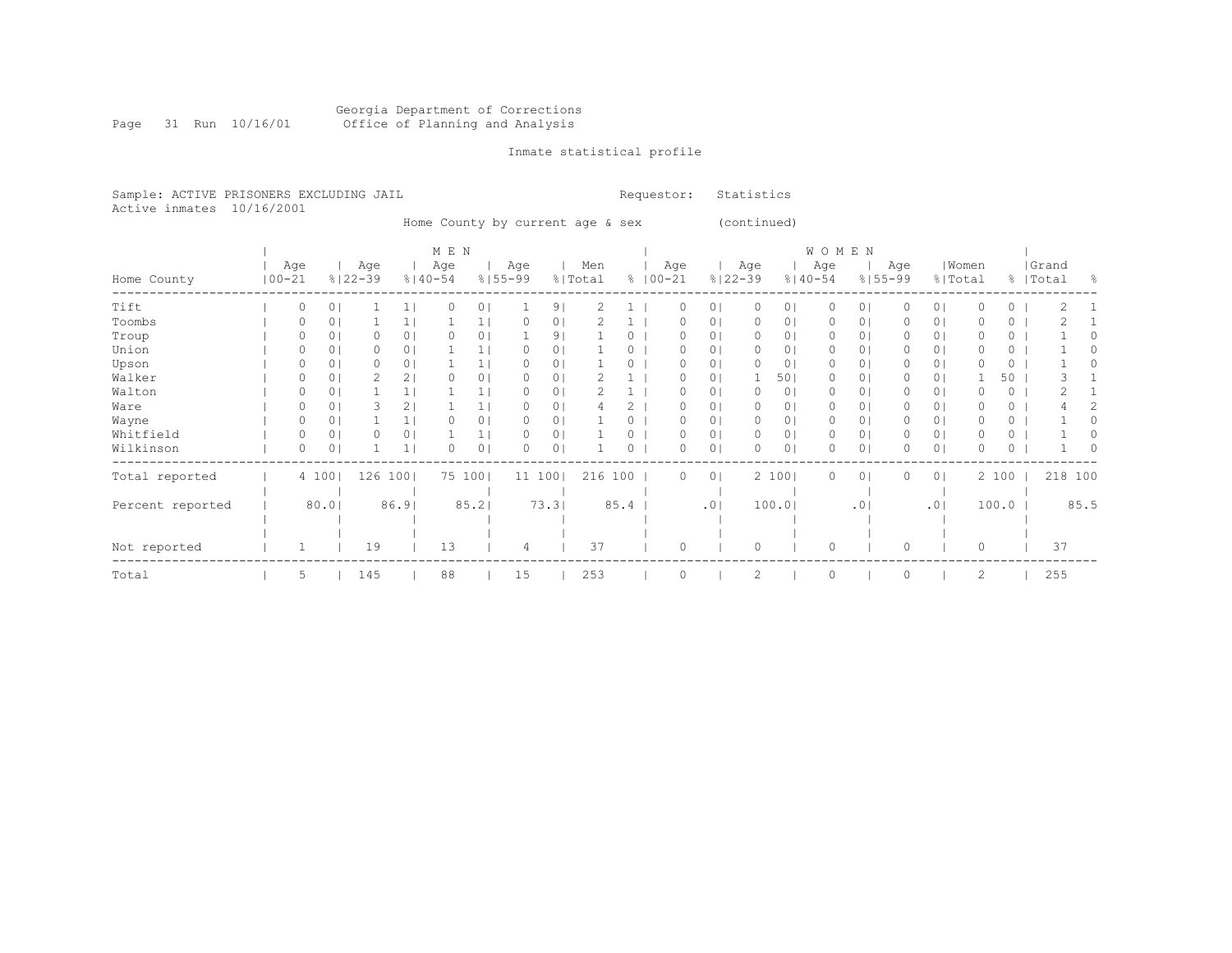Georgia Department of Corrections

Page 32 Run 10/16/01 Office of Planning and Analysis

Inmate statistical profile

Sample: ACTIVE PRISONERS EXCLUDING JAIL **Requestor:** Statistics

Active inmates 10/16/2001

# Prison Sentence In Years by current age & sex

|                                    |                   |                |                    |                | M E N              |                |                            |                                |                |                    |                |                    |                | WOMEN              |                |                    |                |                  |          |                    |                |
|------------------------------------|-------------------|----------------|--------------------|----------------|--------------------|----------------|----------------------------|--------------------------------|----------------|--------------------|----------------|--------------------|----------------|--------------------|----------------|--------------------|----------------|------------------|----------|--------------------|----------------|
| Sentence In Years                  | Age<br>$100 - 21$ |                | Age<br>$8122 - 39$ |                | Age<br>$8140 - 54$ |                | Age<br>$8155 - 99$         | Men<br>$\mathbb{R}$<br>% Total |                | Age<br>$8100 - 21$ |                | Age<br>$8122 - 39$ |                | Age<br>$8140 - 54$ | $\mathbf{L}$   | Age<br>$8155 - 99$ |                | Women<br>% Total |          | Grand<br>%   Total | ႜ              |
| $0 - 1$                            | $\circ$           | 0 <sub>1</sub> | $\circ$            | 0 <sub>1</sub> | 0                  | 0 <sub>1</sub> | 0<br>0 <sub>1</sub>        | 0                              | 0              | 0                  | 0 <sup>1</sup> | 0                  | 01             | $\circ$            | 0 <sub>1</sub> | 0                  | 0 <sub>1</sub> | $\circ$          | 0        | 0                  | $\circ$        |
| $1.1 - 2$                          | 0                 | 0 <sub>1</sub> | $\circ$            | 0 <sub>1</sub> | $\circ$            | 0 <sub>1</sub> | 0 <sub>1</sub><br>0        | 0                              | 0 <sub>1</sub> | $\mathbb O$        | 0 <sub>1</sub> | $\circ$            | 0 <sub>1</sub> | $\circ$            | 0 <sub>1</sub> | $\mathbf 0$        | 0 <sub>1</sub> | $\mathbb O$      | $\circ$  | 0                  | $\circ$        |
| $2.1 - 3$                          | 0                 | 0 <sup>1</sup> | $\circ$            | 0 <sub>1</sub> | 0                  | 0 <sub>1</sub> | 0<br>0 <sub>1</sub>        | 0                              | 0 <sub>1</sub> | $\circ$            | 0 <sub>1</sub> | $\circ$            | 0 <sub>1</sub> | 0                  | 0 <sub>1</sub> | 0                  | 0 <sup>1</sup> | $\Omega$         | 0        | $\Omega$           | $\Omega$       |
| $3.1 - 4$                          | 0                 | 0 <sub>1</sub> | $\circ$            | 0 <sub>1</sub> | $\circ$            | 0 <sub>1</sub> | 0<br>0 <sub>1</sub>        | 0                              | 0 <sub>1</sub> | $\circ$            | 0 <sub>1</sub> | $\circ$            | 0 <sub>1</sub> | $\circ$            | 0 <sub>1</sub> | 0                  | 0 <sub>1</sub> | $\circ$          | $\circ$  | $\Omega$           | $\Omega$       |
| $4.1 - 5$                          | 0                 | 0 <sub>1</sub> | 0                  | 0 <sub>1</sub> | 0                  | 0 <sub>1</sub> | 0 <sup>1</sup><br>0        | 0                              | 0 <sub>1</sub> | 0                  | 0 <sub>1</sub> | 0                  | 01             | 0                  | 0 <sup>1</sup> | 0                  | 0 <sub>1</sub> | $\circ$          | $\circ$  | 0                  | $\Omega$       |
| $5.1 - 6$                          | 0                 | 0 <sub>1</sub> | $\circ$            | 0 <sub>1</sub> | $\circ$            | 0 <sub>1</sub> | $\Omega$<br>0 <sub>1</sub> | 0                              | 0 <sub>1</sub> | $\circ$            | 0 <sub>1</sub> | $\circ$            | 0 <sub>1</sub> | $\circ$            | 0 <sub>1</sub> | 0                  | 0 <sup>1</sup> | $\Omega$         | 0        | $\Omega$           | $\circ$        |
| $6.1 - 7$                          | $\Omega$          | 0 <sub>1</sub> | $\circ$            | 0 <sub>1</sub> | $\Omega$           | 0 <sub>1</sub> | 0 <sub>1</sub><br>$\Omega$ | Ω                              | 0 <sub>1</sub> | $\Omega$           | 0 <sub>1</sub> | $\Omega$           | 0 <sub>1</sub> | $\Omega$           | 0 <sub>1</sub> | $\Omega$           | 0 <sub>1</sub> | $\Omega$         | $\Omega$ | O                  | $\Omega$       |
| $7.1 - 8$                          | 0                 | 0 <sub>1</sub> | 0                  | 0 <sub>1</sub> | 0                  | 0 <sub>1</sub> | 0<br>0 <sub>1</sub>        | 0                              | 0 <sub>1</sub> | $\circ$            | 0 <sub>1</sub> | 0                  | 0 <sub>1</sub> | 0                  | 0 <sub>1</sub> | 0                  | 0 <sub>1</sub> | 0                | $\circ$  | 0                  | $\Omega$       |
| $8.1 - 9$                          | 0                 | 0 <sub>1</sub> | 0                  | 0 <sub>1</sub> | 0                  | 0 <sub>1</sub> | $\Omega$<br>0 <sub>1</sub> | 0                              | $0-1$          | 0                  | 0 <sub>1</sub> | 0                  | 0 <sub>1</sub> | 0                  | 0 <sub>1</sub> | 0                  | 0 <sub>1</sub> | $\Omega$         | 0        | 0                  | $\Omega$       |
| $9.1 - 10$                         | 0                 | 0 <sub>1</sub> | $\circ$            | 0 <sub>1</sub> | $\circ$            | 0 <sub>1</sub> | 0<br>0 <sub>1</sub>        | 0                              | 0 <sub>1</sub> | $\circ$            | 0 <sub>1</sub> | 0                  | 0 <sub>1</sub> | $\circ$            | 0 <sub>1</sub> | 0                  | 0 <sub>1</sub> | $\circ$          | $\circ$  | $\Omega$           | $\Omega$       |
| $10.1 - 12$                        | 0                 | 0 <sub>1</sub> | $\circ$            | 0 <sub>1</sub> | $\circ$            | 0 <sub>1</sub> | 0<br>0 <sub>1</sub>        | 0                              | 0 <sub>1</sub> | $\circ$            | 0 <sub>1</sub> | $\circ$            | 0 <sub>1</sub> | 0                  | 0 <sub>1</sub> | 0                  | 0 <sub>1</sub> | $\circ$          | 0        | 0                  | $\Omega$       |
| $12.1 - 15$                        | 0                 | 0 <sub>1</sub> | $\circ$            | 0 <sub>1</sub> | $\circ$            | 0 <sub>1</sub> | $\circ$<br>0 <sub>1</sub>  | 0                              | 0 <sub>1</sub> | $\circ$            | 0 <sub>1</sub> | 0                  | 0 <sub>1</sub> | $\circ$            | 0 <sub>1</sub> | 0                  | 0 <sub>1</sub> | $\circ$          | 0        | 0                  | $\circ$        |
| $15.1 - 20$                        | $\Omega$          | 0 <sub>1</sub> | $\circ$            | 0 <sub>1</sub> | $\circ$            | 0 <sub>1</sub> | 0<br>0 <sub>1</sub>        | 0                              | 0 <sub>1</sub> | $\circ$            | 0 <sub>1</sub> | $\circ$            | 0 <sup>1</sup> | $\circ$            | 0 <sub>1</sub> | $\Omega$           | 0 <sub>1</sub> | $\Omega$         | 0        | $\cap$             | $\Omega$       |
| 20.1-OVER                          | 0                 | 0 <sub>1</sub> | $\circ$            | 0 <sub>1</sub> | 0                  | 0 <sub>1</sub> | 0 <sub>1</sub><br>0        | 0                              | 0 <sub>1</sub> | $\circ$            | 0 <sub>1</sub> | $\mathbf{0}$       | 0 <sub>1</sub> | 0                  | 0 <sup>1</sup> | 0                  | 0 <sub>1</sub> | $\circ$          | 0        | 0                  | $\Omega$       |
| LIFE                               | $\Omega$          | 0 <sub>1</sub> | $\circ$            | 0 <sub>1</sub> | $\circ$            | 0 <sub>1</sub> | $\Omega$<br>0 <sub>1</sub> | 0                              | 0 <sub>1</sub> | $\circ$            | 0 <sub>1</sub> | $\circ$            | 0 <sub>1</sub> | $\circ$            | 0 <sub>1</sub> | 0                  | 0 <sub>1</sub> | $\Omega$         | 0        | $\cap$             | $\Omega$       |
| DEATH                              | $\Omega$          | 0 <sup>1</sup> | $\circ$            | $\circ$        | 0                  | 0 <sub>1</sub> | 0 <sup>1</sup><br>0        | 0                              | 0              | $\Omega$           | 0 <sub>1</sub> | 0                  | $\circ$        | $\circ$            | 0 <sup>1</sup> | $\Omega$           | 0 <sup>1</sup> | $\Omega$         | $\Omega$ | $\Omega$           | $\Omega$       |
| LIFE W/O PAROLE                    | 5                 | 1001           | 145                | 100            | 88                 | 100            | 15<br>1001                 |                                | 253 100        | 0                  | 0 <sub>1</sub> |                    | 2 1001         | 0                  | 0 <sub>1</sub> | 0                  | 0 <sub>1</sub> | 2                | 100      | 255                | 100            |
| YOUTHFUL OFFENDERS                 | 0                 | 0 <sub>1</sub> | 0                  | 0 <sub>1</sub> | 0                  | 0 <sub>1</sub> | 0<br>0 <sub>1</sub>        | 0                              | $0-1$          | 0                  | 0 <sub>1</sub> | 0                  | 0 <sub>1</sub> | 0                  | 0 <sub>1</sub> | 0                  | 0 <sub>1</sub> | $\circ$          | $\circ$  | $\circ$            | $\overline{0}$ |
|                                    |                   |                |                    |                |                    |                |                            |                                |                |                    |                |                    |                |                    |                |                    |                |                  |          |                    |                |
| Total reported                     |                   | 5 100          | 145 100            |                | 88 100             |                | 15 100                     |                                | 253 100        | $\circ$            | 0 <sup>1</sup> |                    | 2 100          | $\circ$            | 0 <sub>1</sub> | 0                  | 0 <sub>1</sub> |                  | 2 100    | 255 100            |                |
| Percent reported                   |                   | 100.0          |                    | 100.0          | 100.0              |                | 100.01                     |                                | 100.0          |                    | .01            |                    | 100.0          |                    | .01            |                    | .0             |                  | 100.0    |                    | 100.0          |
| NOT REPORTED                       | 0                 |                | $\circ$            |                | $\circ$            |                | $\circ$                    | 0                              |                | $\mathbb O$        |                | $\circ$            |                | 0                  |                | 0                  |                | $\circ$          |          | $\circ$            |                |
| Total                              | 5                 |                | 145                |                | 88                 |                | 15                         | 253                            |                | $\circ$            |                | $\overline{c}$     |                | $\circ$            |                | $\circ$            |                | $\overline{c}$   |          | 255                |                |
| AVG EXCLUDING<br>LIFE, DEATH, YO   | .00               |                | .00                |                | .00                |                | .00                        |                                | .00            | .00                |                | .00                |                | .00                |                | .00                |                | .00              |          | .00                |                |
| AVG INCLUDING<br>LIFE=21, YO=3 YRS | 3.00              |                | 3.00               |                | 3.00               |                | 3.00                       | 3.00                           |                | .00                |                | 3.00               |                | .00                |                | .00                |                | 3.00             |          | 3.00               |                |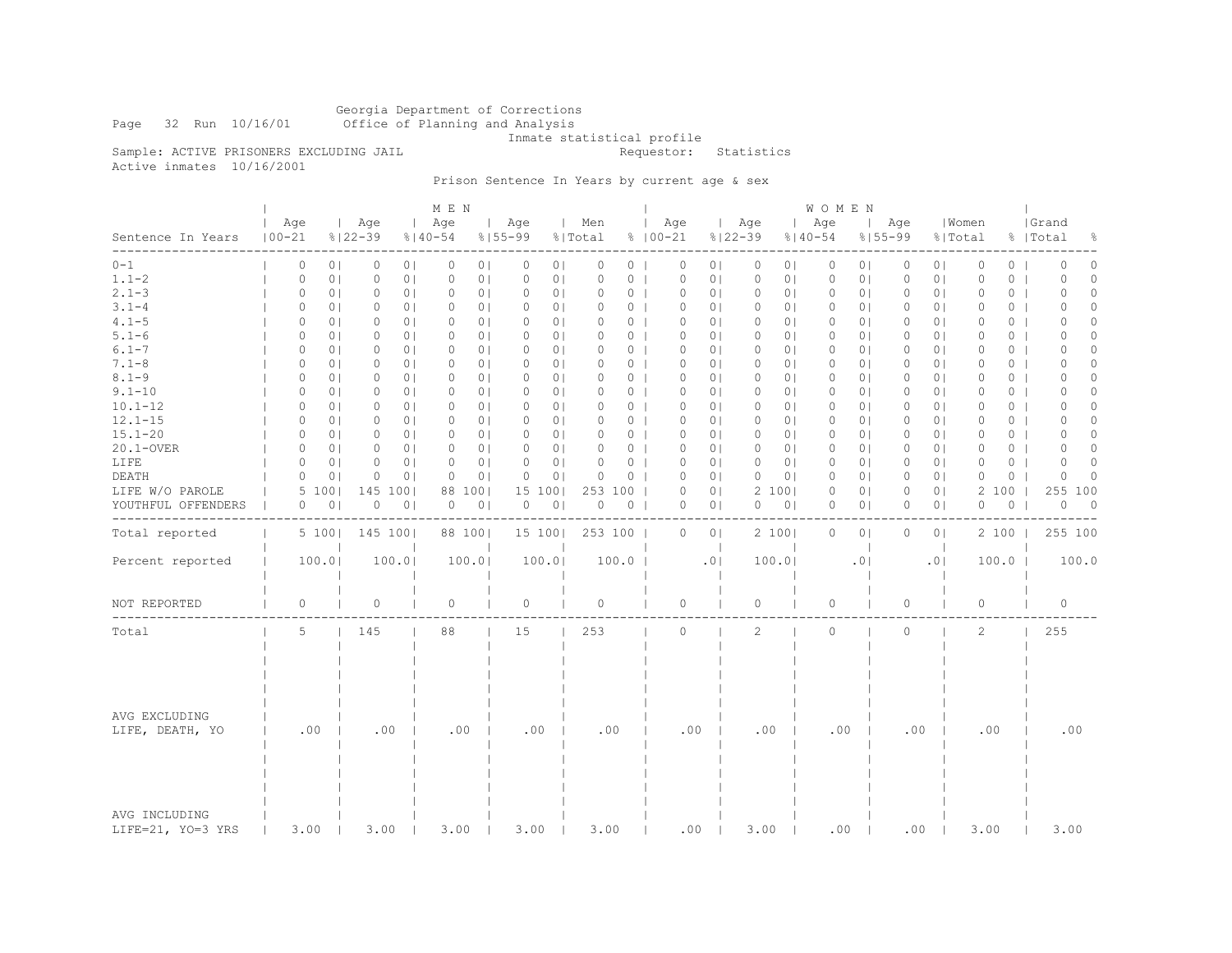# Georgia Department of Corrections Office of Planning and Analysis

Inmate statistical profile

Sample: ACTIVE PRISONERS EXCLUDING JAIL Requestor: Statistics Active inmates 10/16/2001

# Probation To Follow Prison by current age & sex

|                                     |                   |            |         |                    |           | M E N              |         |                    |                          |                |                       |                    |                                  |                    |                          | W O M E N          |                                  |                     |                                  |                              |                    |           |
|-------------------------------------|-------------------|------------|---------|--------------------|-----------|--------------------|---------|--------------------|--------------------------|----------------|-----------------------|--------------------|----------------------------------|--------------------|--------------------------|--------------------|----------------------------------|---------------------|----------------------------------|------------------------------|--------------------|-----------|
| Prob After Prison                   | Age<br>$100 - 21$ |            |         | Aqe<br>$8122 - 39$ |           | Age<br>$8140 - 54$ |         | Aqe<br>$8155 - 99$ |                          | Men<br>% Total |                       | Age<br>$8100 - 21$ |                                  | Age<br>$8122 - 39$ |                          | Age<br>$8140 - 54$ |                                  | Aqe<br>$8155 - 99$  | % Total                          | Women                        | Grand<br>%   Total | - 옹       |
| PROBATION TO FOLLOW<br>NO PROBATION |                   | 0<br>5 100 | $\circ$ | 142                | 21<br>981 | 87                 | 991     | 0                  | 0 <sub>1</sub><br>15 100 | 4<br>249       | 2.<br>98 <sub>1</sub> | 0<br>$\circ$       | 0 <sub>1</sub><br>0 <sup>1</sup> | $\circ$            | 0 <sup>1</sup><br>2 1001 | $\circ$<br>$\circ$ | 0 <sup>1</sup><br>0 <sup>1</sup> | $\Omega$<br>$\circ$ | 0 <sub>1</sub><br>0 <sup>1</sup> | $\Omega$<br>$\circ$<br>2 100 | 251                | 4 2<br>98 |
| Total reported                      |                   | 5 100      |         | 145 1001           |           |                    | 88 1001 |                    | 15 100                   |                | 253 100               | $\circ$            | 0 <sup>1</sup>                   |                    | 2 100                    | $\circ$            | 0 <sup>1</sup>                   | ()                  | 0 <sup>1</sup>                   | 2 100                        |                    | 255 100   |
| Percent reported                    |                   | 100.0      |         |                    | 100.01    |                    | 100.0   |                    | 100.01                   |                | 100.0                 |                    | .0 <sub>1</sub>                  |                    | 100.01                   |                    | .01                              |                     | .01                              | 100.0                        |                    | 100.0     |
| NOT REPORTED                        |                   | $\circ$    |         | $\Omega$           |           | 0                  |         | $\Omega$           |                          | $\Omega$       |                       |                    |                                  |                    |                          | $\Omega$           |                                  |                     |                                  | $\Omega$                     | $\Omega$           |           |
| Total                               |                   | 5          |         | 145                |           | 88                 |         | 15                 |                          | 253            |                       |                    |                                  |                    |                          | $\cap$             |                                  |                     |                                  | $\mathfrak{D}$               | 255                |           |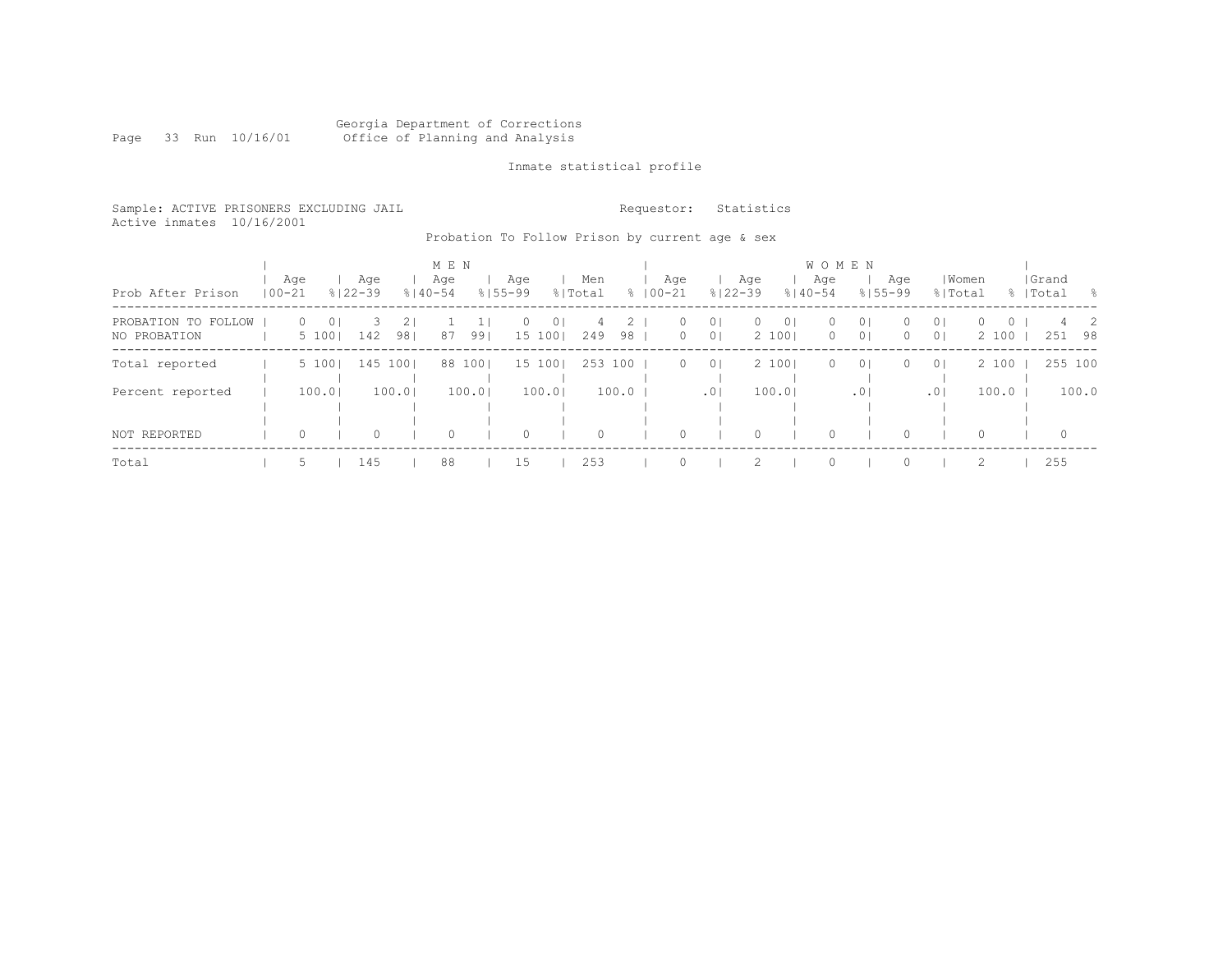#### Georgia Department of Corrections Page 34 Run 10/16/01 Office of Planning and Analysis

# Inmate statistical profile

Sample: ACTIVE PRISONERS EXCLUDING JAIL **Requestor:** Statistics Active inmates 10/16/2001

Admission Type by current age & sex

| Age<br>Men<br>Age<br>Age<br>  Women<br>  Grand<br>Age<br>Age<br>Age<br>Age<br>Age<br>$8122 - 39$<br>Admission Type<br>$100 - 21$<br>$8122 - 39$<br>$8140 - 54$<br>$8155 - 99$<br>$8100 - 21$<br>$8155 - 99$<br>% Total<br>$8140 - 54$<br>% Total<br>%   Total<br>욲<br>COMMITTED FROM COURT <br>351<br>2<br>79<br>20<br>43<br>301<br>31<br>131<br>77<br>30<br>0 <sub>1</sub><br>2 1001<br>$\circ$<br>100<br>31<br>2<br>0<br>0<br>0<br>01<br>1<br>$\circ$<br>$\Omega$<br>0 <sup>1</sup><br>0 <sub>1</sub><br>$\Omega$<br>$\Omega$<br>$\Omega$<br>$\Omega$<br>$\Omega$<br>0 <sub>1</sub><br>0 <sub>1</sub><br>$\bigcirc$  <br>$\Omega$<br>$\Omega$<br>$\Omega$<br>$\Omega$<br>$\Omega$<br>0 <sup>1</sup><br>$\Omega$<br>$\Omega$<br>$\Omega$<br>0<br>0 <sub>1</sub><br>13<br>91<br>12<br>71<br>26<br>10<br>0 <sub>1</sub><br>0 <sub>1</sub><br>26<br>10<br>14<br>1<br>$\Omega$<br>0 <sup>1</sup><br>$\Omega$<br>$\Omega$<br>0 <sub>1</sub><br>$\Omega$<br>O<br>0<br>0<br>$\overline{2}$<br>3<br>21<br>2<br>0 <sup>1</sup><br>1<br>1 <sub>1</sub><br>0 <sub>1</sub><br>0 <sup>1</sup><br>$\Omega$<br>0 <sub>1</sub><br>$\Omega$<br>0 <sup>1</sup><br>0 <sub>1</sub><br>$\Omega$<br>$\Omega$<br>0<br>$\Omega$<br>n<br>0<br>4<br>4<br>$\Omega$<br>0 <sup>1</sup><br>0 <sup>1</sup><br>$\Omega$<br>0 <sup>1</sup><br>0 <sub>1</sub><br>0<br>0 <sup>1</sup><br>0 <sup>1</sup><br>0<br>0<br>$\Omega$<br>$\Omega$<br>n<br>$\Omega$<br>0 <sup>1</sup><br>$\Omega$<br>0 <sub>1</sub><br>0<br>0<br>O<br>201<br>0 <sub>1</sub><br>0 <sub>1</sub><br>0 <sup>1</sup><br>0 <sup>1</sup><br>0 <sup>1</sup><br>1<br>$\Omega$<br>1.<br>11<br>$\Box$<br>1<br>0<br>$\Omega$<br>0 <sup>1</sup><br>$\Box$<br>O<br>0<br>0<br>0 <sub>1</sub><br>0 <sub>1</sub><br>$\Omega$<br>0 <sup>1</sup><br>0 <sup>1</sup><br>0<br>0 <sup>1</sup><br>0 <sup>1</sup><br>0 <sup>1</sup><br>$\bigcap$<br>$\circ$<br>0<br>0<br>$\Omega$<br>$\Box$<br>$\Omega$<br>0<br>$\Omega$<br>01<br>$\Omega$<br>O<br>O<br>0 <sup>1</sup><br>0 <sup>1</sup><br>0 <sup>1</sup><br>0 <sup>1</sup><br>0 <sup>1</sup><br>0 <sub>1</sub><br>$\circ$<br>0<br>$\Omega$<br>$\Omega$<br>$\Omega$<br>$\Omega$<br>$\Omega$<br>0<br>$\Omega$<br>$\Omega$<br>0 <sub>1</sub><br>$\Omega$<br>$\Omega$<br>0 <sub>1</sub><br>$\bigcap$<br>2<br>21<br>3<br>0 <sub>1</sub><br>31<br>$\Omega$<br>0 <sup>1</sup><br>3<br>$\Omega$<br>0 <sub>1</sub><br>0<br>0 <sub>1</sub><br>0<br>0 <sub>1</sub><br>0 <sup>1</sup><br>$\Omega$<br>0<br>$\Omega$<br>0<br>NEW SENT/PAR REV PND <br>0 <sub>1</sub><br>0<br>0 <sup>1</sup><br>1<br>1 <sub>1</sub><br>0<br>0 <sub>1</sub><br>0<br>0 <sub>1</sub><br>0<br>0 <sub>1</sub><br>0<br>0 <sub>1</sub><br>0 <sup>1</sup><br>0<br>0<br>0<br>$\Omega$<br>U<br>$\Omega$<br>451<br>731<br>135<br>53<br>135<br>53<br>601<br>81<br>561<br>40<br>0 <sub>1</sub><br>$\circ$<br>0 <sub>1</sub><br>$\Omega$<br>0<br>3<br>11<br>Ω<br>0 <sub>1</sub><br>0<br>0 <sub>1</sub><br>0 <sup>1</sup><br>0<br>$\Omega$<br>0 <sup>1</sup><br>$\Omega$<br>0 <sub>1</sub><br>$\circ$<br>$\Omega$<br>0<br>0 <sub>1</sub><br>0<br>$\Omega$<br>U<br>0<br>0 <sub>1</sub><br>0<br>0 <sub>1</sub><br>0 <sub>1</sub><br>$\Omega$<br>O<br>0<br>O<br>$\Omega$<br>$\Omega$<br>$\Omega$<br>$\Omega$<br>71<br>0 <sup>1</sup><br>0 <sub>1</sub><br>$\Omega$<br>$\Omega$<br>0<br>0<br>0<br>n<br>$\Omega$<br>0 <sub>1</sub><br>$\Omega$<br>O<br>0 <sub>1</sub><br>0<br>-1<br>PROBATION/PAROLE REV <br>0 <sub>1</sub><br>$\Omega$<br>0 <sub>1</sub><br>$\Omega$<br>0 <sub>1</sub><br>0 <sup>1</sup><br>$\Omega$<br>0 <sub>1</sub><br>0 <sub>1</sub><br>0<br>$\Omega$<br>n<br>$\Omega$<br>0<br>n<br>$\Omega$<br>O<br>0 <sub>1</sub><br>U<br>0<br>∩<br>0<br>$\Omega$<br>$\bigcap$<br>$\Omega$<br>0 <sub>1</sub><br>$\bigcap$<br>0 <sub>1</sub><br>$\Omega$<br>0<br>U<br>0 <sup>1</sup><br>$\bigcap$<br>0 <sub>1</sub><br>$\bigcap$<br>0 <sub>1</sub><br>$\Omega$<br>0 <sub>1</sub><br>U<br>$\Omega$<br>0<br>0<br>$\Omega$<br>∩<br>PROB REVOC/SPEC COND <br>0 <sup>1</sup><br>O<br>$\Omega$<br>$\Omega$<br>0 <sub>1</sub><br>$\Omega$<br>0 <sub>1</sub><br>$\Omega$<br>0<br>U<br>0 <sub>1</sub><br>$\Omega$<br>0 <sub>1</sub><br>$\Omega$<br>0 <sub>1</sub><br>$\Omega$<br>0 <sup>1</sup><br>O<br>0<br>0<br>0<br>PAR REV/REVOC CENTER <br>0<br>0 <sub>1</sub><br>$\Omega$<br>0 <sub>1</sub><br>01<br>0<br>0 <sub>1</sub><br>$\Omega$<br>0 <sub>1</sub><br>$\Omega$<br>0 <sub>1</sub><br>0 <sup>1</sup><br>O<br>0<br>U<br>0<br>0<br><sup>o</sup><br>Ω<br>n<br>0 <sub>1</sub><br>$\Omega$<br>0 <sup>1</sup><br>0 <sub>1</sub><br>0<br>U<br>0<br>$\Omega$<br>0<br>0 <sub>1</sub><br><sup>o</sup><br>0 <sub>1</sub><br><sup>o</sup><br>Ω<br>Ω<br>$\Omega$<br>0 <sub>1</sub><br>$\Omega$<br>0 <sub>1</sub><br>O<br>$\Omega$<br>0 <sub>1</sub><br>0 <sub>1</sub><br>0 <sup>1</sup><br>0 <sub>1</sub><br>O<br>0<br>$\Omega$<br>$\Omega$<br>0 <sub>1</sub><br>$\Box$<br><sup>o</sup><br>0<br>n<br>$\Omega$<br>0 <sub>1</sub><br>$\Omega$<br>O<br>01<br>0<br>0<br>HANCOCK REVOC CENTERI<br>0 <sup>1</sup><br>0 <sup>1</sup><br>$\circ$<br>0 <sub>1</sub><br>0 <sup>1</sup><br>$\Omega$<br>0 <sub>1</sub><br>$\bigcap$<br>0<br>$\bigcap$<br>$\Omega$<br>0 <sub>1</sub><br>$\Omega$<br>0 <sub>1</sub><br>0 <sub>1</sub><br>$\bigcap$<br><sup>n</sup><br>0<br>$\Omega$<br>$\Omega$<br>$\Omega$<br>$\Omega$<br>0 <sup>1</sup><br>0 <sub>1</sub><br>0 <sub>1</sub><br>$\circ$<br>$\Omega$<br>$\Omega$<br>0 <sub>1</sub><br>$\Omega$<br>0 <sub>1</sub><br>$\Omega$<br>0 <sub>1</sub><br>$\Omega$<br>0<br>$\Omega$<br>0<br>0 <sub>1</sub><br>$\Omega$<br>$\Omega$<br>0 <sup>1</sup><br>U<br>n<br>0 <sup>1</sup><br>$\Omega$<br>0 <sup>1</sup><br>$\circ$<br>0 <sup>1</sup><br>$\Omega$<br>$\Omega$<br>0 <sub>1</sub><br>$\circ$<br>0 <sub>1</sub><br>$\circ$<br>0 <sub>1</sub><br>0 <sup>1</sup><br>$\Omega$<br>$\circ$<br>$\cap$<br>0<br>0 <sub>1</sub><br>$\Omega$<br>$\Omega$<br>$\Omega$<br>∩<br>0<br>$\Omega$<br>$\Omega$<br>0 <sub>1</sub><br>$\Omega$<br>0 <sub>1</sub><br>0 <sub>1</sub><br>0<br>0 <sub>1</sub><br>0 <sup>1</sup><br>$\Omega$<br>$\Omega$<br>0<br>O<br>0 <sup>1</sup><br>0 <sub>1</sub><br>O<br>0<br>0<br>$\Omega$<br>U<br>∩<br>145 100<br>255 100<br>5 100  <br>88 1001<br>15 100<br>253 100<br>$\Omega$<br>0 <sub>1</sub><br>2 100<br>$\Omega$<br>$\circ$<br>2 100<br>$\Omega$<br>01<br>100.0<br>100.0<br>100.0<br>100.01<br>100.0<br>100.01<br>100.0<br>100.0<br>.01<br>.01<br>.01<br>$\circ$<br>0<br>$\circ$<br>0<br>0<br>0<br>0<br>0<br>0<br>0<br>0<br>2<br>255<br>5<br>145<br>88<br>15<br>253<br>2<br>$\circ$<br>Total<br>0<br>0 |                      |  |  | M E N |  |  |  |  |  | WOMEN |  |  |  |  |
|--------------------------------------------------------------------------------------------------------------------------------------------------------------------------------------------------------------------------------------------------------------------------------------------------------------------------------------------------------------------------------------------------------------------------------------------------------------------------------------------------------------------------------------------------------------------------------------------------------------------------------------------------------------------------------------------------------------------------------------------------------------------------------------------------------------------------------------------------------------------------------------------------------------------------------------------------------------------------------------------------------------------------------------------------------------------------------------------------------------------------------------------------------------------------------------------------------------------------------------------------------------------------------------------------------------------------------------------------------------------------------------------------------------------------------------------------------------------------------------------------------------------------------------------------------------------------------------------------------------------------------------------------------------------------------------------------------------------------------------------------------------------------------------------------------------------------------------------------------------------------------------------------------------------------------------------------------------------------------------------------------------------------------------------------------------------------------------------------------------------------------------------------------------------------------------------------------------------------------------------------------------------------------------------------------------------------------------------------------------------------------------------------------------------------------------------------------------------------------------------------------------------------------------------------------------------------------------------------------------------------------------------------------------------------------------------------------------------------------------------------------------------------------------------------------------------------------------------------------------------------------------------------------------------------------------------------------------------------------------------------------------------------------------------------------------------------------------------------------------------------------------------------------------------------------------------------------------------------------------------------------------------------------------------------------------------------------------------------------------------------------------------------------------------------------------------------------------------------------------------------------------------------------------------------------------------------------------------------------------------------------------------------------------------------------------------------------------------------------------------------------------------------------------------------------------------------------------------------------------------------------------------------------------------------------------------------------------------------------------------------------------------------------------------------------------------------------------------------------------------------------------------------------------------------------------------------------------------------------------------------------------------------------------------------------------------------------------------------------------------------------------------------------------------------------------------------------------------------------------------------------------------------------------------------------------------------------------------------------------------------------------------------------------------------------------------------------------------------------------------------------------------------------------------------------------------------------------------------------------------------------------------------------------------------------------------------------------------------------------------------------------------------------------------------------------------------------------------------------------------------------------------------------------------------------------------------------------------------------------------------------------------------------------------------------------------------------------------------------------------------------------------------------------------------------------------------------------------------------------------------------------------------------------------------------------------------------------------------------------------------------------------------------------------------------------------------------------------------------------------------------------------------------------------------------------------------------------------------------------------------------------------------------------------------------------------------------------------------------------------------------------------------------------------------------------------------------------------------------------------------------------------------------------------------------------------------------------------------------------------------------------------------------------------------------------------------------------------------------------------------------------------------------------------------------------------------------------------------------------------------------------------------------------------------------------|----------------------|--|--|-------|--|--|--|--|--|-------|--|--|--|--|
|                                                                                                                                                                                                                                                                                                                                                                                                                                                                                                                                                                                                                                                                                                                                                                                                                                                                                                                                                                                                                                                                                                                                                                                                                                                                                                                                                                                                                                                                                                                                                                                                                                                                                                                                                                                                                                                                                                                                                                                                                                                                                                                                                                                                                                                                                                                                                                                                                                                                                                                                                                                                                                                                                                                                                                                                                                                                                                                                                                                                                                                                                                                                                                                                                                                                                                                                                                                                                                                                                                                                                                                                                                                                                                                                                                                                                                                                                                                                                                                                                                                                                                                                                                                                                                                                                                                                                                                                                                                                                                                                                                                                                                                                                                                                                                                                                                                                                                                                                                                                                                                                                                                                                                                                                                                                                                                                                                                                                                                                                                                                                                                                                                                                                                                                                                                                                                                                                                                                                                                                                                                                                                                                                                                                                                                                                                                                                                                                                                                                                                                                                              |                      |  |  |       |  |  |  |  |  |       |  |  |  |  |
|                                                                                                                                                                                                                                                                                                                                                                                                                                                                                                                                                                                                                                                                                                                                                                                                                                                                                                                                                                                                                                                                                                                                                                                                                                                                                                                                                                                                                                                                                                                                                                                                                                                                                                                                                                                                                                                                                                                                                                                                                                                                                                                                                                                                                                                                                                                                                                                                                                                                                                                                                                                                                                                                                                                                                                                                                                                                                                                                                                                                                                                                                                                                                                                                                                                                                                                                                                                                                                                                                                                                                                                                                                                                                                                                                                                                                                                                                                                                                                                                                                                                                                                                                                                                                                                                                                                                                                                                                                                                                                                                                                                                                                                                                                                                                                                                                                                                                                                                                                                                                                                                                                                                                                                                                                                                                                                                                                                                                                                                                                                                                                                                                                                                                                                                                                                                                                                                                                                                                                                                                                                                                                                                                                                                                                                                                                                                                                                                                                                                                                                                                              |                      |  |  |       |  |  |  |  |  |       |  |  |  |  |
|                                                                                                                                                                                                                                                                                                                                                                                                                                                                                                                                                                                                                                                                                                                                                                                                                                                                                                                                                                                                                                                                                                                                                                                                                                                                                                                                                                                                                                                                                                                                                                                                                                                                                                                                                                                                                                                                                                                                                                                                                                                                                                                                                                                                                                                                                                                                                                                                                                                                                                                                                                                                                                                                                                                                                                                                                                                                                                                                                                                                                                                                                                                                                                                                                                                                                                                                                                                                                                                                                                                                                                                                                                                                                                                                                                                                                                                                                                                                                                                                                                                                                                                                                                                                                                                                                                                                                                                                                                                                                                                                                                                                                                                                                                                                                                                                                                                                                                                                                                                                                                                                                                                                                                                                                                                                                                                                                                                                                                                                                                                                                                                                                                                                                                                                                                                                                                                                                                                                                                                                                                                                                                                                                                                                                                                                                                                                                                                                                                                                                                                                                              |                      |  |  |       |  |  |  |  |  |       |  |  |  |  |
|                                                                                                                                                                                                                                                                                                                                                                                                                                                                                                                                                                                                                                                                                                                                                                                                                                                                                                                                                                                                                                                                                                                                                                                                                                                                                                                                                                                                                                                                                                                                                                                                                                                                                                                                                                                                                                                                                                                                                                                                                                                                                                                                                                                                                                                                                                                                                                                                                                                                                                                                                                                                                                                                                                                                                                                                                                                                                                                                                                                                                                                                                                                                                                                                                                                                                                                                                                                                                                                                                                                                                                                                                                                                                                                                                                                                                                                                                                                                                                                                                                                                                                                                                                                                                                                                                                                                                                                                                                                                                                                                                                                                                                                                                                                                                                                                                                                                                                                                                                                                                                                                                                                                                                                                                                                                                                                                                                                                                                                                                                                                                                                                                                                                                                                                                                                                                                                                                                                                                                                                                                                                                                                                                                                                                                                                                                                                                                                                                                                                                                                                                              | RETURN APPEAL/BOND   |  |  |       |  |  |  |  |  |       |  |  |  |  |
|                                                                                                                                                                                                                                                                                                                                                                                                                                                                                                                                                                                                                                                                                                                                                                                                                                                                                                                                                                                                                                                                                                                                                                                                                                                                                                                                                                                                                                                                                                                                                                                                                                                                                                                                                                                                                                                                                                                                                                                                                                                                                                                                                                                                                                                                                                                                                                                                                                                                                                                                                                                                                                                                                                                                                                                                                                                                                                                                                                                                                                                                                                                                                                                                                                                                                                                                                                                                                                                                                                                                                                                                                                                                                                                                                                                                                                                                                                                                                                                                                                                                                                                                                                                                                                                                                                                                                                                                                                                                                                                                                                                                                                                                                                                                                                                                                                                                                                                                                                                                                                                                                                                                                                                                                                                                                                                                                                                                                                                                                                                                                                                                                                                                                                                                                                                                                                                                                                                                                                                                                                                                                                                                                                                                                                                                                                                                                                                                                                                                                                                                                              | PAROLE REV/NEW SENT  |  |  |       |  |  |  |  |  |       |  |  |  |  |
|                                                                                                                                                                                                                                                                                                                                                                                                                                                                                                                                                                                                                                                                                                                                                                                                                                                                                                                                                                                                                                                                                                                                                                                                                                                                                                                                                                                                                                                                                                                                                                                                                                                                                                                                                                                                                                                                                                                                                                                                                                                                                                                                                                                                                                                                                                                                                                                                                                                                                                                                                                                                                                                                                                                                                                                                                                                                                                                                                                                                                                                                                                                                                                                                                                                                                                                                                                                                                                                                                                                                                                                                                                                                                                                                                                                                                                                                                                                                                                                                                                                                                                                                                                                                                                                                                                                                                                                                                                                                                                                                                                                                                                                                                                                                                                                                                                                                                                                                                                                                                                                                                                                                                                                                                                                                                                                                                                                                                                                                                                                                                                                                                                                                                                                                                                                                                                                                                                                                                                                                                                                                                                                                                                                                                                                                                                                                                                                                                                                                                                                                                              | PAR REV/NO NEW SENT  |  |  |       |  |  |  |  |  |       |  |  |  |  |
|                                                                                                                                                                                                                                                                                                                                                                                                                                                                                                                                                                                                                                                                                                                                                                                                                                                                                                                                                                                                                                                                                                                                                                                                                                                                                                                                                                                                                                                                                                                                                                                                                                                                                                                                                                                                                                                                                                                                                                                                                                                                                                                                                                                                                                                                                                                                                                                                                                                                                                                                                                                                                                                                                                                                                                                                                                                                                                                                                                                                                                                                                                                                                                                                                                                                                                                                                                                                                                                                                                                                                                                                                                                                                                                                                                                                                                                                                                                                                                                                                                                                                                                                                                                                                                                                                                                                                                                                                                                                                                                                                                                                                                                                                                                                                                                                                                                                                                                                                                                                                                                                                                                                                                                                                                                                                                                                                                                                                                                                                                                                                                                                                                                                                                                                                                                                                                                                                                                                                                                                                                                                                                                                                                                                                                                                                                                                                                                                                                                                                                                                                              | PROB VIOL/TOTAL REV  |  |  |       |  |  |  |  |  |       |  |  |  |  |
|                                                                                                                                                                                                                                                                                                                                                                                                                                                                                                                                                                                                                                                                                                                                                                                                                                                                                                                                                                                                                                                                                                                                                                                                                                                                                                                                                                                                                                                                                                                                                                                                                                                                                                                                                                                                                                                                                                                                                                                                                                                                                                                                                                                                                                                                                                                                                                                                                                                                                                                                                                                                                                                                                                                                                                                                                                                                                                                                                                                                                                                                                                                                                                                                                                                                                                                                                                                                                                                                                                                                                                                                                                                                                                                                                                                                                                                                                                                                                                                                                                                                                                                                                                                                                                                                                                                                                                                                                                                                                                                                                                                                                                                                                                                                                                                                                                                                                                                                                                                                                                                                                                                                                                                                                                                                                                                                                                                                                                                                                                                                                                                                                                                                                                                                                                                                                                                                                                                                                                                                                                                                                                                                                                                                                                                                                                                                                                                                                                                                                                                                                              | PROB VIOL/PARTIAL    |  |  |       |  |  |  |  |  |       |  |  |  |  |
|                                                                                                                                                                                                                                                                                                                                                                                                                                                                                                                                                                                                                                                                                                                                                                                                                                                                                                                                                                                                                                                                                                                                                                                                                                                                                                                                                                                                                                                                                                                                                                                                                                                                                                                                                                                                                                                                                                                                                                                                                                                                                                                                                                                                                                                                                                                                                                                                                                                                                                                                                                                                                                                                                                                                                                                                                                                                                                                                                                                                                                                                                                                                                                                                                                                                                                                                                                                                                                                                                                                                                                                                                                                                                                                                                                                                                                                                                                                                                                                                                                                                                                                                                                                                                                                                                                                                                                                                                                                                                                                                                                                                                                                                                                                                                                                                                                                                                                                                                                                                                                                                                                                                                                                                                                                                                                                                                                                                                                                                                                                                                                                                                                                                                                                                                                                                                                                                                                                                                                                                                                                                                                                                                                                                                                                                                                                                                                                                                                                                                                                                                              | ADMIT FM OTHER CUST  |  |  |       |  |  |  |  |  |       |  |  |  |  |
|                                                                                                                                                                                                                                                                                                                                                                                                                                                                                                                                                                                                                                                                                                                                                                                                                                                                                                                                                                                                                                                                                                                                                                                                                                                                                                                                                                                                                                                                                                                                                                                                                                                                                                                                                                                                                                                                                                                                                                                                                                                                                                                                                                                                                                                                                                                                                                                                                                                                                                                                                                                                                                                                                                                                                                                                                                                                                                                                                                                                                                                                                                                                                                                                                                                                                                                                                                                                                                                                                                                                                                                                                                                                                                                                                                                                                                                                                                                                                                                                                                                                                                                                                                                                                                                                                                                                                                                                                                                                                                                                                                                                                                                                                                                                                                                                                                                                                                                                                                                                                                                                                                                                                                                                                                                                                                                                                                                                                                                                                                                                                                                                                                                                                                                                                                                                                                                                                                                                                                                                                                                                                                                                                                                                                                                                                                                                                                                                                                                                                                                                                              | SHOCK INCARCERATION  |  |  |       |  |  |  |  |  |       |  |  |  |  |
|                                                                                                                                                                                                                                                                                                                                                                                                                                                                                                                                                                                                                                                                                                                                                                                                                                                                                                                                                                                                                                                                                                                                                                                                                                                                                                                                                                                                                                                                                                                                                                                                                                                                                                                                                                                                                                                                                                                                                                                                                                                                                                                                                                                                                                                                                                                                                                                                                                                                                                                                                                                                                                                                                                                                                                                                                                                                                                                                                                                                                                                                                                                                                                                                                                                                                                                                                                                                                                                                                                                                                                                                                                                                                                                                                                                                                                                                                                                                                                                                                                                                                                                                                                                                                                                                                                                                                                                                                                                                                                                                                                                                                                                                                                                                                                                                                                                                                                                                                                                                                                                                                                                                                                                                                                                                                                                                                                                                                                                                                                                                                                                                                                                                                                                                                                                                                                                                                                                                                                                                                                                                                                                                                                                                                                                                                                                                                                                                                                                                                                                                                              | PROB REV/REMAINDER   |  |  |       |  |  |  |  |  |       |  |  |  |  |
|                                                                                                                                                                                                                                                                                                                                                                                                                                                                                                                                                                                                                                                                                                                                                                                                                                                                                                                                                                                                                                                                                                                                                                                                                                                                                                                                                                                                                                                                                                                                                                                                                                                                                                                                                                                                                                                                                                                                                                                                                                                                                                                                                                                                                                                                                                                                                                                                                                                                                                                                                                                                                                                                                                                                                                                                                                                                                                                                                                                                                                                                                                                                                                                                                                                                                                                                                                                                                                                                                                                                                                                                                                                                                                                                                                                                                                                                                                                                                                                                                                                                                                                                                                                                                                                                                                                                                                                                                                                                                                                                                                                                                                                                                                                                                                                                                                                                                                                                                                                                                                                                                                                                                                                                                                                                                                                                                                                                                                                                                                                                                                                                                                                                                                                                                                                                                                                                                                                                                                                                                                                                                                                                                                                                                                                                                                                                                                                                                                                                                                                                                              |                      |  |  |       |  |  |  |  |  |       |  |  |  |  |
|                                                                                                                                                                                                                                                                                                                                                                                                                                                                                                                                                                                                                                                                                                                                                                                                                                                                                                                                                                                                                                                                                                                                                                                                                                                                                                                                                                                                                                                                                                                                                                                                                                                                                                                                                                                                                                                                                                                                                                                                                                                                                                                                                                                                                                                                                                                                                                                                                                                                                                                                                                                                                                                                                                                                                                                                                                                                                                                                                                                                                                                                                                                                                                                                                                                                                                                                                                                                                                                                                                                                                                                                                                                                                                                                                                                                                                                                                                                                                                                                                                                                                                                                                                                                                                                                                                                                                                                                                                                                                                                                                                                                                                                                                                                                                                                                                                                                                                                                                                                                                                                                                                                                                                                                                                                                                                                                                                                                                                                                                                                                                                                                                                                                                                                                                                                                                                                                                                                                                                                                                                                                                                                                                                                                                                                                                                                                                                                                                                                                                                                                                              | LIFE W/O PAROLE      |  |  |       |  |  |  |  |  |       |  |  |  |  |
|                                                                                                                                                                                                                                                                                                                                                                                                                                                                                                                                                                                                                                                                                                                                                                                                                                                                                                                                                                                                                                                                                                                                                                                                                                                                                                                                                                                                                                                                                                                                                                                                                                                                                                                                                                                                                                                                                                                                                                                                                                                                                                                                                                                                                                                                                                                                                                                                                                                                                                                                                                                                                                                                                                                                                                                                                                                                                                                                                                                                                                                                                                                                                                                                                                                                                                                                                                                                                                                                                                                                                                                                                                                                                                                                                                                                                                                                                                                                                                                                                                                                                                                                                                                                                                                                                                                                                                                                                                                                                                                                                                                                                                                                                                                                                                                                                                                                                                                                                                                                                                                                                                                                                                                                                                                                                                                                                                                                                                                                                                                                                                                                                                                                                                                                                                                                                                                                                                                                                                                                                                                                                                                                                                                                                                                                                                                                                                                                                                                                                                                                                              | PAROLE REV BOOT CAMP |  |  |       |  |  |  |  |  |       |  |  |  |  |
|                                                                                                                                                                                                                                                                                                                                                                                                                                                                                                                                                                                                                                                                                                                                                                                                                                                                                                                                                                                                                                                                                                                                                                                                                                                                                                                                                                                                                                                                                                                                                                                                                                                                                                                                                                                                                                                                                                                                                                                                                                                                                                                                                                                                                                                                                                                                                                                                                                                                                                                                                                                                                                                                                                                                                                                                                                                                                                                                                                                                                                                                                                                                                                                                                                                                                                                                                                                                                                                                                                                                                                                                                                                                                                                                                                                                                                                                                                                                                                                                                                                                                                                                                                                                                                                                                                                                                                                                                                                                                                                                                                                                                                                                                                                                                                                                                                                                                                                                                                                                                                                                                                                                                                                                                                                                                                                                                                                                                                                                                                                                                                                                                                                                                                                                                                                                                                                                                                                                                                                                                                                                                                                                                                                                                                                                                                                                                                                                                                                                                                                                                              | PAR REV/RSN UNKNOWN  |  |  |       |  |  |  |  |  |       |  |  |  |  |
|                                                                                                                                                                                                                                                                                                                                                                                                                                                                                                                                                                                                                                                                                                                                                                                                                                                                                                                                                                                                                                                                                                                                                                                                                                                                                                                                                                                                                                                                                                                                                                                                                                                                                                                                                                                                                                                                                                                                                                                                                                                                                                                                                                                                                                                                                                                                                                                                                                                                                                                                                                                                                                                                                                                                                                                                                                                                                                                                                                                                                                                                                                                                                                                                                                                                                                                                                                                                                                                                                                                                                                                                                                                                                                                                                                                                                                                                                                                                                                                                                                                                                                                                                                                                                                                                                                                                                                                                                                                                                                                                                                                                                                                                                                                                                                                                                                                                                                                                                                                                                                                                                                                                                                                                                                                                                                                                                                                                                                                                                                                                                                                                                                                                                                                                                                                                                                                                                                                                                                                                                                                                                                                                                                                                                                                                                                                                                                                                                                                                                                                                                              |                      |  |  |       |  |  |  |  |  |       |  |  |  |  |
|                                                                                                                                                                                                                                                                                                                                                                                                                                                                                                                                                                                                                                                                                                                                                                                                                                                                                                                                                                                                                                                                                                                                                                                                                                                                                                                                                                                                                                                                                                                                                                                                                                                                                                                                                                                                                                                                                                                                                                                                                                                                                                                                                                                                                                                                                                                                                                                                                                                                                                                                                                                                                                                                                                                                                                                                                                                                                                                                                                                                                                                                                                                                                                                                                                                                                                                                                                                                                                                                                                                                                                                                                                                                                                                                                                                                                                                                                                                                                                                                                                                                                                                                                                                                                                                                                                                                                                                                                                                                                                                                                                                                                                                                                                                                                                                                                                                                                                                                                                                                                                                                                                                                                                                                                                                                                                                                                                                                                                                                                                                                                                                                                                                                                                                                                                                                                                                                                                                                                                                                                                                                                                                                                                                                                                                                                                                                                                                                                                                                                                                                                              | PB PAROLE RESCINDED  |  |  |       |  |  |  |  |  |       |  |  |  |  |
|                                                                                                                                                                                                                                                                                                                                                                                                                                                                                                                                                                                                                                                                                                                                                                                                                                                                                                                                                                                                                                                                                                                                                                                                                                                                                                                                                                                                                                                                                                                                                                                                                                                                                                                                                                                                                                                                                                                                                                                                                                                                                                                                                                                                                                                                                                                                                                                                                                                                                                                                                                                                                                                                                                                                                                                                                                                                                                                                                                                                                                                                                                                                                                                                                                                                                                                                                                                                                                                                                                                                                                                                                                                                                                                                                                                                                                                                                                                                                                                                                                                                                                                                                                                                                                                                                                                                                                                                                                                                                                                                                                                                                                                                                                                                                                                                                                                                                                                                                                                                                                                                                                                                                                                                                                                                                                                                                                                                                                                                                                                                                                                                                                                                                                                                                                                                                                                                                                                                                                                                                                                                                                                                                                                                                                                                                                                                                                                                                                                                                                                                                              |                      |  |  |       |  |  |  |  |  |       |  |  |  |  |
|                                                                                                                                                                                                                                                                                                                                                                                                                                                                                                                                                                                                                                                                                                                                                                                                                                                                                                                                                                                                                                                                                                                                                                                                                                                                                                                                                                                                                                                                                                                                                                                                                                                                                                                                                                                                                                                                                                                                                                                                                                                                                                                                                                                                                                                                                                                                                                                                                                                                                                                                                                                                                                                                                                                                                                                                                                                                                                                                                                                                                                                                                                                                                                                                                                                                                                                                                                                                                                                                                                                                                                                                                                                                                                                                                                                                                                                                                                                                                                                                                                                                                                                                                                                                                                                                                                                                                                                                                                                                                                                                                                                                                                                                                                                                                                                                                                                                                                                                                                                                                                                                                                                                                                                                                                                                                                                                                                                                                                                                                                                                                                                                                                                                                                                                                                                                                                                                                                                                                                                                                                                                                                                                                                                                                                                                                                                                                                                                                                                                                                                                                              |                      |  |  |       |  |  |  |  |  |       |  |  |  |  |
|                                                                                                                                                                                                                                                                                                                                                                                                                                                                                                                                                                                                                                                                                                                                                                                                                                                                                                                                                                                                                                                                                                                                                                                                                                                                                                                                                                                                                                                                                                                                                                                                                                                                                                                                                                                                                                                                                                                                                                                                                                                                                                                                                                                                                                                                                                                                                                                                                                                                                                                                                                                                                                                                                                                                                                                                                                                                                                                                                                                                                                                                                                                                                                                                                                                                                                                                                                                                                                                                                                                                                                                                                                                                                                                                                                                                                                                                                                                                                                                                                                                                                                                                                                                                                                                                                                                                                                                                                                                                                                                                                                                                                                                                                                                                                                                                                                                                                                                                                                                                                                                                                                                                                                                                                                                                                                                                                                                                                                                                                                                                                                                                                                                                                                                                                                                                                                                                                                                                                                                                                                                                                                                                                                                                                                                                                                                                                                                                                                                                                                                                                              | INFORMATION ONLY     |  |  |       |  |  |  |  |  |       |  |  |  |  |
|                                                                                                                                                                                                                                                                                                                                                                                                                                                                                                                                                                                                                                                                                                                                                                                                                                                                                                                                                                                                                                                                                                                                                                                                                                                                                                                                                                                                                                                                                                                                                                                                                                                                                                                                                                                                                                                                                                                                                                                                                                                                                                                                                                                                                                                                                                                                                                                                                                                                                                                                                                                                                                                                                                                                                                                                                                                                                                                                                                                                                                                                                                                                                                                                                                                                                                                                                                                                                                                                                                                                                                                                                                                                                                                                                                                                                                                                                                                                                                                                                                                                                                                                                                                                                                                                                                                                                                                                                                                                                                                                                                                                                                                                                                                                                                                                                                                                                                                                                                                                                                                                                                                                                                                                                                                                                                                                                                                                                                                                                                                                                                                                                                                                                                                                                                                                                                                                                                                                                                                                                                                                                                                                                                                                                                                                                                                                                                                                                                                                                                                                                              | INCOMPLETE SENT PKG  |  |  |       |  |  |  |  |  |       |  |  |  |  |
|                                                                                                                                                                                                                                                                                                                                                                                                                                                                                                                                                                                                                                                                                                                                                                                                                                                                                                                                                                                                                                                                                                                                                                                                                                                                                                                                                                                                                                                                                                                                                                                                                                                                                                                                                                                                                                                                                                                                                                                                                                                                                                                                                                                                                                                                                                                                                                                                                                                                                                                                                                                                                                                                                                                                                                                                                                                                                                                                                                                                                                                                                                                                                                                                                                                                                                                                                                                                                                                                                                                                                                                                                                                                                                                                                                                                                                                                                                                                                                                                                                                                                                                                                                                                                                                                                                                                                                                                                                                                                                                                                                                                                                                                                                                                                                                                                                                                                                                                                                                                                                                                                                                                                                                                                                                                                                                                                                                                                                                                                                                                                                                                                                                                                                                                                                                                                                                                                                                                                                                                                                                                                                                                                                                                                                                                                                                                                                                                                                                                                                                                                              |                      |  |  |       |  |  |  |  |  |       |  |  |  |  |
|                                                                                                                                                                                                                                                                                                                                                                                                                                                                                                                                                                                                                                                                                                                                                                                                                                                                                                                                                                                                                                                                                                                                                                                                                                                                                                                                                                                                                                                                                                                                                                                                                                                                                                                                                                                                                                                                                                                                                                                                                                                                                                                                                                                                                                                                                                                                                                                                                                                                                                                                                                                                                                                                                                                                                                                                                                                                                                                                                                                                                                                                                                                                                                                                                                                                                                                                                                                                                                                                                                                                                                                                                                                                                                                                                                                                                                                                                                                                                                                                                                                                                                                                                                                                                                                                                                                                                                                                                                                                                                                                                                                                                                                                                                                                                                                                                                                                                                                                                                                                                                                                                                                                                                                                                                                                                                                                                                                                                                                                                                                                                                                                                                                                                                                                                                                                                                                                                                                                                                                                                                                                                                                                                                                                                                                                                                                                                                                                                                                                                                                                                              | WHITWORTH DETENTION  |  |  |       |  |  |  |  |  |       |  |  |  |  |
|                                                                                                                                                                                                                                                                                                                                                                                                                                                                                                                                                                                                                                                                                                                                                                                                                                                                                                                                                                                                                                                                                                                                                                                                                                                                                                                                                                                                                                                                                                                                                                                                                                                                                                                                                                                                                                                                                                                                                                                                                                                                                                                                                                                                                                                                                                                                                                                                                                                                                                                                                                                                                                                                                                                                                                                                                                                                                                                                                                                                                                                                                                                                                                                                                                                                                                                                                                                                                                                                                                                                                                                                                                                                                                                                                                                                                                                                                                                                                                                                                                                                                                                                                                                                                                                                                                                                                                                                                                                                                                                                                                                                                                                                                                                                                                                                                                                                                                                                                                                                                                                                                                                                                                                                                                                                                                                                                                                                                                                                                                                                                                                                                                                                                                                                                                                                                                                                                                                                                                                                                                                                                                                                                                                                                                                                                                                                                                                                                                                                                                                                                              | DCYS AT RISK         |  |  |       |  |  |  |  |  |       |  |  |  |  |
|                                                                                                                                                                                                                                                                                                                                                                                                                                                                                                                                                                                                                                                                                                                                                                                                                                                                                                                                                                                                                                                                                                                                                                                                                                                                                                                                                                                                                                                                                                                                                                                                                                                                                                                                                                                                                                                                                                                                                                                                                                                                                                                                                                                                                                                                                                                                                                                                                                                                                                                                                                                                                                                                                                                                                                                                                                                                                                                                                                                                                                                                                                                                                                                                                                                                                                                                                                                                                                                                                                                                                                                                                                                                                                                                                                                                                                                                                                                                                                                                                                                                                                                                                                                                                                                                                                                                                                                                                                                                                                                                                                                                                                                                                                                                                                                                                                                                                                                                                                                                                                                                                                                                                                                                                                                                                                                                                                                                                                                                                                                                                                                                                                                                                                                                                                                                                                                                                                                                                                                                                                                                                                                                                                                                                                                                                                                                                                                                                                                                                                                                                              | OTHER                |  |  |       |  |  |  |  |  |       |  |  |  |  |
|                                                                                                                                                                                                                                                                                                                                                                                                                                                                                                                                                                                                                                                                                                                                                                                                                                                                                                                                                                                                                                                                                                                                                                                                                                                                                                                                                                                                                                                                                                                                                                                                                                                                                                                                                                                                                                                                                                                                                                                                                                                                                                                                                                                                                                                                                                                                                                                                                                                                                                                                                                                                                                                                                                                                                                                                                                                                                                                                                                                                                                                                                                                                                                                                                                                                                                                                                                                                                                                                                                                                                                                                                                                                                                                                                                                                                                                                                                                                                                                                                                                                                                                                                                                                                                                                                                                                                                                                                                                                                                                                                                                                                                                                                                                                                                                                                                                                                                                                                                                                                                                                                                                                                                                                                                                                                                                                                                                                                                                                                                                                                                                                                                                                                                                                                                                                                                                                                                                                                                                                                                                                                                                                                                                                                                                                                                                                                                                                                                                                                                                                                              | Total reported       |  |  |       |  |  |  |  |  |       |  |  |  |  |
|                                                                                                                                                                                                                                                                                                                                                                                                                                                                                                                                                                                                                                                                                                                                                                                                                                                                                                                                                                                                                                                                                                                                                                                                                                                                                                                                                                                                                                                                                                                                                                                                                                                                                                                                                                                                                                                                                                                                                                                                                                                                                                                                                                                                                                                                                                                                                                                                                                                                                                                                                                                                                                                                                                                                                                                                                                                                                                                                                                                                                                                                                                                                                                                                                                                                                                                                                                                                                                                                                                                                                                                                                                                                                                                                                                                                                                                                                                                                                                                                                                                                                                                                                                                                                                                                                                                                                                                                                                                                                                                                                                                                                                                                                                                                                                                                                                                                                                                                                                                                                                                                                                                                                                                                                                                                                                                                                                                                                                                                                                                                                                                                                                                                                                                                                                                                                                                                                                                                                                                                                                                                                                                                                                                                                                                                                                                                                                                                                                                                                                                                                              |                      |  |  |       |  |  |  |  |  |       |  |  |  |  |
|                                                                                                                                                                                                                                                                                                                                                                                                                                                                                                                                                                                                                                                                                                                                                                                                                                                                                                                                                                                                                                                                                                                                                                                                                                                                                                                                                                                                                                                                                                                                                                                                                                                                                                                                                                                                                                                                                                                                                                                                                                                                                                                                                                                                                                                                                                                                                                                                                                                                                                                                                                                                                                                                                                                                                                                                                                                                                                                                                                                                                                                                                                                                                                                                                                                                                                                                                                                                                                                                                                                                                                                                                                                                                                                                                                                                                                                                                                                                                                                                                                                                                                                                                                                                                                                                                                                                                                                                                                                                                                                                                                                                                                                                                                                                                                                                                                                                                                                                                                                                                                                                                                                                                                                                                                                                                                                                                                                                                                                                                                                                                                                                                                                                                                                                                                                                                                                                                                                                                                                                                                                                                                                                                                                                                                                                                                                                                                                                                                                                                                                                                              | Percent reported     |  |  |       |  |  |  |  |  |       |  |  |  |  |
|                                                                                                                                                                                                                                                                                                                                                                                                                                                                                                                                                                                                                                                                                                                                                                                                                                                                                                                                                                                                                                                                                                                                                                                                                                                                                                                                                                                                                                                                                                                                                                                                                                                                                                                                                                                                                                                                                                                                                                                                                                                                                                                                                                                                                                                                                                                                                                                                                                                                                                                                                                                                                                                                                                                                                                                                                                                                                                                                                                                                                                                                                                                                                                                                                                                                                                                                                                                                                                                                                                                                                                                                                                                                                                                                                                                                                                                                                                                                                                                                                                                                                                                                                                                                                                                                                                                                                                                                                                                                                                                                                                                                                                                                                                                                                                                                                                                                                                                                                                                                                                                                                                                                                                                                                                                                                                                                                                                                                                                                                                                                                                                                                                                                                                                                                                                                                                                                                                                                                                                                                                                                                                                                                                                                                                                                                                                                                                                                                                                                                                                                                              |                      |  |  |       |  |  |  |  |  |       |  |  |  |  |
|                                                                                                                                                                                                                                                                                                                                                                                                                                                                                                                                                                                                                                                                                                                                                                                                                                                                                                                                                                                                                                                                                                                                                                                                                                                                                                                                                                                                                                                                                                                                                                                                                                                                                                                                                                                                                                                                                                                                                                                                                                                                                                                                                                                                                                                                                                                                                                                                                                                                                                                                                                                                                                                                                                                                                                                                                                                                                                                                                                                                                                                                                                                                                                                                                                                                                                                                                                                                                                                                                                                                                                                                                                                                                                                                                                                                                                                                                                                                                                                                                                                                                                                                                                                                                                                                                                                                                                                                                                                                                                                                                                                                                                                                                                                                                                                                                                                                                                                                                                                                                                                                                                                                                                                                                                                                                                                                                                                                                                                                                                                                                                                                                                                                                                                                                                                                                                                                                                                                                                                                                                                                                                                                                                                                                                                                                                                                                                                                                                                                                                                                                              | UNKNOWN              |  |  |       |  |  |  |  |  |       |  |  |  |  |
|                                                                                                                                                                                                                                                                                                                                                                                                                                                                                                                                                                                                                                                                                                                                                                                                                                                                                                                                                                                                                                                                                                                                                                                                                                                                                                                                                                                                                                                                                                                                                                                                                                                                                                                                                                                                                                                                                                                                                                                                                                                                                                                                                                                                                                                                                                                                                                                                                                                                                                                                                                                                                                                                                                                                                                                                                                                                                                                                                                                                                                                                                                                                                                                                                                                                                                                                                                                                                                                                                                                                                                                                                                                                                                                                                                                                                                                                                                                                                                                                                                                                                                                                                                                                                                                                                                                                                                                                                                                                                                                                                                                                                                                                                                                                                                                                                                                                                                                                                                                                                                                                                                                                                                                                                                                                                                                                                                                                                                                                                                                                                                                                                                                                                                                                                                                                                                                                                                                                                                                                                                                                                                                                                                                                                                                                                                                                                                                                                                                                                                                                                              |                      |  |  |       |  |  |  |  |  |       |  |  |  |  |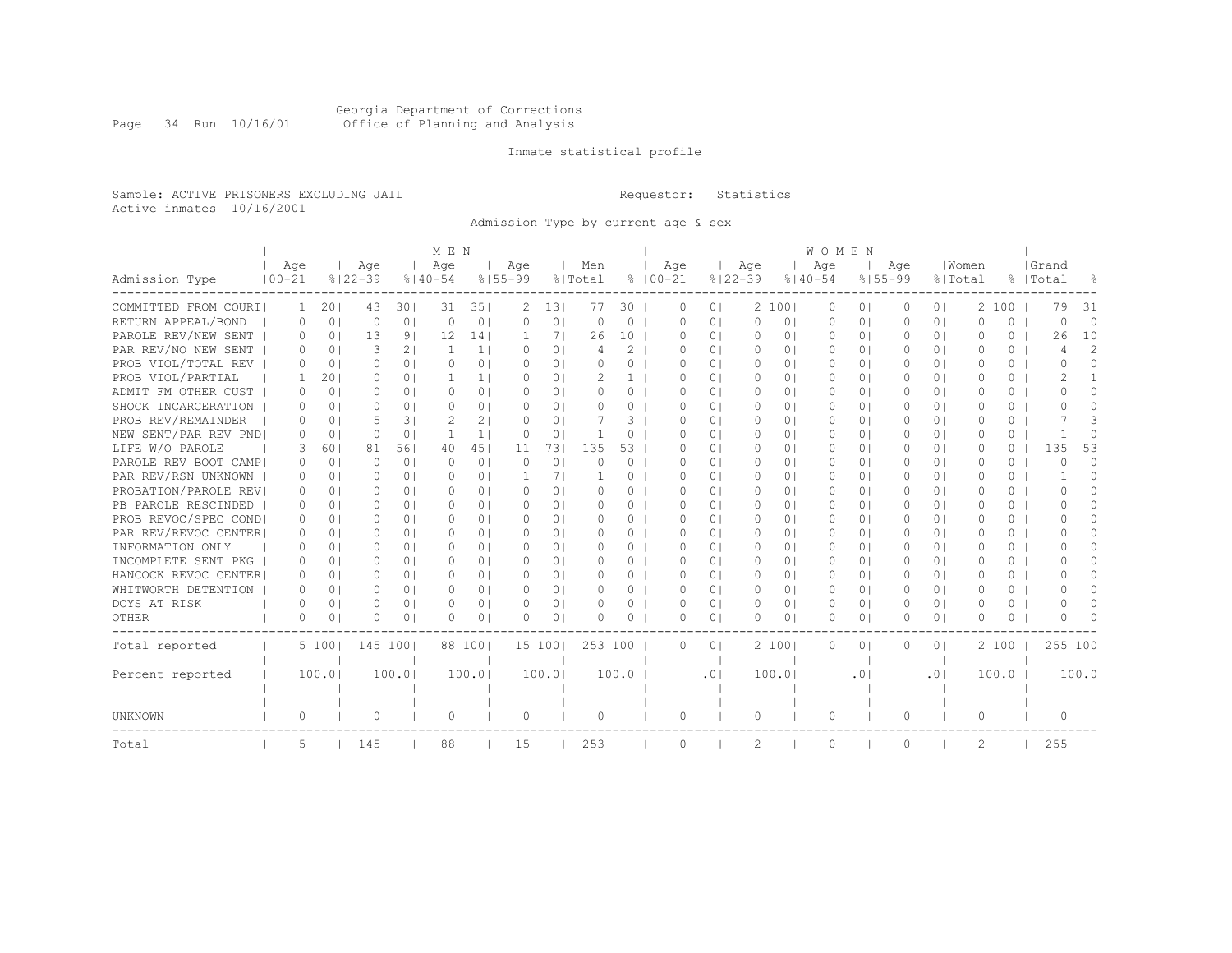|      |  |                 |  |  | Georgia Department of Corrections |
|------|--|-----------------|--|--|-----------------------------------|
| Page |  | 35 Run 10/16/01 |  |  | Office of Planning and Analysis   |

Inmate statistical profile

| Sample: ACTIVE PRISONERS EXCLUDING JAIL<br>Active inmates 10/16/2001 |                   |                    |             |                             |     |                | Requestor:<br>Release Type by current age & sex |                |                                      | Statistics |                                    |                |          |                  |         |                     |
|----------------------------------------------------------------------|-------------------|--------------------|-------------|-----------------------------|-----|----------------|-------------------------------------------------|----------------|--------------------------------------|------------|------------------------------------|----------------|----------|------------------|---------|---------------------|
| Release Type                                                         | Aqe<br>$100 - 21$ | Aqe<br>$8122 - 39$ | $8140 - 54$ | M E N<br>Aqe<br>$8155 - 99$ | Aqe | Men<br>% Total | %   00−21                                       | Age            | Aqe<br>$8122 - 39$                   |            | <b>WOMEN</b><br>Age<br>$8140 - 54$ | $8155 - 99$    | Aqe      | Women<br>% Total |         | Grand<br>%  Total % |
| Active                                                               |                   | 5 100   145 100    |             | 88 1001                     |     |                | 15 100   253 100                                | $\overline{0}$ | $\begin{array}{c c} 0 & \end{array}$ | 2 100      | $\circ$                            | $\overline{0}$ | $\Omega$ | $\overline{0}$   | 2 100 1 | 255 100             |
| Total                                                                |                   | 145                |             | 88                          | 15  | 253            |                                                 | $\Omega$       |                                      |            | $\Omega$                           |                |          |                  |         | 255                 |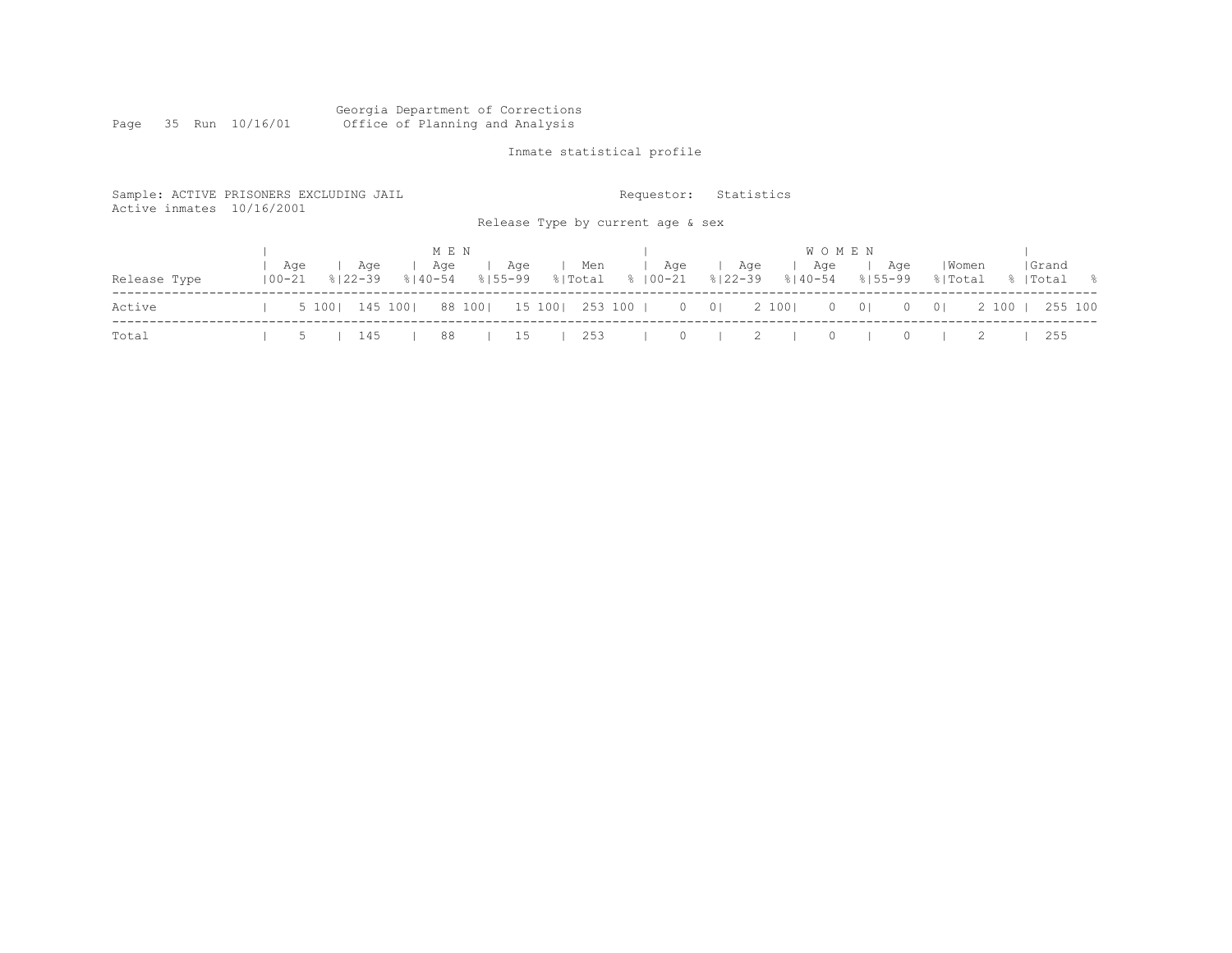#### Georgia Department of Corrections Page 36 Run 10/16/01 Office of Planning and Analysis

# Inmate statistical profile

Sample: ACTIVE PRISONERS EXCLUDING JAIL **Requestor:** Statistics Active inmates 10/16/2001

Inst By Group by current age & sex

|                      |            |          |          |                    |                | M E N              |                |                    |                |                |          |                    |                |                    |                |                    | <b>WOMEN</b>    |                    |                |                  |          |                    |          |
|----------------------|------------|----------|----------|--------------------|----------------|--------------------|----------------|--------------------|----------------|----------------|----------|--------------------|----------------|--------------------|----------------|--------------------|-----------------|--------------------|----------------|------------------|----------|--------------------|----------|
| Inst By Group        | $100 - 21$ | Age      |          | Age<br>$8122 - 39$ |                | Age<br>$8140 - 54$ |                | Age<br>$8155 - 99$ |                | Men<br>% Total |          | Age<br>$8100 - 21$ |                | Age<br>$8122 - 39$ |                | Age<br>$8140 - 54$ |                 | Age<br>$8155 - 99$ |                | Women<br>% Total |          | Grand<br>%   Total | - 옹      |
| County jails         |            |          | 0        |                    | 0 <sub>1</sub> |                    | 01             |                    | 0              |                |          |                    | 0              |                    | 0              |                    |                 |                    | 0              |                  |          |                    |          |
| Transitional centers |            | 0        | 0        |                    | 0 <sub>1</sub> |                    | 0 <sub>1</sub> | 0                  | 0 <sup>1</sup> |                | 0        | 0                  | $\circ$        | 0                  | 0 <sup>1</sup> | 0                  | 0               |                    | $\circ$        |                  | 0        |                    |          |
| County camps         |            | $\Omega$ | 0        | $\Omega$           | 0 <sub>1</sub> | $\Omega$           | 0 <sub>1</sub> | $\bigcap$          | 0 <sup>1</sup> |                | 0        | $\cap$             | 0 <sub>1</sub> | $\Omega$           | $\circ$        | 0                  | 0 <sub>1</sub>  | 0                  | $\circ$        |                  | $\Omega$ |                    |          |
| Inmate boot camps    |            |          | $\Omega$ |                    | 0              |                    | 01             |                    | 0              |                |          |                    | $\Omega$       | $\Omega$           | $\Omega$       | $\Omega$           | $\Omega$        |                    | $\Omega$       |                  | 0        |                    |          |
| State prisons        |            |          | 5 100    | 145                | 100            | 88                 | 1001           | 15                 | 100            | 253            | 100      |                    | $\Omega$       |                    | 2 100          | 0                  | 0 <sub>1</sub>  | 0                  | 0 <sup>1</sup> | $\mathbf{2}^-$   | 100      | 255                | 100      |
| Private prisons      |            | 0        | $\circ$  | 0                  | 0 <sub>1</sub> | $\Omega$           | 0 <sub>1</sub> | $\Omega$           | 0              |                | $\Omega$ | $\Omega$           | 0 <sup>1</sup> | $\Omega$           | 0 <sub>1</sub> | $\Omega$           | 0 <sup>1</sup>  | 0                  | 0 <sup>1</sup> | O                | $\Omega$ | $\Omega$           | $\Omega$ |
| Other                |            | 0        | $\circ$  | 0                  | 0 <sup>1</sup> | $\Omega$           | 0 <sub>1</sub> | 0                  | 0              | 0              | 0        | 0                  | 0 <sub>1</sub> | $\Omega$           | 0 <sub>1</sub> | 0                  | $\circ$         | 0                  | $\circ$        | $\Omega$         | 0        | $\Omega$           | - 0      |
| Total reported       |            |          | 5 100    | 145                | 1001           | 88                 | 1001           |                    | 15 100         |                | 253 100  | $\Omega$           | 0 <sub>1</sub> |                    | 2 100          | 0                  | 0 <sub>1</sub>  |                    | 0 <sup>1</sup> |                  | 2 100    | 255 100            |          |
| Percent reported     |            |          | 100.01   |                    | 100.01         |                    | 100.01         |                    | 100.0          |                | 100.0    |                    | .01            |                    | 100.01         |                    | .0 <sup>1</sup> |                    | .01            |                  | 100.0    |                    | 100.0    |
|                      |            |          |          |                    |                |                    |                |                    |                |                |          |                    |                |                    |                |                    |                 |                    |                |                  |          |                    |          |
|                      |            |          |          |                    |                |                    |                |                    |                |                |          |                    |                |                    |                |                    |                 |                    |                |                  |          |                    |          |
| Not reported         |            | 0        |          | $\Omega$           |                | 0                  |                | $\Omega$           |                |                |          |                    |                | $\Omega$           |                | $\Omega$           |                 |                    |                | $\Omega$         |          | $\Omega$           |          |
| Total                |            | 5        |          | 145                |                | 88                 |                | 15                 |                | 253            |          |                    |                |                    |                | $\Omega$           |                 |                    |                | $\overline{c}$   |          | 255                |          |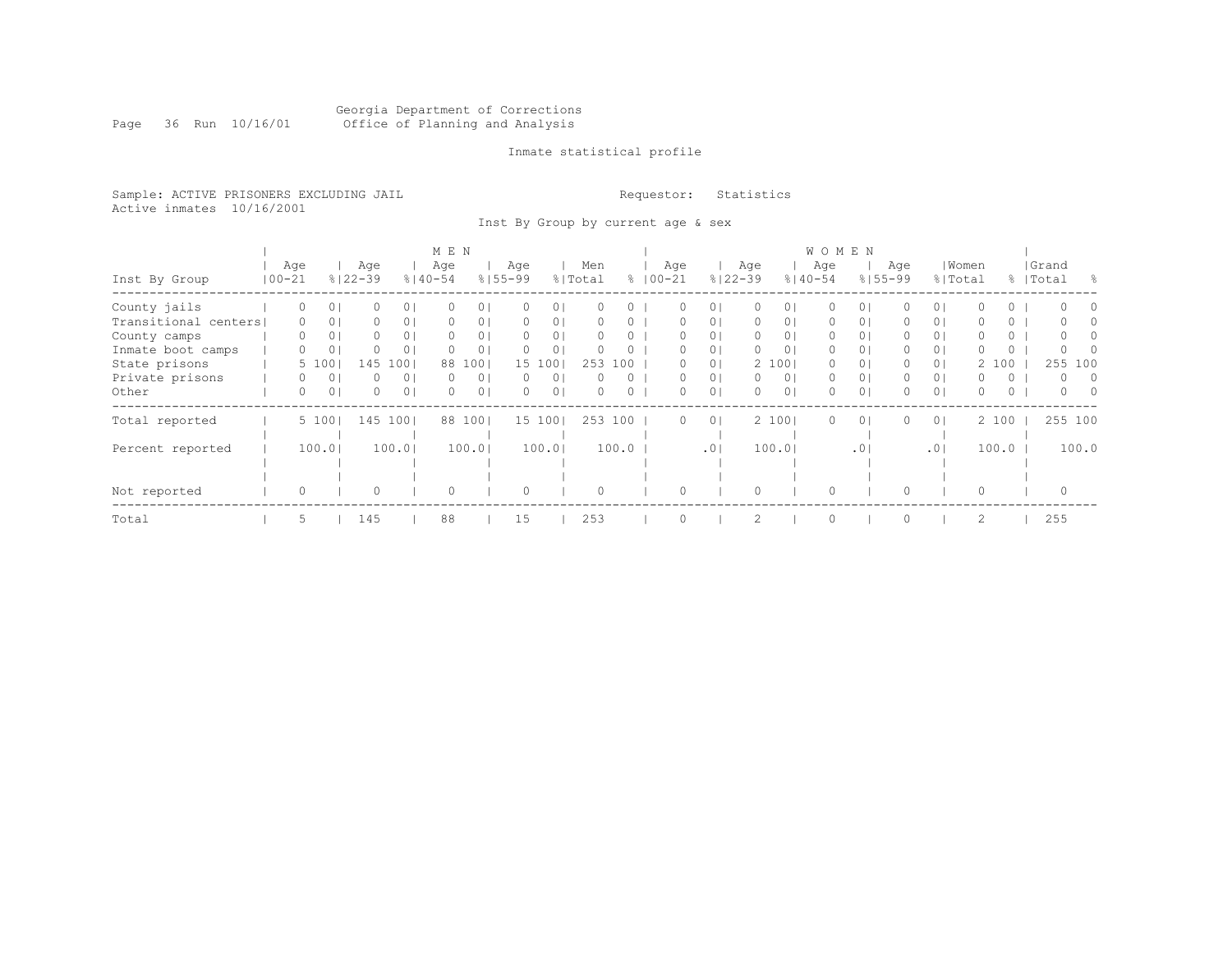#### Georgia Department of Corrections Page 37 Run 10/16/01 Office of Planning and Analysis

# Inmate statistical profile

Sample: ACTIVE PRISONERS EXCLUDING JAIL **Requestor:** Statistics Active inmates 10/16/2001

Institution by current age & sex

|                      |            |          |                |         |                | M E N       |                 |             |                |         |               |             |     |          |               |            | <b>WOMEN</b> |                 |             |                |                |                 |           |               |
|----------------------|------------|----------|----------------|---------|----------------|-------------|-----------------|-------------|----------------|---------|---------------|-------------|-----|----------|---------------|------------|--------------|-----------------|-------------|----------------|----------------|-----------------|-----------|---------------|
|                      | Age        |          |                | Age     |                | Age         |                 | Age         |                | Men     |               |             | Age |          | Age           |            | Age          |                 | Age         |                | Women          |                 | Grand     |               |
| Institution          | $100 - 21$ |          | $8122 - 39$    |         |                | $8140 - 54$ |                 | $8155 - 99$ |                | % Total |               | $8100 - 21$ |     |          | $8122 - 39$   |            | $8140 - 54$  |                 | $8155 - 99$ |                | % Total        |                 | %   Total | 욲             |
| Ware Prison          |            | 20       |                | 13      | 91             | 10          | 11              | 2.          | 131            | 26      | 10            |             |     | 0.       |               | $\Omega$   | O            | 0               |             | 01             | n              | 0               | 26        | 10            |
| Phillips Prison      |            |          | 20             | Б       | 4 <sup>1</sup> | 3           | 3 <sup>1</sup>  |             | 0 <sup>1</sup> | 10      | 4             |             | n   | $\Omega$ | $\Omega$      | $\Omega$   | $\Omega$     | $\Omega$        | 0           | 0 <sup>1</sup> | U              | $\Omega$        | 10        | 4             |
| Arrendale Prison     |            |          | 0 <sup>1</sup> | 4       | 31             |             |                 |             | 71             | 6       | $\mathcal{D}$ |             |     | $\Omega$ | 0             | 01         | 0            | $\Omega$        | 0           | 0 <sup>1</sup> | O              | $\Omega$        | 6         | 2             |
| Georgia State Prison |            |          | 0 <sub>1</sub> | 28      | 19             | 12          | 14 <sub>1</sub> |             | 71             | 41      | 16            |             | O   | $\Omega$ | $\Omega$      | $\Omega$   | $\Omega$     | $\Omega$        | $\Omega$    | $\Omega$       | U              | $\Omega$        | 41        | 16            |
| Jackson Prison-Diag  |            |          | 201            | 4       | 3 <sup>1</sup> | $\Omega$    | 0 <sup>1</sup>  |             | 71             | 6       | $\mathcal{L}$ |             |     | $\Omega$ | $\Omega$      | 01         | $\Omega$     | 0               |             | $\Omega$       | O              | $\Omega$        | 6         | $\mathcal{D}$ |
| Coastal Prison       |            |          | 201            |         | 1 <sup>1</sup> |             |                 | 0           | 0 <sup>1</sup> |         |               |             | O   | $\Omega$ | $\Omega$      | $\Omega$ I | $\Omega$     | $\Omega$        | 0           | $\Omega$       | O              | $\Omega$        | 3         |               |
| Augusta Med Prison   |            |          | $\Omega$       | 11      | 8              | 6           |                 | 4           | 27             | 21      |               |             |     | 0        | $\Omega$      | 01         | $\Omega$     | $\Omega$        |             | $\Omega$       | O              | 0               | 21        |               |
| Valdosta Prison      |            |          | $\Omega$       | 28      | 191            | 10          | 11              |             | 131            | 40      | 16            |             | U   | 0        | $\Omega$      | 01         | $\Omega$     | 0               | 0           | 0 I            | O              | 0               | 40        | 16            |
| Hays Prison          |            |          | $\Omega$       | 10      | 71             | Q           | 101             |             | 7 <sup>1</sup> | 20      | 8             |             |     | $\Omega$ | $\Omega$      | $\Omega$   | $\Omega$     | 0               | 0           | $\Omega$       | U              | 0               | 20        | 8             |
| Hancock Prison       |            |          | $\Omega$       | 9       | 61             |             | 51              | $\Omega$    | $\Omega$       | 13      | 5             |             | n   | 0.       | $\Omega$      | 01         | $\Omega$     | 0               |             | 0 I            | O              | $\Omega$        | 13        | 5             |
| Telfair Prison       |            |          | 0              | 11      | 8              | - Q         | 101             |             | 71             | 21      | 8             |             | n   | 01       | $\Box$        | 01         | $\Box$       | 0               | 0           | 0 I            | n              | 0               | 21        |               |
| Macon Prison         |            |          | 20             | 11      | 8 <sub>1</sub> | 13          | 151             |             | 71             | 26      | 10            |             | U   | $\Omega$ | $\Omega$      | $\Omega$   | $\Omega$     | 0               | 0           | $\Omega$       | O              | $\Omega$        | 26        | 10            |
| Smith Prison         |            |          | $\Omega$       | 9       | 6 <sup>1</sup> | Q           | 101             |             | 71             | 19      | 8             |             | U   | $\Omega$ | $\Omega$      | $\Omega$   | $\Omega$     | 0               | 0           | $\Omega$       | U              | $\Omega$        | 19        |               |
| Baldwin Prison       |            |          | $\Omega$       | 0       | $\Omega$       |             |                 | $\Omega$    | $\Omega$       |         | 0             |             |     | $\Omega$ | $\Omega$      | $\circ$    | $\Omega$     | $\Omega$        |             | $\Omega$       | O              | $\Omega$        |           | ∩             |
| Metro Womens Prison  |            |          | $\Omega$       | 0       | $\Omega$       | $\Omega$    | 0 <sub>1</sub>  | $\Omega$    | 0 <sub>1</sub> |         | 0             |             | O   | $\circ$  |               | 501        | $\Omega$     | $\circ$         | 0           | 0 <sup>1</sup> |                | 50              |           |               |
| Pulaski Womens Pris  |            | $\Omega$ | $\Omega$       | Λ       | $\Omega$       |             | 0 <sub>1</sub>  |             | $\Omega$       |         | ∩             |             | O   | $\Omega$ |               | 501        | $\Omega$     | $\Omega$        | 0           | $\Omega$       |                | 50 <sup>°</sup> |           |               |
| Total reported       |            | 5 100    |                | 145 100 |                | 88          | 1001            |             | 15 1001        | 253 100 |               |             | 0   | $\Omega$ |               | 2 1001     | $\Omega$     | $\circ$         | 0           | 0 <sup>1</sup> |                | 2 100           | 255 100   |               |
|                      |            |          |                |         |                |             |                 |             |                |         |               |             |     |          |               |            |              |                 |             |                |                |                 |           |               |
| Percent reported     |            | 100.01   |                | 100.0   |                |             | 100.0           |             | 100.01         |         | 100.0         |             |     | .01      |               | 100.01     |              | .0 <sub>1</sub> |             | .01            |                | 100.0           |           | 100.0         |
|                      |            |          |                |         |                |             |                 |             |                |         |               |             |     |          |               |            |              |                 |             |                |                |                 |           |               |
|                      |            |          |                |         |                |             |                 |             |                |         |               |             |     |          |               |            |              |                 |             |                |                |                 |           |               |
| Not Reported         |            | O        |                | 0       |                | ∩           |                 | $\Omega$    |                | ∩       |               |             | O   |          | 0             |            | 0            |                 | $\Omega$    |                | $\Omega$       |                 | $\bigcap$ |               |
| Total                |            | 5        |                | 145     |                | 88          |                 | 15          |                | 253     |               |             |     |          | $\mathcal{D}$ |            | $\cap$       |                 |             |                | $\overline{c}$ |                 | 255       |               |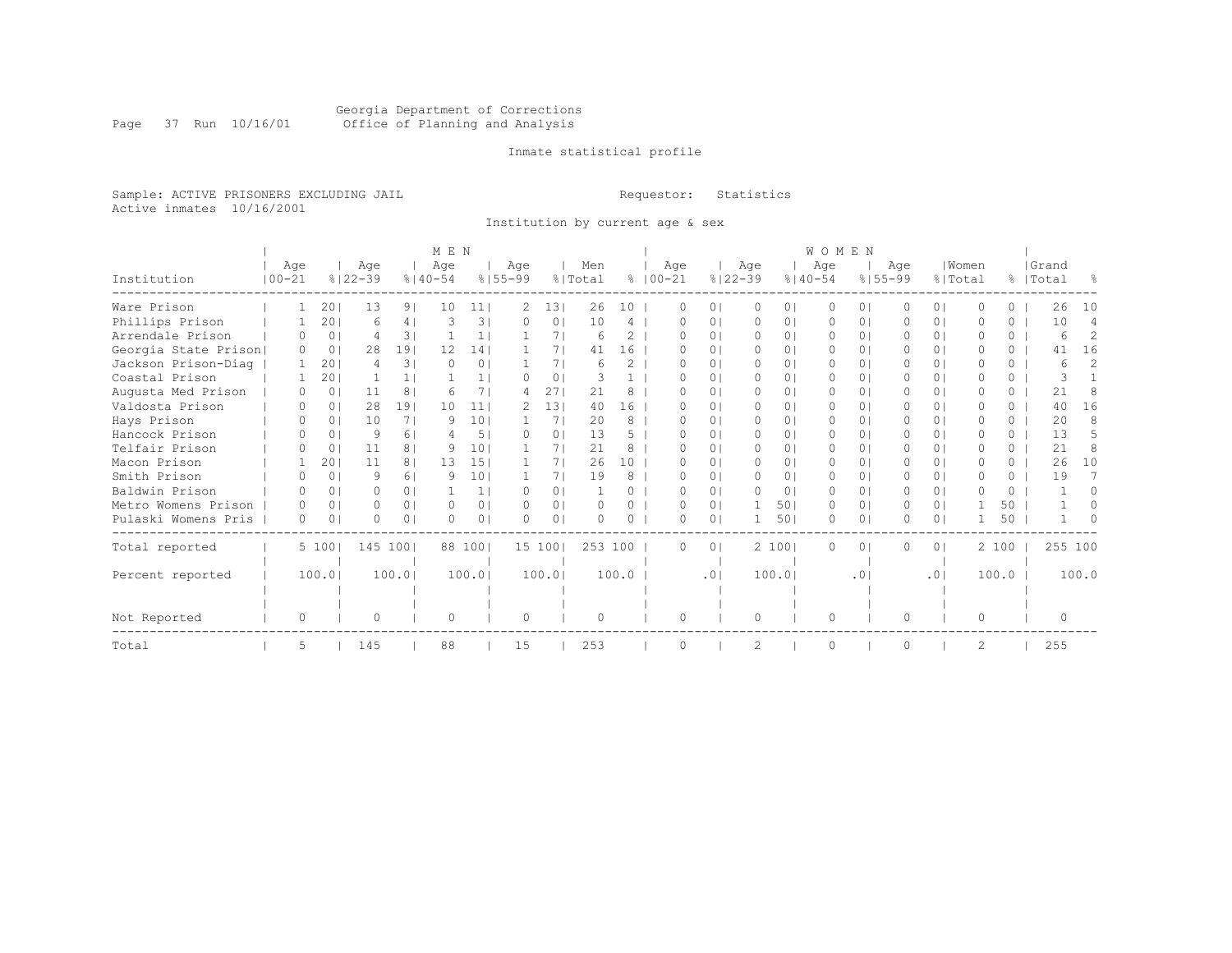### Georgia Department of Corrections Page 38 Run 10/16/01 Office of Planning and Analysis

# Inmate statistical profile

| Sample: ACTIVE PRISONERS EXCLUDING JAIL<br>Active inmates 10/16/2001 |            |                     |         |                 |     |                          |     |     | Requestor:                                     |     |                | Statistics |         |              |         |     |         |                                                                 |             |             |
|----------------------------------------------------------------------|------------|---------------------|---------|-----------------|-----|--------------------------|-----|-----|------------------------------------------------|-----|----------------|------------|---------|--------------|---------|-----|---------|-----------------------------------------------------------------|-------------|-------------|
|                                                                      |            |                     |         |                 |     |                          |     |     | Misdemeanors And Felonies by current age & sex |     |                |            |         |              |         |     |         |                                                                 |             |             |
|                                                                      |            |                     |         |                 | MEN |                          |     |     |                                                |     |                |            |         | <b>WOMEN</b> |         |     |         |                                                                 |             |             |
|                                                                      | Aqe        |                     | Age     |                 | Age |                          | Age | Men |                                                | Age |                | Aqe        |         | Aqe          |         | Age | Women   |                                                                 | Grand       |             |
| Crime Type                                                           | $100 - 21$ |                     | 응│22-39 | 8140-54 8155-99 |     |                          |     |     | % Total % 00-21                                |     | % 22-39        |            | ୫∣40-54 |              | 8155-99 |     | % Total |                                                                 | %   Total % |             |
| MISDEMEANOR                                                          |            | 0 <sup>1</sup><br>0 |         | - 0 1           |     | $\overline{\phantom{0}}$ |     |     |                                                |     | $\overline{0}$ |            |         |              |         |     |         | $\begin{array}{cccc} \circ & \circ & \circ & \circ \end{array}$ |             | $0\qquad 0$ |

| MISDEMEANOR<br>FELONY | $\circ$<br>5 100 | 0 I | $\Omega$<br>145 1001 | 0 <sub>1</sub> | $\Omega$<br>88 100 | 0 <sub>1</sub> | $\circ$<br>15 100 | 0 <sup>1</sup> | $\circ$<br>$\circ$<br>253 100 | $\circ$<br>$\circ$ | 0 <sub>1</sub><br>$\overline{0}$ | $\circ$<br>2 100 | 0 <sub>1</sub> | $\circ$<br>$\circ$ | 0 <sub>1</sub><br>0 <sub>1</sub> | $\circ$<br>$\circ$ | 0 <sup>1</sup><br>0 <sup>1</sup> | $\Omega$<br>2 100 | $\circ$ | $0\qquad 0$<br>255 100 |
|-----------------------|------------------|-----|----------------------|----------------|--------------------|----------------|-------------------|----------------|-------------------------------|--------------------|----------------------------------|------------------|----------------|--------------------|----------------------------------|--------------------|----------------------------------|-------------------|---------|------------------------|
| Total reported        | 5 100            |     | 145 100              |                | 88 100             |                | 15 100            |                | 253 100                       | $\circ$            | $\overline{0}$                   | 2 100            |                | $\circ$            | 0 <sup>1</sup>                   | $\Omega$           | 0 <sup>1</sup>                   | 2 100             |         | 255 100                |
| Percent reported      | 100.0            |     | 100.01               |                |                    | 100.0          | 100.0             |                | 100.0                         |                    | .01                              | 100.01           |                |                    | .01                              |                    | .01                              | 100.0             |         | 100.0                  |
| NOT REPORTED          | $\Omega$         |     |                      |                | $\Omega$           |                | 0                 |                | $\circ$                       |                    |                                  | $\Omega$         |                | $\Omega$           |                                  | $\Omega$           |                                  |                   |         | - 0                    |
| Total                 |                  |     | 145                  |                | 88                 |                | 15                |                | 253                           |                    |                                  |                  |                |                    |                                  |                    |                                  |                   |         | 255                    |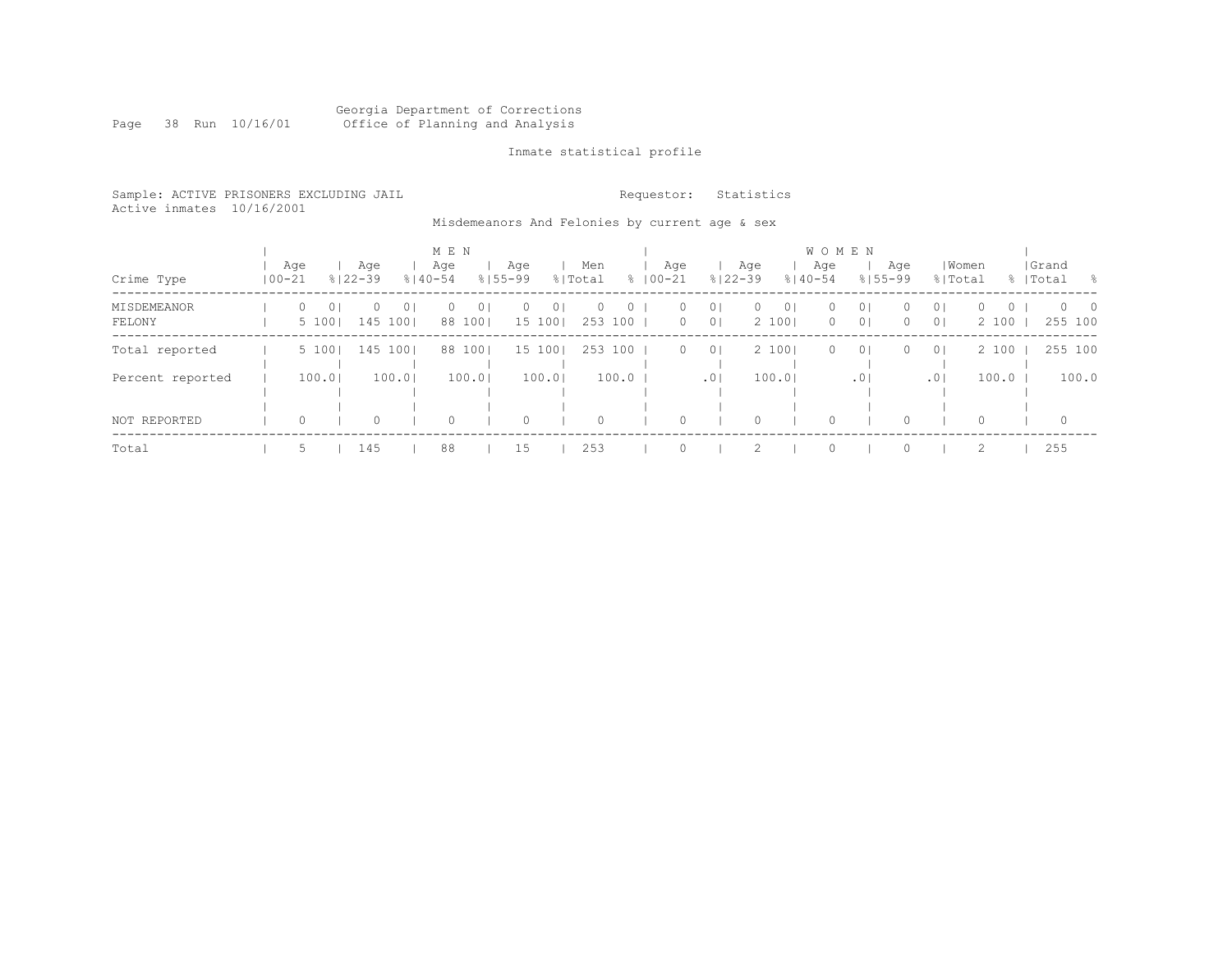#### Georgia Department of Corrections Page 39 Run 10/16/01 Office of Planning and Analysis

# Inmate statistical profile

Sample: ACTIVE PRISONERS EXCLUDING JAIL **Requestor:** Statistics Active inmates 10/16/2001

Crimes By Group by current age & sex

|                      |                   |                |                    |                | M E N              |                |                    |                |                |          |                    |                |                    |                | W O M E N          |                |                    |                |                  |          |                    |          |
|----------------------|-------------------|----------------|--------------------|----------------|--------------------|----------------|--------------------|----------------|----------------|----------|--------------------|----------------|--------------------|----------------|--------------------|----------------|--------------------|----------------|------------------|----------|--------------------|----------|
| Crimes By Group      | Age<br>$100 - 21$ |                | Age<br>$8122 - 39$ |                | Age<br>$8140 - 54$ |                | Age<br>$8155 - 99$ |                | Men<br>% Total |          | Age<br>$8100 - 21$ |                | Age<br>$8122 - 39$ |                | Age<br>$8140 - 54$ |                | Age<br>$8155 - 99$ |                | Women<br>% Total |          | Grand<br>%   Total | 욲        |
|                      |                   |                |                    |                |                    |                |                    |                |                |          |                    |                |                    |                |                    |                |                    |                |                  |          |                    |          |
| HOMICIDE             | 5                 | 1001           | 101                | 701            | 35                 | 401            | 9                  | 601            | 150            | 59       | 0                  | 0 <sup>1</sup> |                    | 2 100          | 0                  | 0 <sub>1</sub> | 0                  | 0 <sub>1</sub> |                  | 2 100    | 152                | 60       |
| ABORTION             | $\Omega$          | 0 <sup>1</sup> | 0                  | 0 <sup>1</sup> | $\Omega$           | 0 <sub>1</sub> | $\Omega$           | 0 <sup>1</sup> | $\Omega$       | 0        | $\Omega$           | 0 <sub>1</sub> | $\circ$            | 0 <sub>1</sub> | $\circ$            | 0 <sub>1</sub> | $\circ$            | 0 <sub>1</sub> | $\Omega$         | $\Omega$ | $\Omega$           | $\Omega$ |
| BODILY INJRY&REL OFF | $\Omega$          | 0 <sub>1</sub> | 10                 | 71             | 16                 | 181            | 2                  | 131            | 28             | 11       | O                  | 0 <sub>1</sub> | 0                  | 0 <sub>1</sub> | 0                  | 0 <sub>1</sub> | 0                  | 0 <sup>1</sup> | O                | $\Omega$ | 28                 | 11       |
| ARSON & REL OFF      | $\Omega$          | 0 <sup>1</sup> | 0                  | $\Omega$       | $\Omega$           | 0 <sub>1</sub> | O                  | 0 <sup>1</sup> | ∩              | 0        | O                  | $\Omega$       | 0                  | 0 <sub>1</sub> | 0                  | $\circ$        | $\Omega$           | 0 <sup>1</sup> | O                | $\Omega$ | $\bigcap$          | $\Omega$ |
| DAMAGE OF PROPERTY   | 0                 | 0 <sub>1</sub> | 0                  | 0 <sub>1</sub> | $\Omega$           | 0 <sub>1</sub> | 0                  | 0 <sub>1</sub> | 0              | 0        | 0                  | 0 <sub>1</sub> | 0                  | 0 <sub>1</sub> | 0                  | 0 <sub>1</sub> | 0                  | 0 <sup>1</sup> | 0                | 0        | $\Omega$           | $\Omega$ |
| BURGLARY & REL OFF   | 0                 | 0 <sub>1</sub> | 0                  | 0 <sup>1</sup> | 1                  | 1 <sub>1</sub> | 0                  | 0 <sub>1</sub> |                | 0        | 0                  | 0 <sub>1</sub> | 0                  | 0 <sub>1</sub> | 0                  | 0 <sub>1</sub> | 0                  | 0 <sup>1</sup> | $\circ$          | $\circ$  | -1                 | $\Omega$ |
| FORGERY & REL OFF    | $\Omega$          | 0 <sup>1</sup> | $\Omega$           | 0 <sub>1</sub> | $\Omega$           | 0 <sub>1</sub> | $\Omega$           | 0 <sub>1</sub> | $\Omega$       | $\Omega$ | $\Omega$           | $\Omega$       | $\circ$            | $\Omega$       | $\Omega$           | $\Omega$       | $\Omega$           | 0 <sup>1</sup> | $\Omega$         | $\Omega$ | $\Omega$           | $\Omega$ |
| THEFT                | <sup>o</sup>      | 0 <sub>1</sub> | 0                  | 0 <sup>1</sup> | $\bigcap$          | 0 <sub>1</sub> | $\Omega$           | 0 <sub>1</sub> | $\Omega$       | $\Omega$ | $\Omega$           | 0 <sup>1</sup> | 0                  | 0 <sub>1</sub> | $\Omega$           | 0 <sub>1</sub> | 0                  | 0 <sup>1</sup> | $\Omega$         | 0        | <sup>0</sup>       | $\Omega$ |
| ROBBERY              | $\Omega$          | 0 <sub>1</sub> | 14                 | 101            | 19                 | 221            | 3                  | 201            | 36             | 14       | O                  | 0 <sub>1</sub> | 0                  | 0 <sub>1</sub> | 0                  | 0 <sub>1</sub> | $\Omega$           | 0 <sup>1</sup> | $\Omega$         | 0        | 36                 | 14       |
| SEXUAL OFFENSES      | $\Omega$          | 0 <sup>1</sup> | 14                 | 101            | 15                 | 171            | 1                  | 71             | 30             | 12       | O                  | $\Omega$       | 0                  | 0 <sub>1</sub> | 0                  | $\circ$        | $\Omega$           | 0 <sup>1</sup> | $\Omega$         | 0        | 30                 | 12       |
| OBSCENITY CRIMES     | $\Omega$          | 0 <sub>1</sub> | 0                  | 0 <sup>1</sup> | $\Omega$           | 0 <sub>1</sub> | 0                  | 0 <sup>1</sup> | $\Omega$       | 0        | 0                  | 0 <sub>1</sub> | 0                  | 0 <sub>1</sub> | 0                  | 0 <sub>1</sub> | 0                  | 0 <sup>1</sup> | $\circ$          | 0        | $\Omega$           | $\Omega$ |
| TREASON & REL OFF    | 0                 | 0 <sub>1</sub> | 0                  | 0 <sub>1</sub> | 0                  | 0 <sub>1</sub> | 0                  | 0 <sub>1</sub> | 0              | 0        | 0                  | 0 <sub>1</sub> | 0                  | 0 <sub>1</sub> | 0                  | 0 <sub>1</sub> | 0                  | 0 <sup>1</sup> | 0                | 0        | 0                  | $\Omega$ |
| CRIMES INVOLVNG GOVT | O                 | 0 <sub>1</sub> | O                  | 0 <sub>1</sub> | $\Omega$           | 0 <sub>1</sub> | $\Omega$           | 0 <sup>1</sup> | O              | 0        | $\Omega$           | $\Omega$       | $\circ$            | 0 <sub>1</sub> | 0                  | 0 <sub>1</sub> | $\Omega$           | 0 <sup>1</sup> | $\Omega$         | 0        | O                  | $\Omega$ |
| FALSIFICATIONS       | $\Omega$          | 0 <sub>1</sub> | 0                  | 0 <sub>1</sub> | $\Omega$           | 0 <sub>1</sub> | $\Omega$           | 0 <sub>1</sub> | $\Omega$       | 0        | $\Omega$           | 0 <sub>1</sub> | 0                  | 0 <sub>1</sub> | 0                  | 0 <sub>1</sub> | 0                  | 0 <sup>1</sup> | 0                | 0        | O                  | $\Omega$ |
| OBSTRUCT LAW ENFORCE | 0                 | 0 <sub>1</sub> | 0                  | 0 <sub>1</sub> | $\Omega$           | 0 <sub>1</sub> | 0                  | 0 <sup>1</sup> | 0              | 0        | $\Omega$           | 0 <sub>1</sub> | 0                  | 0 <sub>1</sub> | 0                  | 0 <sub>1</sub> | $\Omega$           | 0 <sup>1</sup> | $\circ$          | 0        | O                  | $\Omega$ |
| DISORDERLY CONDUCT   | $\Omega$          | $\Omega$       | $\Omega$           | $\Omega$       | $\Omega$           | $\Omega$       | $\Omega$           | $\Omega$       | O              | $\Omega$ | $\Omega$           | $\Omega$       | $\Omega$           | $\Omega$       | $\Omega$           | $\Omega$       | $\Omega$           | $\Omega$       | $\Omega$         | $\Omega$ | U                  | $\cap$   |
| GAMBLING & REL OFF   | $\Omega$          | 0 <sub>1</sub> | 0                  | 0 <sub>1</sub> | $\Omega$           | 0 <sub>1</sub> | $\Omega$           | 0 <sub>1</sub> | $\Omega$       | $\Omega$ | O                  | 01             | 0                  | 0 <sub>1</sub> | 0                  | 0 <sub>1</sub> | 0                  | 0 <sup>1</sup> | $\Omega$         | 0        | O                  | $\Omega$ |
| CRUELTY TO CHILDREN  | 0                 | 0 <sub>1</sub> | 0                  | 0 <sub>1</sub> | 0                  | 0 <sub>1</sub> | 0                  | 0 <sub>1</sub> | 0              | 0        | 0                  | 0 <sub>1</sub> | 0                  | 0 <sub>1</sub> | 0                  | 0 <sub>1</sub> | 0                  | 0 <sup>1</sup> | 0                | 0        | O                  | $\cap$   |
| CRIMES WITH GUNS     | $\Omega$          | 0 <sub>1</sub> | 0                  | 0 <sub>1</sub> | $\Omega$           | 0 <sub>1</sub> | $\Omega$           | 0 <sub>1</sub> | O              | 0        | O                  | $\Omega$       | 0                  | 0 <sub>1</sub> | 0                  | 0 <sub>1</sub> | 0                  | 0 <sup>1</sup> | O                | 0        | ∩                  | $\Omega$ |
| INVASION PRIVACY     | $\Omega$          | 0 <sup>1</sup> | 0                  | 0 <sup>1</sup> | $\Omega$           | 0 <sup>1</sup> | $\Omega$           | 0 <sub>1</sub> | $\Omega$       | $\Omega$ | $\Omega$           | 0 <sub>1</sub> | $\Omega$           | $\Omega$       | $\Omega$           | 0 <sub>1</sub> | $\Omega$           | 0 <sup>1</sup> | $\Omega$         | $\Omega$ | ∩                  | $\Omega$ |
| RACKETEERING         | $\Omega$          | 0 <sub>1</sub> | 0                  | 0 <sub>1</sub> | $\Omega$           | 0 <sub>1</sub> | $\Omega$           | 0 <sub>1</sub> | 0              | 0        | 0                  | $\Omega$       | 0                  | 0 <sub>1</sub> | $\Omega$           | 0 <sub>1</sub> | $\Omega$           | 0 <sup>1</sup> | $\Omega$         | 0        | O                  | $\Omega$ |
| DRUG ABUSE OFFENSES  | $\Omega$          | $\Omega$       | 5                  | 3 <sup>1</sup> |                    | 2 <sub>1</sub> | $\Omega$           | 0 <sub>1</sub> |                | 3        | O                  | $\Omega$       | 0                  | 0 <sub>1</sub> | 0                  | $\circ$        | $\Omega$           | 0 <sup>1</sup> | $\bigcap$        | 0        |                    | 3        |
| DRUG TRAFFICKING     | $\Omega$          | 01             | 1                  | -1 I           | $\Omega$           | 0 <sub>1</sub> | $\Omega$           | 0 <sub>1</sub> |                | 0        | 0                  | 01             | 0                  | 01             | 0                  | 01             | 0                  | 0 I            | $\Omega$         | 0        |                    | $\Omega$ |
| AUTO CRIMES          | 0                 | 0 <sub>1</sub> | 0                  | 0 <sub>1</sub> | 0                  | 0 <sub>1</sub> | 0                  | 0 <sub>1</sub> | 0              | 0        | 0                  | 0 <sub>1</sub> | 0                  | 0 <sub>1</sub> | 0                  | 0 <sub>1</sub> | 0                  | 0 <sub>1</sub> | 0                | 0        | 0                  | O        |
| REVENUE & CONTRABAND | 0                 | 0 <sub>1</sub> | 0                  | 0 <sub>1</sub> | $\Omega$           | 0 <sub>1</sub> | $\Omega$           | 0 <sub>1</sub> | 0              | $\Omega$ | $\Omega$           | $\Omega$       | $\circ$            | 0 <sub>1</sub> | $\circ$            | 0 <sub>1</sub> | $\Omega$           | 0 <sub>1</sub> | $\Omega$         | 0        | $\Omega$           | $\Omega$ |
| CRIMES OF OTH STATES | $\Omega$          | 0 <sub>1</sub> | 0                  | 0 <sub>1</sub> | $\Omega$           | 0 <sub>1</sub> | $\Omega$           | 0 <sub>1</sub> | $\Omega$       | 0        | $\Omega$           | $\Omega$       | $\Omega$           | 0 <sup>1</sup> | $\Omega$           | 0 <sub>1</sub> | $\Omega$           | 0 <sup>1</sup> | $\Omega$         | $\Omega$ | O                  | $\Omega$ |
| MISC. FELONIES       | 0                 | 0 <sub>1</sub> | 0                  | 0 <sub>1</sub> | $\Omega$           | 0 <sub>1</sub> | O                  | 0 <sub>1</sub> | O              | 0        | O                  | $\Omega$       | 0                  | 0 <sub>1</sub> | 0                  | $\circ$        | 0                  | 0 <sup>1</sup> | $\Omega$         | 0        | U                  | $\Omega$ |
| MISDEMEANORS         | 0                 | 0              | 0                  | 0              | $\Omega$           | 0 <sub>1</sub> | 0                  | 0              |                | 0        | 0                  | 0              | 0                  | 0 <sub>1</sub> | 0                  | 0              | 0                  | 0 <sub>1</sub> | 0                | 0        | O                  | U        |
| Total reported       |                   | 5 100          | 145 100            |                |                    | 88 100         |                    | 15 100         | 253 100        |          | $\Omega$           | $\Omega$       |                    | 2 1001         | $\Omega$           | $\circ$        | $\Omega$           | 0 <sub>1</sub> |                  | 2 100    | 255 100            |          |
| Percent reported     |                   | 100.0          |                    | 100.0          |                    | 100.0          |                    | 100.0          |                | 100.0    |                    | .01            |                    | 100.01         |                    | $\cdot$ 0      |                    | . 0            |                  | 100.0    |                    | 100.0    |
|                      |                   |                |                    |                |                    |                |                    |                |                |          |                    |                |                    |                |                    |                |                    |                |                  |          |                    |          |
| NOT REPORTED         | $\circ$           |                | $\Omega$           |                | $\Omega$           |                | 0                  |                | $\Omega$       |          | $\circ$            |                | $\circ$            |                | 0                  |                | $\circ$            |                | $\Omega$         |          | $\Omega$           |          |
| Total                | 5                 |                | 145                |                | 88                 |                | 15                 |                | 253            |          | $\circ$            |                | 2                  |                | $\circ$            |                | $\Omega$           |                | $\overline{c}$   |          | 255                |          |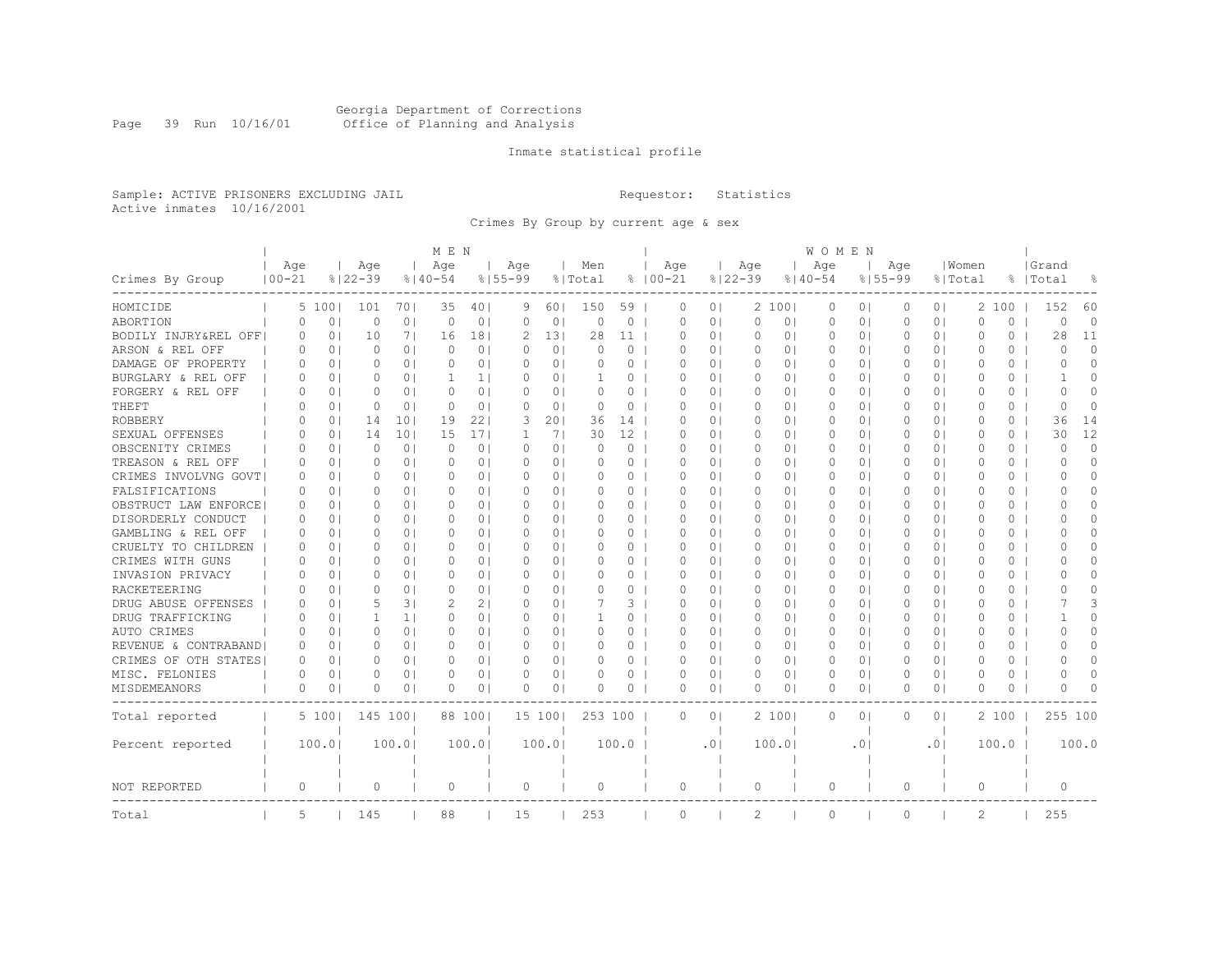Georgia Department of Corrections Page 40 Run 10/16/01 Office of Planning and Analysis

# Inmate statistical profile

| Sample: ACTIVE PRISONERS EXCLUDING JAIL<br>Active inmates 10/16/2001 |          |                |                    |                |                    |                 | Requestor:         |                | Statistics                                |                 |             |                |                          |                |                    |                    |           |                |                  |                |                    |                     |
|----------------------------------------------------------------------|----------|----------------|--------------------|----------------|--------------------|-----------------|--------------------|----------------|-------------------------------------------|-----------------|-------------|----------------|--------------------------|----------------|--------------------|--------------------|-----------|----------------|------------------|----------------|--------------------|---------------------|
|                                                                      |          |                |                    |                |                    |                 |                    |                | Most Serious Offense by current age & sex |                 |             |                |                          |                |                    |                    |           |                |                  |                |                    |                     |
|                                                                      |          |                |                    |                | M E N              |                 |                    |                |                                           |                 |             |                |                          |                | <b>WOMEN</b>       |                    |           |                |                  |                |                    |                     |
| Most Serious Offense   00-21                                         | Age      |                | Age<br>$8122 - 39$ |                | Age<br>$8140 - 54$ |                 | Age<br>$8155 - 99$ |                | Men<br>% Total                            |                 | $8100 - 21$ |                | Age   Age<br>$8122 - 39$ |                | Age<br>$8140 - 54$ | Age<br>$8155 - 99$ |           |                | Women<br>% Total |                | Grand<br>%   Total | - 옹                 |
| Misdemeanors                                                         |          |                |                    |                |                    |                 |                    |                |                                           |                 |             |                |                          |                |                    |                    |           |                |                  |                |                    |                     |
|                                                                      |          |                |                    |                |                    |                 |                    |                |                                           |                 |             |                |                          |                |                    |                    |           |                |                  |                |                    |                     |
| FELONIES                                                             |          |                |                    |                |                    |                 |                    |                |                                           |                 |             |                |                          |                |                    |                    |           |                |                  |                |                    |                     |
| <b>MURDER</b>                                                        |          | 5 100          | 101                | 70             | 35                 | 401             | 9                  | 60             | 150                                       | $59$            | 0           | 0 <sup>1</sup> |                          | 2 1001         | $\mathbf{0}$       | 0 <sub>1</sub>     | $\circ$   | 0 <sub>1</sub> |                  | 2 100          | 152                | 60                  |
| KIDNAPPING                                                           | $\Omega$ | $\circ$        | 10                 | 71             | 16                 | 18 <sub>1</sub> | 2                  | 131            | 28                                        | $11$            | $\circ$     | 0 <sub>1</sub> | $\circ$                  | 0 <sub>1</sub> | $\circ$            | 0 <sub>1</sub>     | $\circ$   | 0 <sup>1</sup> | $\Omega$         | $\circ$        | 28                 | 11                  |
| <b>BURGLARY</b>                                                      | $\Omega$ | 0 <sub>1</sub> | $\circ$            | 0 <sub>1</sub> | -1                 | 1               | 0                  | 0 <sub>1</sub> | 1                                         | 0 <sub>1</sub>  | $\Omega$    | 0 <sup>1</sup> | 0                        | 0 <sub>1</sub> | $\circ$            | 0 <sup>1</sup>     | 0         | 0 <sup>1</sup> | $\Omega$         | $\circ$        | $\overline{1}$     | $\overline{0}$      |
| ARMED ROBBERY                                                        | $\Omega$ | 0 <sub>1</sub> | 14                 | 101            | 19                 | 221             | 3                  | 201            | 36                                        | 14              | $\Omega$    | 0 <sub>1</sub> | 0                        | 0 <sub>1</sub> | $\Omega$           | 0 <sup>1</sup>     | 0         | 0 <sub>1</sub> | $\Omega$         | $0-1$          | 36                 | 14                  |
| RAPE                                                                 | 0        | 0 <sup>1</sup> | 10                 | 7 <sub>1</sub> | 14                 | 161             | 1.                 | 7 <sup>1</sup> | 25                                        | 10 <sub>1</sub> | $\Omega$    | 0 <sup>1</sup> | 0                        | 0 <sup>1</sup> | $\Omega$           | 0 <sup>1</sup>     | $\circ$   | 0 <sub>1</sub> | 0                | $0-1$          | 25                 | 10                  |
| AGGRAV. CHILD MOLEST                                                 | 0        | 0 <sub>1</sub> | $\overline{4}$     | 3              | 1                  | 1 <sub>1</sub>  | 0                  | 0 <sub>1</sub> | 5                                         | $2-1$           | 0           | 0 <sub>1</sub> | 0                        | 0 <sub>1</sub> | $\circ$            | 0 <sub>1</sub>     | 0         | 0 <sub>1</sub> | $\Omega$         | $0-1$          |                    | $\mathfrak{D}$<br>5 |
| VIOLATE GA CNTRL SBS                                                 | $\Omega$ | 0 <sup>1</sup> | $\mathbf{1}$       | 11             | $\Omega$           | 0 <sub>1</sub>  | $\Omega$           | 0 <sub>1</sub> | 1                                         | 0 <sub>1</sub>  | $\Omega$    | 0 <sub>1</sub> | $\Omega$                 | 0 <sup>1</sup> | $\Omega$           | 0 <sup>1</sup>     | $\Omega$  | 0 <sup>1</sup> | $\bigcap$        | 0 <sub>1</sub> |                    | $\Omega$            |
| SALE/DISTRIBUTION CO                                                 | $\Omega$ | 0 <sub>1</sub> | 3                  | 2 <sub>1</sub> | $\Omega$           | 0 <sup>1</sup>  | $\Omega$           | 0 <sup>1</sup> | 3                                         | 1 <sup>1</sup>  | $\Omega$    | 0 <sup>1</sup> | $\Omega$                 | 0 <sub>1</sub> | $\circ$            | 0 <sup>1</sup>     | $\Omega$  | 0 <sup>1</sup> | $\bigcap$        | $0-1$          |                    | 3                   |
| POSSESSION OF COCAIN                                                 | $\circ$  | 0 <sup>1</sup> | $\mathbf{1}$       | 11             | $\mathcal{L}$      | 21              | $\Omega$           | 0 <sub>1</sub> | 3                                         | 1 <sup>1</sup>  | $\Omega$    | 0 <sub>1</sub> | $\Omega$                 | 0 <sub>1</sub> | $\Omega$           | 0 <sub>1</sub>     | $\bigcap$ | 0 <sup>1</sup> | $\bigcap$        | $0-1$          |                    | 3                   |
| ATT/CONSPRCY COMMT CI                                                | $\Omega$ | 0 <sup>1</sup> | $\mathbf{1}$       | 1 <sup>1</sup> | $\Omega$           | 0 <sub>1</sub>  | $\Omega$           | 0 <sup>1</sup> |                                           | 0 <sub>1</sub>  | $\Omega$    | 0 <sup>1</sup> | $\bigcap$                | 0 <sup>1</sup> | $\cap$             | 0 <sub>1</sub>     | $\bigcap$ | 0 <sup>1</sup> | $\bigcap$        | $\Omega$       |                    | $\Omega$            |
| Total reported                                                       |          | 5 100          |                    | 145 1001       |                    | 88 100          |                    | 15 100         | 253 100                                   |                 | $\Omega$    | 0 <sup>1</sup> |                          | 2 1001         | 0                  | 0 <sub>1</sub>     | $\Omega$  | 0 <sup>1</sup> |                  | 2 100          |                    | 255 100             |
| Percent reported                                                     |          | 100.0          |                    | 100.01         |                    | 100.01          |                    | 100.01         |                                           | 100.0           |             | .01            |                          | 100.0          |                    | .01                |           | .01            |                  | 100.0          |                    | 100.0               |
| NOT REPORTED                                                         | $\Omega$ |                | $\Omega$           |                | $\Omega$           |                 | $\Omega$           |                | $\Omega$                                  |                 | $\cap$      |                | $\bigcap$                |                | $\Omega$           |                    | $\bigcap$ |                | $\Omega$         |                |                    | $\Omega$            |
| Total                                                                | 5        |                | 145                |                | 88                 |                 | 15                 |                | 253                                       |                 | 0           |                | 2                        |                | 0                  |                    | 0         |                | 2                |                | 255                |                     |